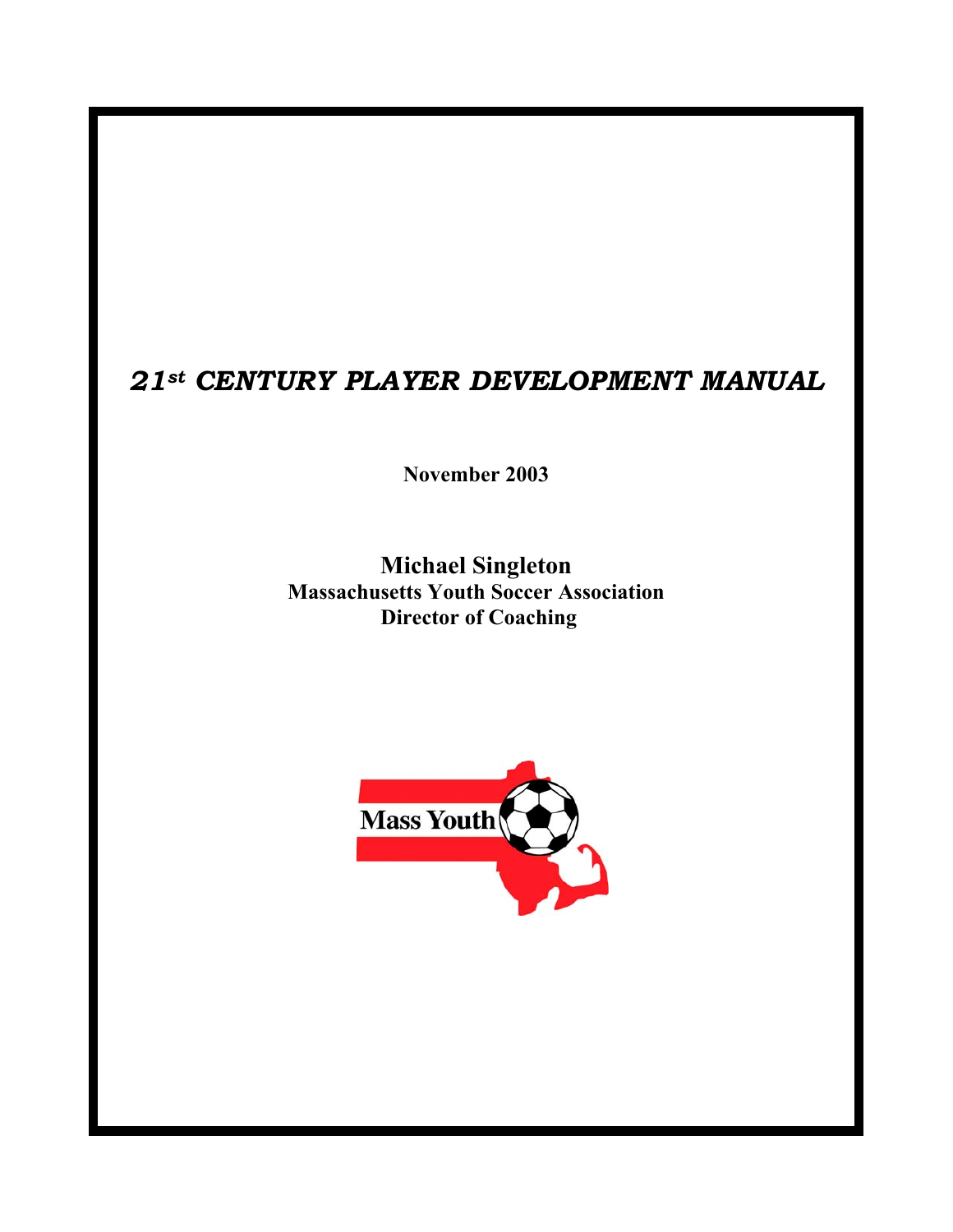# $\ll$  TABLE OF CONTENTS  $\gg$

#### **INTRODUCTION**

- A. PURPOSE
- B. IMPLEMENTATION OF RECOMMENDATIONS

#### **MISSION STATEMENT**

 Recreational Philosophy Developmental Philosophy The 'Quest for Excellence' Philosophy The Result Oriented Approach Other Objectives for the Mission Statement

#### **CLUB COACHING STRUCTURE**

- A. COACHING ORGANIZATIONAL CHART
- B. LINKING RECREATIONAL AND TRAVEL PROGRAMS
- C. CLUB DIRECTOR OF COACHING

#### **RECREATIONAL PROGRAM**

- A. GENERAL PROBLEMS OBSERVED Drafting Teams Recruiting and Educating Coaches Overall Playing Format
- B. AGE GROUPS U-6 AND U-8

Age Specific Playing Format Roster Size

- Use of Goalkeepers
- Volume of Activities
- Role of the Club DOC or the Coaching Committee
- Skill Priorities
- Parents' Role
- C. AGE GROUPS U-10 AND U-12

Overall Playing Format Age Specific Playing Format Roster Size Volume of Activities Skill Priorities Parents<sup>'</sup> Role

D. AGE GROUPS U-14 AND OLDER Training Priorities and Volume of Practices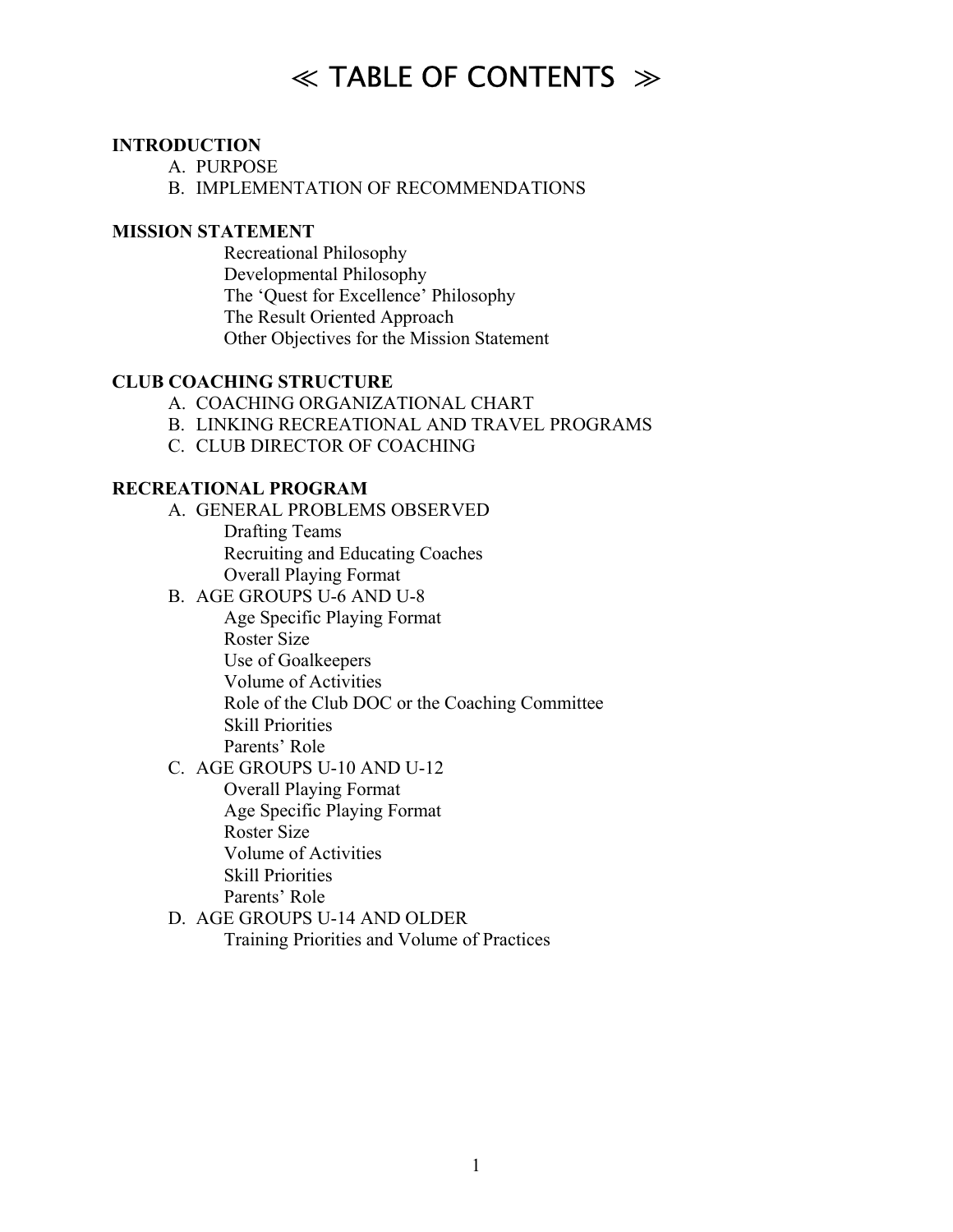# $\ll$  TABLE OF CONTENTS  $\gg$

#### **SELECT/TRAVEL PROGRAM STRUCTURE**

- A. GENERAL PROBLEMS OBSERVED
- B. DEFINING THE LEVELS IN THE SELECT PROGRAM
- C. THE THREE PILLARS OF THE SELECT PROGRAM

Quality Competition Quality Coaching High Practice Volume

D. TRAINING PRIORITIES

#### **MISCELLANEOUS ISSUES**

 Playing Up Competitive Soccer, When is too Soon Team-Oriented vs. Club Oriented Approach

#### **EDUCATING AND DEALING WITH PARENTS**

 Sample Parental Code of Conduct Sample Letter to Parents at the U6 & U8 Levels

- A. PROGRAM RATIONAL FOR U-6 AND U-8 Skill Priorities To Cheer or not to Cheer-that is the Question Weaning Young Players Out of Adult Dependency Individual Concept vs Team Concept
- B. SETTING A PARENT MEETING AGENDA Sample Parent Meeting Agenda

#### **TOPSOCCER PROGRAMS FOR DISABLED ATHLETES**

A. TOPSoccer Modification of the Playing Environment Registration

#### **CONCLUSION AND FUTURE CONSIDERATIONS**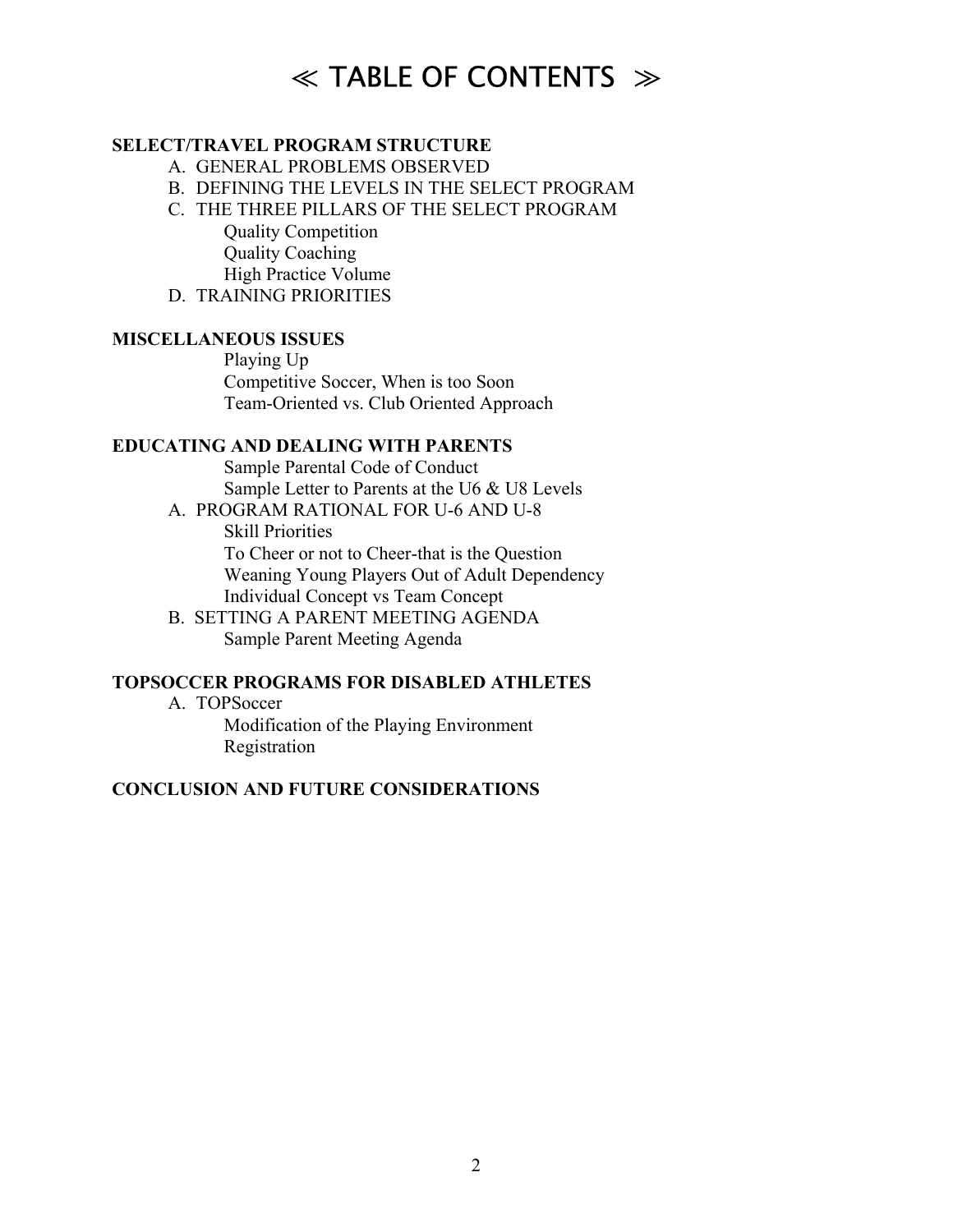### **A.PURPOSE**

We at the Massachusetts Youth Soccer Association are committed to continually improving our offerings to the youth soccer players throughout our state. However, as an umbrella organization, it is often difficult for us to assist by providing a personal hand with each player. The purpose of this manual is to serve as that hand and to reach out to all member organizations and help provide guidelines for creating a system of player development that will aid in enhancing the soccer experience for all youth players. Whether we are helping a young recreational player, or a teenage elite player, this manual should help us all to serve those players better and allow them to have fun and reach their goals. The aim is to offer ideas for a systematic, progressive organization-wide approach that will create the best possible environment for optimum player development. At the same time, this manual is meant to help those in administration and those serving on the board of directors for an organization. This manual should help make all of our lives easier, while improving services to the players. Although the manual does not cover all the possible questions people may have, it does discuss a wide scope of issues that we currently face and need to consider. The issues that were selected for inclusion in this manual were the ones that have the most impact on the way that players and coaches are trained and developed. The information is drawn from a variety of sources in this country and others. In other words, we are not speculating, we are simply compiling proven techniques and hoping we, in Massachusetts, can use them to better our youth players' experiences.

### **B. IMPLEMENTATION OF RECOMMENDATIONS**

Youth soccer in this country has progressed to a level likely unimaginable to those who began their efforts 70 or 80 years ago. In this time, the rules of the game have changed, cleats have changed, the ball, uniforms, and overall soccer organization has changed. In the face of all these changes, we have to keep open minds and readjust our methods and understanding. Thankfully, psychological, nutritional, kinesiological, physical, developmental, and organizational research have provided us mountains of knowledge on how to best develop players at all levels amidst these changes. However, this information is often not reaching those people who would benefit from it most. We at the Massachusetts Youth Soccer Association can help you by being the provider of this information.

Our youth soccer organizations cater to a myriad of ages, playing levels, personal goals, and community dynamics, which requires a sophisticated infrastructure that can address questions and issues without having to call in board members every time a new question develops. We have all participated in heated board meetings lasting hour after hour and ending with no resolution. This manual should help make those meetings extinct. Although this manual will not address every issue and/or question you have, it will address many of them and we are happy to discuss and serve as a reference for all those questions that are not detailed in these pages. You will find suggestions on various areas of player development, guidance with parent education, ideas on how to improve your coach education, ideas on how you might focus your decisionmaking process in all areas, suggestions for an organizational chart, and even a plan as to how you could actually hire a Director of Coaching for your own club without increasing your current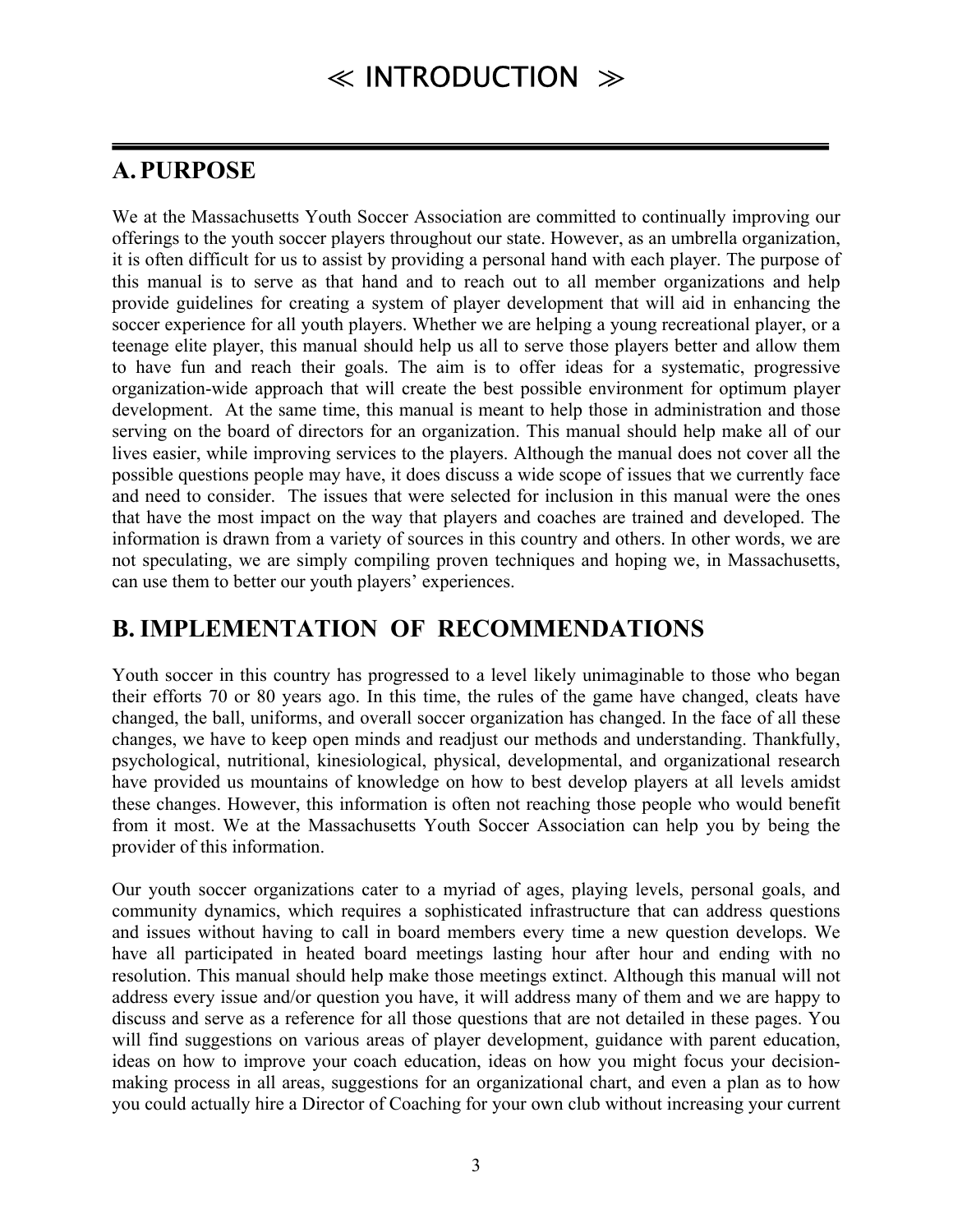## ≪ INTRODUCTION ≫

registration fees. Hopefully it will help you further serve the players we all hope to see having fun and developing.

In our state, as in many states, the groups of players that need the most attention are the U-6, U-8, and U-10 age groups. What we do with these groups will impact all other age groups eventually. Once positive habits are set, they are easy to upkeep. If poor habits are picked up first, it is much more difficult to re-teach players and correct those habits. We cannot say, in this state, that any age group is most deficient as all groups have needs that need to be attended to that are currently being ignored. As the players age and become more serious, competitive players, we need to do a much better job of preparing them to reach their goals. At the same time we must realize that all players do not want or have the capabilities to become "elite" players. Therefore, we must always keep focus on the individual players we are working with and make sure we set up a structure and program that allows each player to reach his/her individual goal. We cannot sacrifice the goals of the recreational player for those of the competitive player. At the same time the reverse sacrifice is also not fair. A fundamental posit of this manual is to remember that treating all players the same is not treating all players fairly. As any sample population, players are a diverse group of people with varied talents and goals. Treating all varied parties with respect to their individual differences is fair treatment and will help keep everyone happiest in their own respect.

This manual will help guide boards of directors as they try to determine just how to accomplish that tricky and, at times, seemingly impossible task of serving a group with such varied needs and goals. Luckily, the information we are providing is information gathered from organizations that have succeeded and failed in this endeavor and have found creative and logical ways to improve service to the players. This information comes from people in youth soccer in this state, in other states, and in other countries. It has been learned through experience from groups dealing entirely with recreational players, to those dealing with a mixture of competitive and recreational players, and those dealing only with elite players. Whether you are hoping to help serve a recreational player or a hopeful national team player, this manual includes proven methods of serving both optimally and easily.

Although the recommendations in this manual come from people who have spent their lives studying child development and athletic development and have been involved in soccer for many years, this manual does not go so far as to set rules and regulations for your organization as part of the Massachusetts Youth Soccer Association. It is hoped that you will seriously consider adopting much of what is in the manual as it is written solely for the purpose of improving the experience of youth soccer for players in our state. The information in this manual can help the recreational player and the future national team player have fun and develop to the best of their abilities. At the same time, the guidelines can help coaches and administrators enjoy their work in youth soccer with greater ease and efficiency. These are proven methods from around the state, country and world.

There are currently over 186,000 youth soccer players in our state. This makes us the second largest state in the 55 member United States Youth Soccer Association. Within our 186,000, there are organizations trying to serve 100 players and others trying to serve 10,000. Whatever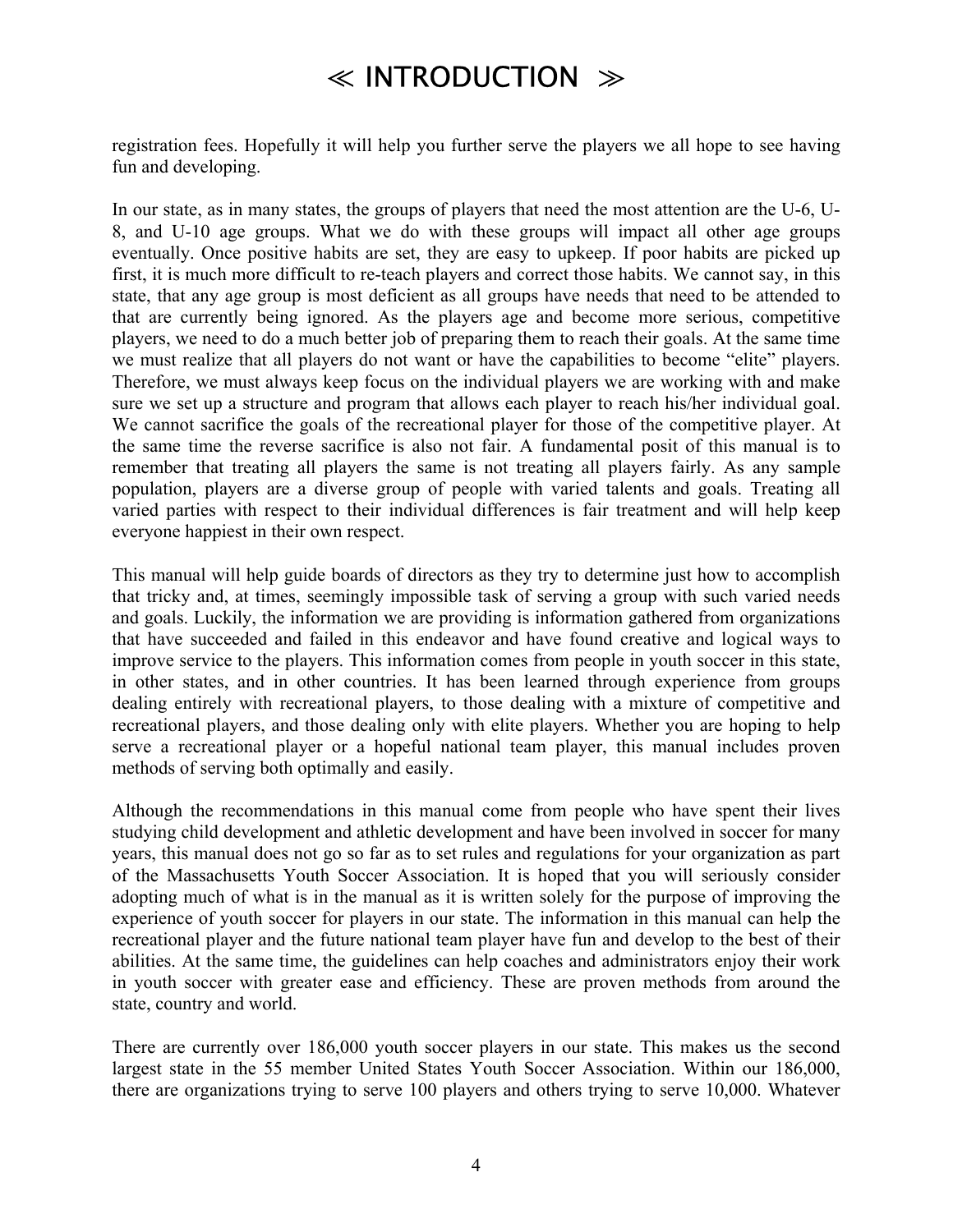## ≪ INTRODUCTION ≫

the size of your organization, many of the fundamental structures are the same. This manual may prove to be overwhelming for someone in a group of either size. We realize we are covering a lot of information and recognize that it is extremely difficult to enact change, but are not asking you to do this alone. We at the Massachusetts Youth Soccer Association will be there to help in the process in any way we can help. Whether it be working with your board of directors, conducting a presentation to your membership, communicating via email or phone, or providing help in any other way, just let us know what we can do. If you are considering hiring a Director of Coaching upon finishing this manual and need guidance as to how to find someone or would like the State Director of Coaching to serve on your hiring committee, that is entirely possible and we will help you find someone for your association. Any change will make some people uneasy and continued education is the best way to comfort those most uneasy. We will help with that education. The only way we can achieve excellence as a state and within our own communities is with continued evaluation of our services, education, and the courage to move forward.

Enacting many of these suggestions will take the efforts of strong leaders who are comfortable thinking proactively and are patient. You will see benefits to your players immediately, but adopting these suggestions is not a quick fix to all difficulties. This manual is meant to help create a long-term road to drive organizational decisions and enable players to travel down as far as they wish to travel. Trying to drive down that road at 200 miles per hour will likely cause a crash, just as it would if you were in a car. However traveling a steady 65 miles per hour will get you to your destination safely and at an appropriate pace. At the same time, imagine following that road if it continually forks, but never has a sign. Eventually you may find yourself right back where you started after years of travel, no better off than when you began. Unfortunately, that is exactly what is happening to many young players in our state today because we have not posted the signs to make their drive easy and goal-directed. You will likely see benefits to your players within a few years. A few years after that you will likely see even greater improvements. Player development is a long process and those of us leading the charge of youth development need to keep focused and remember that it is a long process. Continued education and evaluation is necessary to help these players long-term. However, change needs to start now so we do not continue to provide a sub-optimal experience for another generation of young players.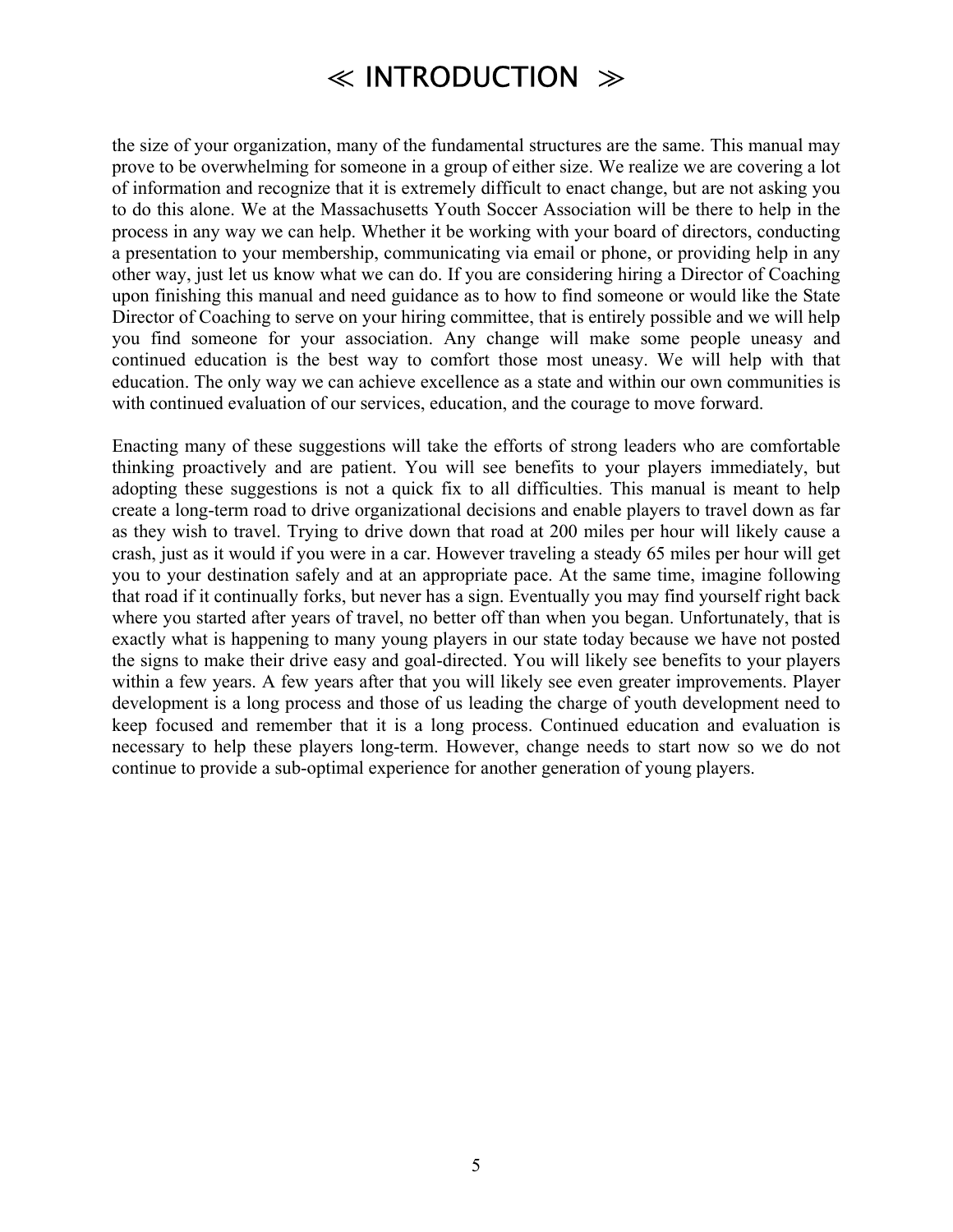The guiding force behind every association and club should be its' mission statement. This statement should be adopted into the bylaws after the board agrees upon it. Once agreed upon, this statement should guide all decisions in the club. Whenever there is controversy over a question, board members should ask themselves how that question is best answered in the spirit of their mission statement. It is likely and recommended that the mission statement be unique to each association as each association has different foci and differing goals in mind. Some associations may be directed to providing opportunities for recreational level players. Others may be solely targeting the development of premier players, where as others may have a dual focus. Regardless of the type of mission statement, the mission statement should be relayed to every parent and player in the association. It should be up on the association's webpage, in mailings and on registration forms. Anyone joining the association should know what the primary motives of the association are before joining. This will help them choose an organization that best fits their goals and will help prevent misunderstandings in the long run.

Regardless of the specific population they are serving, youth associations have a universally expected duty to do what is in the best interest of the individual player and to do its best to allow all the players to enjoy their experience with soccer. This idea differs greatly from what is considered priority at the professional or collegiate level. At those levels, it is considered appropriate to place team priorities over individual development. At the professional level, winning is the priority and people's jobs depend on results. Everyone on the professional team is expected to put the team first and to sacrifice himself for the sake of the team. Those players sitting on the bench are being paid well to do just that. Youth players are not being paid to sit on the bench. In actuality, they are paying to sit on the bench.

At the youth level, **the player must come first!!** Every decision made by the club and the coach should be in the best interest of the individual players. Examples: 1) A youth player should not be kept in goal against her wishes just because she is the best keeper and 'the team needs her' to win the game. 2) Coaches should not hold on to good players at a lower playing level just to help the team to win games. The better player should be allowed to move up to the next level in order to help him reach his potential, even if it means that the team he leaves behind will be weakened. 3) Every player must play in every game, not left to sit on the bench for the entire game because the team must win. 4) Young players should not be pigeon-holed into one position when young. Players should be given the chance to play multiple positions and develop various skills to make each player a better overall player. 5) When players are invited to play for the Regional or National Team, their club coaches should allow them to go even if there is a conflict with a club activity. It is not fair to the players to ask them to give up such opportunities in the name of team loyalty. The coach should help the player choose what is best for the player. The team is there to serve the player's ambition, not the other way around.

The previous points do not intend to go so far as to say that there should be no team building in youth soccer. In fact, team building is a vital part of the full experience of youth soccer. The concepts of cooperation, helping teammates, trust, dedication, and being respectful are certainly team building concepts that should be introduced to young players. These concepts are an immeasurably important part of learning that occurs in youth sports in general. However, these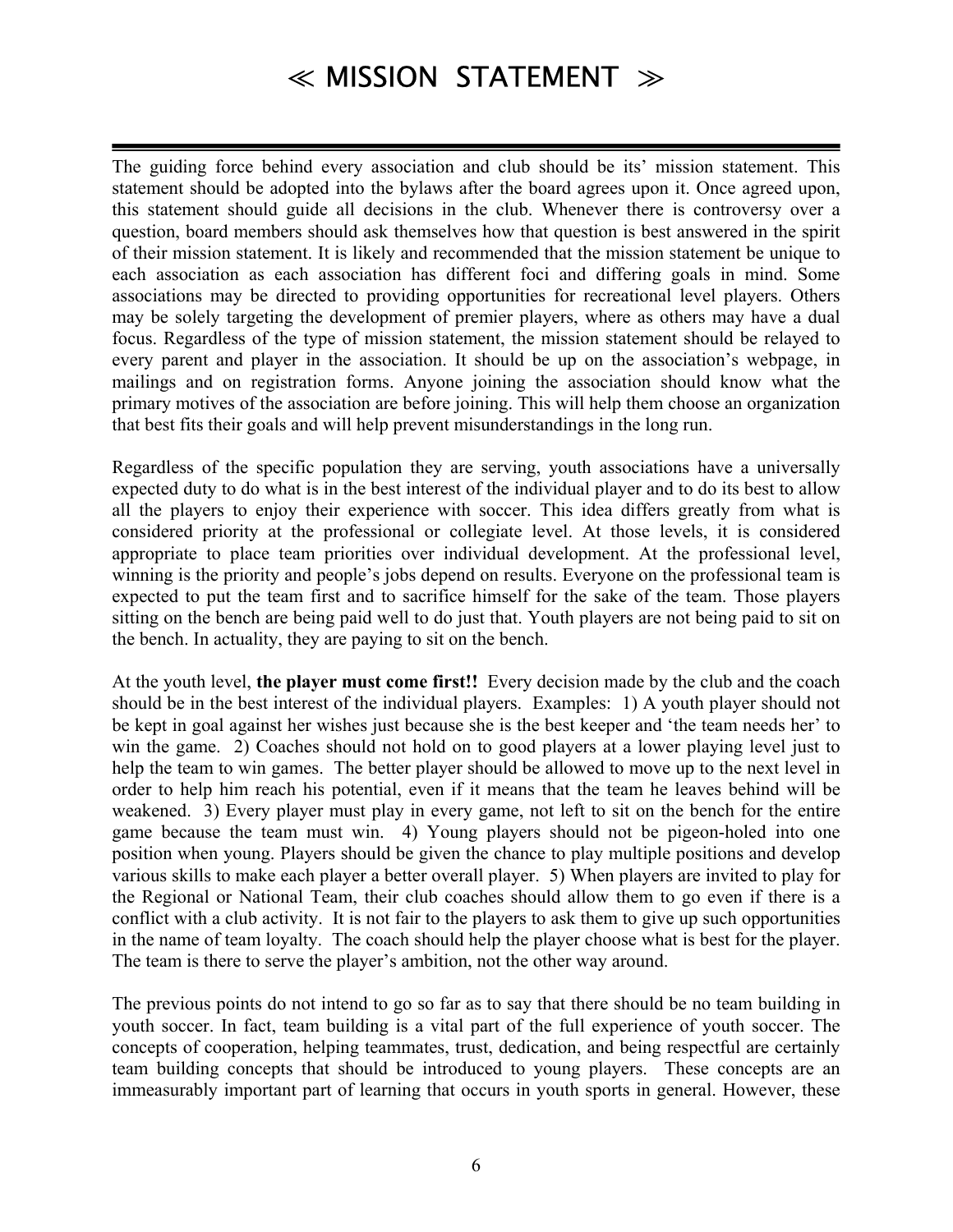concepts do not involve sacrificing one's own development and goals in order to win. The following pages contain a few samples of mission statements with these thoughts in mind and discuss their inherent implications.

#### **Sample 1: Recreational Philosophy**

ìTo provide each player the opportunity to play soccer in a supportive and rewarding environment that emphasizes fun, enjoyment and skill learning, through equal participation, regardless of ability."

#### **Implication**

This mission statement would be most appropriate for a club that only has a recreational program. This means that every player who registers gets equal playing time. In addition, teams should be balanced in terms of ability every season, recruiting should not allowed, all-star teams should not be formed, and game results are not important. It also means that each player is treated the same. For example, if the club provides supplemental training or clinics, all the players should have the opportunity to attend. It is recommended that a club that adopts this philosophy should not even keep scores or standings.

Within this philosophy, players' whose ability or commitment level outgrows the level provided by the club, should not be discouraged from joining another club that offers higher level competition. A club that espouses a pure recreational philosophy should not take offense to players leaving for higher levels, or leaving for a club that provides more training. It should take pride in the fact that one of its own has progressed to the next level and regard it as a club accomplishment.

#### **Sample 2: Developmental Philosophy**

ìTo provide each player the opportunity to play soccer in a supportive and rewarding environment that emphasizes fun, enjoyment and skill learning, at a level that fits his/her interest and ability."

#### **Implication**

This mission statement would be most appropriate for associations that have a mixture of recreational and intermediate level (travel) programs. The club will therefore provide opportunities for players to play at a level that is commensurate with their abilities and provide more challenging environments for players as they improve and wish to play in a more challenging environment. The recreational side of the club would operate with exactly the same philosophy and guidelines as explained above in Sample 1. Supplemental training should still be provided to all though it may be sub-divided based on abilities of players. More committed players will have an opportunity to try out for more competitive (travel) teams as well. Some associations may also wish to have recreational all-star teams as a middle ground between these two levels. It is strongly recommended that this be given much thought and consideration before doing so as it may inherently change the focus of some of your players and coaches at the recreational level. Some associations have balanced this concern by only having recreational allstar teams for the year that tryouts first become available for the competitive teams. The goal is to prepare players better for that level of play. Whatever your decision might be, please note that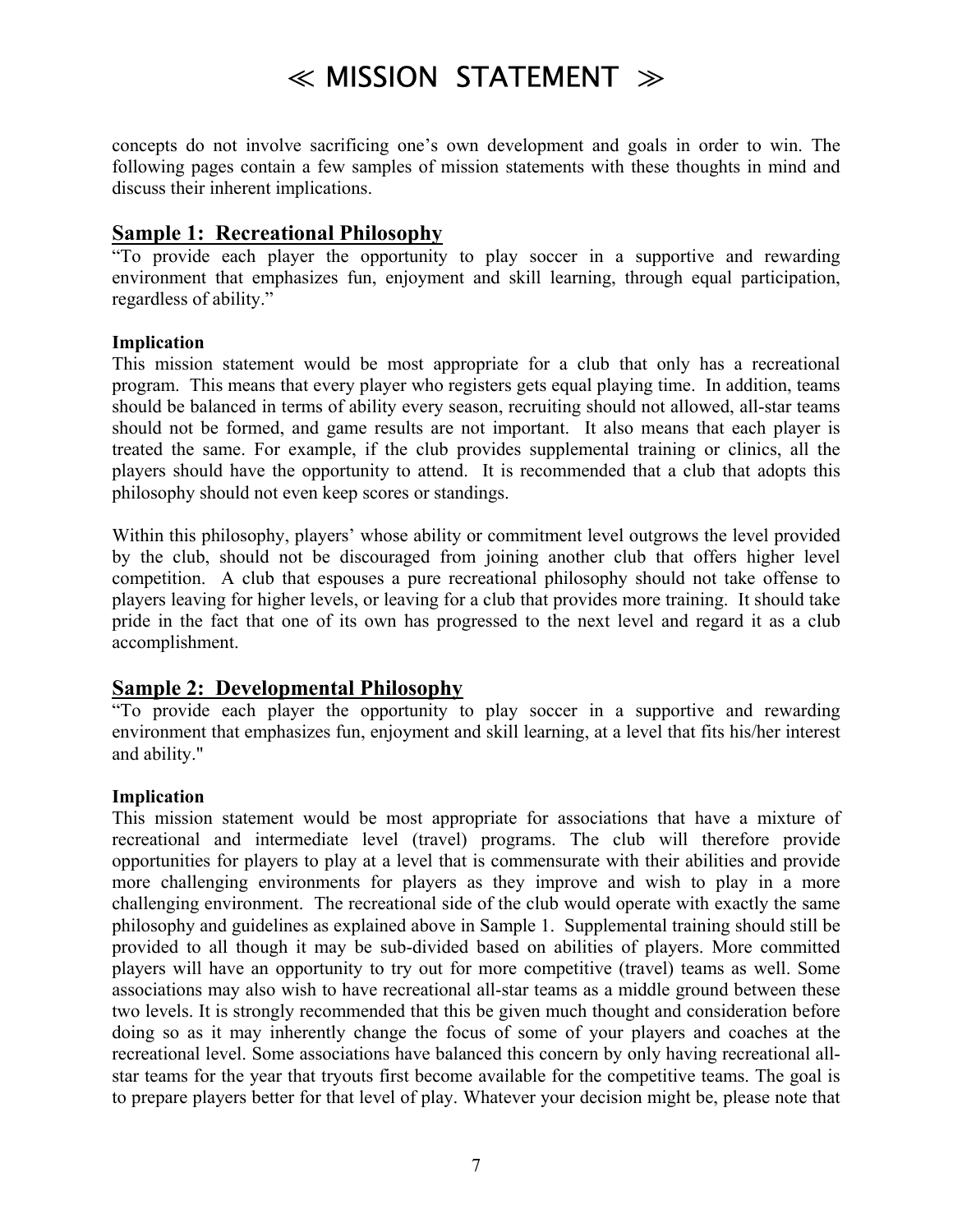the recreational all-star and the competitive teams should continue to provide equal, or close to equal, playing time for all the players. No player should be put through the agony of sitting on the bench for all or most of the game. Even at the competitive youth level, players are still playing the game mainly for fun and social interaction and we should be focused on the enjoyment of all of the players.

As with the recreational level, players whose talent and/or commitment outgrows that which is offered by the club should not be discouraged from moving to another club that offers higher level play, if they so desire. In some instances associations allow players to move to a more competitive level, but also require those players to stay with a recreational team. This is not recommended as it detracts from the experience of the rest of the players on the recreational team and is not helpful to the development of the more competitive player either.

#### **<u>Sample 3: The 'Quest for Excellence' Philosophy</u>**

ìTo provide each player the opportunity to play soccer in a supportive and rewarding environment that emphasizes fun, enjoyment and skill learning at a level that fits his/her interest and ability, and to create a challenging environment for the best players who aspire to reach their full potential."

#### **Implication**

This mission statement is most appropriate for clubs that have a mature program, with a large recreational base supporting a well developed select team program comprising intermediate and top level teams. This differs from the previous mission sample in that these associations offer comprehensive offerings for all players ranging from the recreational player to the national team hopeful.

The recreational and intermediate level program should follow the same philosophy as in samples 1 and 2. The top select teams will be geared towards players who have the potential to play at a high level (ODP, college, professional) and the commitment and desire to reach their full potential. Of course, if claiming to provide the environment necessary to help top players reach their potential, a club must provide the appropriate resources for these players. This environment will include well qualified, nationally licensed coaches who continually seek out education. This environment will include offerings that discuss nutritional guidance, sport psychology advice, and speed and agility work-out suggestions, as well as specified goalkeeper training. In addition, this club must have the resources and facilities to support the needs of these players.

However lofty our goals, we must never lose sight of the fact that players will not improve at any level without playing. Players at the top level should still play in every game. This does not mean that players should be guaranteed equal playing time, but rather that they will have to compete for more playing time, with the best and most committed getting more time than the rest. If a player is not getting much playing time with the top level team, the club should find alternative avenues to insure that the player is getting playing time, as there is no developmental replacement for having to play at game speed. This approach satisfies both the basic youth sport convention that everyone must play and the need to create a competitive environment where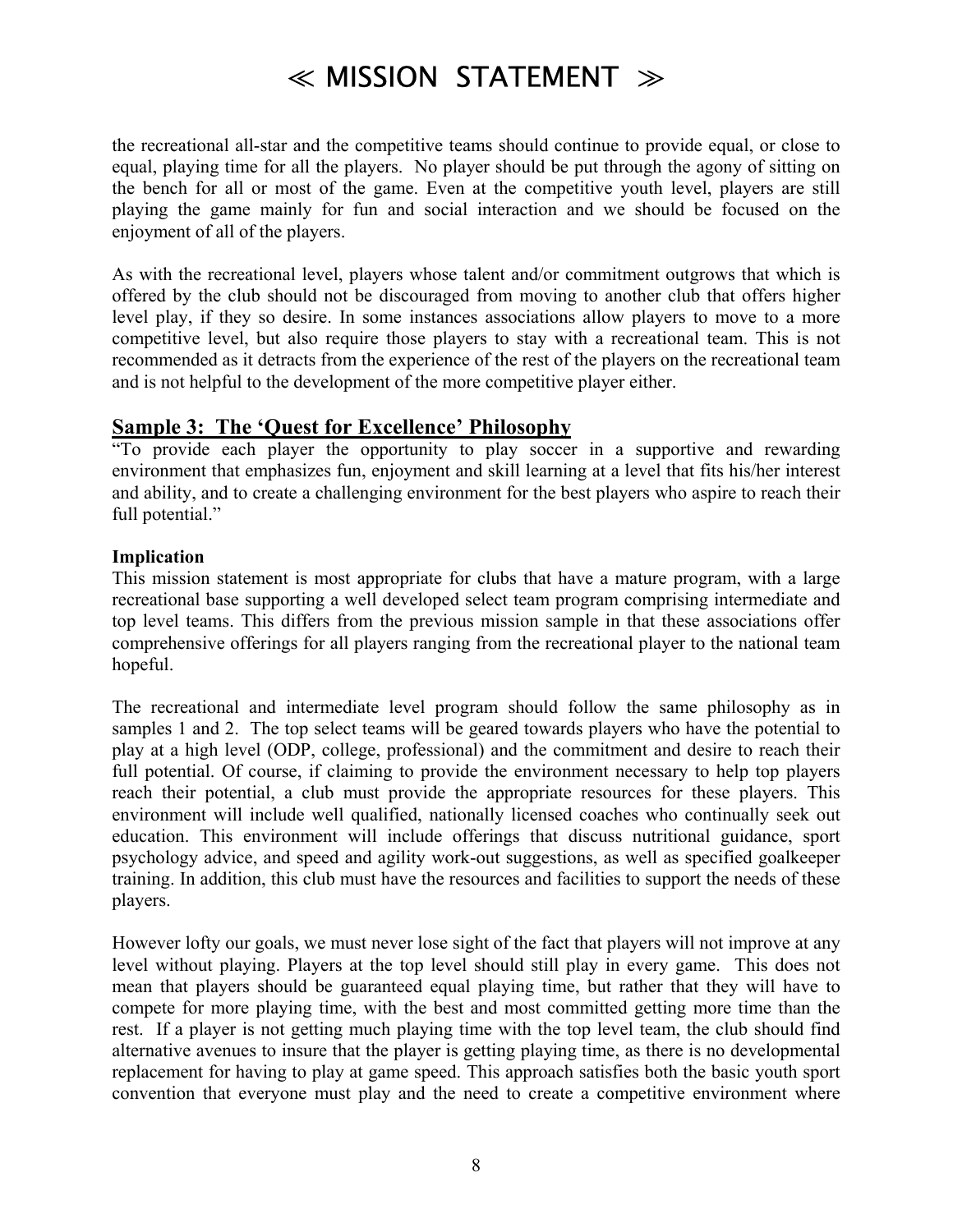players are constantly monitored, evaluated and challenged to do better to earn more playing time.

As one might suspect, there are a variety of dicey issues involved with top level youth play, such as players playing up, the tryout process, coaching selection criteria, paid coaches, relationship between the club's first tier and the lower tiers teams in the same age group, etc. These issues must be handled by experienced coaches, under the leadership of a club Director of Coaching, with integrity and an unwavering regard for the welfare of the individual players. These issues need to be dealt with consistently by the leadership of the club.

#### **Sample 4: The Result Oriented Approach**

ìTo create a challenging environment that enhances team development and to make our teams competitive at the state, regional and national level in order to win state, regional, and national championships."

#### **Implication**

Although clubs may have hopes to win championships, focusing their efforts on said championships and having winning as a primary motivation is not appropriate in youth sport! This is an example of a mission statement that is harmful to players both on and off the field. A result-oriented objective in a mission statement implies that winning is the most important thing. Development of players is not a concern, nor is the method of winning. This statement implies that success can only be measured by the amount of trophies won. Such a result-oriented philosophy leads to a high player attrition rate and often turns players away from sports for life. Fun becomes dependent on winning and improvement is not appreciated in the event of a loss. There are many other ways to measure success in youth sport that are more meaningful and relevant, and most importantly, not harmful. Winning should always be seen as a by-product, not as the measure of success.

#### **Other Objectives for the Mission Statement**

Whether a mission statement is for a youth sport organization or another organization involving youth there are some general objectives that are common to all youth organizations. We should all be concerned with character building, moral development, instilling the values of honesty, sportsmanship and responsibility, etc. Often times we can use the sport experience or structure to help teach our players greater life lessons and the meaning of community responsibility as well. Whatever our goals, it is important for members' behavior to be consistent with the mission statement. From the board of directors, to the executive director, to the director of coaching, to the coaches, parents, and players, everyone in the club should be aware of the mission statement and act in accordance with its' tenets.

For your information, the mission statement of the United States Youth Soccer Association is to ìfoster the physical, mental, and emotional growth and development of youth through the sport of soccer for all ages and levels of competition. US Youth Soccer's job is to make soccer fun and instill in young players a lifelong passion for the sport".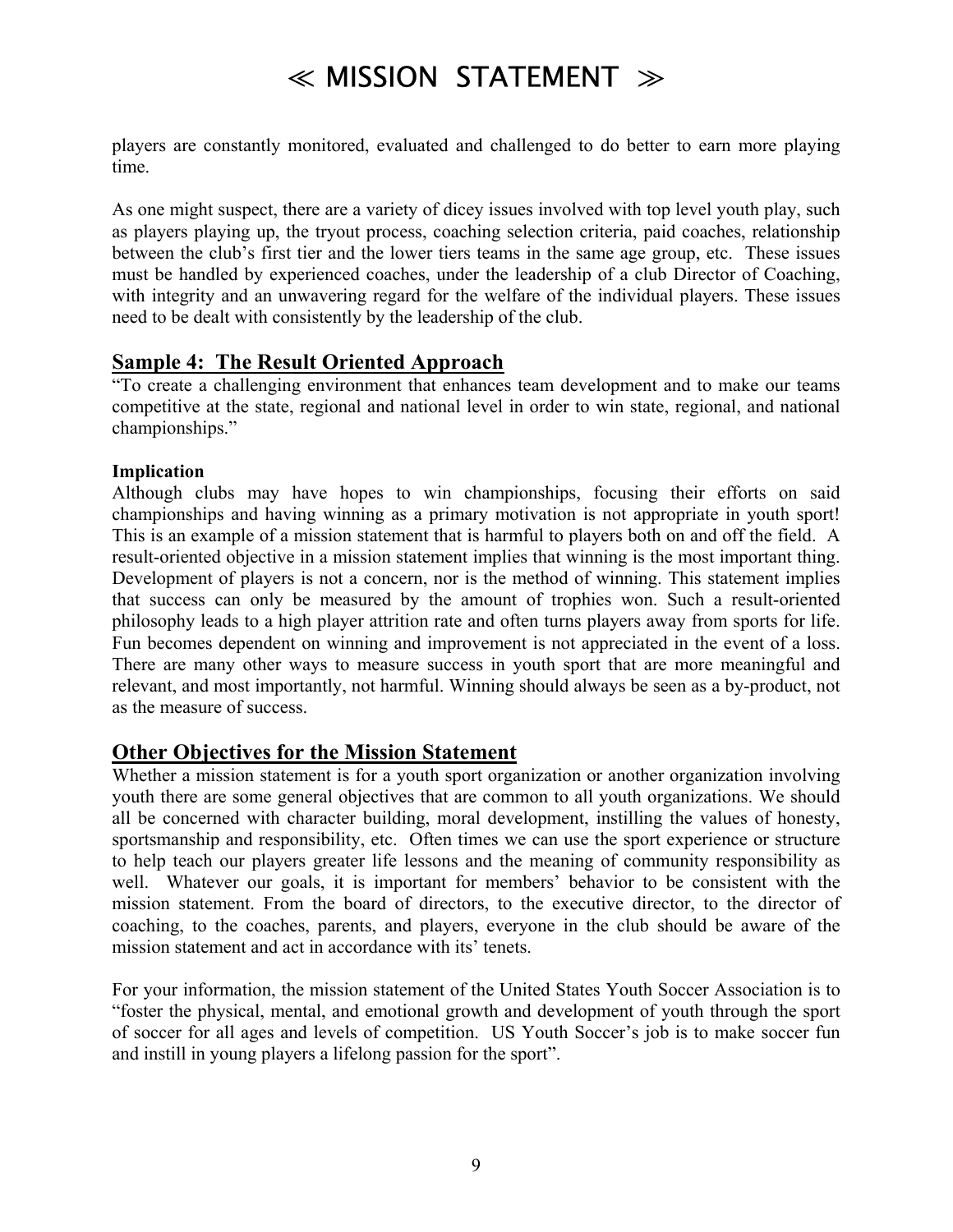Youth soccer clubs typically have a board of directors that control all factors of the club's operation. This board organizes and directs all club matters and is usually made up of anywhere from 3 to 25 members. The size of the board often varies with the size of the club and the titles each club chooses to bestow on board members varies. You will find most boards in Massachusetts to be working boards. That is, each member of the board has a specific function (i.e. concessions, field manager, age group coordinator, treasurer).

The optimum size of the board largely depends on the people involved and the number of other volunteers an organization utilizes. It is wise to recognize that overly large boards make decision-making a slow and tedious process. Given that most boards arrive at decisions using the diplomatic process, large boards can lead to long meetings. It is not rare to hear of board meetings lasting up to and over 3 hours long. Meetings such as this often lead to frequent turnover in boards, which is not good for the continuity of the club.

Soccer club boards can help themselves organize by staying focused on their mission statement and relating issues they face back to that mission statement. Furthermore, it is good practice for a board to individually list the primary foci and goals for the club. Having someone qualitatively organize that data and before having the full board review the summary, is an informative process through which board members can educate themselves and one another as to the varied considerations that are constantly represented around the table. Focusing the long list of goals to a workable set of goals that are listed in priority order and associated with timetables and measureables is the first step in focusing your board and, hence, your club in one unified direction.

If you find that board meetings are still continuing for hours, you may wish to develop an agenda for each board meeting that is consistent and time-delineated. That means each committee or department will have 5 to 10 minutes to report on matters and once that time is up, discussion is squelched by the president, any votes are made, and a new topic is discussed. Furthermore, if each committee provides a written monthly report before each meeting, then discussion can be limited to points of contention and the meeting can move along more efficiently.

Depending on the association, boards often run into term difficulties in one of two ways. First, there may be frequent turnover. If this is the problem, a board needs to identify the reasons for this turnover and make attempts to rectify the problem. Frequent reasons known to create this difficulty are there being too much work, board members feeling like their voice is not wanted (especially by opinionated others), not feeling as if the board is a democracy, or just not agreeing with the direction in which the board is heading. Another frequent reason is that new members are not told what their role encompasses and are not "taught the ropes" when they join the board. In contrast, some boards suffer from no change. Often times, smaller clubs cannot find people to serve on the board. Every effort needs to be made to bring new ideas and perspectives to the board on a regular basis. Board members should not be serving 10+ years in the same position, especially if it is a leadership position. Making sure of a natural progression from one position to another, actively recruiting board members, or associating positions or volunteer work (partial responsibilities) to parents being given financial assistance may help with this issue.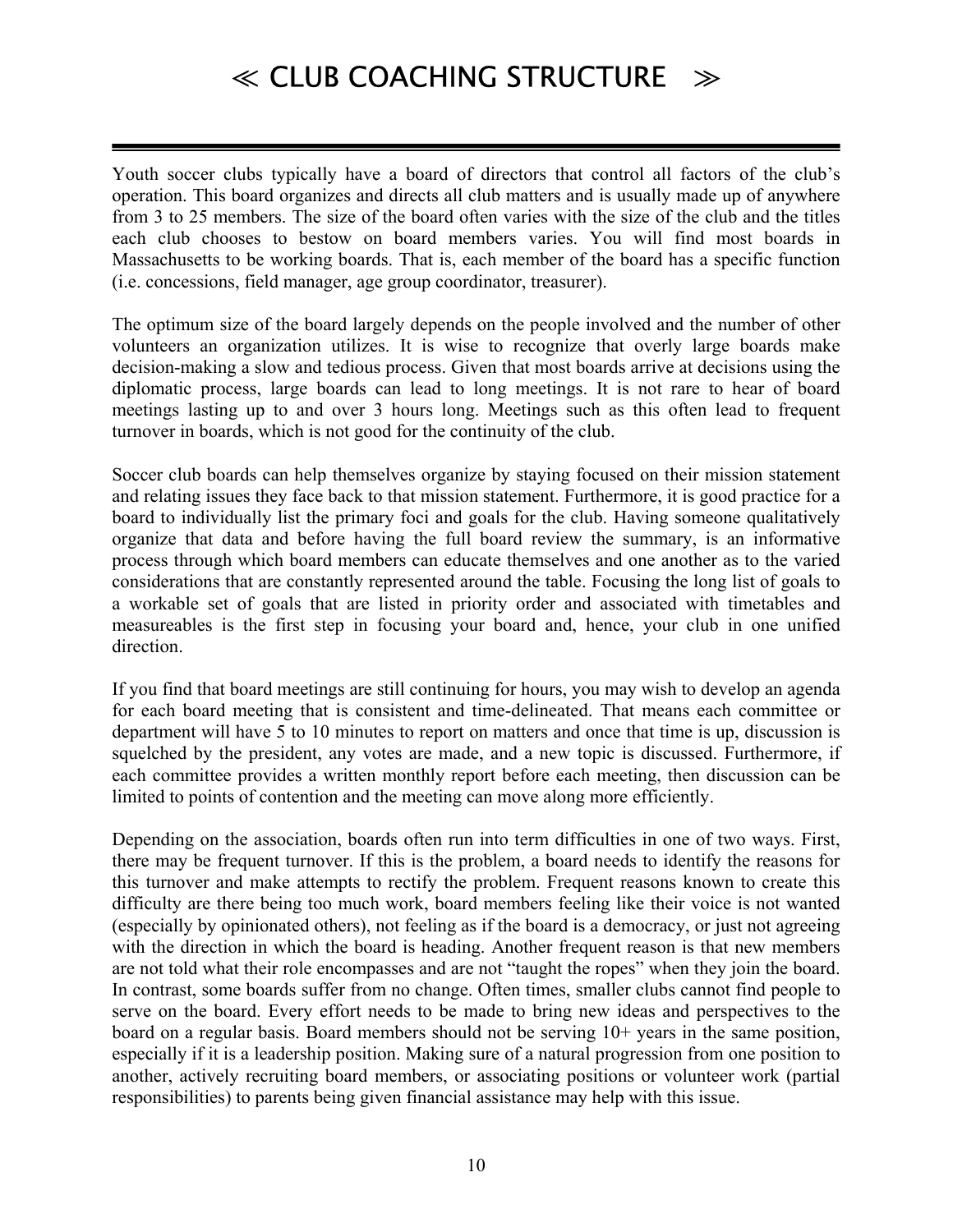Since boards oversee all aspects of youth soccer clubs, it follows that the board should have a Coaching Committee to oversee all aspects of coaching within the club. This committee should number no more than three or four members, and should include the club Director of Coaching (DOC) plus two or three board members. If your club has a DOC, the DOC should be given the lead position on this committee with board members serving a consultative role. Typically, the Coaching Committee could include the board member in charge of the travel program and the one in charge of the recreational program. Otherwise, you may have one board member in charge of girls and one in charge of boys. Alternatively, some clubs break up roles according to the age of players. However roles are determined, it is extremely important that board members on the Coaching Committee have significant coaching experience and qualifications. In a perfect world these members will have a national level license and years of coaching experience. At least, these committee members should hold a "D" license. This education will provide these members with an understanding of basic coaching methodology and challenges as well as provide some exposure to the USSF's player development philosophy. It should go without saying that these members need to have an inherent interest and affinity for coaching education.

If a club does not have a Director of Coaching, the Coaching Committee would essentially carry out all the duties normally associated with a Director of Coaching. In the absence of a DOC, the formation of a Coaching Committee is even more vital, to ensure that there is a small group of club officers who are qualified to oversee the coaching aspects.

#### **The duties of the Coaching Committee can include:**

- 1) Monitoring the DOC's work and conducting his/her evaluation and performance review. In the case of a paid DOC, recommending to the board renewal or termination of contract and commensurate salary increase.
- 2) In the case of a club looking to hire a DOC, creating the job description and conducting the search for a club DOC, interviewing candidates, and recommending the best candidate(s) for the board to approve.
- 3) Reviewing and approving the short and long-term seasonal objectives for the club, as presented by the club DOC.
- 4) Reviewing and approving all the coaching selections made by the DOC. Although the coaching committee should have the power to veto a coaching selection, this would normally be a 'rubber stamp' task. A coaching committee that routinely rejects the DOC's selection portrays a serious case of philosophical differences between the committee members, which will need to be addressed, probably by the club's full board.
- 5) Creating a process for conflict resolution between parents and team coaches.
- 6) Conducting hearings and adjudicating grievances by team coaches or parents against the DOC.
- 7) In the case of a club without a DOC, performing the duties listed in the section on the Club Director of Coaching.
- 8) Consult with the DOC as necessary on sensitive decisions that set a standard of club operation.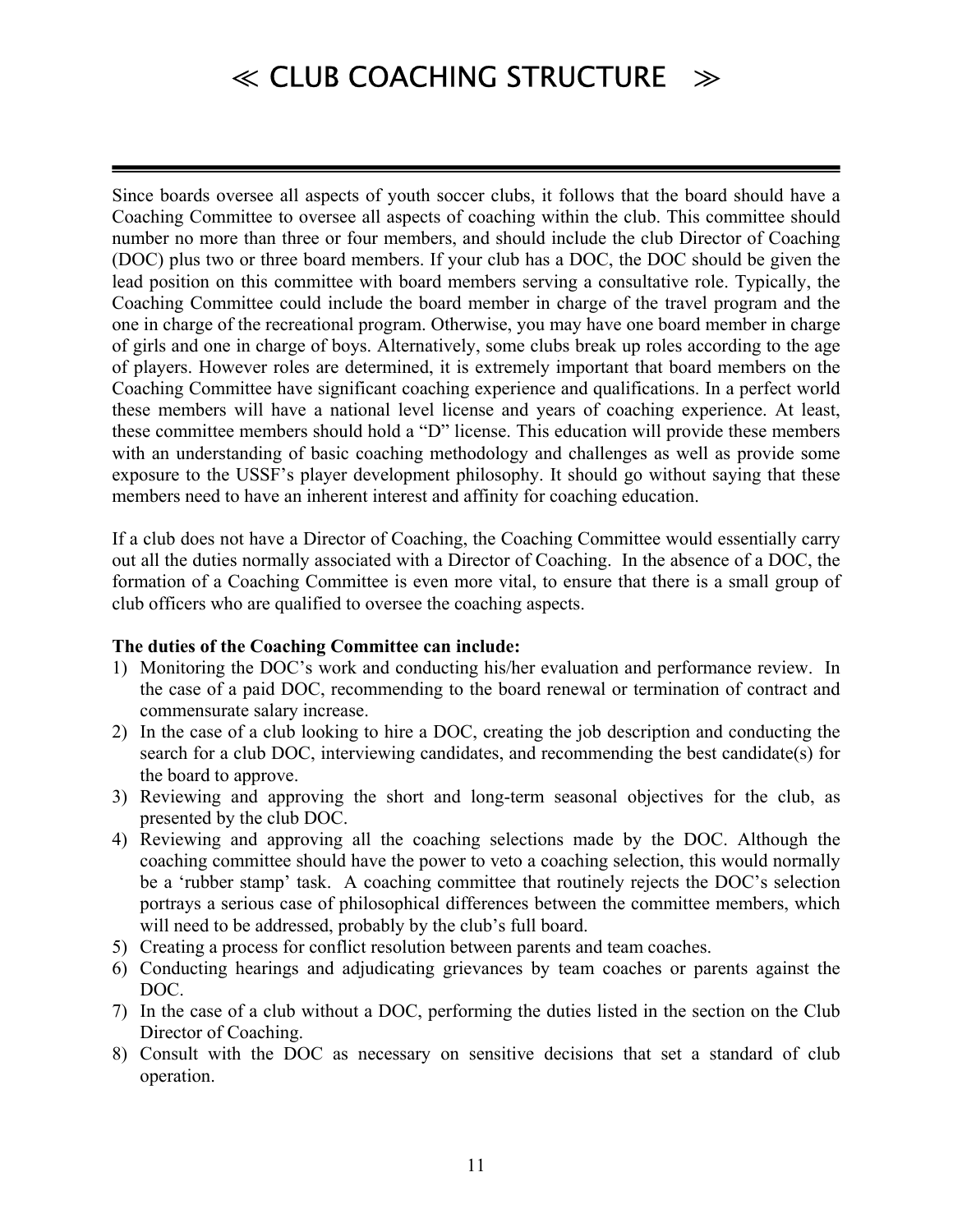- 9) Assist in the decision-making process and at times handling of sensitive issues so members recognize decisions are club decisions, not DOC conflicts.
- 10) Serve as lead voices on coaching matters/policies/changes that need board approval.
- 11) Serve as a sounding board for the DOC when DOC suggests new initiatives.

Under this structure, the club board can continue to run the administrative aspects of the operation, while giving the power to the Coaching Committee to run the coaching and player development side of things. This will streamline the operation and allow people to be productive within their area of expertise. The DOC and his/her assistants will run the day to day tasks of the coaching program, under the direction and supervision of the Coaching Committee, and the committee will, in turn, report regularly to the club board. If these matters are continually brought up to the larger board, it often lengthens the time needed to come to resolution on matters and frustrates members. Furthermore, as these matters effect the day to day operations of the club, waiting to convene the full board before making such decisions insures that progress within the club moves slowly at best. Lastly, since these matters typically surround player development and coaching, it is best to allow those who have sought out education and gathered experience in these matters to make these decisions. Allowing the full board, many of whom have no coaching education or experience, to make all of these determinations will not lead to the most efficient and professional resolutions.

It must be noted that the creation of a Coaching Committee is only recommended where clubs have board members who are qualified to deal with coaching matters. There is no point in having a Coaching Committee with little technical expertise. Some clubs have a Coaching Committee that rarely meets and does very little valuable work due to lack of time or commitment. In the absence of technical expertise or commitment to coaching issues at the board level, the best and most effective solution is to have the club DOC report directly to the club President.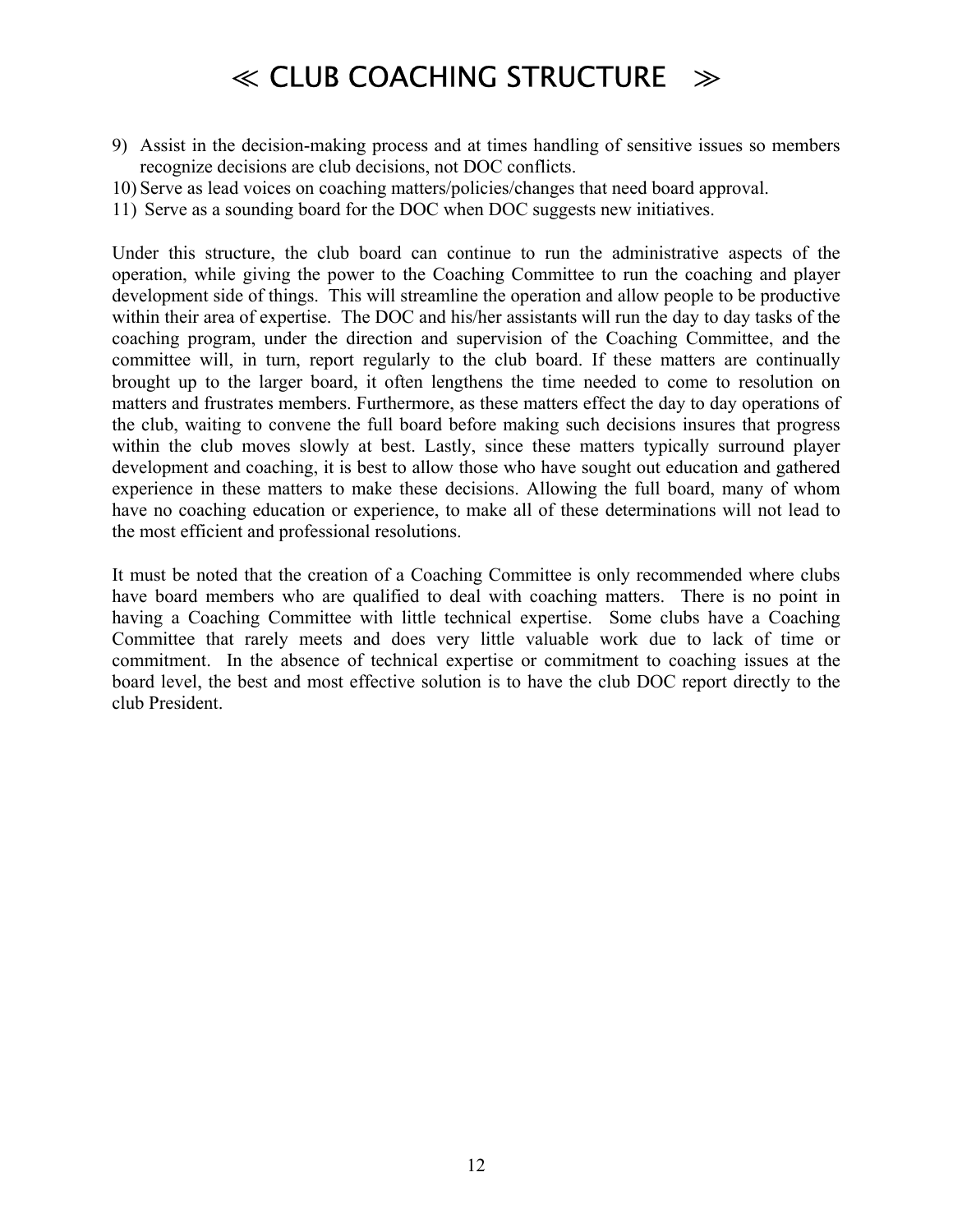### **A. COACHING ORGANIZATIONAL CHART**

Just as with any organization, a youth club should have an organizational chart that clearly defines the chain of command and is designed to create the most effective and efficient structure. The components of the chart below do not depend on whether the people holding these positions are paid or volunteers. Even if the positions are filled with volunteers, the structure can still assist clubs in clarifying the areas of responsibilities. Your club may not have these exact titles or as many positions as we list. This is meant to be a general guideline that you can relate to your club's roles.



As mentioned before, the DOC can report either to the Coaching Committee, or directly to the Club President. Either way, the DOC should have the authority to run the coaching aspects of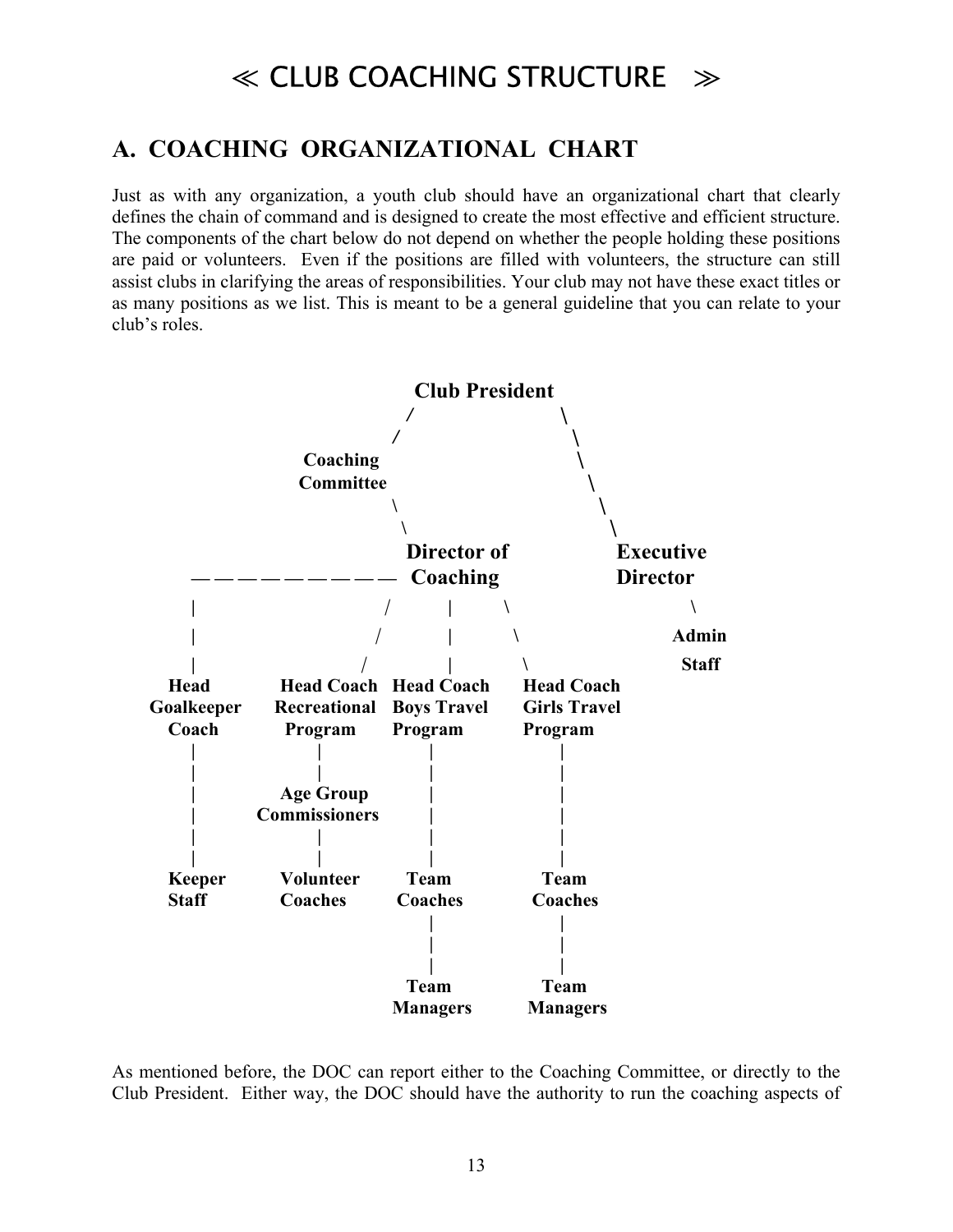the club as outlined in a later section on the duties of the DOC. As can be seen in the chart, the DOC should oversee all the playing levels, from the recreational to the select. Doing this insures that one unified philosophy permeates throughout the entire club. In addition, this helps prevent teams from doing their own thing and deviating from the club philosophy. If members see a disparity in operation or treatment from one team to the next, the board can expect to have problems.

For travel coaches, the DOC should evaluate their performance and make sure a consistent club philosophy and standard is being taught. Members should know what to expect of all club coaches. For clubs that hire paid coaches, the board should give the DOC the authority to oversee the hiring of the coaches and determine a consistent, club-wide, coaching fee structure. This will help insure that members are getting quality coaches and that independent paid coaches will not charge members exorbitant amounts of money. This also insures that wealthier teams are not given priority treatment because of their wealth. The DOC will probably not have the time to recruit and evaluate every recreational volunteer coach, but he/she can delegate this task to the Age Group Commissioners while still retaining the authority to veto or replace a volunteer coach found unsuitable. The DOC and Commissioners should be clear on standards and philosophies for all coaches for the club.

Some clubs have also added the position of a full-time Executive Director. This begs the question of whether the DOC should report to the Executive Director or directly to the President. As long as the Executive Director allows the DOC to run the coaching side of things and there is a mutual respect and cooperation between them, it does not really matter. In cases where the DOC requires assistance with organizational tasks and is not a strong administrator type person, it is probably better to have the DOC report to the Executive Director who can make sure that the organizational tasks within the coaching program are not neglected and are executed with professionalism. If the Executive Director micro-manages a DOC who can stand on her own, then conflicts will develop. To protect against this, it is suggested that a well-organized and professional DOC report directly to the President in order to create a clear division of responsibilities between the administrative and the coaching bodies.

Smaller clubs might find this chart too elaborate for their size and situation. If that is the case, it is recommended that you look at the descriptor categories of the positions listed in the chart and just streamline the chart maintaining the categorical integrity. If while reading over this manual you feel your organization would like to become more professional or organized but simply do not have adequate size, consider communicating with a nearby town or club and seeing if pooled resources might allow for clearer organization with more support and an overall better environment for players and coaches and board members (likely with less duties).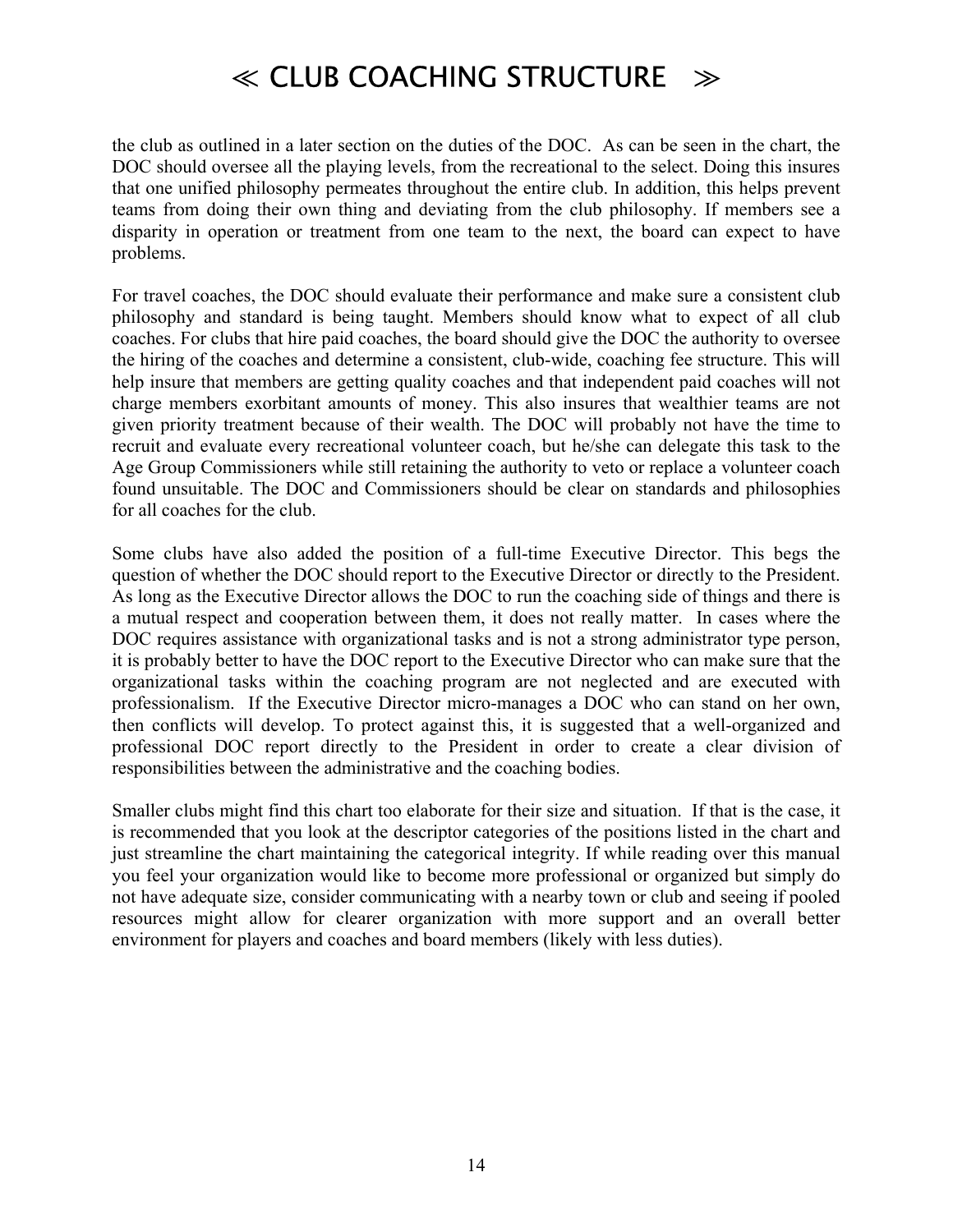### **B. LINKING RECREATIONAL AND TRAVEL PROGRAMS**

Most associations in Massachusetts have both a recreational and a travel program. For the most part, both of these arms are run by the same board, though different boards have different ways of overseeing the programs. Some clubs have one person or committee in charge of overseeing the recreational program and one in charge of the travel program. Others have one person overseeing both programs. Still yet, some associations actually have two separate mini-boards that are only concerned with their own program. Whatever structural model you maintain, please keep in mind that it is best to have these two programs linked and supportive of one another. Not only does this help build membership affiliation and long-term allegiance, but failing to link the two is likely to hold back player development.

Many associations have likely experienced some strain between their two programs. Often times members point out a discrepancy in the way teams from the two programs are treated. Travel teams are often seen as getting preferential treatment in regards to field space and practice time. Uniforms are an obvious difference that can cause strife at times, as is the general appearance of administrative and/or board support. In some clubs, travel coaches have raided recreational teams for players and left recreational teams not only short of talent, but also short of the needed number of players to compete. As these differences become constant thorns, members associated with the recreational program are less likely to desire any connection with the travel program. For this reason and others it is strongly recommended that the DOC or coaching committee be in charge of coaching and player development decisions for both programs. This organization can insure that decisions are being made with consideration of the entire program and for player development overall, not just one team.

Throughout the nation, clubs are recognizing that a developmental recreational program is key to developing a strong club. If an association runs a quality and properly focused U6, U8, and U10 program, it has a drastic effect on the long-term success of the club and the overall development of players and happiness of players and parents alike. For this reason, many clubs are asking their DOC's to spend more time with the recreational program. Otherwise, clubs are hiring an assistant DOC or a part-time person who is specifically in charge of overseeing the recreational program. Whatever the case, associations needs to recognize that the most qualified coaches in the club should be helping to educate the volunteer coaches and organizing the program so that it fosters player development. You will actually see that some clubs are using their paid coaching staff to run practices for their recreational teams at times as part of their basic recreational program. This not only provides support to volunteer coaches, but also helps educate them and benefits players. Your coaching leadership should be directly in charge of overseeing coaching education and player training in the recreational program. For more detailed recommendations on the DOC's duties relative to the recreational program please refer to the section on Club Director of Coaching.

#### **Encourage the Best Players to Travel Select Soccer**

It is extremely difficult for a coach to give up his/her best player on any team. Sometimes, players are kept on recreational teams because of this. If we remember the general philosophy of youth soccer however, we will remember that the player should always come first. Is keeping a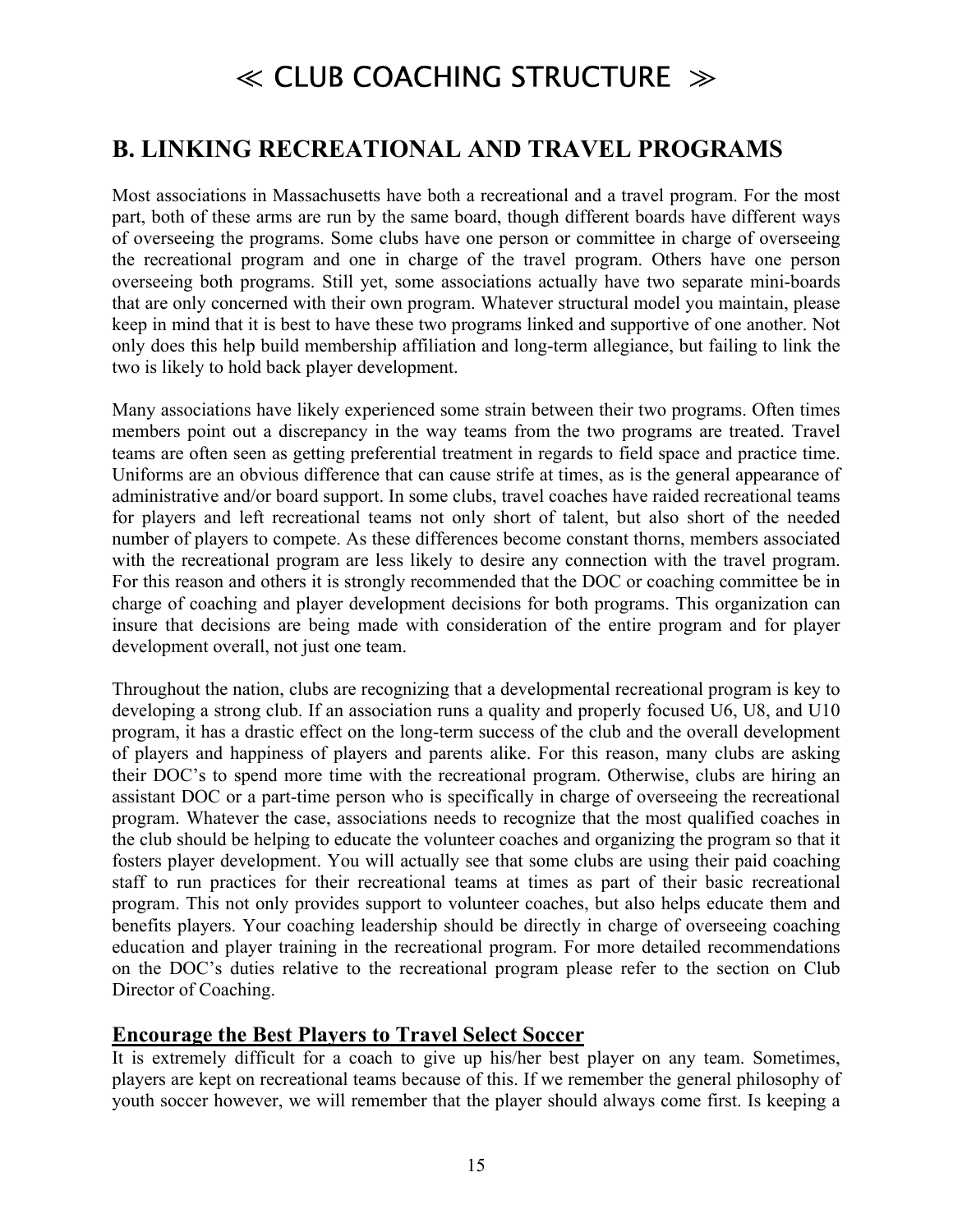talented player on a team of players all less talented than her an action taken with concern to that player's development or the team success? If the latter, we need to question our actions. Winning the recreational title is not a goal that supercedes long-term player development. Often times these players get bored playing at a non-competitive level and end up developing bad field habits and/or behavioral habits. All coaches, whether they are recreational coaches or the DOC need to recognize that players enjoy being challenged and seeing themselves improve. Players need to be put in an environment in which this can happen.

Some reasons that players do not play travel soccer are that they do not want to make the commitment or that they play another sport and do not have time for two travel sports. These are completely justified reasons and if a player does not want to make the commitment for travel soccer, than a player should not be coerced to do so. Players who are enthusiastic, talented, and committed to soccer, should be encouraged to tryout. Frequently, there are misconceptions amongst parents as to what is involved in travel soccer. There are also questions surrounding expenses and militaristic coaching. Associations in general need to do a better job of educating parents as to what playing travel soccer entails. Clarifying the basic questions and answers on web pages, in a brochure or handout, and in parent meetings is the best way to educate parents and help them determine if travel soccer is appropriate for their family. It will not be for everyone.

As mentioned earlier, associations can link the recreational and travel programs with unified oversight. Also, having the DOC or travel coaches provide occasional training for recreational teams and/or coaches is a good way to link the programs. Having the DOC present at some game days and interacting with coaches, players and parents is a good idea. Possibly having some pretryout training for interested players could help link the two programs. However it is accomplished, the more the DOC or coaching leadership gets involved with the recreational side and interacts with members, the better it is for overall player and club development.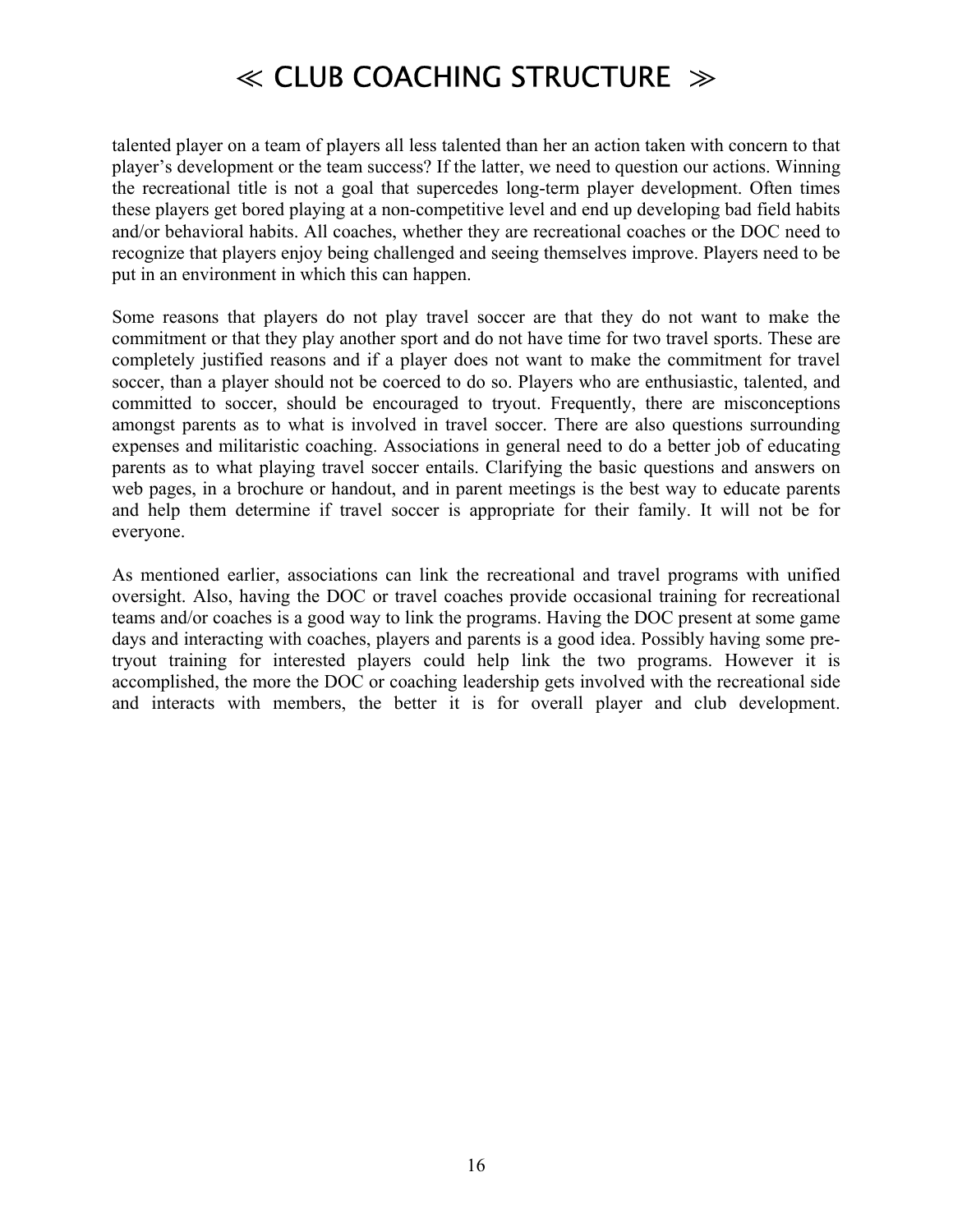### ≪ CLUB COACHING STRUCTURE ≫ DIRECTOR OF COACHING **C. CLUB DIRECTOR OF COACHING**

If you look around Massachusetts, you would believe the concept of a club having a DOC to be a new concept. However, the idea of a club Director of Coaching (DOC) is not original or new in this country. In the 1980's, some of the bigger youth clubs around the country started hiring fulltime coaches and DOC's. With every passing year, more and more clubs decided to hire a paid Director of Coaching. In fact, most successful clubs and associations throughout the country now have DOC's. In Illinois, there are typically 3-5 full-time employees for each club, including a DOC. These clubs include a mixture of town-based associations and premier clubs. The majority of clubs in Illinois have paid coaches for all their travel teams. In Delaware, which has 175,000 less players than in Massachusetts, there are more paid youth soccer professionals in clubs than we have here. In Virginia, Georgia, Texas, California, Florida, Alabama, Wisconsin, Arizona, Kentucky, Nebraska, and even in Hawaii, you will find DOCs leading clubs around the state. It is time that we here in Massachusetts begin seriously considering the same. Otherwise our players will soon see a recognizable gap between their abilities and the abilities of their peers in other states. The obvious main hurdle to overcome for most clubs is how to raise the money for a DOC, whether it be full or part time. Later, I will provide a breakdown of how to fund this position. Right now, we will look at the benefits of having a club DOC as well as the possible duties of such a position.

**Why hire a Director of Coaching?** It is a given that most of the player development occurs at the club level since that is where the majority of players play most of their soccer. The vast majority of youth coaches are volunteers with bundles of enthusiasm and the best of intentions. These volunteer coaches form the backbone of our youth clubs and are absolutely necessary for youth soccer to exist and flourish. However, most of these volunteer coaches lack a strong soccer background and need professional guidance from experts in the area of player development. This is where the club DOC can play a vital role. The DOC can help these volunteers on a consistent basis and serve as an open resource for the coaches as they encounter new questions and challenges. Once the best players reach the top select levels, they need coaches who have years of experience and have years of education behind them. These players need to be exposed to a higher level of coaching in order to reach their potential. If the DOC has educated the volunteers throughout the years and the volunteers have sought their coaching licensure, these volunteers may still be able to help these players. However it is more likely that trained professional coaches can help the top players, and thus, increase the skill level of all the players in the club. The DOC should be in charge of seeking, hiring, setting pay scale, and giving training guidance to these coaches. By doing this, the club will have one unified progression of coaching recreational to intermediate to top level players. This will help all coaches and players reach their full potential in this club and could not be done without the supervision and guidance of a DOC who is qualified and knowledgeable enough to oversee these aspects of coach and player development.

Youth coaches need the continuing education that a club DOC can provide. The state coaching license courses are an important step in the coaching education chain and the state has other offerings for coaches, however a club DOC can serve as a constant resource and give incremental guidance throughout the season and year. Just as players need role models to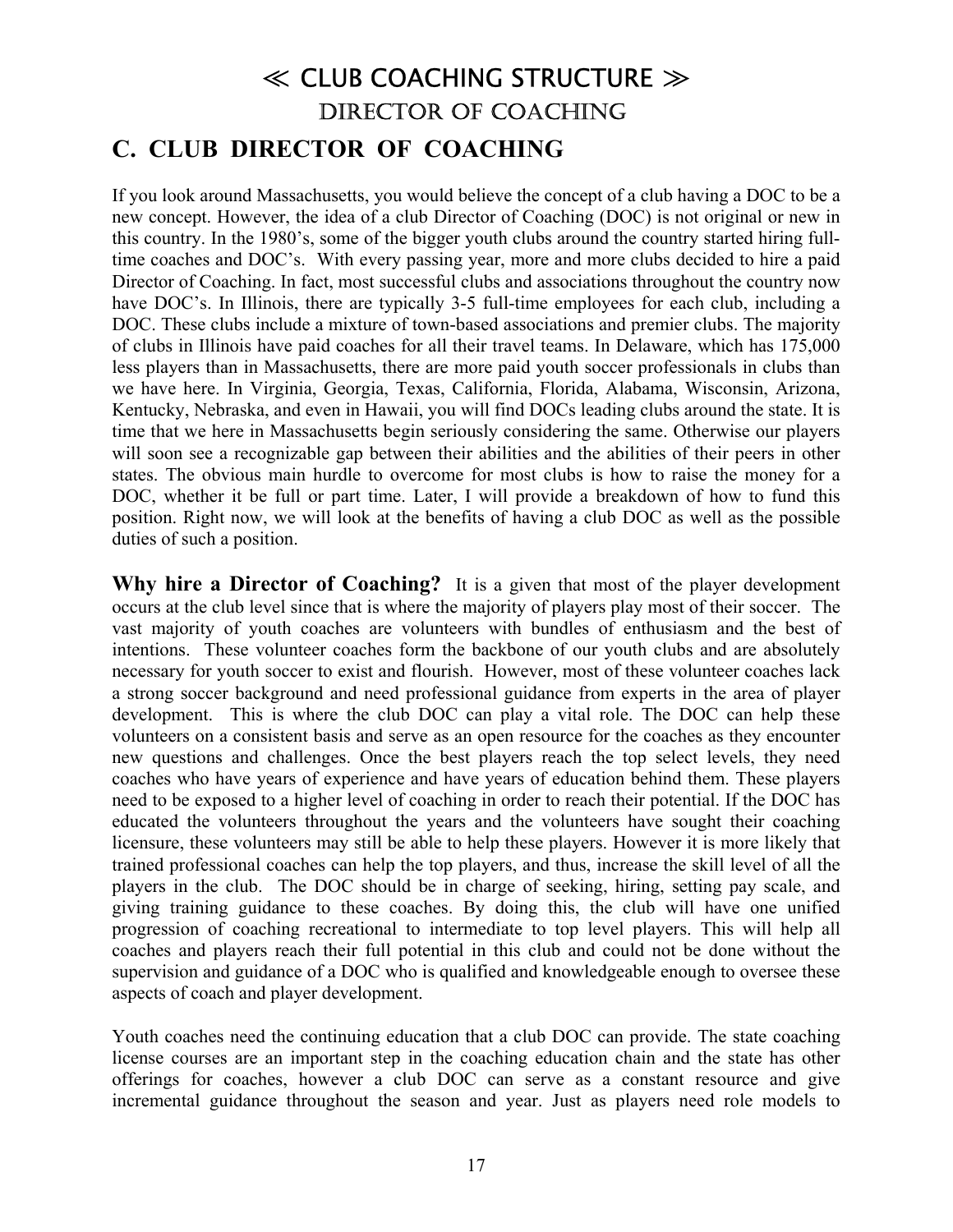observe and emulate, the same is true for coaches. The DOC can provide regular clinics or one on one help and stimulate and inspire the volunteer coaches to seek more knowledge. If coaches run into problems they have not experienced before or feel overwhelmed by, the DOC can be there to help solve the problems and ease the burden on the volunteer coach. The advantages of having the volunteer coaches simply observe practical coaching excellence is hard to measure but is invaluable. We have all heard the adage that a picture is worth a thousand words. In many cases, this adage rings true. A club DOC will raise the bar and set new, higher standards for both coaches and players. Of course, before we set higher standards, we need to make sure we have set fundamental standards. Does your club currently have standards of performance for each age or level? This is something a DOC can set to get all members of the club on the same page and focused on a progressive track of development. With this, it is likely that clubs will be able to retain their best players who, in the absence of a qualified coach, are likely to migrate to other clubs that do have paid coaches.

As youth soccer participation grows and soccer becomes more established, multi-tiered and, therefore, more sophisticated, clubs boards spend an inordinate amount of time discussing and arguing over myriad technical issues. Issues such as how to organize tryouts; how to draft players; how to set coaching selection criteria; should players be allowed to play up an age group; should there be a club-wide common playing system; what should the role of the second tier teams be; how many games and which tournaments should the teams play; what should be the training priorities for each age group; the list goes on and on. These thorny issues have caused numerous rifts in clubs throughout the country and have divided many boards, sometimes leading to splinter groups leaving to form their own clubs and setting unhealthy rivalries within the same community. A club DOC can not only provide the missing technical expertise to deal with these issues but, just as importantly, act as the objective professional who is assigned to deal with the issues with an absence of any personal agendas. Lastly, the DOC can spend time working on parent education, so parents have realistic expectations and understand what the club is about. Undoubtedly, this will reduce strain on the board.

To summarize, hiring a professional DOC will raise the standards of instruction given to the players and coaches. It will ensure that the coaching will be taken seriously and that there will be someone held accountable for the services. Hiring a DOC will signal the first step towards achieving excellence at all levels of play.

#### **Some of the duties the club DOC could fulfill are:**

- 1) Design a set of coaches selection criteria and hire all the team coaches.
- 2) Assist the Coaching Committee in designing a Coaches Code of Conduct.
- 3) Train and monitor the team coaches and help them plan and implement practice sessions.
- 4) Design and administer a continuing education program for the team coaches.
- 5) Conduct coaches clinics.
- 6) Design coaching manuals for the team coaches.
- 7) Bring in experts such as state, regional, and national staff coaches, to present clinics.
- 8) Bring in Referee Instructors to educate the coaches and the parents on the rules of the game.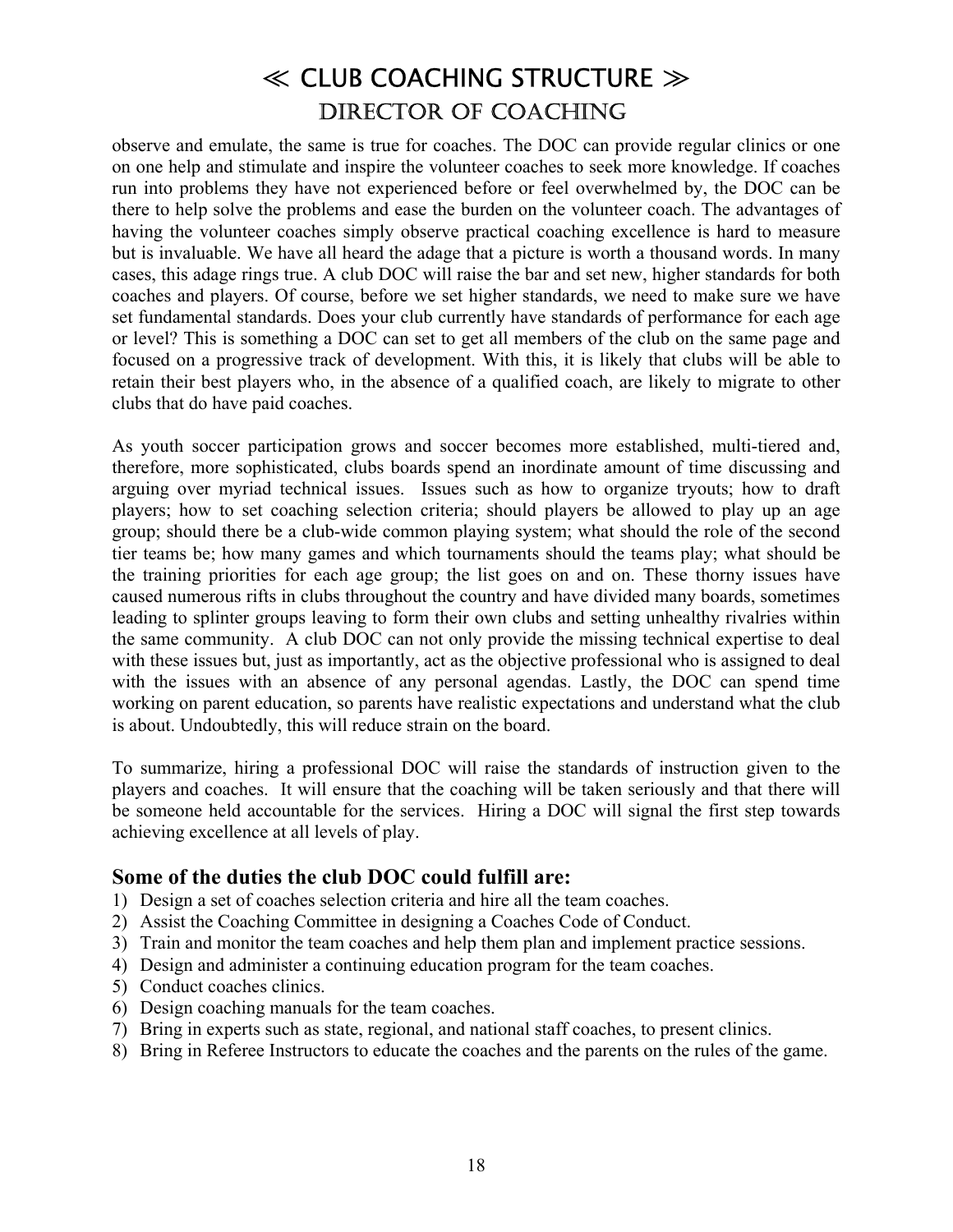- 9) Bring in experts in the sports sciences, such as a soccer fitness expert, a medical expert for first aid, a sport psychologist, and a nutritionist, to make presentations and to assist in the overall program design.
- 10) Act as the technical liaison between the club and the State DOC.
- 11) Create a suitable library of books, videos and articles for all the team coaches to access.
- 12) Create long and short-term seasonal plans for the club and provide guidance to team coaches in designing their own team's seasonal plans.
- 13) Design and administer the team tryouts.
- 14) Select and coach the Recreational All-Star team if you have one.
- 15) Design the playing format for the in-house recreational programs, specifying the number of players on the field, the duration of games, the number of games, the size of fields, etc.
- 16) Design the training priorities for each age group and level.
- 17) Organize supplementary age and level appropriate skill clinics for the players.
- 18) Design a Player Development Manual for the club.
- 19) Identify the most talented players in the club and alert the State and Regional Coaches for possible inclusion in State and Regional Teams.
- 20) Assist in the design of a Code of Conduct for the players and for the parents.
- 21) Help the club create a policy for team travel that will address supervision requirements and logistical and behavioral issues while traveling to tournaments away from home.
- 22) Assist the club with the technical coaching aspects of a Risk Management Policy.
- 23) Educate the players and the parents about the playing opportunities beyond the club level, such as the ODP, and encourage the best players to try out for the ODP.
- 24) Design a player evaluation/feedback process/form that instructs the team coaches as to how and when to provide feedback to the players.
- 25) Create a college recruiting information program and educate the players and parents on college playing opportunities.
- 26) Assist in the design and implementation a parent education program that would include parent meetings, parent handbooks, handouts, and occasional seminars.
- 27) Report to the Coaching Committee and assist the committee in all its duties.
- 28) Report to the Club Board and attend the board meetings.
- 29) Promote the club within the community and help with public relations.
- 30) Represent the club at State, Regional, and National coaching seminars and workshops.
- 31) Create, evaluate and summarize game reports to track team development over seasons and years.
- 32) Make all final decisions on player placement, players playing up, and movement within teams from the club.
- 33) Oversee all travel tournament selections.
- 34) Organize and run summer and/or school vacation camps for the club that remain consistent with the club developmental philosophy.

As you can see by the shear number of possible duties, this job could be quite overwhelming and is definitely needed. It is extremely important to note that duties not included above are maintaining the facilities, cutting the grass, lining the fields, scheduling referees, administering fund-raising events, directing tournaments, administrating registration and other similar duties. In many clubs, the DOC is the first and only employee hired. It is therefore very tempting to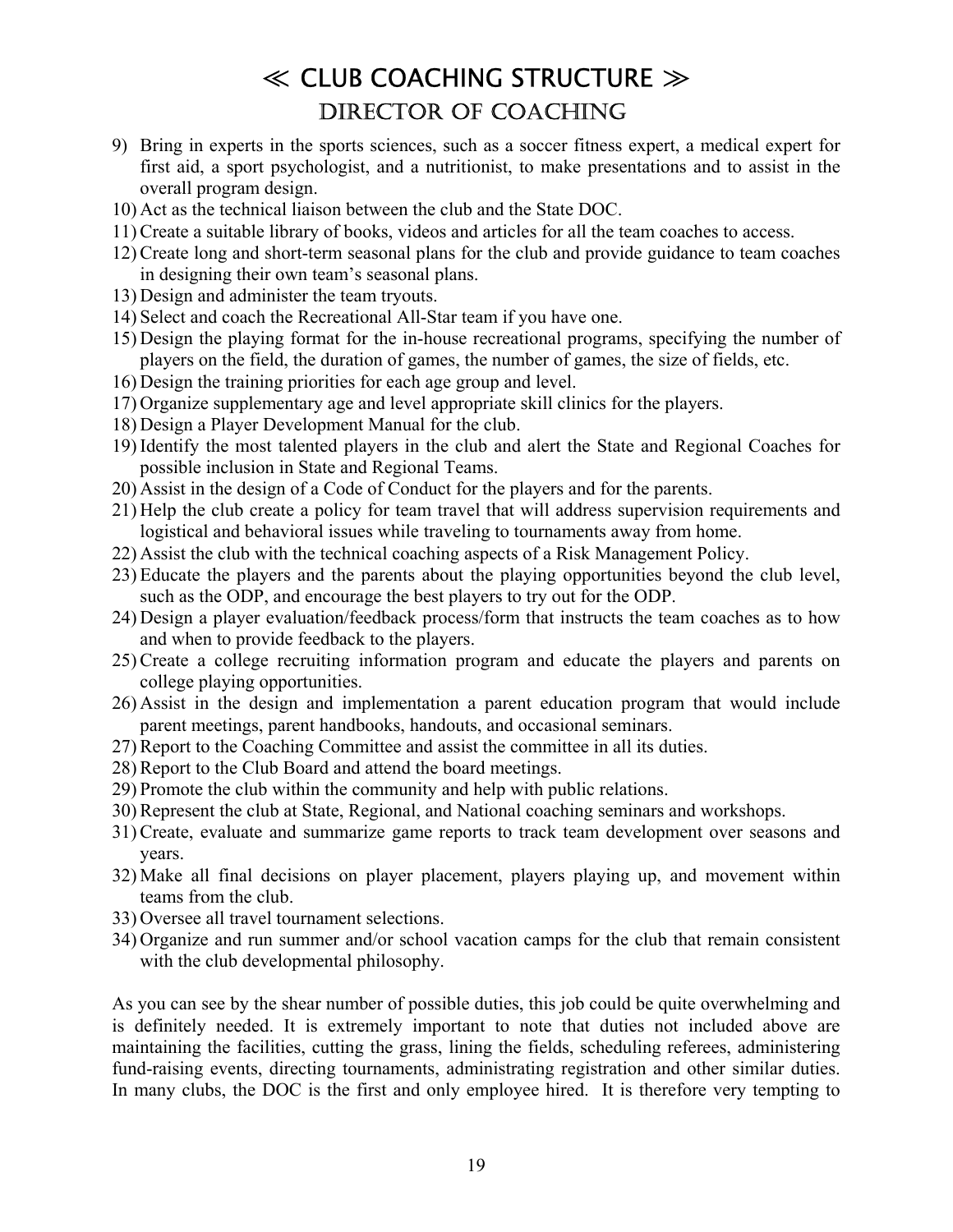dump a lot of the administrative load on the full-time person. After all, he/she is paid to work for the club and is always available while everyone else is a volunteer with a busy life. Many aspiring DOC's agree to take on the added administrative duties when negotiating their contract with the club, keen to demonstrate their enthusiasm and secure the position. Dumping too many administrative duties on the DOC is not an efficient way of using his/her expertise and will often end up in the club moving backwards as opposed to forwards. Any task that can be carried out by a volunteer, that does not require technical expertise, should continue to be assigned to the volunteers. This is not to suggest that such tasks are beneath the DOC to perform. Rather, people should perform the tasks they are best qualified to perform in order to help the club maximally. With this in mind, clubs must remember why they hired the DOC in the first place and allow him/her the time and authority to carry out his mandate without any unnecessary distractions. The DOC should focus her energy on coaching and player development and, by doing so, will most efficiently and effectively help the association improve and help both players and coaches reach their potential. A quality DOC will be a creative self-starter with abundant initiative who is always looking to implement new training methods to raise the level of the club. This DOC will get to know all the team coaches and take a personal interest in every coaching aspect of the program. Above all, this person will be looking out for the players and making sure that their concerns are priority.

As mentioned before, it it important for the club DOC to be in charge of the coaching and training aspects of all the levels in his/her club. The DOC cannot afford to neglect the recreational level and the board should not allow the DOC to do that. That is not to say that the DOC should actually coach recreational teams, but it does mean that the DOC should design the technical details of the recreational program including the playing formats, coaching education, parent education, and training priorities. The task of recruiting volunteer coaches can remain with age group Commissioners, but the DOC must help monitor the volunteer coaches and have the authority to remove those who are found unsuitable.

**Should the DOC coach a club team?** A major issue that often comes up with clubs and a DOC is whether or not a DOC should coach any teams. This becomes a particularly difficult issue if the club pays it coaches and allows the DOC to be a paid coach in addition to his duties. This arrangement is a recipe for disaster and is not recommended. Clubs should avoid hiring DOC's who are only interested in coaching a few teams and neglect to look after the welfare of the club as a whole. It is impossible for someone to coach 3 or 4 teams and still have enough time and energy to carry out the normal duties of a club DOC. However it is a good idea for the DOC to coach one team. Coaching is a craft and it is important that the DOC maintain her skills in this craft. Managing a team and working with a group of players regularly is quite different from overseeing coaching and watching a different team every day. In addition, the X's and  $O$ 's of coaching are only part of the coaching equation as managing players and their personalities and skills are an equally important part. Even experienced coaches never stop learning and honing their skills to manage these varied demands. In order for the DOC to keep abreast of new coaching methods and continue his/her professional growth, he needs to constantly solve problems within the coaching cycle of training, observation, player management, and match analysis. Allowing a DOC to coach one team will help him relate better to the daily problems his team coaches face by being 'in the trenches' and, therefore, allow him to offer his coaching staff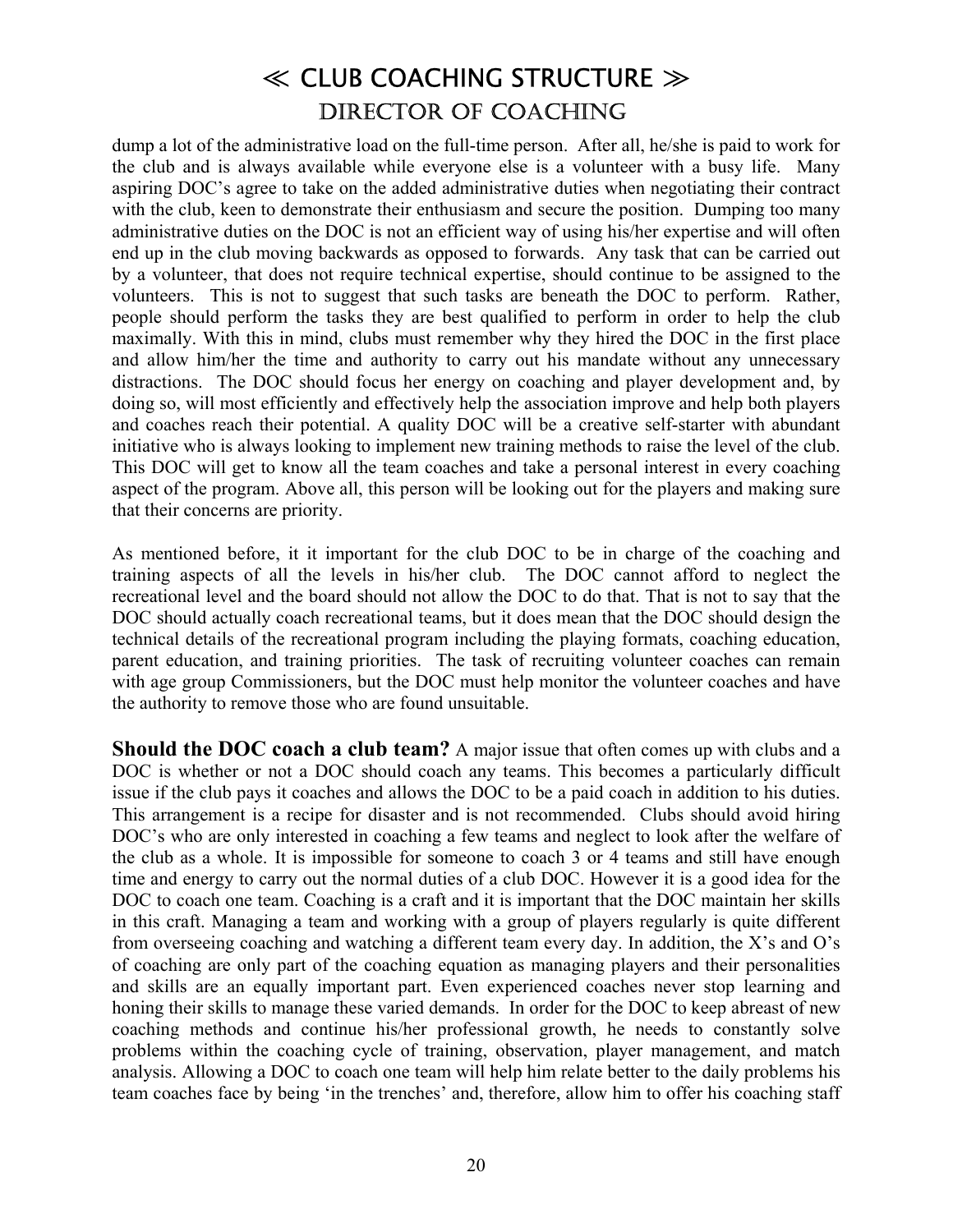sound and practical advise. It will also allow other coaches to watch the DOC train and coach his team. Lastly, quality coaches have a passion for teaching and will be more inclined to apply for the position of a DOC if they know that they would have the opportunity to coach a team.

Of course, this now raises the question of which team the DOC will coach, as this could become a sticky point amongst the board and/or members. It should be up to the DOC and the coaching committee to decide which team the DOC will coach. This decision should be based on the overall needs of the teams within the club and how the whole coaching staff fits within the whole coaching structure. This decision should not be based on which team in the club is best and how the DOC can gain personal glory by coaching the best team and winning championships for the club. The DOC should be a role model and lead by example by projecting herself as a 'team player' so that she can demand the same from her staff. In addition, the DOC should coach a different team every one or two years. This is based on the belief that youth coaches in general should not coach the same team for more than one or two years (the rationale behind this belief is explained in a later section on the select program). Therefore, the DOC cannot impose a year limit on her team coaches if the rule does not apply to her as well.

#### **The following qualifications should be considered when searching for a DOC:**

- 1) Possess a USSF 'A' or 'B' License, or equivalent (NSCAA Premier or National Advanced license). Candidates with a strong playing background who have no coaching license should not be considered, as one would have to question their commitment to coaching education, considering that 70% of the duties of a DOC are related to coaching education. Candidates possessing a foreign license should be considered as well. Regardless of license level, clubs should verify the authenticity of the license and, in the case of a foreign license, contact the US Soccer Federation to determine the American equivalency of the foreign license.
- 2) Possess the USSF National Youth License. This is geared toward coaches who work with the U-6 through U-12 age groups and goes over specific soccer and developmental issues for each age group. This license is extremely beneficial for a club DOC since it is more effective than the traditional USSF courses in preparing him/her to design age-appropriate programs for the youngest age groups. If a candidate is hired without this license, the club should insist on enrolling him/her in the National Youth License course as soon as possible.
- 3) Have earned a minimum of a bachelor degree, preferably in the education or child development field.
- 4) Possess strong practical coaching experience at the youth level.
- 5) Demonstrate ability to relate to and communicate with young players of all levels, from recreational to top select.
- 6) Possess strong practical playing ability at the professional, semi-professional and/or college varsity level.
- 7) Possess strong interpersonal skills, solid written and oral communication skills, listening skills, and computer skills.
- 8) Possess proven ability to influence adults and articulate concepts to large audiences.
- 9) Demonstrate leadership qualities.
- 10) Possess experience in instructing coaching courses to adults.
- 11) Possess integrity and follow morally and ethically sound standards.
- 12) Possess organizational and administrative skills with good time management.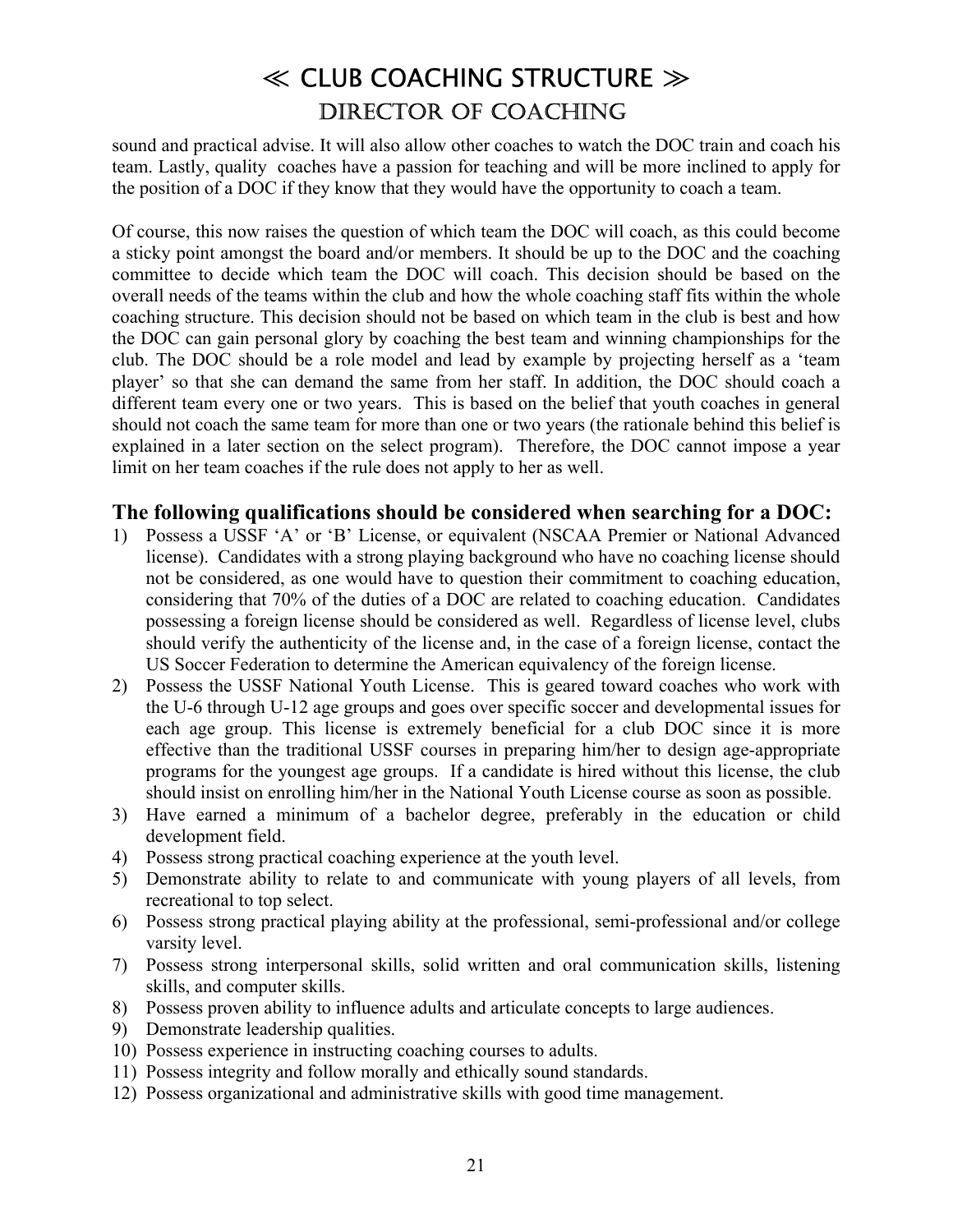- 13) Have a dynamic personality with innovative ideas and strong motivational skills.
- 14) Possess a player development philosophy that is in line with the club's mission.
- 15) Be responsible and have a mature personality.
- 16) Committed to working a non-traditional schedule of afternoons, evenings, and weekends.

**What is the going salary for a club DOC?** Before thinking about hiring and paying a DOC it is imperative that the board is fully behind the decision. Taking this step is a commitment to a more organized and professional development process for players and coaches alike but does come with some understanding and responsibility that, if lacked, could be a guarantee of conflict. Once the board has agreed that hiring a DOC is the best course of action for a club, the board should decide whether to hire a full-time or a part-time DOC.

Looking around the country, one sees that most well-organized clubs/associations do have a fulltime DOC. However, that is not to say that those clubs jumped right in with a full-time DOC when they first hired for the position. Here in Massachusetts it would be fantastic if clubs had the financial means and board support to hire a full-time DOC. Given this is a new idea to many though, that may not be the case and it may be smart for clubs to look to hire a part-time DOC to start. This person and the board can then build the job as everyone settles into the new arrangement and agrees on the needs of the club heading into the future.

Currently, full-time DOC's around the country are earning between \$35,000 and \$80,000. This is an extremely wide range and much of it has to do with the socio-economics of the geographic region in which clubs are situated. Of course, the education and background of the candidates have much to do with salary as well. A fair guideline for this state also varies greatly depending on where in the state, however between a salary \$35,000 and \$50,000 is a realistic range to consider. If looking to hire a DOC for 20 hours/week, then it is recommended you pay the DOC between \$18,000 and \$25,000 depending on qualifications. Something to remember is that a fulltime person should also be given health insurance, disability coverage, and some form of retirement fund. (Nonprofits can set up a 503b retirement fund for employees).

Smaller clubs may have difficulty financially supporting a DOC and should not risk the financial integrity of the organization to do so. Smaller organizations would be better served by communicating with each other and possibly cooperatively hiring a DOC. We all have very similar issues and needs and having a person split his/her time between the two or three organizations makes a lot of sense and may help support collaboration as the players get older and pools of players available makes fielding teams for players (of all levels) difficult.

A frequent question will be whether a part-time DOC should be hired all year long or just during the fall and spring seasons. It is strongly recommended that the DOC be hired for the full-year. It is likely that a club will want to have the DOC on the field working with players and coaches during the week and observing games or running a U6 program on the weekends. If a DOC is an avid worker and does effectively manage to work with all teams and provide supplemental offerings for players, there will be no time for the DOC to develop a curriculum or research tournament placements and set up coaching clinics during the season. Of course, the summer offers some flexibility and you may help drive down the salary cost by giving the DOC 4-6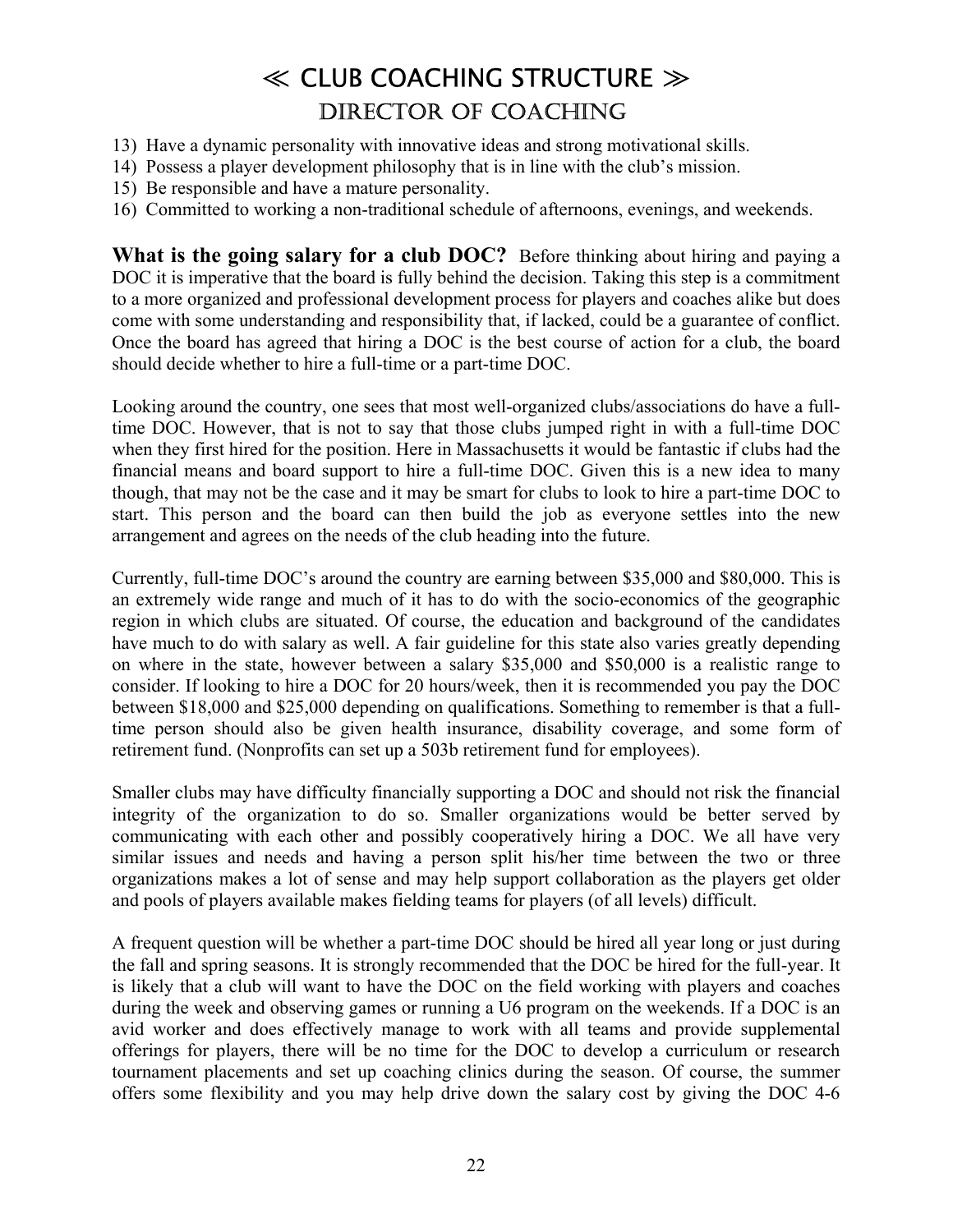weeks off in the summer. In contrast, this time may also be used to have the DOC run camps for your club that are consistent with the club curriculum and developmental philosophy. This also offers the club the opportunity to enter into a profit-sharing arrangement with the DOC to help pay for his/her salary and to bring in money to the club for other needs (fields, goals, financial need players). Other sources of revenue for the DOC's salary could be age specific clinics that run throughout the year, a day-time U6 program for part-time kindergarteners, school break camps, and if an association is comfortable with it, a player fee. Many clubs obtain other additional revenue from sponsors and from doing fund-raising events, such as casino nights, raffles and cookie sales. Revenues from these types of fund-raising events are best channeled towards other club needs, such as facility improvements and equipment. If your club hosts tournaments, that is a great way to raise revenue for the club. Please, if hoping to use this revenue to pay the DOC make sure you have back-up funds that support the DOC if weather should force a tournament cancellation. The funds for paying the salary of a DOC must be secured and guaranteed on a regular basis. Here is a quick guide as to how revenues can be generated:

 $\mathcal{L}_\mathcal{L} = \{ \mathcal{L}_\mathcal{L} = \{ \mathcal{L}_\mathcal{L} = \{ \mathcal{L}_\mathcal{L} = \{ \mathcal{L}_\mathcal{L} = \{ \mathcal{L}_\mathcal{L} = \{ \mathcal{L}_\mathcal{L} = \{ \mathcal{L}_\mathcal{L} = \{ \mathcal{L}_\mathcal{L} = \{ \mathcal{L}_\mathcal{L} = \{ \mathcal{L}_\mathcal{L} = \{ \mathcal{L}_\mathcal{L} = \{ \mathcal{L}_\mathcal{L} = \{ \mathcal{L}_\mathcal{L} = \{ \mathcal{L}_\mathcal{$ 

| <b>Program</b>                                                                                   | <b>Cost per player</b> | $\#$ of players | <b>Revenue for DOC salary</b>                         |  |
|--------------------------------------------------------------------------------------------------|------------------------|-----------------|-------------------------------------------------------|--|
| U6 day---(Wed. $10am$ , 6 weeks)                                                                 | \$70                   | 10              | \$700 per season                                      |  |
| $U6$ day---(Wed. 1pm, 6 weeks)                                                                   | \$70                   | 10              | \$700 per season                                      |  |
| (if popular, you will likely need 4 of these sessions/week and could have 20-30 players/session) |                        |                 |                                                       |  |
| U7 technical clinic (7 weeks)                                                                    | \$85                   | 12              | $$1,020$ per season                                   |  |
| U8 technical clinic (7 weeks)                                                                    | \$85                   | 12              | $$1,020$ per season                                   |  |
| U10 technical clinic (7 weeks)                                                                   | \$85                   | 25              | \$2,040 per season<br>(minus $$250$ for $2nd$ coach)  |  |
| Feb. vacation camp (10 hours)                                                                    | \$125                  | 30              | \$3,750 per year<br>(minus \$800 gym and $2nd$ coach) |  |
| April vacation camp (10 hours)                                                                   | \$100                  | 30              | $$3,000$ per year<br>(minus $$300$ for $2nd$ coach)   |  |
| Summer Camps (15 hrs/wk, 2 wks)                                                                  | \$125                  | 80 total        | $$10,000$ per year<br>(minus \$2200 in costs)         |  |

Total revenue created for DOC yearly salary = \$23,910

- these numbers are conservative numbers
- these programs are programs that have been successfully run at clubs
- all associated fees with these programs are extremely reasonable
- if there are more interested players, the DOC can hire additional coaches and the overall club profit will increase dramatically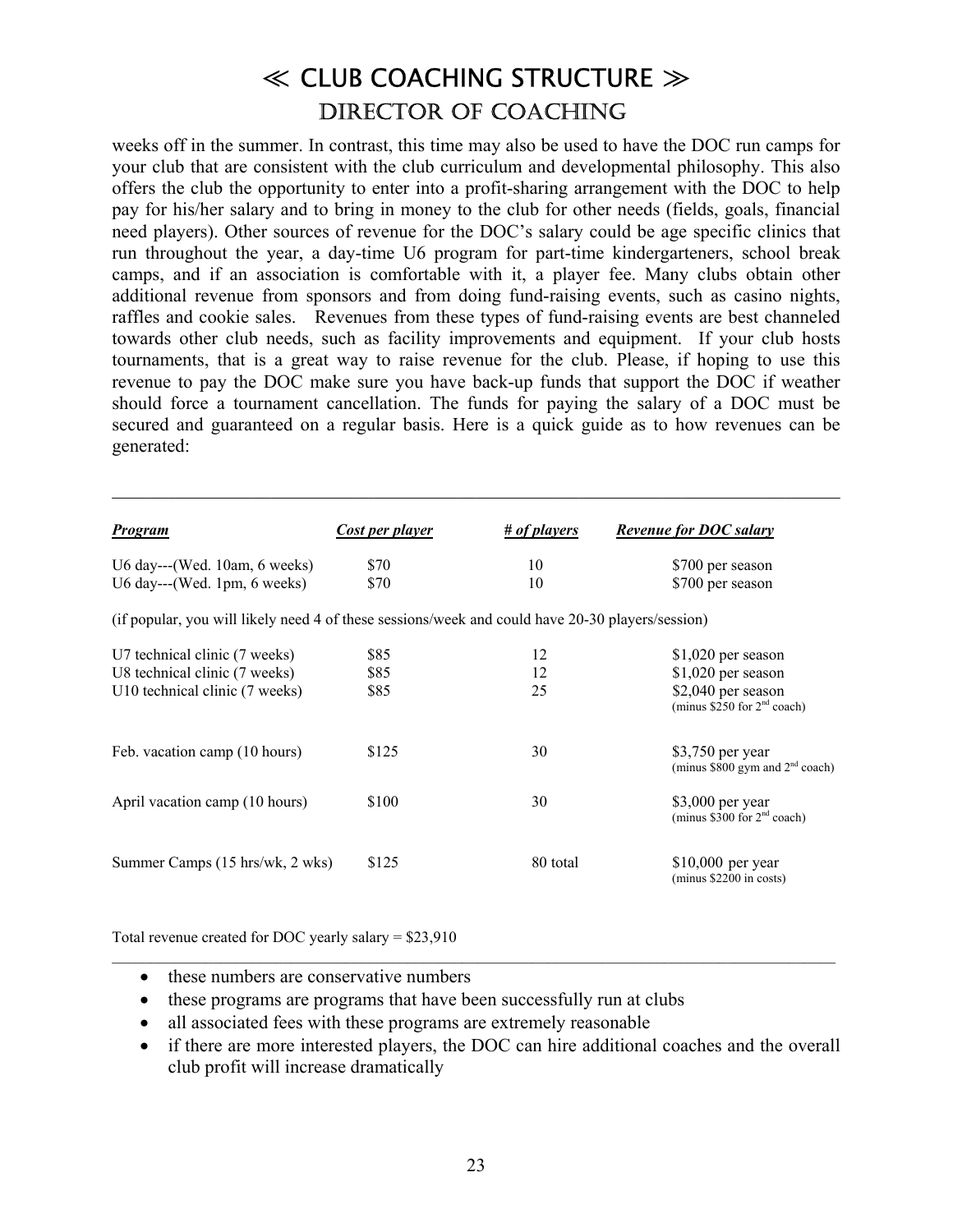- U6 classes have successfully been run with an average of 25 players per session for 6 sessions/week at other clubs
- The Summer Camps number here is especially conservative and the club might consider making a profit-sharing agreement with the DOC. The more players come to camp, the more the DOC and the club benefit.
- Notice that none of this revenue has come from fundraising or tournaments
- NONE OF THIS REVENUE IS FROM INCREASED PLAYER FEES!  $\odot$

As you can see by looking over these extremely conservative numbers, hiring a DOC is entirely possible and will have wide ranging benefits. The fact that this person would be running coaching clinics, helping coaches throughout the year, and running team practices at times is not listed anywhere is this revenue stream. Having this person construct a progressive curriculum of development is now a no-cost reality. Having a professional to answer parent questions and set parent expectations is a free benefit. Decreasing the strain on board members is an additional benefit. Therefore, you are increasing your service to your members in highly visible ways without increasing membership fees! In all honesty, people would likely be happy to pay for such services and if you wished to grow into a full-time DOC down the line, you can easily see how this could be accomplished.

**How does a club go about finding a DOC and creating a job?** Mass Youth Soccer will help you through every step of this process. Our DOC and staff will sit down with your board and discuss this process and help answer all questions. Making sure that everyone is on the same page before hiring is imperative. Having a job description for the incoming DOC is also important and if you do not feel comfortable creating your own, Mass Youth Soccer will offer samples descriptions that other clubs have used successfully. If you have questions as to whether the job description you finalize is feasible, we will be happy to go over it with you and make sure of its' feasibility.

A huge challenge in the process of hiring a DOC is finding one. This area is one in which Mass Youth Soccer will not only help, but will be happy to take the lead for you. It is well known that a large percentage of athletic resumes include lies. How does the average board member know if an applicant really did play for his country's national team or coach at the levels he says he did? How does the board know if an applicant actually has the coaching licenses she says she possesses? How does a board know if a person's references are well-respected people in the field? These are tough questions and this is where Mass Youth Soccer can help most clearly. We will be happy to publish the openings of these positions and be the resume clearinghouse for clubs/associations. We will be happy to interpret the resumes for you and guide you as to the top candidates. The soccer world does not operate by six degrees of separation, but rather by three degrees of separation and it is highly likely that our staff will personally know the references a respected candidate lists on her resume. If a club wishes, we will even have one of our staff sit on your hiring committee and help through the interview process or serve as a sounding board for members. Finally, we will even be willing to serve as an ad hoc member on your board for a few months to help smooth out the wrinkles and insure that all is running well. Often times, clear communication and shared expectations at the outset of a relationship help immeasurably and having an unbiased and educated observer helping facilitate this can help make everyone happy.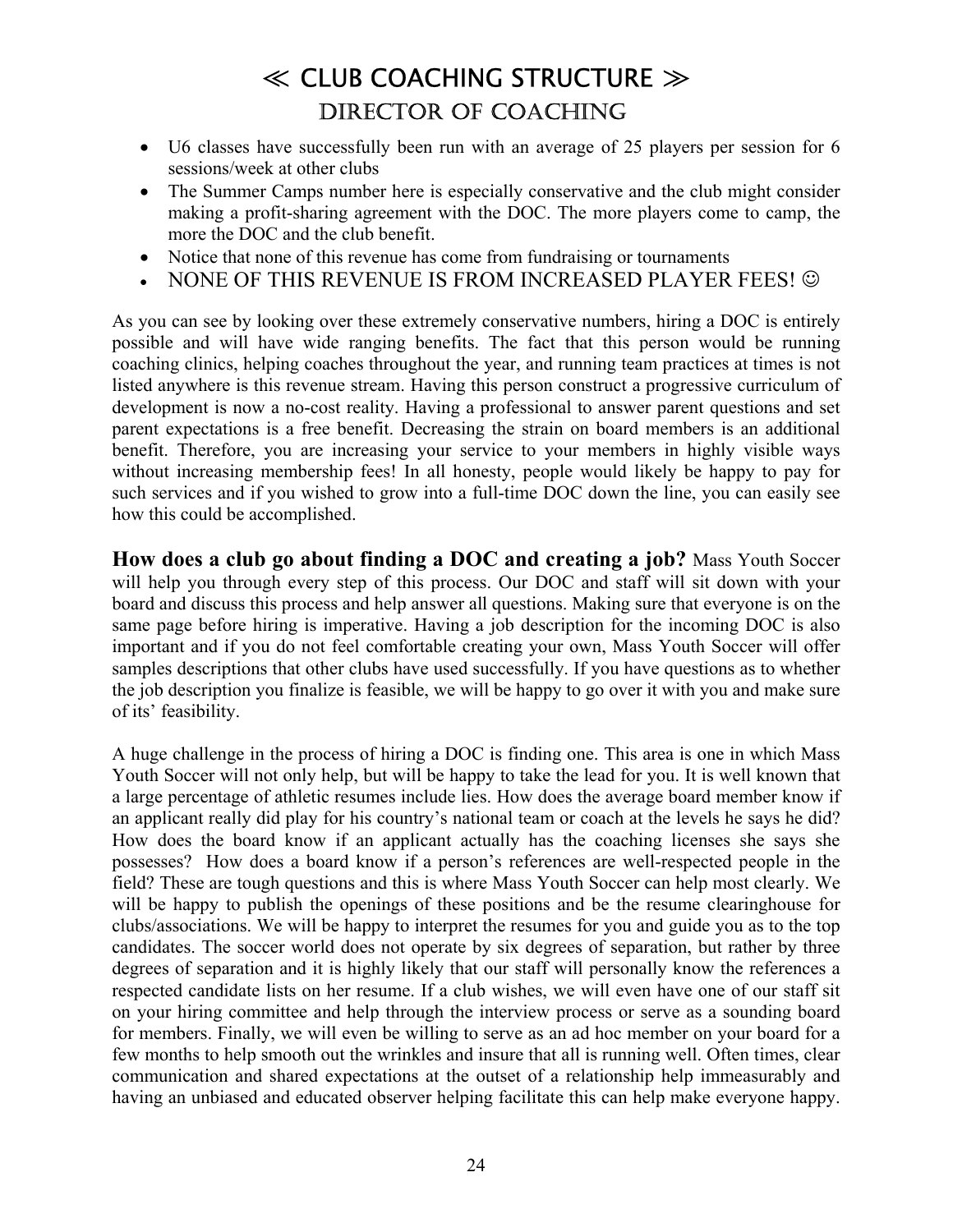Overall, Mass Youth Soccer is willing to help in any way we can. We see the development of DOC positions throughout the state as integral to the continued development of soccer players and coaches and as a monumental step in insuring a positive soccer experience for everyone involved.

Therefore, we will publicize openings on our webpage, through our email notifications, and throughout our current instructional and ODP staff. We will place openings listings in the BayStater as well. You should do the same in your community and on your webpage and in your mailings. If you want to look outside of Massachusetts to hire for this position, just let us know and we will guide you as to how to do that.

**How much authority should the DOC have?** Many clubs wrestle with this thorny issue, caught between the need to leave technical matters to the technician and the reluctance to relinquish power. Clubs must remember why they hired the DOC in the first place, which is to benefit from his/her technical expertise. If they second guess him/her and restrict his/her power to do the job properly, what is the point of hiring a professional? The DOC should be given the authority to:

- 1) Hire and fire coaches, with the approval of the Coaching Committee.
- 2) Organize the tryout process and have the final say on player selection and placement.
- 3) Have the final say on player development issues such as players playing up, playing format, training priorities, implementing club-wide coaching standards and policies.
- 4) Have a final say on how many competitive teams to register in each age group, based on the talent level available.
- 5) Give final approval to tournament selection of teams to make sure teams are playing at the appropriate level.

Directors of Coaching who feel restricted in their capacity to perform their duties will lose the motivation to impact the program and just go through the motions. At the same time, boards must make sure that DOC's do not feel they can act and make decisions without any oversight. This is an intricate balance as every decision cannot be placed in limbo until the monthly board meeting, but some decisions are important enough that they should. Constant power struggles between board members and a DOC will end up in stagnation and rifts throughout the entire club and will not be good for anyone.

It goes without saying that clubs should do their homework and check the background and experience of the person they intend to hire. Mass Youth Soccer is happy to help with this. Hiring the wrong candidate can cause long lasting damage to the club and add fuel to the arguments made by those who were initially opposed to hiring a DOC. Just as in any other profession, there are good DOC's and there are bad ones as well. One consideration of ultimate importance is that of why the candidate wants to become a DOC. There are many people out there who see an opportunity and have qualifications, though have underhanded motives. A quality DOC will have the players' best interests in mind constantly and will not be driven by fame or money as primary or even secondary motives. That is not to say they do not deserve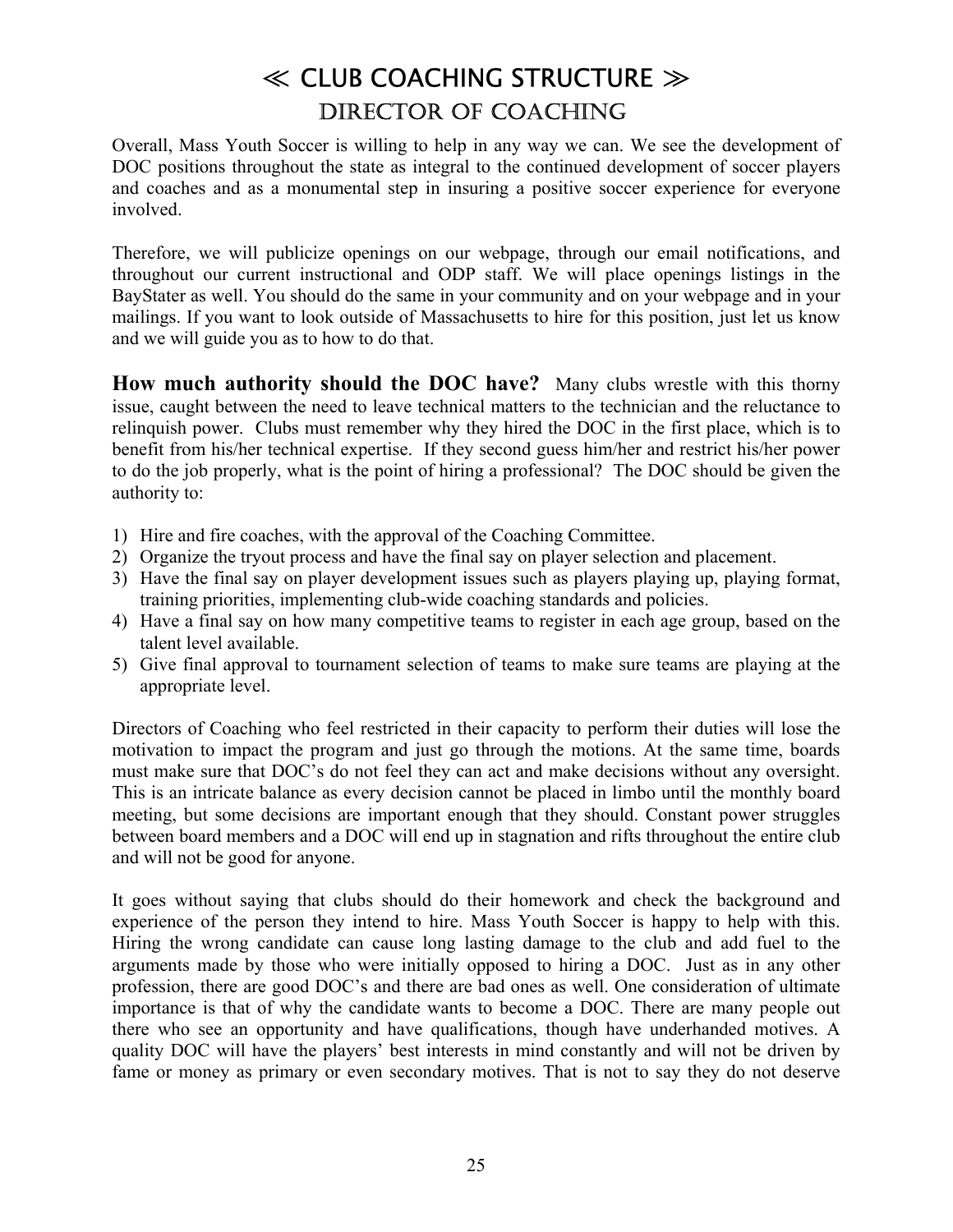these things. Through the hiring process however, a board needs to be attentive to the person they hire and realize they are hiring a person, not a resume.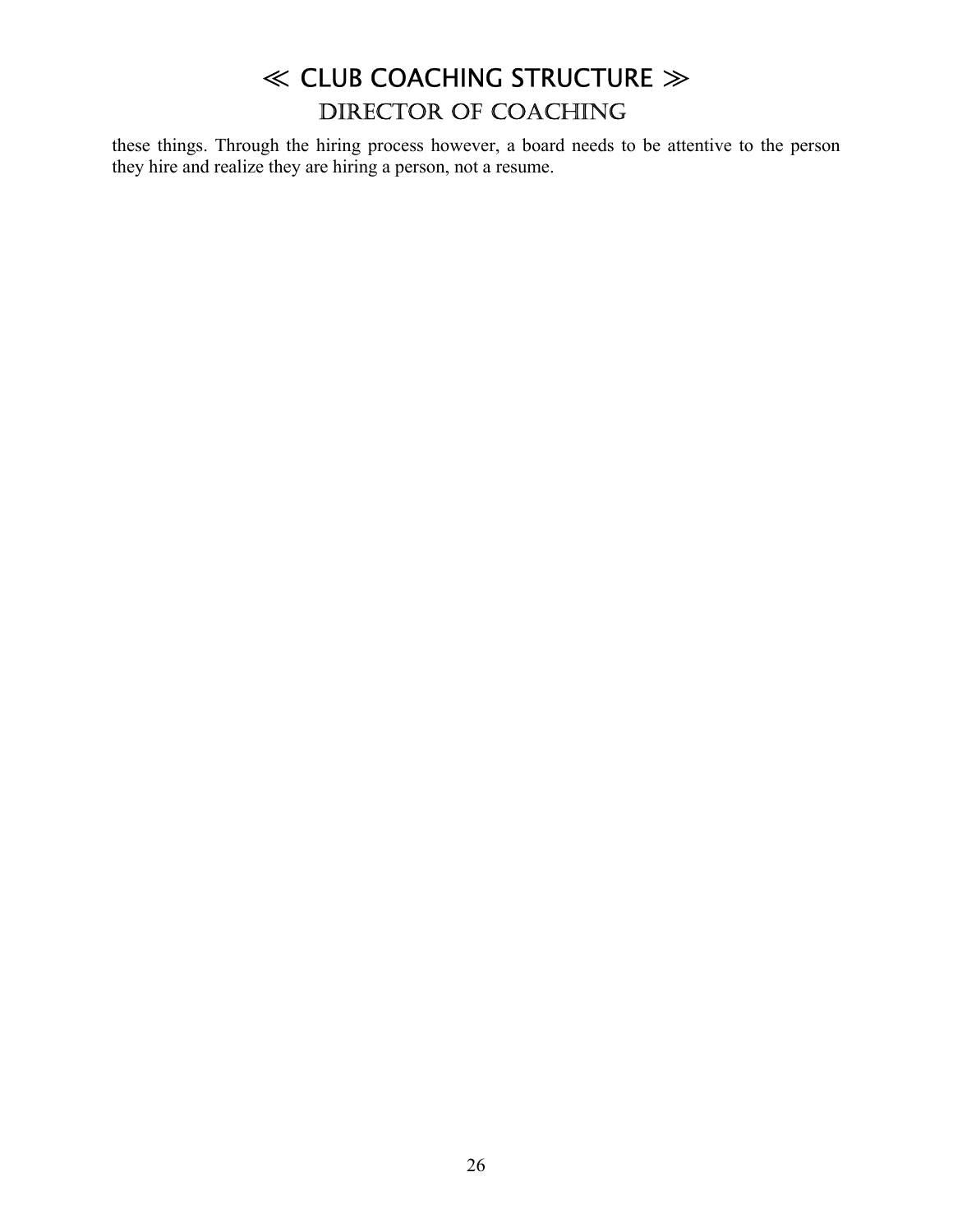### **A. GENERAL PROBLEMS OBSERVED**

Playing in the Recreational Program is the first soccer experience for most players. It is also the program where most of the players will remain for their whole playing career. The primary objective of the Recreational Program is to instill a love of the game within each player, so that every player enjoys himself and, hopefully, returns the following season. This positive experience can have far reaching effects on young children and has immeasurable value for players.

Although we often hear about competitive players more often, recreational players represent the largest number of active youth players in this country. Fittingly, the local and state run recreational programs in America are arguably the most organized youth soccer programs in the world. Our recreational administrators and coaches are dedicated, intelligent volunteers, many of whom are college-educated. These people often put in countless hours and are infrequently thanked for their efforts, other than the thanks they absorb by seeing those smiling faces running around on game day. Many recreational programs infrastructure is excellent and their resources are limitless. If there is one glaring weakness in our recreational programs, it is the lack of people with life-long soccer experience, especially a technical experience. Most of the technical expertise is concentrated at the competitive level. The recreational programs are thus left in the hands of willing, enthusiastic volunteers, who have little or no soccer background. Thus, sometimes even the most organized programs are not as developed as they could be for the players.

The problems seen in recreational programs across the state and the country are amazingly similar. They are often related to the fact that strong technical supervision is missing. The most common problems observed are:

- 1) Too much emphasis on kicking the ball aimlessly forward, with no specific purpose in mind. This is not conducive to skill development.
- 2) Too much emphasis on results, especially at the U-10 and U-12 level.
- 3) Players who are good enough for the competitive level are kept at the recreational level by coaches who want to win.
- 4) Parental behavior on the sidelines. Often parents are yelling directions loudly, bombarding players with too much information and, thus, resulting in young players not having the opportunity to grow out of their dependency on the adults.
- 5) Parental behavior on the sidelines. Often parents yell at young referees or coaches, demonstrating poor sportsmanship and decreasing the enjoyment of the game for everyone.
- 6) The 11v11 game is too difficult for U-10 or U-12 recreational players. They need to play small-sided soccer.
- 7) Clubs have difficulty recruiting and maintaining volunteer coaches.
- 8) Due to lack of coach education, coaches do not have enough variety of activities to make the practices fun and effective.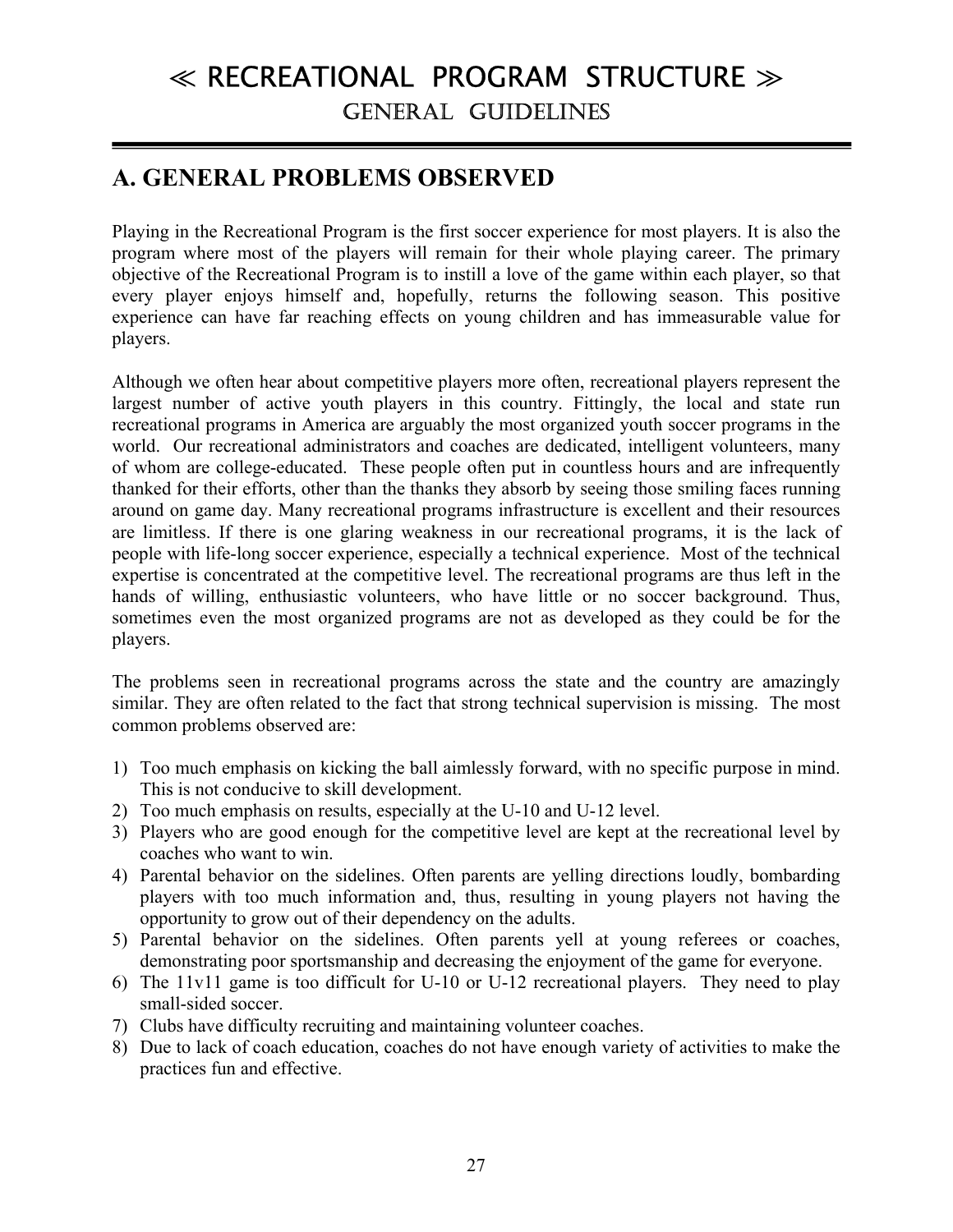- 9) Pre-game warm-ups are very poor, and do not prepare the players for the demands of the game.
- 10) Too many substitutions during games kill the flow and make games chaotic.
- 11) Drafting of teams at the recreational level is a problem at some clubs, with some coaches manipulating the system to stack teams.

The following pages address these concerns and provide some hints to help with these difficulties. Each community will find problems that are unique to their environment and some of these solutions may not work due to the environment in your town. However, the hints can likely be adjusted a bit one way or another in order to help in any environment.

#### **Drafting Teams**

Recreational teams should have no tryouts, no cuts, and actually no selection at all. The teams should be equally balanced and made without any influence from those who may have motives otherwise. One way to insure this is to randomly place children on teams using a computer. Use age and school or neighborhood as your selection variables if that is how you organize your teams. If you have a ranking system at the end of the year, use that ranking as a determining value to make sure teams have equal strength. Many programs have a coaches meeting in which selections are made. This meeting can end up in major battles and create hard feelings. Typically, those coaches who have been around the longest and know most of the players are the ones who end up with the best teams. Outside of coaches, parents may also try to exert influence over team placement. Many programs have seen the development of social and economical cliques amongst parent groups who then use the team as a social group and sometimes intentionally disclude others. This seems unlikely, but it has and does happen. Keeping the drafting process free from personal bias is tricky, but necessary. If you cannot draft via computer it is recommend that a person or persons without children be involved in determining placement.

It is strongly recommended that the teams should be mixed after every year. This serves a number of useful purposes. First of all, it discourages coaches from recruiting the stronger players and manipulating the system as they seek to build a 'super' team. Secondly, it prevents coaches from becoming overly possessive of their players/teams. This can result in an environment where the coach feels it is "his" team as opposed to one team in a larger organization. Thirdly, it avoids the staleness and boredom associated with doing the same drills under the same coach for too long. Fourth, it allows players to be exposed to a number of teammates/friends as they progress through the program and thus promotes socialization. Fifth, different coaches see different abilities and potential in players and will help develop players in unique ways. Lastly, it eliminates the build up of rivalries between teams and the ëUs versus Them' mentality, which can sometimes breed animosity between players and parents of opposite teams. Overall, this can help create a very positive and friendly atmosphere.

There will undoubtedly be resistance to this recommendation. Some parent coaches will argue that their child is happier playing with familiar teammates. This may be true, but should not be a concern as players will become familiar with their new teammates quite quickly. Some parents need to balance carpool demands and this should be considered, but only within reason as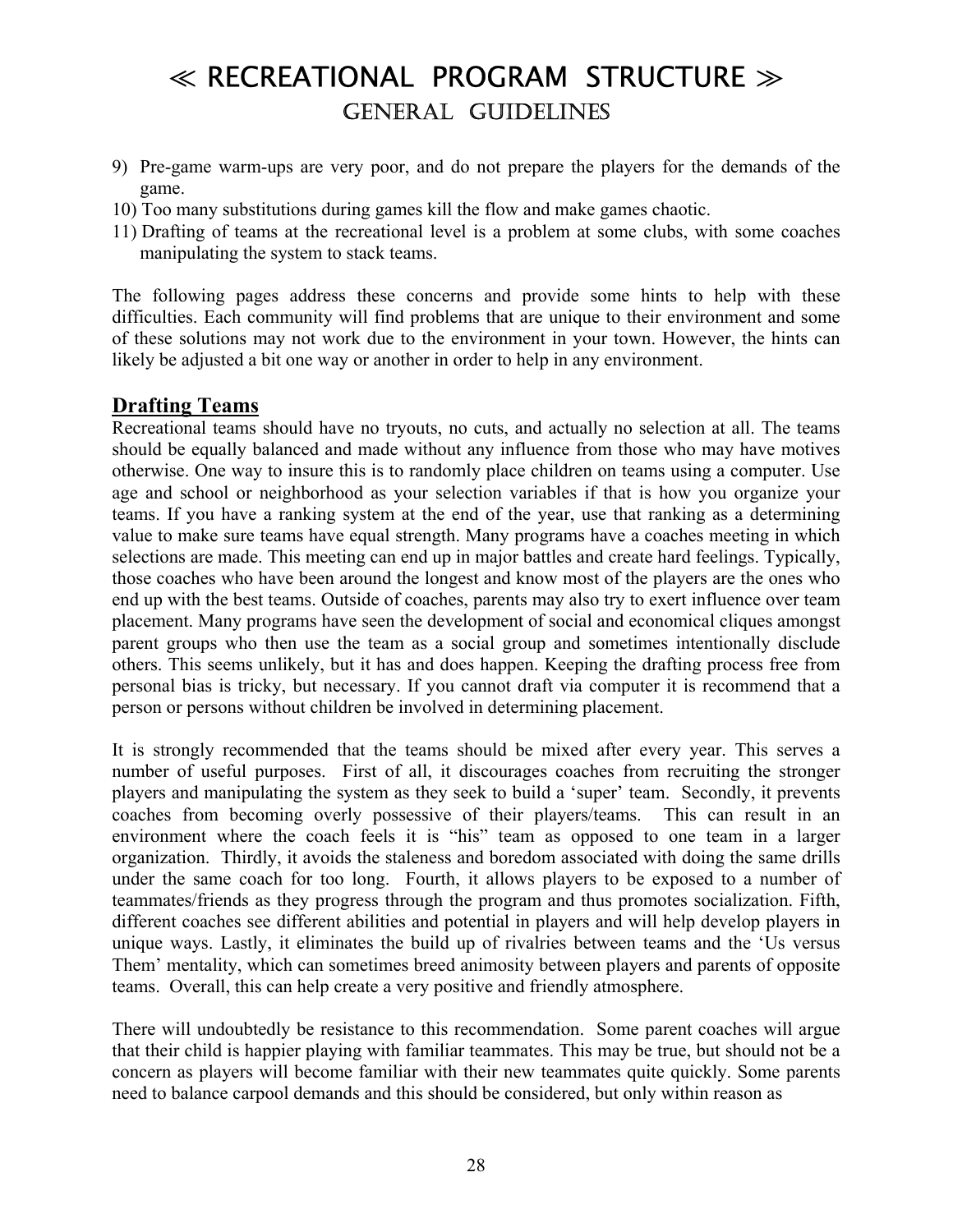programs have had people try to manipulate drafting of teams by all claiming interrelated carpool needs. Another objection might point to the need to buy new uniforms every year. Clubs can buy the same uniform for all the teams and make them reversible, so that players can wear the appropriate side for their team and never have to buy another jersey until they outgrow it. This actually saves families money over the years as they buy less jerseys overall and often pass the jerseys down to younger children in the family. Buying the same jersey for all the players also helps the club create a club identity and facilitates moving away from the 'team' concept that often creates player affiliation tensions within the club.

Experience has shown that clubs that relent to coaches' demands and allow recreational teams to stay together, end up with bigger problems down the road. The following example is typical of such problems: A recreational U-8 team is allowed to stay together into their U-9 year. The team is winning within the recreational program. When the team moves into the U-10 age group, they are still together. Meanwhile, at the U-10 Select Tryouts, only 7 players show up and the club is forced to cancel its U-10 select program. It turns out that none of the players from the recreational team that was allowed to stay together came to the tryouts, even though many of them would be challenged more appropriately at the select soccer. The recreational team's coach convinced all the players to stay together at the recreational level. Now the problem is that, since most of the good players have left the U-10 recreational program to play somewhere they could play travel, this team has no competition and is beating everyone handily. They petition the club to allow them to move as a team to the select level. The end result of all this is that a coach and a few parents have managed to destroy the club's U-10 select program and undermine the whole select tryout process, all in order to satisfy their own personal agendas. In addition, the players are losing out by not playing with other strong players, which would result in bettering their development. Having been with that coach a few years, it is likely in those players best interest to learn from anther coach at that point as well. Lastly, how did the players feel who are on those recreational teams that this super team beat handily? If clubs stand firm and hold their grounds on these issues, the natural resistance to change will only be encountered in the first year of implementation. After that, everyone will see the benefits and changing teams every year will become an accepted club policy that no one questions.

#### **Recruiting and Educating Coaches**

Convincing parents to volunteer to coach is always a challenge. There is no quick and easy way to find willing coaches. But the following recommendations should help the recruiting process.

*Improve organization and communication* – Parents will be more inclined to volunteer if they see that the club is well organized. When all the logistical details are taken care of efficiently, such as team assignments, game scheduling, practice field allocation, uniforms distribution, productive and informative coaches meetings, parent meetings, a regularly mailed and informative newsletter, and decent facilities, parents can be persuaded to coach. If the prospective parent coach sees that the club has an established support system that will provide the necessary resources and not abandon him to deal with the team problems on his own, he/she is more likely to volunteer. Providing support on game day to help manage parents or referees or any outstanding situations is also important. Also, help coaches with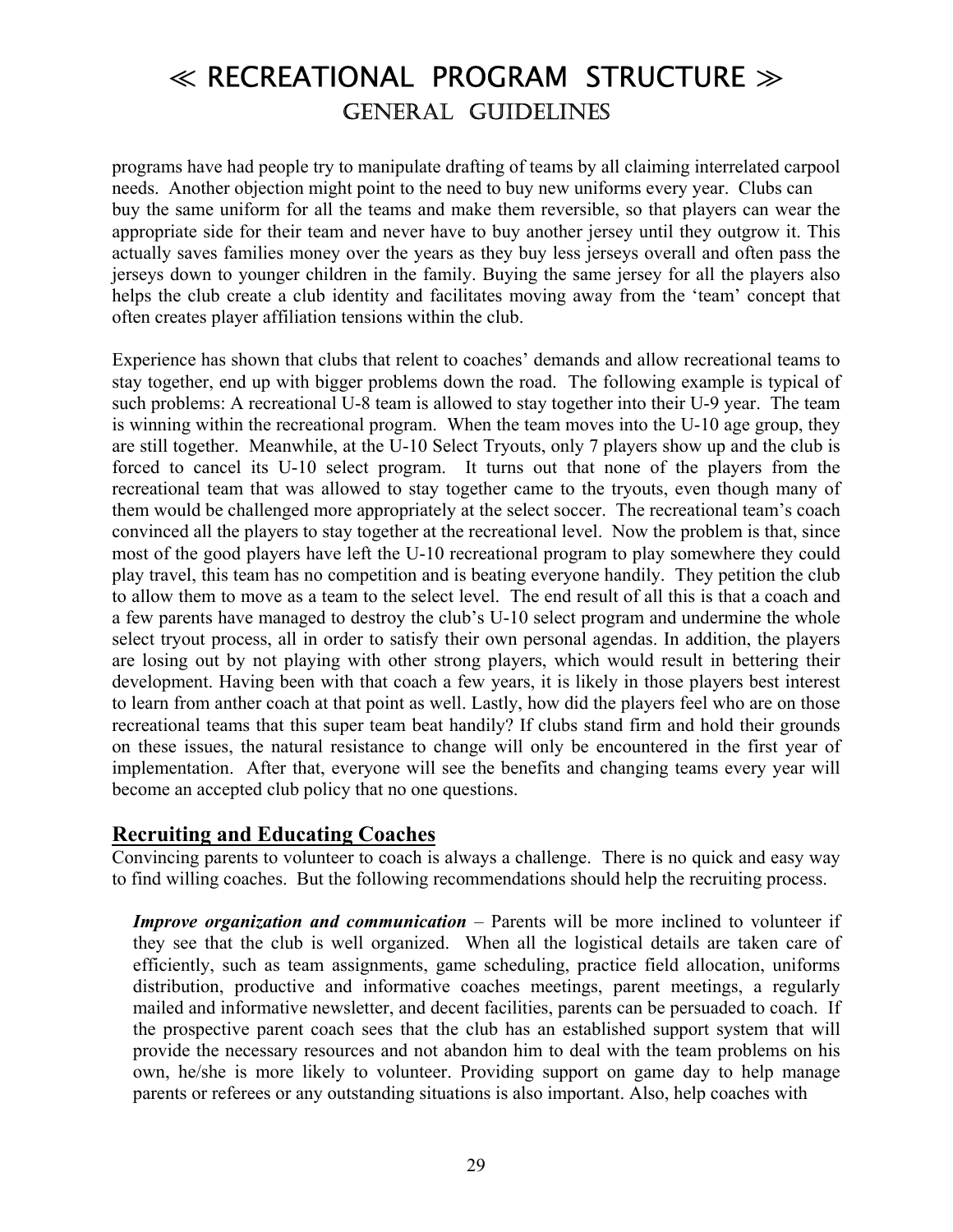parent communication and guide them how to organize the team most efficiently and how to communicate expectations to parents.

*Offer Clinics and Coaching Courses* – Many parents are reluctant to volunteer because they know very little about coaching soccer. By offering clinics and coaching courses, the club can alleviate their anxiety. The club can show the parents that the course manuals are an excellent source of material, specifically designed for rookie coaches and include enough practice activities for an entire season. The club DOC can inspire and motivate volunteer coaches by working with them and providing a quick age specific coaching clinic at the start of every season. Some associations have actually created programs in which the DOC or travel coaches will run two or more practices per season for any interested recreational coaches. Others actually have the teams practice together under the lead of the DOC who guides each coach and team through the activities for the practice. By doing this, new coaches never have to run a practice alone and will get continued education and the confidence to coach in the future.

*Utilize the resources of the State Association* – The state association offers clinics throughout the year and some are even free. Contact the State Director of Coaching (State DOC) to set up a series of clinics. The state association has Development Coaches designated to handle coaching education and player development in all areas of Massachusetts. The State DOC and Development Coaches are also available to visit clubs, meet with the club officers, meet with the parents, evaluate club needs and offer advice on all player development/coaching issues. Take advantage of their expertise.

*Assign Age Group Commissioners* – The club should appoint a Commissioner for each age group. These Commissioners will stay permanent at the same level and not move up with the teams. For example, the U-6 Commissioner will not become next year's U-8 Commissioner but will always work with the U-6's. This will improve the administration of each program as these Commissioners become experts at dealing with age-specific problems and their accumulated experience will not be lost. The prospective parent coaches will be happy to know that there is an 'old head' available to guide them through the start up operation.

The duties of the age group Commissioner could include recruiting coaches and helping the DOC with training them, organizing clinics, organizing parent meetings for his/her age group, monitoring the practices and games, and acting as a field marshal during games and tournaments. The Commissioner can also help coaches deal with parental complaints. Any time a parent and the coach cannot resolve an issue, the coach can refer the parent to the Commissioner. This again alleviates coaches' anxiety about having to deal with difficult parents on their own.

Smaller clubs can assign Commissioners for multiple age groups. For example, clubs with less than 5 teams per age group could assign a combined U-6/U-8 Commissioner. Bigger clubs should be able to appoint one person for each age group. All the Commissioners could report to the Club Officer in charge of the Recreational Program and/or to the Club Director of Coaching (Club DOC).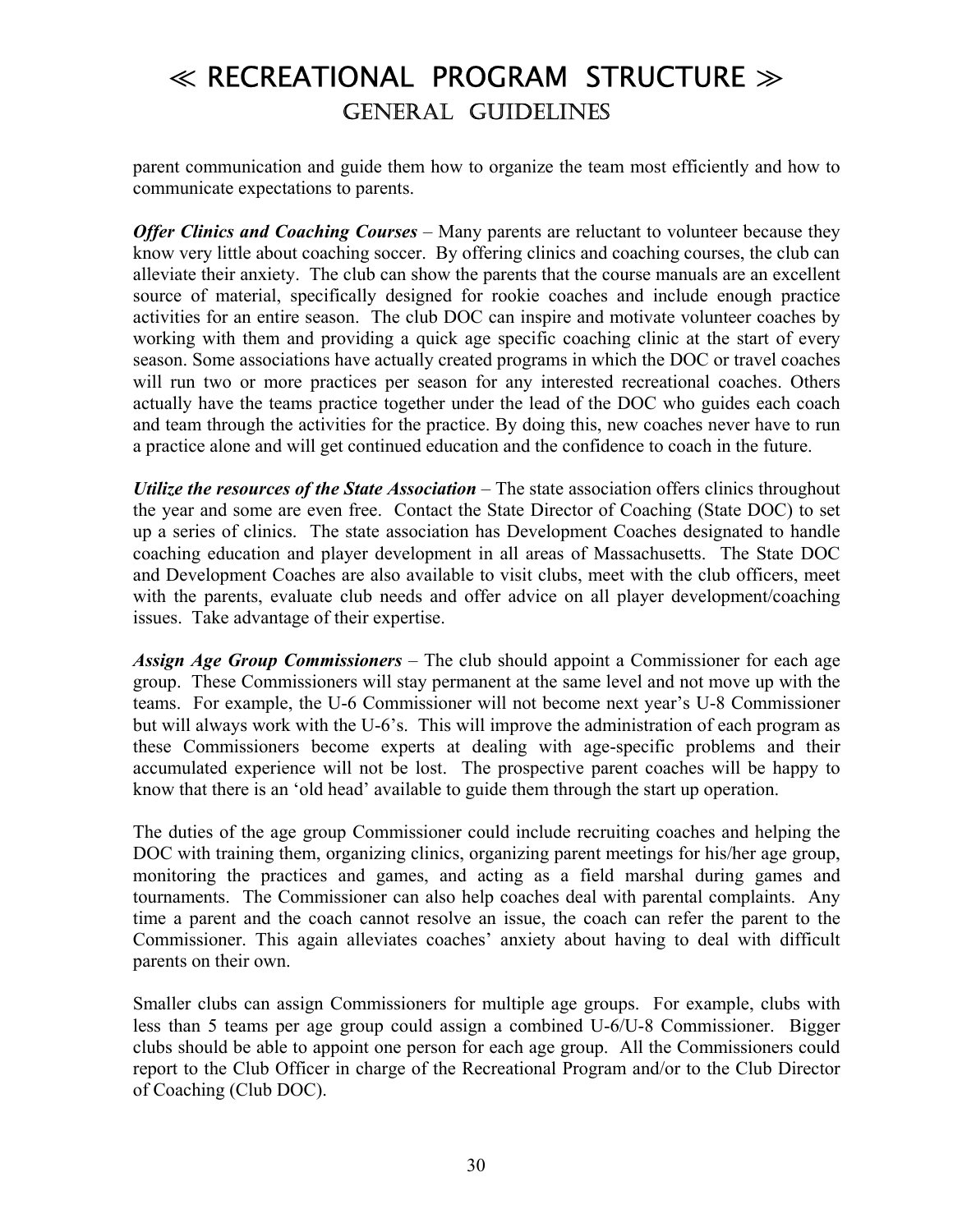*Be nice* – This seems like a simple and obvious point, however it is often one that is forgotten as deadlines are seen and stressful situations occur. Volunteers worldwide often quit because

they are treated poorly or talked to in a negative manner. An association should always remember that volunteers are their lifeline and should always be treated respectfully, even when making mistakes.

Many states mandate that every coach, recreational or travel, must have a coaching license. Although Massachusetts Youth Soccer does not mandate licensure at this time it is recommended that all coaches seek licensure and all associations encourage and support coaches seeking licensure. Once coaches gain knowledge and confidence, they are much more likely to continue to volunteer. A fair guideline for recreational coach licensure follows:

| Age group      | <b>Minimum License</b> |
|----------------|------------------------|
| U-6 & U-8      | 'G' Certificate        |
| $U-10 & U-12$  | 'F' Certificate        |
| U-14 and older | 'E' Certificate        |

Many small clubs have difficulties filling the classes and meeting the minimum required attendance to hold a class. Subsequently their courses repeatedly get cancelled and their coaches cannot get certified. The state association's Coaching Department will generally co-operate with the small clubs to find solutions to this problem. One solution is to combine with a nearby association and collaboratively hold a course. Also, the courses can be spread out into a series of short sessions scheduled over a period of time to help those with demanding schedules. Please contact the State DOC to discuss the best solution for your club. The State DOC is committed to helping your coaches get the needed education and certification.

It is in everyone's best interest to place a priority on coach education. Coaches will feel more relaxed and have more fun when coaching. Players will develop more and have more fun with educated coaches who are aware of age specific concerns and proven teaching methodology. Parents will be happier with the quality of the program the association is providing. Age group Commissioners and Board Members will have less fires to put out. Clubs can stop focusing on day to day emergencies and begin realizing their long-term growth and/or success potential. One cannot over emphasize the important contribution that coaching education brings in creating an enjoyable and fulfilling experience for the players and the coaches. Clubs have a responsibility to make sure that the coaches, in whose hands the players are entrusted, are as knowledgeable and well prepared as possible. If a coach never gets an opportunity to observe a quality practice session, the chances are he/she will never learn how to conduct one. Informed coaches are better able to understand, develop and challenge players. Uninformed coaches could de-motivate players and contribute towards player attrition. Many coaches themselves drop out of coaching due to frustration born out of lack of knowledge. No one wants to see players or coaches dropping out for any reasons, especially due to lack of enjoyment. Another issue of importance is the club's liability in the context of risk management issues. Clubs, whose coaches are unlicensed, stand the risk of a lawsuit filed by parents of an injured player. The coaching course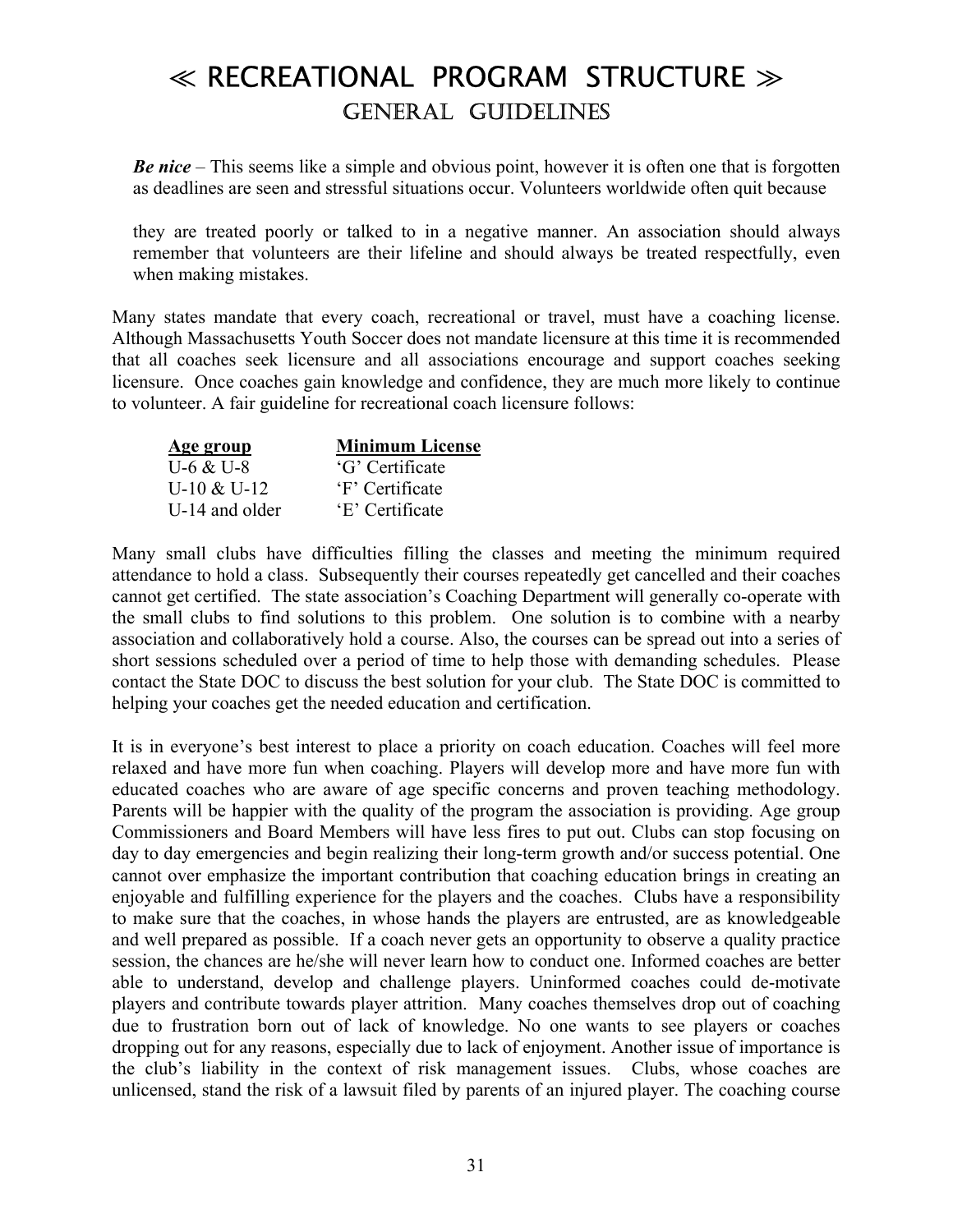curricula include sections on teaching proper and safe techniques, care and prevention of injuries, and supervision of children. If a coach is found negligent and the club is shown to be lax on coaching education, it could be held liable.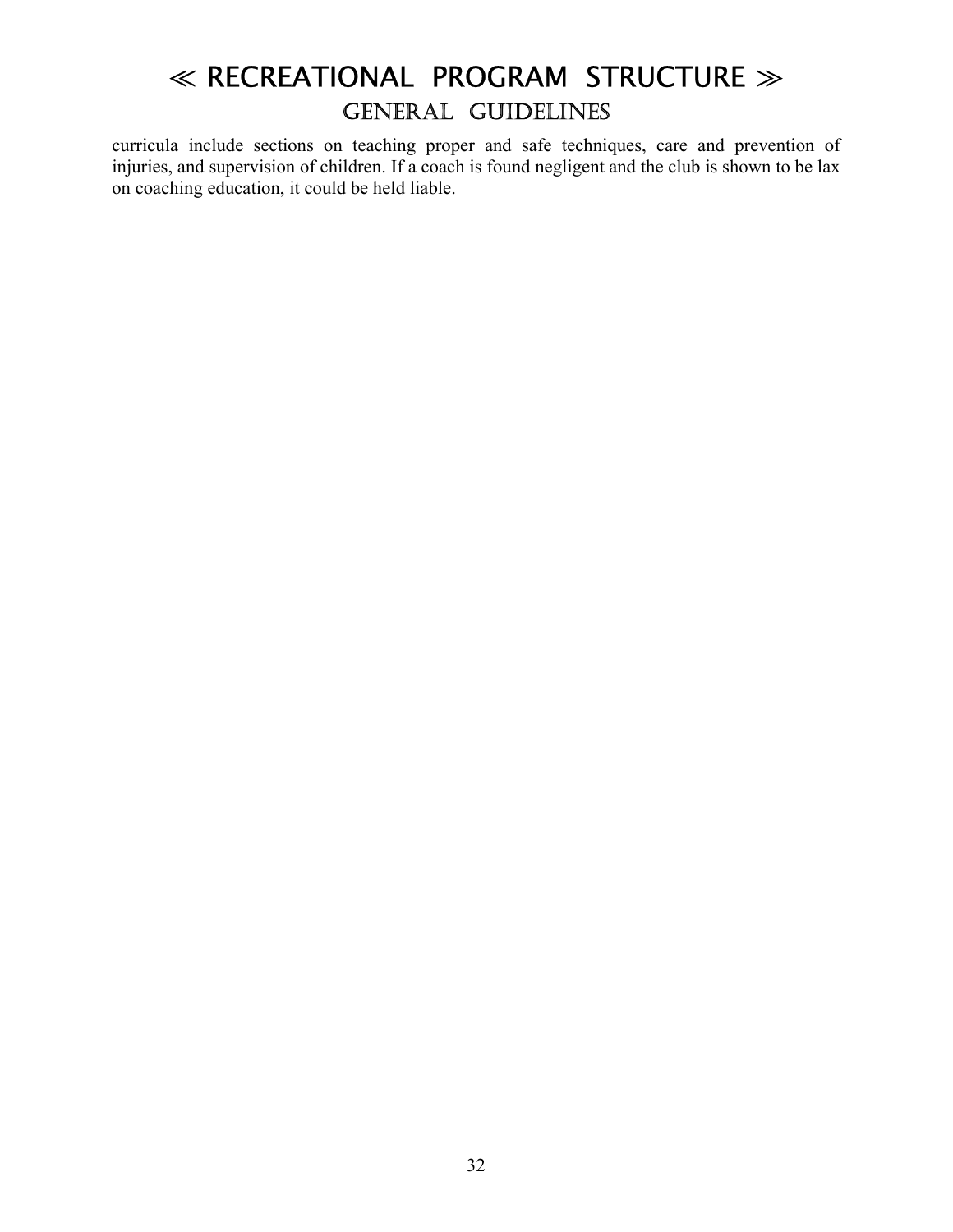## ≪ RECREATIONAL PROGRAM STRUCTURE ≫ U-6 AND U-8

#### **Overall Playing Format**

Many countries and states have begun mandating small-sided play throughout their organizations. Massachusetts Youth Soccer has not done this but does agree that small-sided soccer is the best play to develop players and keep players having fun and involved in soccer. In the past years all the State DOC's and the US Soccer National Staff has agreed to move to smallsided soccer to make sure players are actively involved in the game and are given the chance to touch the ball more often and develop their skills. It is also important to note that small-sided games provide players with problems that are reasonable to solve and allows them more success to help build confidence. The following recommendations are those that come from US Youth Soccer as created and agreed upon by all the State DOC's in the entire country.

### **B. AGE GROUPS U-6 AND U-8**

#### **Age Specific Playing Format**

U-6: Play 3 v 3 on a field approximately 20 x 25 yards. Game duration = four 8 minute quarters U-8: Play 4 v 4 on a field approximately 25 x 35 yards. Game duration = four 12 minute quarters **Absolutely no scores should be kept and no standings posted.** 



Below is an organizational example of how to set up fields: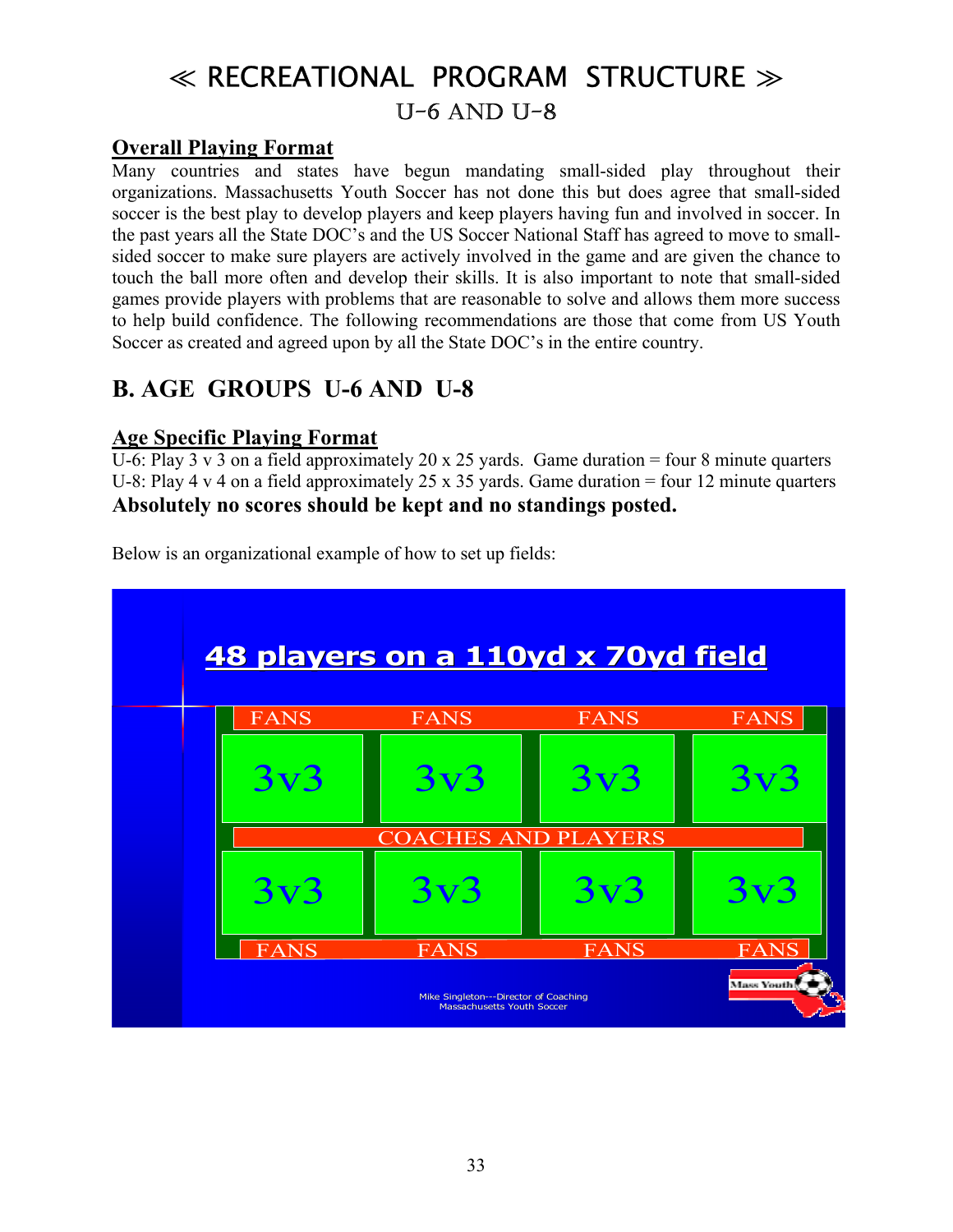## ≪ RECREATIONAL PROGRAM STRUCTURE ≫ U-6 AND U-8

#### **Roster Size**

U-6: A minimum of 4 and maximum of 6 players per team if the one team-one field format is used. If the one team-two field policy is used, then a minimum of 8 and a maximum of 10 players per team. (see picture on page 33)

U-8: A minimum of 6 and maximum of 8 players per team if the one team-one field format is used. If the one team-two field format is used, then a minimum of 10 and maximum of 12 players per team.

When forming teams, the rule of thumb is: avoid having more players on the bench than are playing on the field at any time. If a U-8 team playing 4v4 has 9 or 10 players, the player rotation becomes awkward and players do not get enough playing time. Many recreational programs enact a 50% playing time rule. If being true to this rule, the program cannot then place more than double the required number of players to play the game on a team. This means that U-6 teams should not have more than 6 players while U-8 teams not have more than 8 players. (if playing one team-one field)

If squad sizes are uneven (some teams show up with fewer players while other teams come with too many), clubs can create a process (organized by the Age Group Commissioners or Field Marshals) by which the larger teams lend one or two players to the smaller teams for the game. We realize that parents are conditioned to the 'team' concept and the thought of lending one of their own players to the other team will meet with resistance by some. However, people should be reminded of the mission statement and the desire to have children play as opposed to watch. This also helps prevent the 'team' mentality in favor of a 'club' mentality. As always, player development comes first.

#### **Use of Goalkeepers**

Using goalkeepers is not recommended for these age groups. One reason for this is that modern day goalkeepers must be able to control the all with their feet and pass as well as field players. U6 and U8 are critical ages in developing those skills which is best done when children play as a field player. Another reason is that most children's hand-eye coordination is developed my everyday activities and other sports quite well, however foot-eye coordination is not. We need to make sure we spend every second we have developing foot-eye coordination. In addition, one bad catch that ends up with a ball hitting a player in the face may lead a player to be fearful of the ball for a long time. Currently, even the best goalkeepers in the world did not begin playing goalkeeper until after the age of 10.

As discussed earlier, children enjoy participating in the game. Having a player back in goal, stuck in a penalty box, often prevents them from participating and having fun. Some clubs not only refrain from using keepers at U-8, but also have a rule that, for a goal to count, all the players on the attacking team must be in the other team's half. This rule helps get everyone involved and paying attention. It also helps teach everyone to move up and down the field as a unit and ingrains good habits in future defenders. This rule, it is hoped, might eradicate the discouraging sight we often encounter in U-10 play, where the defenders are standing rooted close to their goal, uninvolved, while the ball and the action are deep in the other team's half.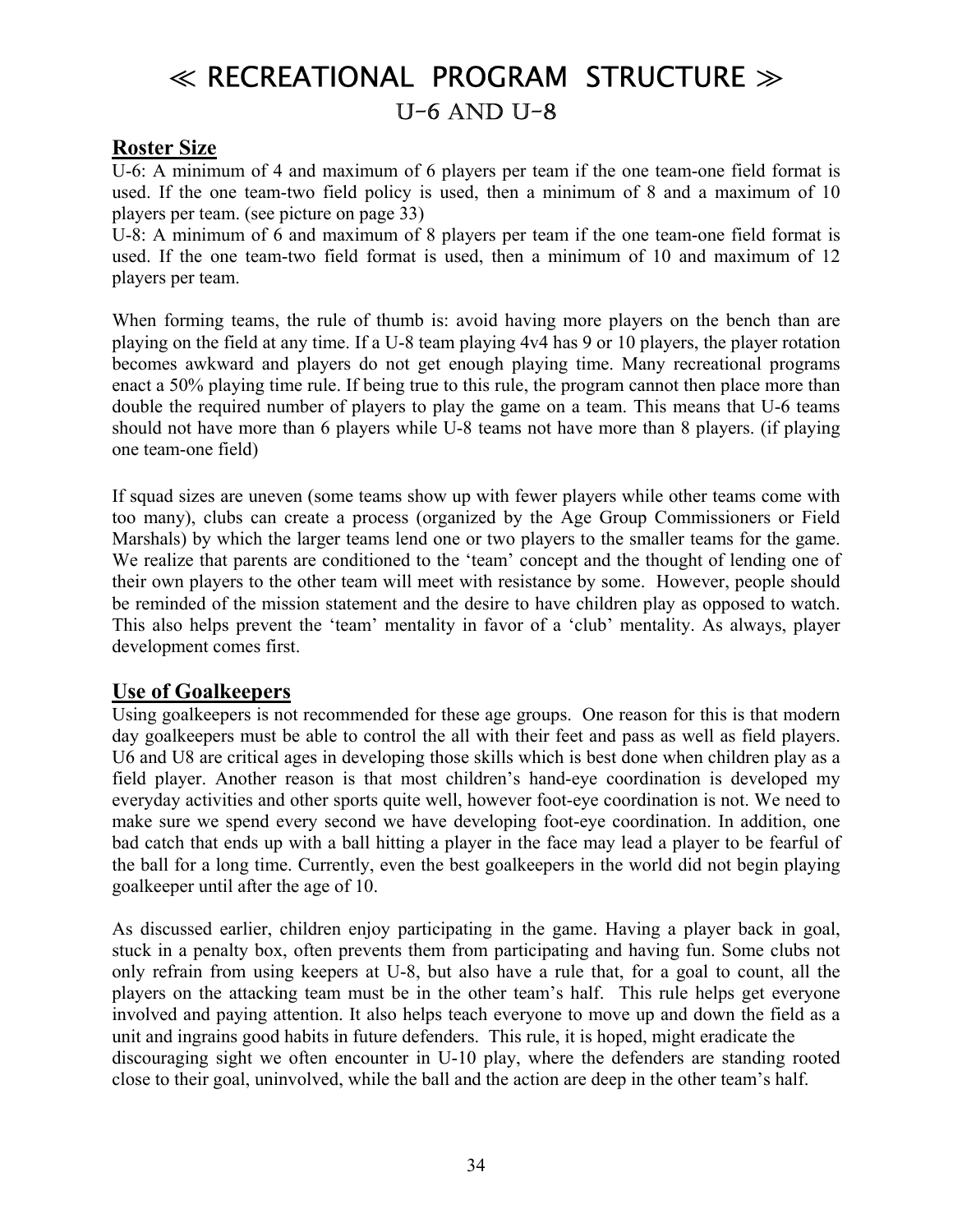## ≪ RECREATIONAL PROGRAM STRUCTURE ≫ U-6 AND U-8

#### **Volume of Activities**

It is difficult to say how often children should be playing at these ages. Every child is different. One six-year-old might want to play soccer every day, while another will be satisfied with just once a week. The key here is that children want to play and the frequency with which they play should be something they help determine. In order to service the various desires of players, clubs should create their recreational programs with some flexibility. This can be accomplished by combining the regularly scheduled team training with supplemental, club-organized player clinics. Players can choose to attend just the team training or, if they are really keen, they can also enjoy the club clinics.

Supplemental clinics at the U-6 and U-8 age groups are highly recommended, but they must be properly organized by experienced coaches who understand the developmental needs of these age groups. Exposing young players to the most experienced coaches once a week, in addition to the regular team practice, presents a number of desirable advantages. Working under different coaches is one advantage, as the players may have different learning styles or just learn different information from a different coach. In addition, this insures that the volunteer team coaches are not saddled with the burden of running more than one practice per week, which may be too much of a commitment for many people. If they have time, the volunteer coaches can learn from the more experienced coaches by attending these clinics. Most importantly, the experienced coaches can ensure that the players get the age-appropriate training they need. As mentioned earlier, it is easier to learn good habits first than learning bad habits that have to be extinguished later before then learning proper habits. At this age, the players are in a unique stage of development in which they will learn skills quickly as their brains and bodies are best suited to do so. Just like learning language, there are times people are able to pick up certain skills best. At this age, players can learn to master the ball best.

The supplemental clinics should be conducted by the Club DOC, or by the age group Commissioner. These clinics could take a variety of formats. Many clubs use the 'follow-thelead' format, where all the teams show up with their coaches at one location and the clinician in charge demonstrates each activity to the volunteer coaches and then watches them do it with their team. Others just have the DOC work with 2 or 3 teams at a time in a larger group. The table below summarizes the recommended weekly volume of activities. The practices should be no more than 60 minutes long (45 minutes long for U6). The supplemental clinics should be optional to the players.

| Age   | <b>Team Practice</b> | <b>Supplemental Clinics</b> | <b>Games</b>    | <b>Total Games</b> |
|-------|----------------------|-----------------------------|-----------------|--------------------|
|       | <b>Per Week</b>      | <b>Per Week (optional)</b>  | <b>Per Week</b> | Per Year           |
| $U-6$ |                      |                             |                 | $20 - 25$          |
| $U-A$ | 1 or 2               |                             |                 | $20 - 25$          |

#### **Role of the Club DOC or the Coaching Committee**

The most common method of training the U-6 and U-8 age groups is to recruit parent coaches, provide them with a couple pre-season coaching clinics, hand them a coaching manual, and wish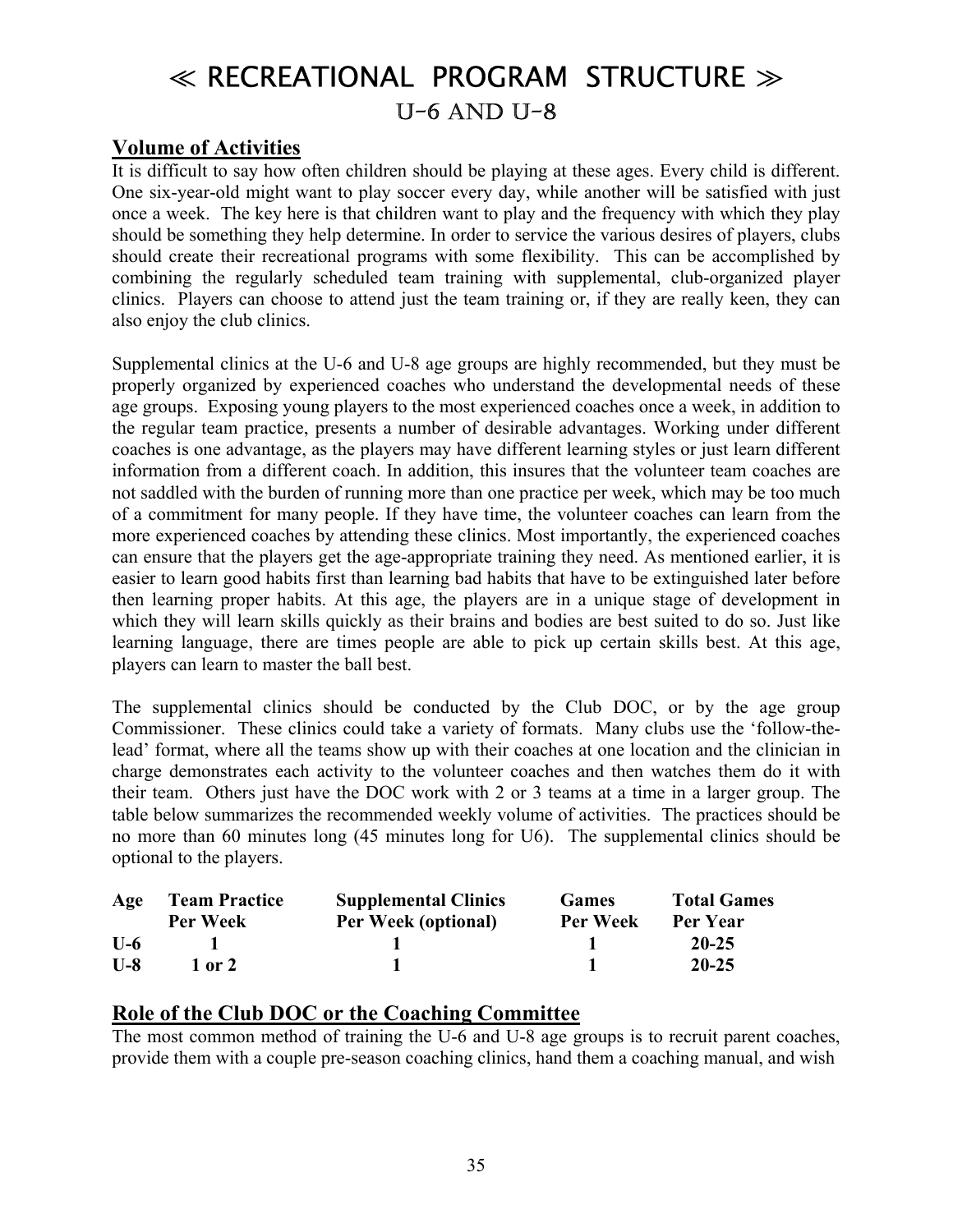them the best of luck. Given the large demands on organizations, it is very difficult for a program to provide more than this. However, efforts need to be made to brainstorm how players and coaches might be helped at these ages. A common rationale is that U6 and U8 players really just need a 'facilitator' and the more experienced coaches should be left to focus on the older age groups where players need more tactical training. To some degree this is quite true. Facilitating a fun learning environment is exactly what needs to be done at these ages. However, what the players are actually learning is the question that we need to ask ourselves. The developmental phase that U-6/U-8ís undergo is absolutely the most crucial phase of skills development. The rate of motor skill development of 4 to 8 year olds (the starting point) has a strong correlation with the end result. The quality of the motor skills acquired at the starting point has a big influence on the final level of soccer potential attained by each player. That is not to say that 6 year-olds need professional coaches to run them through drills by any stretch of the imagination. However, exposing the players to the movements that will help them gain coordination and control the ball are keys to their future development as a player. Some components of soccer skills, if not practiced properly at the starting point will never be fully mastered at the later ages. For this reason, many clubs have begun using some of their most intelligent and proficient coaches to help with these ages to make sure the players are focusing on the proper ball skills and coordination. Whether they work directly with players or regularly with the volunteer coaches, special attention is being given to these fun and important age groups.

The skill priorities for these age groups are thoroughly explained in the next section. This section merely serves to emphasize how important it is for the club DOC to be intimately involved with all aspects of the program for these key age groups. If a club does not have a DOC, then the job of running the program should fall under the watch of the Coaching Committee. The club DOC or the senior coaches do not necessarily have to coach teams in these age groups, but the DOC (or the Coaching Committee) does need to play a key role in designing the training and game format, to periodically monitor the parent coaches during practices and games, to work closely with the age group Commissioners, to help organize the supplemental clinics, and to provide on-going guidance to the volunteer coaches. If we get it right at the starting point, everyone enjoys the experience more and player development has been placed as the priority.

#### **Skill Priorities**

Without a doubt, the most important skill for beginners is the skill of dribbling. One might even argue that the only important skill for beginners is dribbling. Young players need to learn to dribble within a variety of playing situations. They need to learn how to dribble forward unopposed, how to change speed and direction, how to shielding the ball from opponents, how to dribble past an opponent, how to dribble to get away from pressure, and how to dribble with all surfaces of the foot. The ability to dribble is absolutely critical since dribbling is the foundation and preparation for the other fundamental skills of soccer, such as receiving, passing and shooting. When players are receiving the ball and making the preparation touches prior to passing or shooting, they are essentially engaged in a mini-dribble. A creative dribbler will be able to give herself more time or room to pass or shoot. The ability to dribble also helps maintain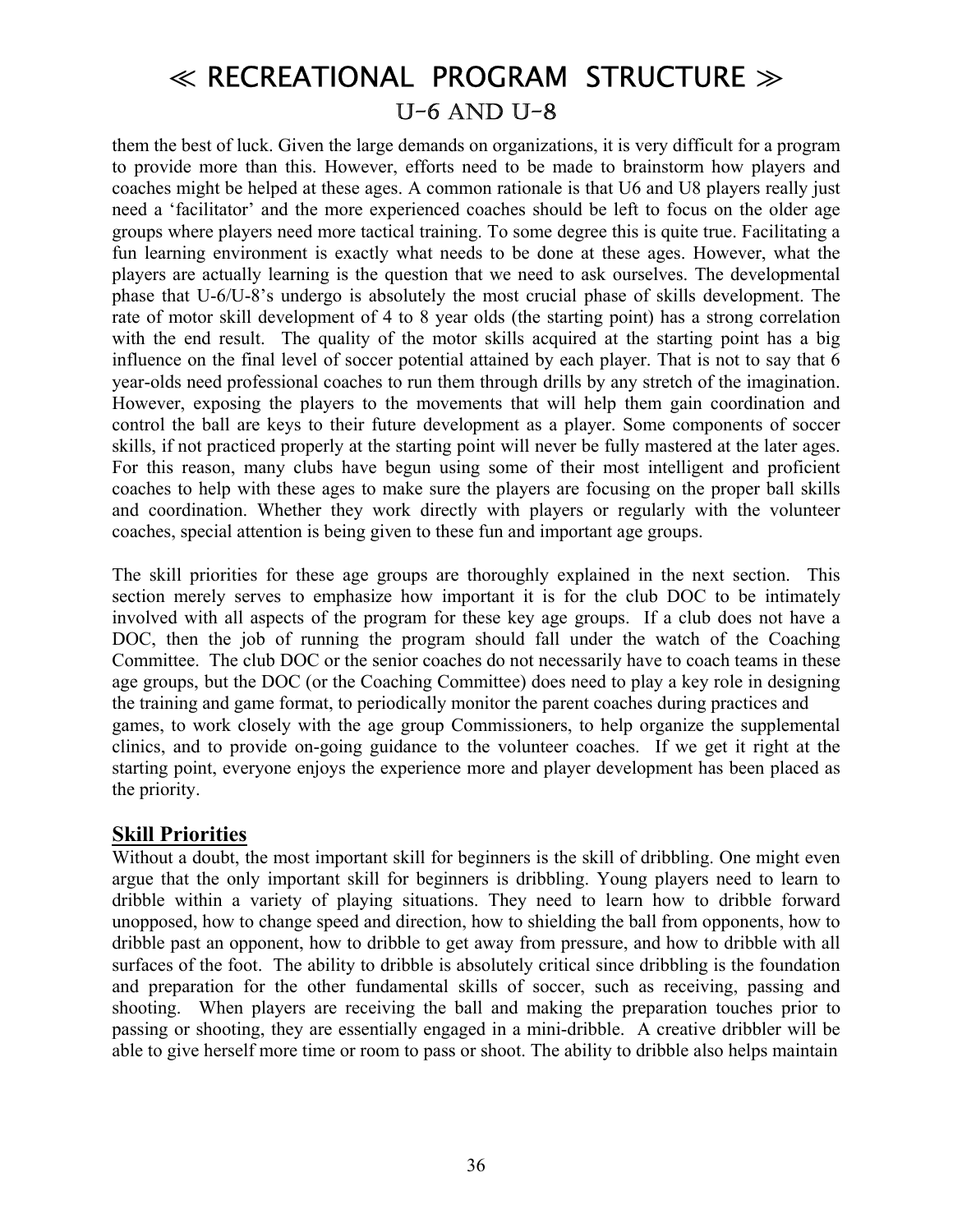possession of the ball. Whatever the situation, if a player is comfortable with a ball at his feet then the game becomes much easier and more fun. It is also much more enjoyable to watch!

Aside from the fact that dribbling forms the foundation for all the other skills, there are many other reasons why we need to focus on dribbling at U-6 and U-8. First of all, it takes years to become a comfortable and confident dribbler. Players have to learn to combine body control, agility, coordination and balance with the mechanics of dribbling and the sooner they start, the better. Secondly, the process of learning to dribble involves trial and error. At first, the players' rudimentary attempts at dribbling will often result in failure as they discover the contrast between a soft touch and a hard touch on the ball. Luckily, playing small-sided will allow them many opportunities to show what they can do and if they do not succeed at first, they will have a second chance very quickly. The players will slowly develop a 'feel' for the ball as they experiment at controlling and propelling it. We need to encourage them to take risks and be creative at this stage as well. Encourage them to see what works and does not work. Encourage them to be creative and to show what they can do. If we wait for the players to mature before we emphasize dribbling, many of them will lose their confidence if they do not succeed because they are much more aware of self evaluation and are also more aware of peer evaluation. This may results in their becoming reluctant to dribble. Therefore, it is imperative to encourage and facilitate ball mastery and confidence at the younger ages. For everyone's sake, it is better to go through the process of trial and error when game results are not important and standings are not kept. At the U-10 and older ages, game results assume more importance, making it hard for the parents and coaches to show patience and tolerance for mistakes, and putting added pressure on players to 'get rid of the ball' rather than risk losing it. Once games become competitive, the resultant environment is not ideal to start learning how to dribble.

Most coaches and parents would likely agree that teaching dribbling at these younger ages is extremely important. Regardless, if one attends a typical U6 or U8 game, one can hear the players being encouraged to 'boot' the ball up the field. Shouts of "get rid of it!" and "kick it!" resonate the entire game. The further forward a player kicks, the louder the cheers. Players become hesitant to try to dribble as the cheers get louder for them to kick the ball with every second they possess it. Some children report they do not want to be yelled at anymore so they kick the ball even though no one is around them. Whatever the situation, we need to curb this tendency and need to encourage creative dribbling, not big kicking.

What we must do as an organization is make sure that our coaches are all on the same page. If all the teams are focusing on dribbling skills, then all children will be learning what is appropriate. The next task is to make sure this goal is communicated to parents so they know what is expected of the players and can support the players appropriately during games. Imagine how the players will react if they are encouraged to be creative and are cheered for when trying a daring new move. Imagine how much more comfortable even the most timid players will feel when encouraged to possess the ball and told they should keep the ball. This will only help development and help build confidence and increase enjoyment in these youngsters.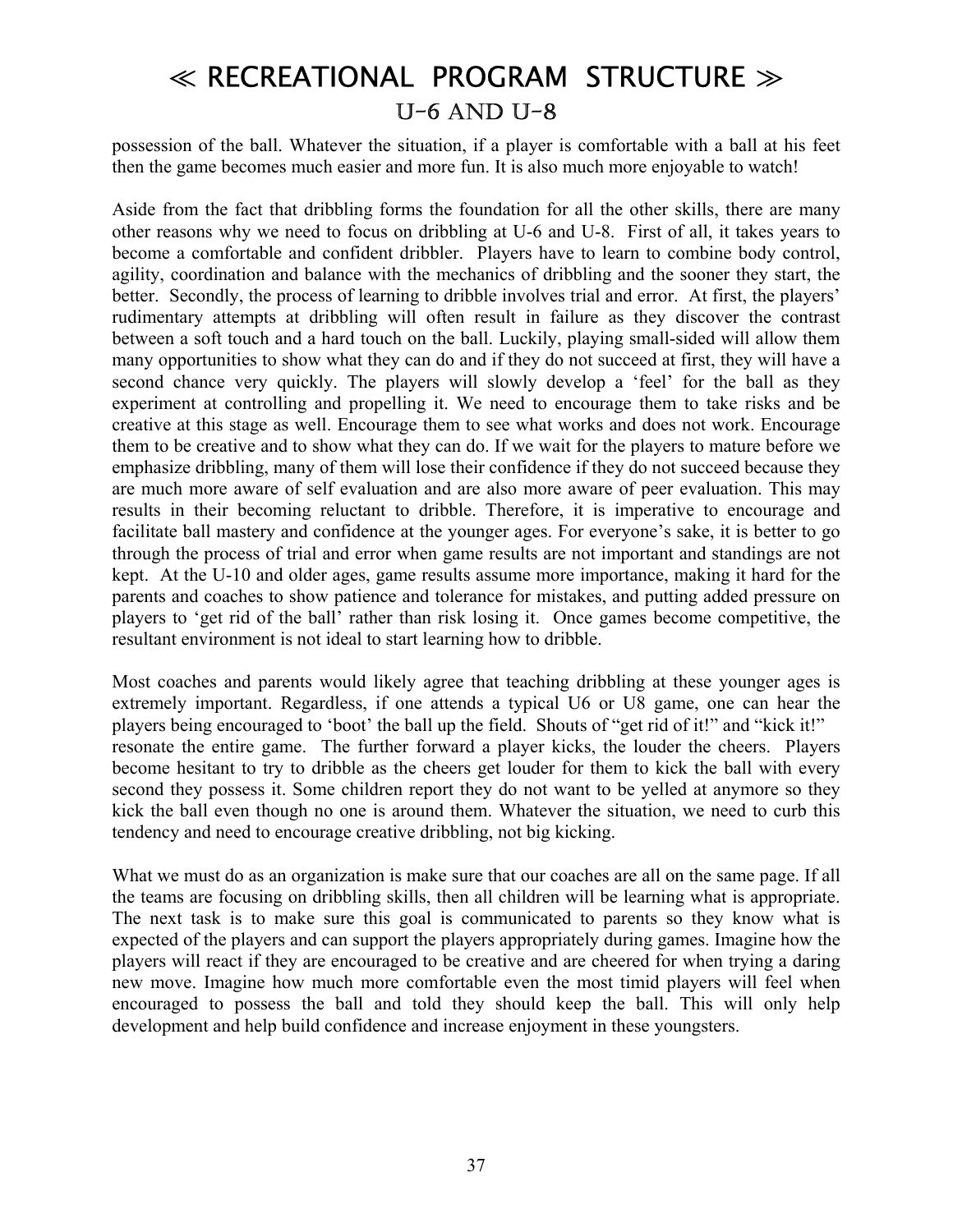Of course, with a focus on dribbling and being creative, the traditional warm-up of line drills where the coach serves one ball at a time to a line of players who shoot on goal must be extinguished. Instead, the players should all have a ball each and dribble inside their half, using fun types of dribbling activities, to prepare them for the game. Play tag games or chase games and get the children excited to play. The club DOC can prepare a sheet of pre-game warm-up activities that every team should do prior to kick-off.

To summarize, if we want our players to fully master the art of dribbling, the following conditions must exist: a) they must start learning to dribble early; b) we must provide ample opportunities for dribbling in practices and games, and c) we must create the right game environment where players are not afraid to dribble. The following guidelines are recommended for the skill priorities at the U-6/U-8 ages:

| <b>Age Group</b> | <b>Skill Priorities</b>                                              |  |  |
|------------------|----------------------------------------------------------------------|--|--|
| $U-6$            | Dribble with all sides of both feet                                  |  |  |
|                  | <b>Dribble out of trouble</b>                                        |  |  |
|                  | Dribble past someone                                                 |  |  |
|                  | Soft first touch                                                     |  |  |
|                  | No kicking allowed except when shooting on goal                      |  |  |
| $U-8$            | Dribble with all sides of both feet                                  |  |  |
|                  | <b>Dribble out of trouble</b>                                        |  |  |
|                  | Dribble past someone                                                 |  |  |
|                  | Soft first touch                                                     |  |  |
|                  | Introduce proper shooting technique                                  |  |  |
|                  | Introduce passing only to the players who can dribble out of trouble |  |  |
|                  | (this can be done during the supplemental clinics where the best     |  |  |
|                  | players can be grouped separately for some of the activities).       |  |  |
|                  |                                                                      |  |  |

We all need to make sure we set up practice conditions and games in which we reduce the number of stoppages in play. At this age it is not important to stop play with every poor throw-in and hold play until it is done correctly. Eventually players will learn to throw the ball in correctly and it does not need to detract from the game at this age. Every minute of the game should be spent playing, with as little interruption as possible.

#### Parents' Role

The parents must understand the skill priorities and embrace the program structure if it is to succeed. Clubs should prepare a handout that deals specifically with the U-6/U-8 priorities. The handout should include the rationale behind the priorities and make sure everyone is aware of what is being coached and stressed to the players. It should also explain to the parents how they are expected to behave on the sidelines. It is important for the clubs to be firm and clear about their expectations of the parent's behavior. The handout should clearly state what is and is not expected on the sideline. Associations may find that having the DOC run a parent education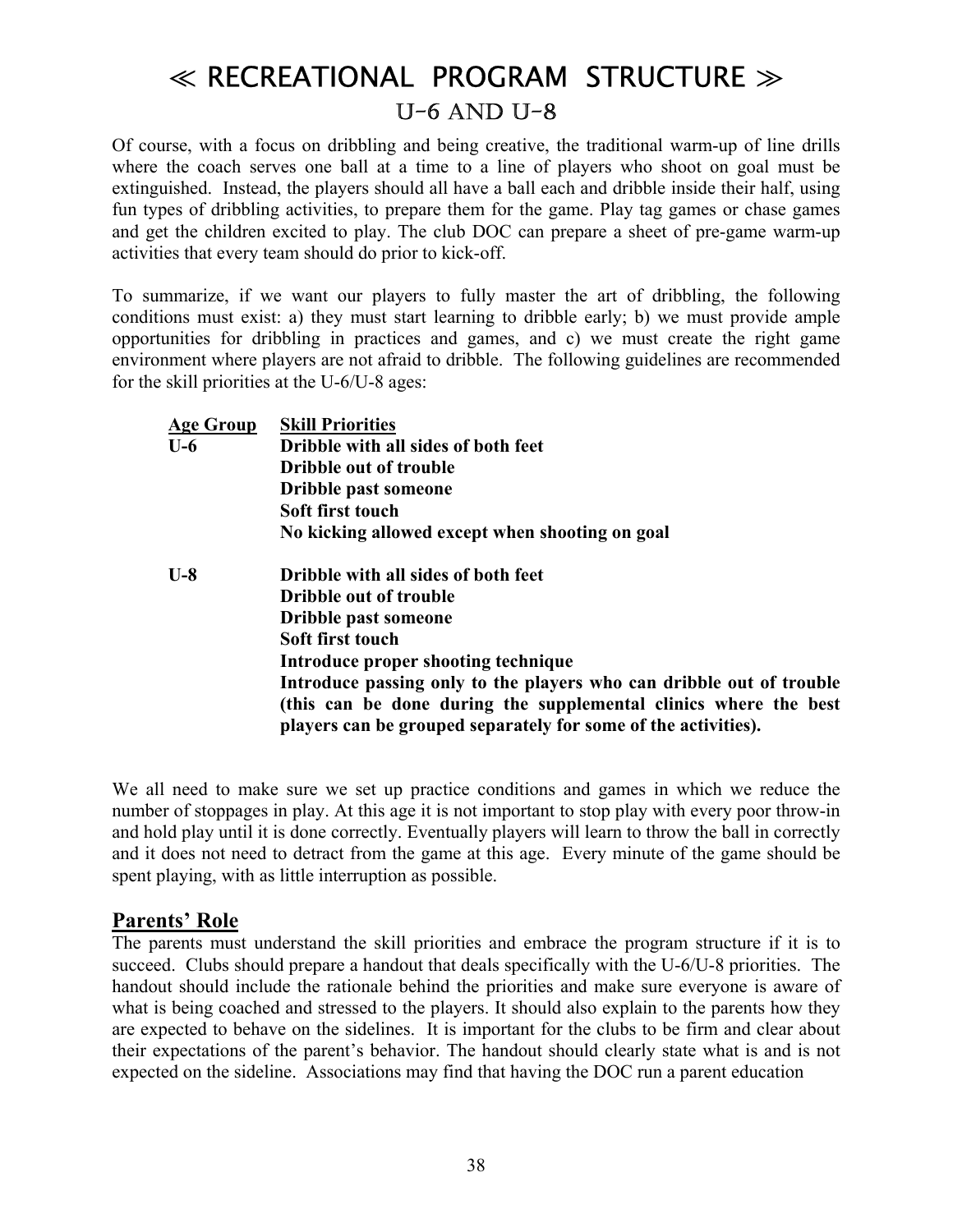session in which the parents must actually perform in a practice that mirrors what the children must do is a great way to build understanding and for the parents to learn just how difficult it is to do the things we are asking the players to do. A session like this also tends to be a lot of fun and may even result in a few more people being willing to coach or help the association down the line.

Here are a few things to clarify with parents at the start of each season:

- 1) **The fields are laid out in such a way that have parents on the opposite**  sideline from players. This can be easily done using signage and you will see an example of organization in the picture on page 33. We all agree that most players want their parents to be at the games, watching them play, and it creates a fun atmosphere. However keeping the parents on the opposite side of the field from the bench and at least 3 yards away from the action will enhance the players' sense of freedom and ease most of the intimidation any players might feel when the parents are right on top of them.
- 2) **The parents should not coach the players**. Parents should be encouraged to cheer good plays by their team and should also be encouraged to politely applaud good play by the other team.
- 3) **Parents must never tell the players to "kick" or "boot" the ball.** As discussed in the section on the skill priority, kicking the ball needs to be discouraged. The parents will need to be prepared to accept that a lot of the dribbling attempts will be unsuccessful and that, nevertheless, it is great for the players. Letting the players try again and again is the best thing for the players.
- 4) **The coaches should also keep their instruction to a minimum** and let the players understand that they must make their own decisions on the field. Coaches should be supportive and remember that making mistakes is part of the game. It must be remembered that we are trying to help the players grow out of their dependency on the adults. The coaches should encourage dribbling out of trouble and discourage kicking.
- 5) **All parent concerns should be discussed with the coach when the children are not present.** If parents do have concerns with how players are being treated or coaching methods, it is very important that the association clarify where concerns should be brought first and proper procedure for voicing concerns. Players should not be exposed to harsh comments or questions of any sort at any time.
- 6) **All this information should be conveyed to parents in a meeting that includes a handout.** A sample handout for this purpose is included in the section on dealing with and educating parents.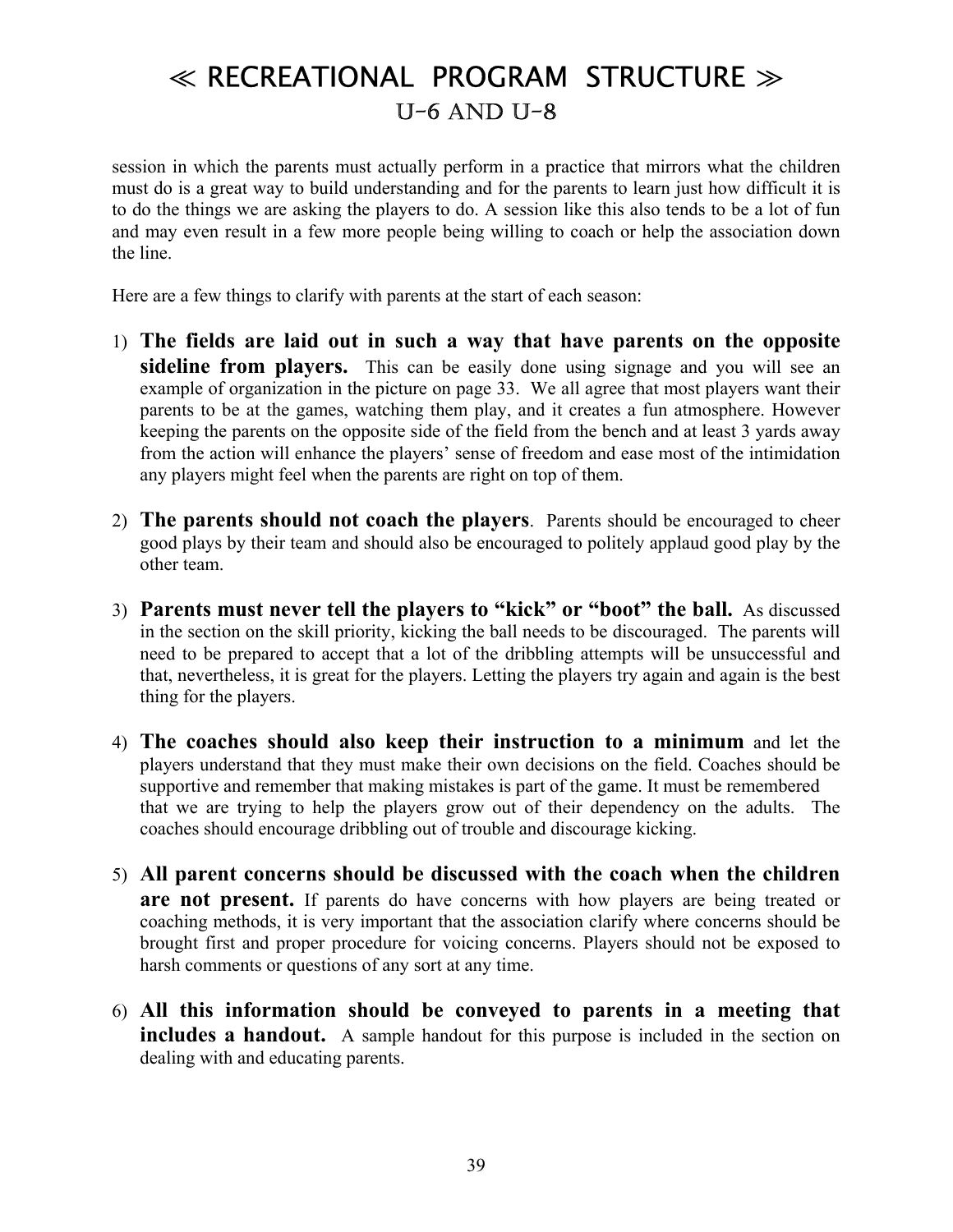### **C. AGE GROUPS U-10 AND U-12**

### **Overall Playing Format**

The move to small-sided soccer went into high gear in the nineties after prolonged lobbying by soccer educators and National Staff Coaches. Many states began mandating small-sided in the mid-nineties and now this format is widely used across the country. In fact, Massachusetts is one of the few remaining states that is not mandating small-sided, just strongly recommending it. Discussions about the appropriate playing format for players under the age of 13 have picked up steam again recently among National Staff Coaches, US Youth Soccer Directors Tom Goodman and Sam Snow, and State DOC's. This group recognizes the importance of moving soccer development forward together, as an entire country. All the National Coaches and the State DOC's agree that most players are technically, physically and tactically not ready for the 11v11 game until the U-14 level. This opinion corresponds with those of the professional youth coaches from the traditional soccer countries such as France, Holland, England, and Italy. These countries, which have an excellent reputation for successful player development, mandate smallsided play until U-12 and only recommend starting 11v11 at U-14. No doubt, there are some 11 to 13 year-olds who can cope with the demands of 11-a-side play on a big field, but the majority of the players in these ages cannot. Having seen youth soccer in a number of states throughout this country, this writer strongly agrees with the small-sided rationale as he has seen many 11 and 12 year-olds struggle to cross a ball, switch the field, play a corner into the box, or even make a necessary run down the flank on a full-sized field. It is extremely important we ask children to perform tasks that they have a reasonable chance of accomplishing. Asking an 11 year-old to play a 45 yard ball accurately is not a reasonable request.

Putting aside momentarily the debate on whether 12 year olds can or cannot play 11v11, the most compelling reason to reduce the playing format to 6v6 (U-10) or 8v8 (U-12) is the fact that it is undeniably better within a player development context. Smaller fields with fewer players means more touches on the ball which, in turn, speeds up the mastery of the ball and provides more enjoyment to the players. In a smaller environment, players must sharpen their first touch and learn to make choices more quickly. Smaller fields also encourage better, more skillful soccer since the long kick up the field is not required as much as on a large field. In addition, you will not see the estranged player standing 60 yards away from the ball knowing that she will never get it because no one can kick it there accurately. Just as 11-a-side is too much for 12 year-old select players, it is also for recreational players who are, for the most part, less athletic and technical. At the recreational level and select level, clubs should reduce the playing format to 6v6 at U-10 and 8v8 at U-12.

As with any change, it is likely that this change will come with resistance. Questions surrounding how to get enough coaches, how to get more fields, and how to organize so many teams are very good questions. If a club has supported it's coaches and educated it's coaches at the U6 and U8 level, it is likely they will have the needed supply of coaches for the U10 and U12 teams and actually have extra coaches available to use as assistants. Field space needs to be managed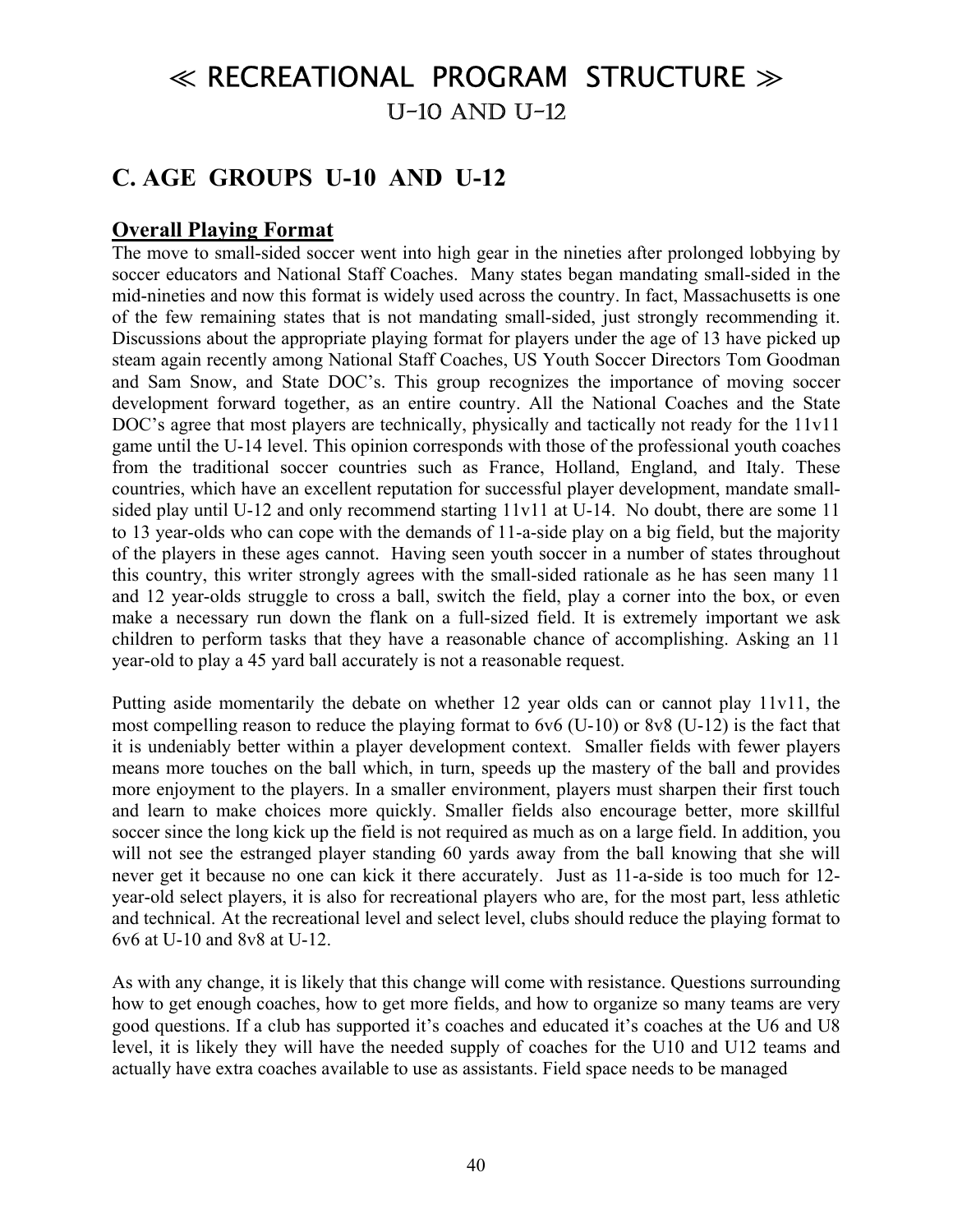differently as clubs can easily squeeze two 6v6 games into the present U-10 fields by playing one game across each half. If you think about it, doing this would result in 24 players playing on the field that use to service 22. Therefore, you are using your space more efficiently and may need less space overall. The goals currently being used for these levels can still be used. These and many other questions need to be asked and addressed before switching structures and your state DOC is more than happy to help speak to clubs and boards of directors to walk them through the process and discuss how this is possible and beneficial for players. The state development coaches can help with both the set up of the program and with the education of your program's coaches.

#### **Age Specific Playing Format**

U-10: Play 6 v 6 on a field approximately 40 x 60 yards. Game duration = two 25 minute halves U-12: Play 8 v 8 on a field approximately 50 x 80 yards. Game duration = two 30 minute halves



Below is an example of how to organize field space:

#### **Roster Size**

U-10: A minimum of 9 players and a maximum of 12 with 10 players/team as optimal U-12: A minimum of 12 players and a maximum of 16 with 14 players/team as optimal

#### **Please note that goalkeepers are used in these age groups**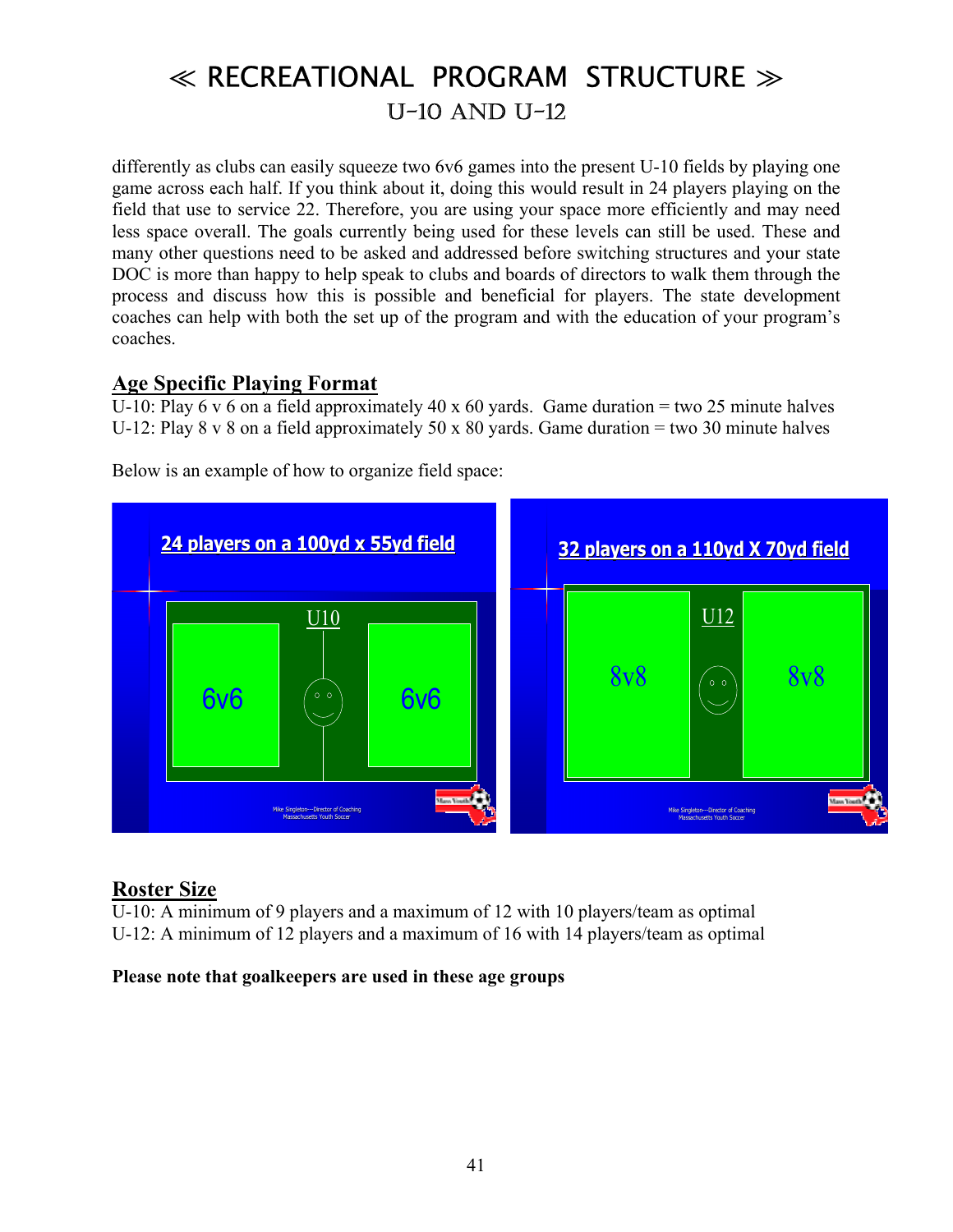#### **Volume of Activities**

Two practices plus one game per week are the norm at the U-10 and U-12 recreational levels. Those players who do wish to train more than twice a week should be allowed to join in the practices of a select team or participate in a special clinic that the club offers similar to that which the club offers for the younger players. The practice length should be between 60 to 75 minutes for U10 and 75 to 90 minutes for U12. The practice should never exceed 90 minutes.

| Age    | <b>Team Practices</b> | Game            | <b>Total Games</b> |
|--------|-----------------------|-----------------|--------------------|
| Group  | Per Week              | <b>Per Week</b> | Per Year           |
| $U-10$ |                       |                 | $20 - 25$          |
| $U-12$ |                       |                 | 25-30              |

Clubs that adopt the 6v6 game format can schedule two teams to practice together in each time block.

#### **Skill Priorities**

Dribbling should continue to be a stress for these age groups, however passing, receiving, and shooting should be stressed in practices as well. As we move from U-8 to U-10, the fields are getting bigger and dribbling is not always the best solution. At this stage, players need to learn when to dribble out of trouble and when to pass. As always, aimless kicking should be discouraged. Players at the U-10/U-12 levels should be learning to combine with teammates around them, using short ground passes and wall passes to move the ball forward. Players should understand how to support teammates with the ball and be learning to recognize where defenders are not (and hence where to attack).

I know this may seem like a lot, but it is reasonable for players to learn these things if allowed to make mistakes and asked how to fix those mistakes at times. In practices, the coaches should ask the players how they could do things better and guide them to the correct answers without simply telling the players what is best. This will help the players learn how to solve problems on the field during games as well and reduce players' dependence on adults for guidance during the game.

| <b>Age Group</b> | <b>Skill Priorities</b>                      |
|------------------|----------------------------------------------|
| $U-10$           | Continue with dribbling foci                 |
|                  | Passing with inside and outside of both feet |
|                  | Shooting with both feet                      |
|                  | Receiving the ball with all parts of body    |
|                  | Proper 1 vs 1 defending                      |
| $U-12$           | Continue with all U-10 foci                  |
|                  | <b>Basic combination play</b>                |
|                  | Proper 2 vs. 2 defending                     |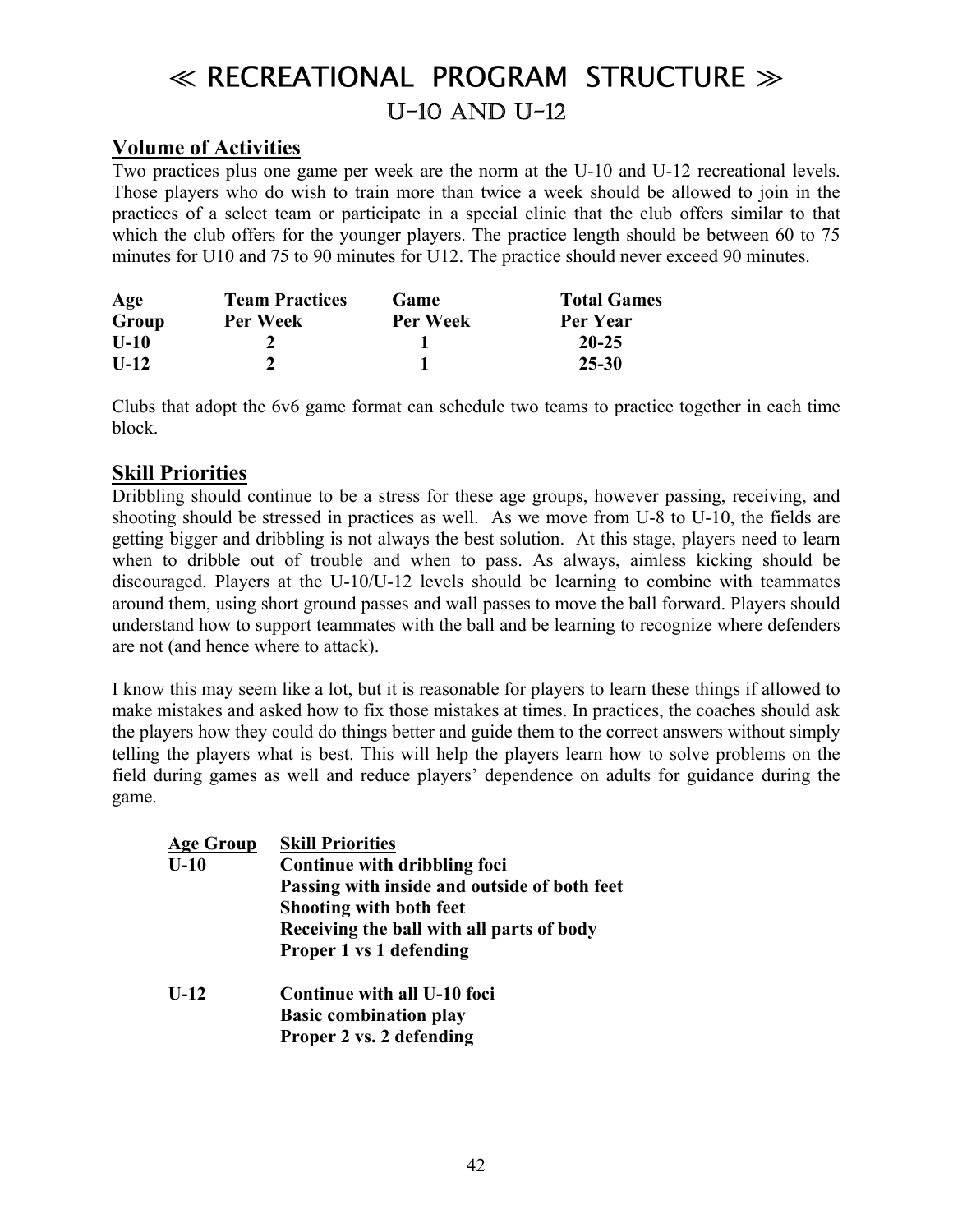#### **Parents' Role**

The U-10 age group seems to represent a turning point with respect to coaches' and parents' expectations and preoccupation with game results. At the U-6/U-8 age groups, adults are less prone to worry about the results. They are readily willing to accept that it is too early to put pressure on the players. That does seem to change drastically as children enter the U10 age group. In truth, players at this point keep score in their head and do become competitive within themselves. Some children, you might notice, end up making everything in life a competition at this point. This is specifically the reason that coaches and parents need to remind players that improving their play and having fun are more important than winning. If this singular focus on results is supported, the environment can become too serious and, at times, devastating to young players. If it is not the overly competitive players and parents who are devastated, it is often the well-intentioned, properly focused players and parents who are. Often time they cease finding the game environment enjoyable. This is a major reason why over 70% of children drop out of all youth sports by the time they turn 13 or 14.

The club DOC, and/or the U-10 Age Group Commissioner, must keep the parents and coaches of this age group under close scrutiny and spend considerable time educating and monitoring them. In another year or so, the players will be old enough to decide for themselves whether they want to continue to play organized soccer. If the experience at U-10 turns sour for them, they will quit. We must do everything we can to maintain a fun environment in which players and parents alike are enjoying themselves. For this reason, a comprehensive parent education program should be continued at the U-10 and U-12 age groups. Parent communication is key for programs whether it be with U-6 or U-12 parents.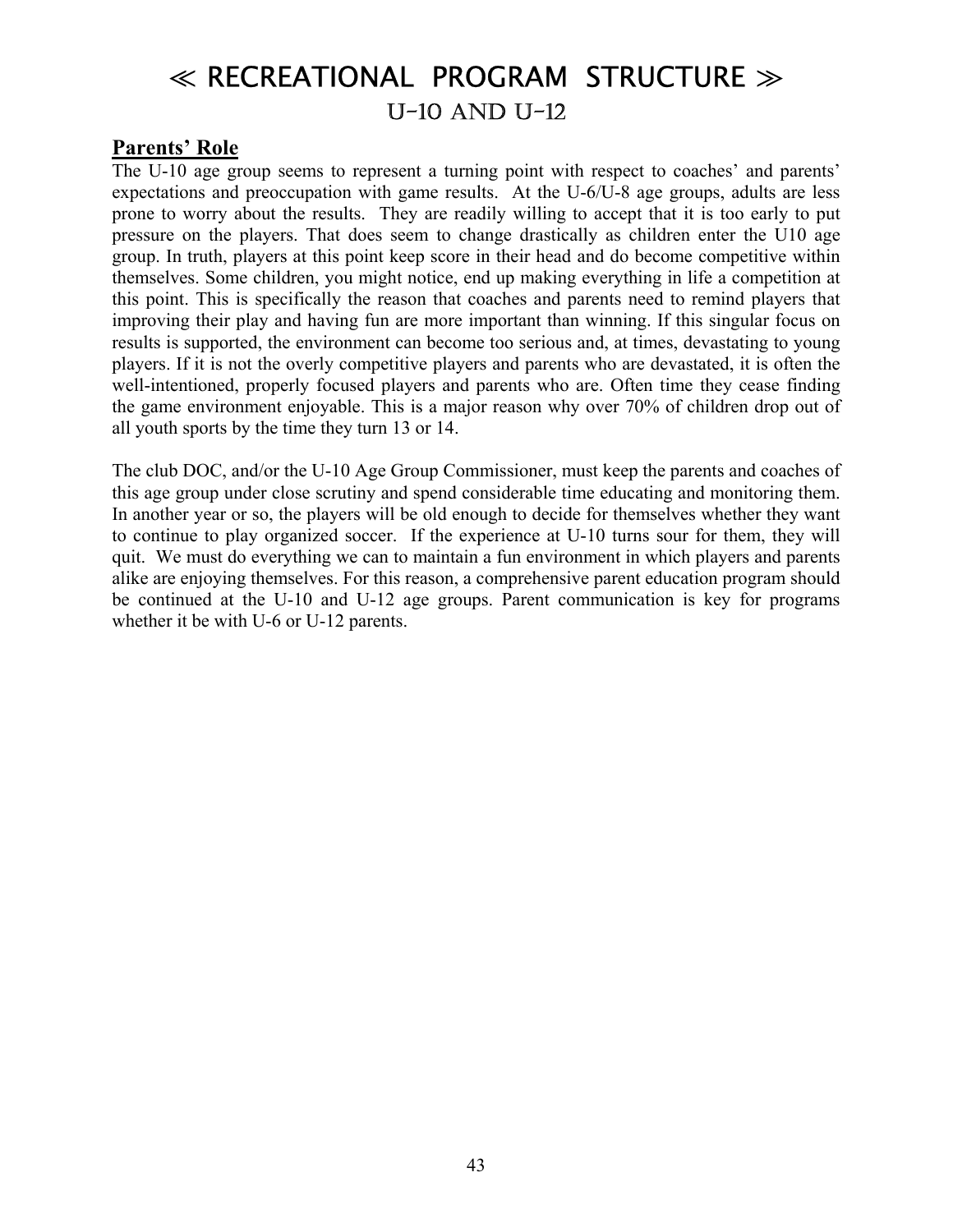### **D. AGE GROUPS U-14 AND OLDER**

By the time players have advanced to the U-14 group, they are old veterans of the recreational program. Typically, the coaches at this age are also old veterans, as are the parents. This means that most everyone is now well versed in the club philosophy and usually means that this group poses very few problems for the club. Players are truly playing because they enjoy it at this age and parents and coaches have realized that the World Cup is not on the line. Although this is all true most of the time, an association still needs to make sure they convey club philosophy and monitor activities. Of course, monitoring can be much less than at other age groups and often just includes making sure that these teenagers do not lose their tempers. The biggest challenge clubs face with this age group is to retain enough players in order to field a team. Many clubs struggle to fill rosters. In order to solve this dilemma and make sure that those who truly are playing for the love of the game get to play, clubs need to look into the possibility of combining age groups or combining with a neighboring club to have enough players for a team. If clubs do not have enough players available for the traditional 11v11 game, they should play small-sided soccer.

#### **Training Priorities and Volume of Practices**

As players grow older into the high teens, having pre-set training priorities becomes a less effective approach. There are basic organizational and tactical topics the coach will want to cover so everyone knows how the team is trying to play. Once these are covered, coaches working with these age groups should base their decision regarding the practice topics on their teamís performance in matches. In other words, the games will tell the coaches what they need to work on. For example, if the team is struggling with possession and the breakdowns are mostly technical, then the practices on the following week should be devoted to improving passing and/or receiving. If a team is allowing a large number of goals, then the team needs to focus on individual and team defense.

A special consideration at this age is that coaches must make practices fun, otherwise they will lose the players' attention or desire. Therefore, the best approach is to use game-like activities that create repetition of the topic and are enjoyable. Making things competitive, so that each person is trying to better their own performance is one way coaches can engage players. Using line drills or the same drills over and over again will bore these players very fast and they may lose interest in the game. Given this group now knows a bit about the game and have mouths that often voice that knowledge, it is very important that coaches at this level be educated. This will help make sure the players continue to have fun and benefit from the experience. It will also help make the experience fun for the coach. This age can be a challenging one if players need to create alternative entertainment for themselves during practice.

The standard two practices and one game per week represent the right dose of soccer activity these players need. Coaches should make it clear that they expect the players to attend practices, but flexibility should prevail. Teenagers have many interests and need to keep a balanced life. Soccer is just one of many activities that fill their weekly schedule and missing the occasional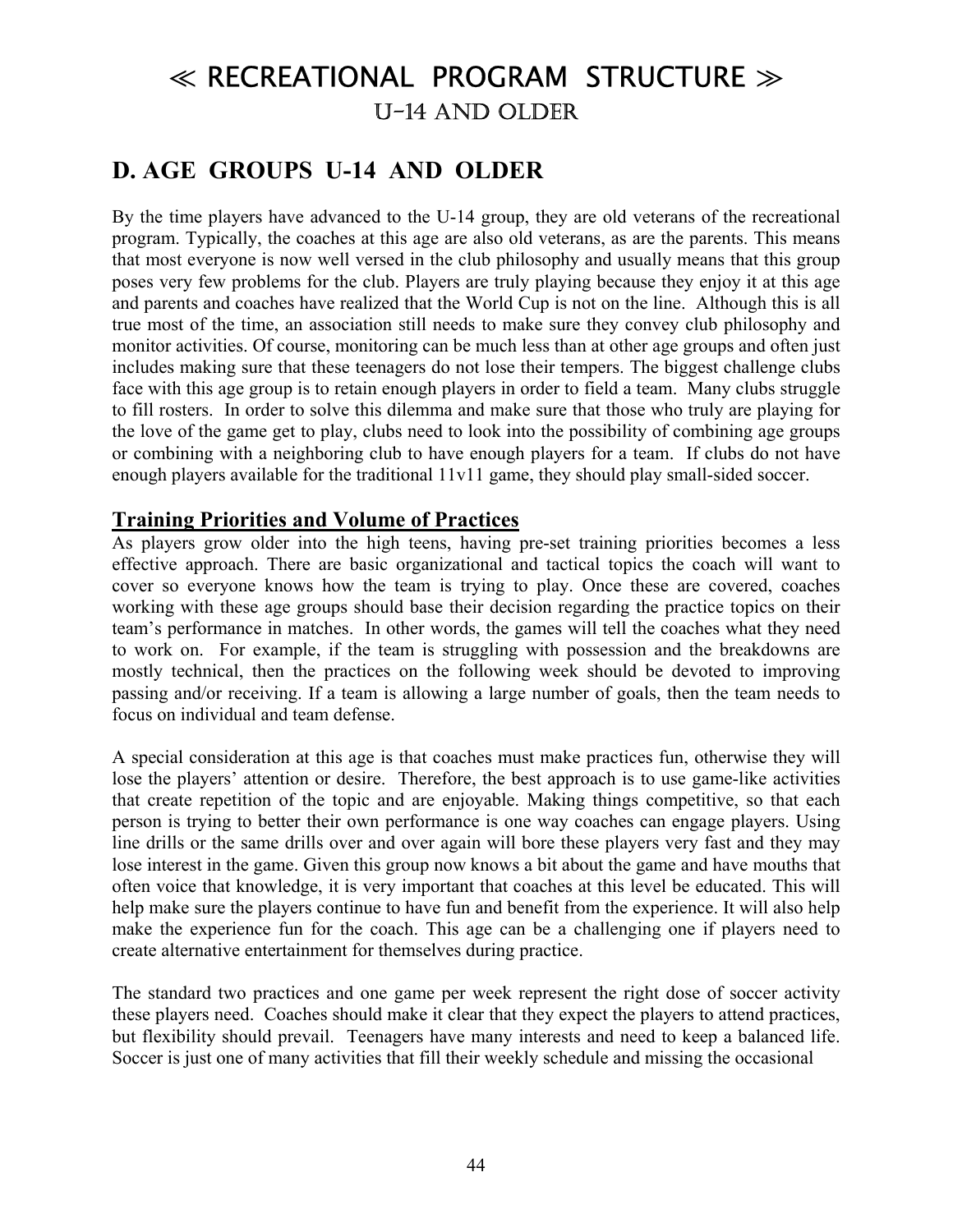practice should not become a source of conflict as long as they attend the majority of the practices.

Participation is the key at the recreational level. Winning should always take a second seat to enjoyment. All the players on the team should get equal, or close to equal, playing time. Recreational players are not likely to become professional players, so the objectives of playing soccer center around building self-esteem, staying fit, making friends, and having fun. Sitting on the bench will not contribute to building self-esteem, improving fitness or having fun.

**Age Group Skill Priorities U-14 & up Continue with foci of U-12 Team defense Team offense Coaching from the game**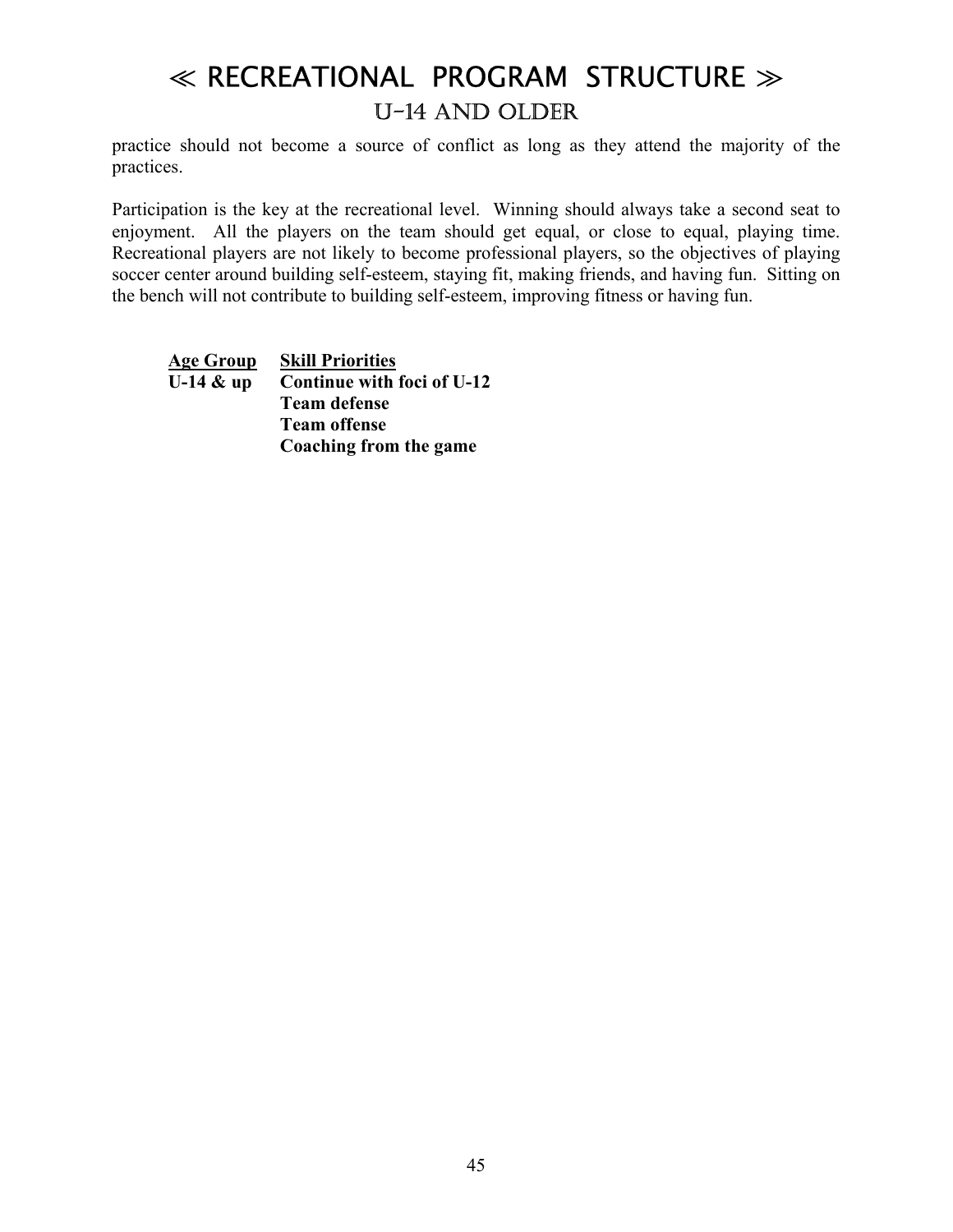### **A. GENERAL PROBLEMS OBSERVED**

The Select/Travel Program is geared toward players who have outgrown the Recreational Program and are looking for a more challenging soccer environment. Players who play at the select level usually have a personal goal, such as to play for the high school varsity team, or to play college soccer, or to become a professional player and play for the National Team. Hence, the main objective of the Select Program should be to help each player reach his/her potential and achieve his/her goal. This should be done in a fulfilling and supportive way that continues to foster the love of the game while helping players achieve their goals.

If one looks across the country, it is easy to see the great steps forward that many clubs have taken in the past ten years to help players develop and reach these lofty goals. The best youth clubs have taken on the mantle of developing players and have essentially become the production line for players for High Schools, Colleges, National Youth Teams, MLS and WUSA (it still lives). Compared to even ten years ago, our youth clubs have made impressive advances in organization, coaching education, professionalism, facilities, and high level competition. The players coming up are continuously getting better technically, tactically and physically. Although this is fantastic information, disappointing facts indicate that we in Massachusetts are not advancing at this same pace. In fact, our select players' level of performance, when compared to others throughout the Region and nation in past years, has shown a steady decline. Our clubs have not been developing at pace with those around the country and it is hurting the development of the players.

A clear failing in our system is that the daily environment of our best young players is not challenging enough. A combination of factors, such as the American educationally-oriented sport culture, the reliance on and belief in democratically designed programs, and a lack of a longlasting, rich, professional soccer tradition, have created a youth soccer culture that tends to legislate itself into mediocrity. Even if you currently look at the "premier" league in the state you will see that many of the teams in this league are not in fact premier teams, but rather glorified recreational teams. It seems people's concern with calling themselves premier has actually overtaken the goal of becoming premier. Unfortunately, the players, who are unable to progress to the level they are capable of progressing to, and the parents, who are spending thousands of dollars for a sub-par soccer education, are the ones suffering because of this problem.

The competitive programs that are geared to the intermediate level players are, for the most part, adequate. There are a large number of players who will compete well at the high school level, but will not be able to go on and play collegially or thereafter. In general, most of our "premier teamsî are composed of these players. There is a wide range of abilities seen in the coaching and organization of clubs/associations trying to service these players. Some programs are helping these players quite well and others are doing more harm than good. Overall, however, we are developing players who can play at this level. The question is then, "At what level would these players be able to play at if they all received better training?î Furthermore, the top players who are clearly capable of going on to play at higher levels are not being developed to their potential.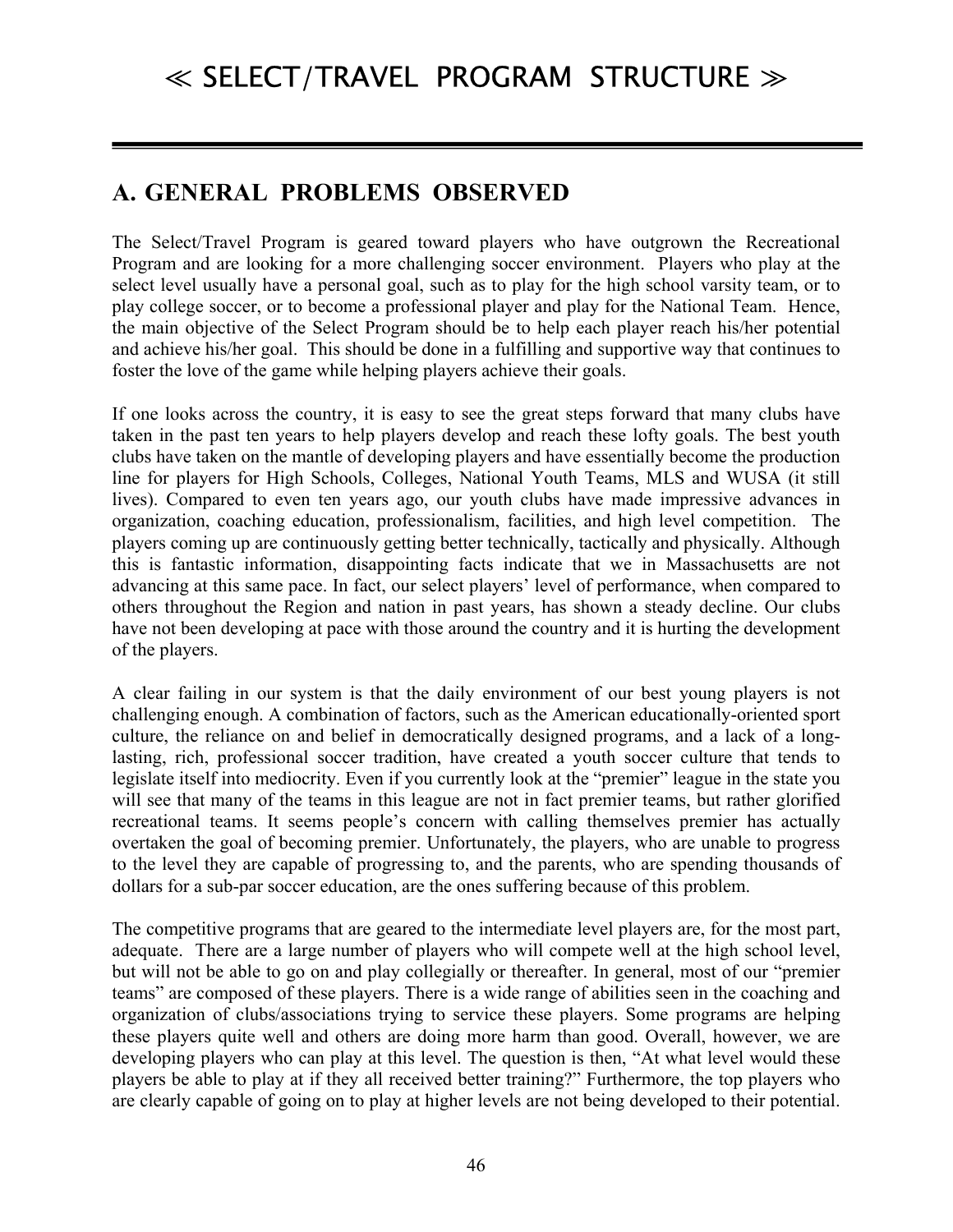In looking at the big picture, it is fair for most clubs to not spend a lot of money or time on this top 1% as it is a minute portion of the playing population. In fact, if all clubs did try to service these players it would prove more harmful to all players (lack of attention to the bulk of players and improper training environment for the top players). However, there are a handful of clubs who do have the capability of developing these players. If your club is not one of these clubs, then your club should encourage the high level player to go play for the other club and take pride in the fact that you have developed a player who has been able to reach her goals and has the chance to see them all become a reality. These players will only benefit from playing in a training environment that is constantly challenging. This environment is composed not only of a well-educated and well intentioned coach, but also of other competitive players that challenge each other to play at their highest ability everyday. Players should not be able to take breaks and develop bad habits because they are in a sub-par training environment. Again, there are only a handful (less than 5) of clubs in the state equipped to handle these players and some of them need to improve their organization to service these players better. Here is a list of problems commonly seen in clubs that are trying to help select/travel players of any level:

- 1) Too much focus on tactics and fitness at the U-10 through U-14 and not enough emphasis on technical development.
- 2) Too competitive at the younger ages. Unnecessary pressure on young players, coupled with 'pigeon-holing' them into positions too early. Many 11 to 14 year-olds already labeled as the players' with little playing time given.
- 3) Too much emphasis on playing games and not enough on practicing. Simply not enough contacts with the ball.
- 4) Too many multi-game-per-day tournaments, which promote a test of stamina rather than skill, and cause injuries.
- 5) An inherent emphasis on quantity at the expense of quality.
- 6) Players burned-out from too much competition and a tug-of-war between club, high school and ODP. Dual-rostering ending up in struggles and too many games.
- 7) Some clubs lack a central focus and leadership, and are essentially comprised of a collection of teams loosely connected, with each team left to blaze its own trail, fight for the same club players, and dilute the top level.
- 8) A rigid, team-oriented system that promotes the upward movement of teams over the upward movement of players. Players register for teams as opposed to clubs, with movement of players within the club restricted either by regulation or by policy. Good players are kept in mediocre teams to help the team get promoted instead of promoting the player.
- 9) Lack of coordinated effort and cooperation between neighboring youth clubs to combine resources. Unhealthy rivalries fester instead.
- 10) Too often, pre-game warm-ups do not properly prepare players for the game.
- 11) In some clubs, youth coaches lose their effectiveness by staying with the same team for too long.
- 12) No overall club curriculum of development so players lack a well-planned progressive learning track that is consistent as they grow and consistent across team and coaching changes.
- 13) Renegade clubs. A club is a program that has a full menu of teams across all age groups and allows players options to challenge themselves at the level they want to challenge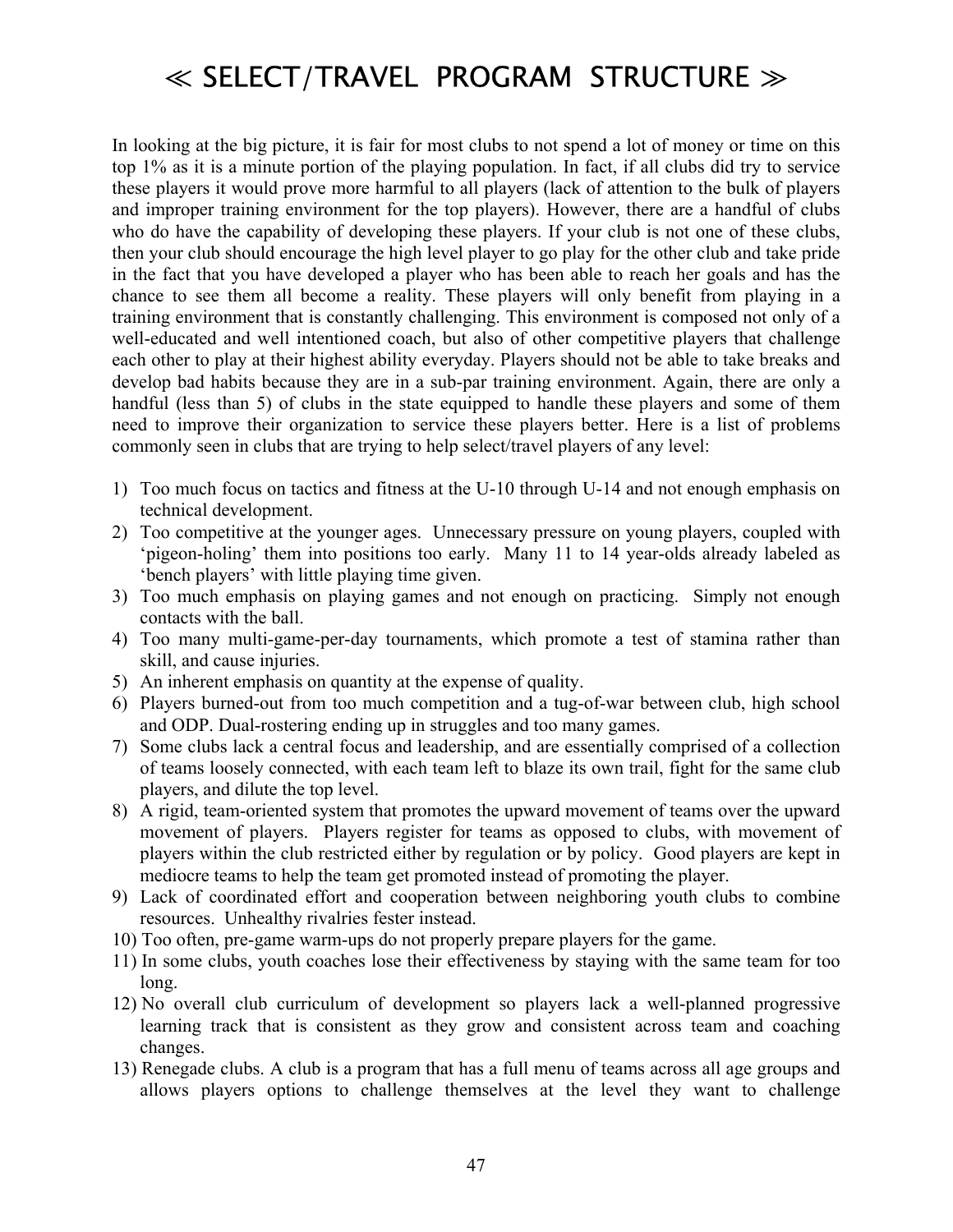themselves. A true club is like a family in which there is cooperation between team and movement in the best interest of players. A club is not comprised of a couple teams that exist because a coach had a problem with his old club and, in bitterness, decided to go off and start his own renegade club. This is only hurting play in our state.

- 14) The best coaches are, too often, working only with top level and older teams. These coaches need to work with younger players to stamp in good habits.
- 15) Clubs hanging on to their best players, rather than helping them play for a higher level team so they can continue to develop.

The following section on the Select Program Structure attempts to deal with these issues and offers some solutions.

### **B. DEFINING THE LEVELS IN THE SELECT PROGRAM**

The travel/select program in Massachusetts is absolutely enormous and due to this enormity has multiple levels of play. It is impossible to suggest guidelines for the group as a whole because the players playing  $A'$  division soccer are drastically different than those playing  $C'$  division. Those playing for the state cup are different than those playing in MTOC. Given the large continuum of competitive levels we see amongst the players in Massachusetts, we must be very careful with recommendations.

In order to provide clarification and simplicity throughout this section, we will divide the levels of the travel program into two groups. Of course, there is good argument for breaking the program into 4 groups, however it is not feasible for this manual. The first level will heretofore be referred to as Top level, with the second level being referred to as the Intermediate level. Recommendations for these two groups will be differentiated throughout the remainder of this manual. When referring to the Top level we are talking about the most competitive players who players who play at the A or B level and have goals to play soccer in college and in the ODP program. The Intermediate level describes those players who are a step below the top players. Whether it is because of less ambitious goals or more limited athleticism, this group will look to compete in high school and are currently C level premier players or top level non-premier league players. It is this author's opinion that the D level of the premier league and the lower levels of the non-premier leagues are more like recreational leagues than select leagues. Thus, for players in these low divisions, we should follow the recommendations suggested in the recreational program section of this manual.

### **C. THE THREE PILLARS OF THE SELECT PROGRAM**

Any select program that aspires to help players reach their full potential must pay particular attention to the three 'Pillars' of Player Development:

- **1) Quality Competition (at games and at practice)**
- **2) Quality Coaching**
- **3) High Practice Volume (when compared to recreational)**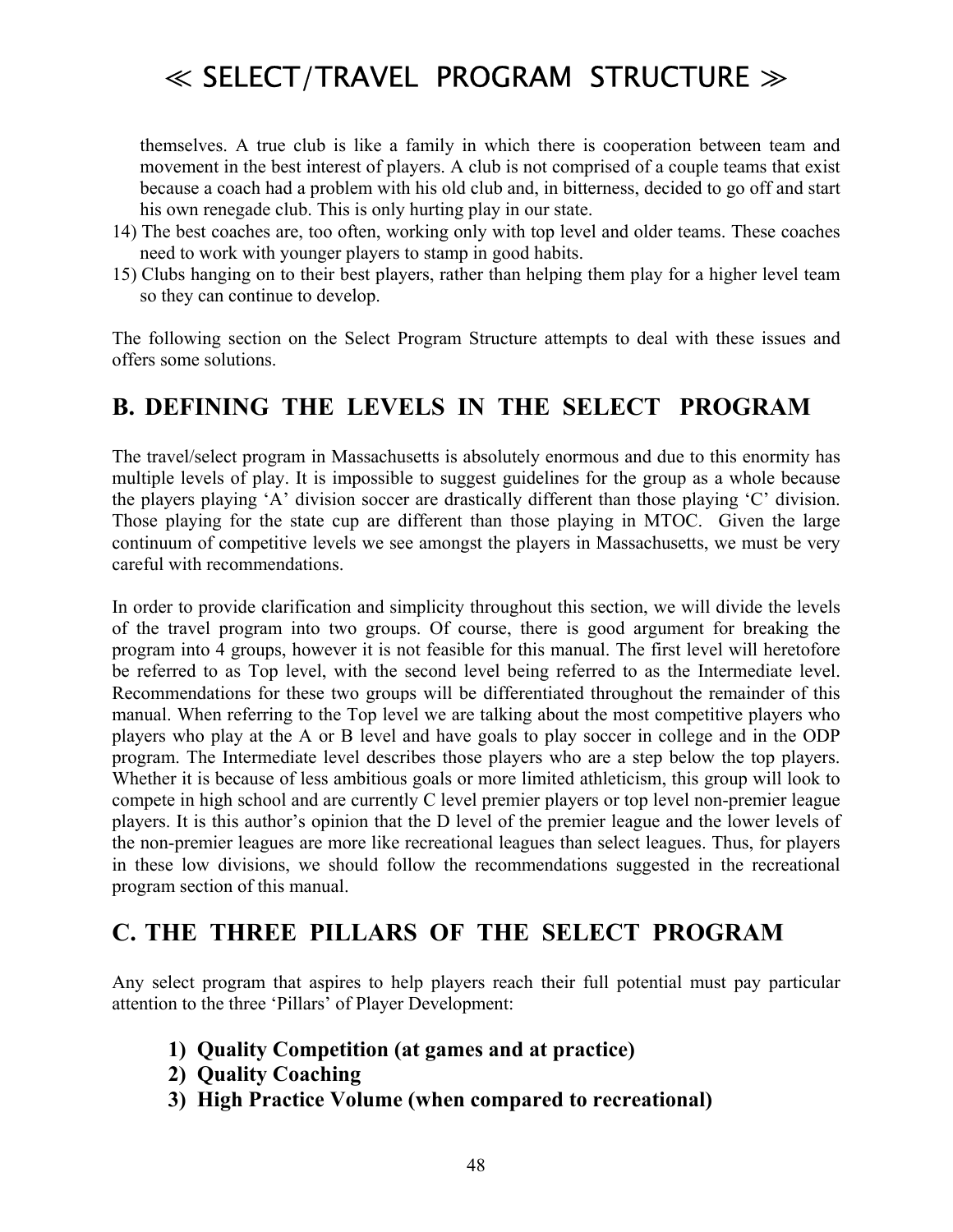### **Quality Competition**

Players can practice every day and receive quality coaching yet still not develop. Without having players face quality competition, our best and most imaginative efforts will prove insufficient in developing top level players. We can discuss having to perform skills at a faster pace and provide countless repetitions to that ends, but unless a player is faced with the reality that unless they perform at that speed they will be unsuccessful, development will not occur at its maximum level.

Players need to be constantly challenged in order to raise their level of play. Once they prove themselves dominant or even competent at a certain standard they need to be challenged more. A player who can outrun all the other players on a field needs to be placed in an environment in which she cannot do this and must develop technical skills in order to beat players. A player that is technically sound and is so good that he can take 3 or 4 extra touches every time he gets the ball needs to be challenged in an environment against stronger players who will punish those extra touches by taking the ball. Strong players need to be in a practice environment in which mistakes are punished by the players around them. Being lazy on defense should result in giving up a chance and, hopefully, a goal. If the player can recover for laziness because others players are not good enough to capitalize, the player never learns that he has to be on task all the time and cannot take any breaks at any time. Being slow to recognize a pass or a chance to dribble into space should result in that chance disappearing and a resultant loss of possession. If a player is playing against players that are not as good her, then she is never forced to play her best all the time. She may not have to dribble at full speed or increase her speed of play. Bad habits can develop and prevent the player from reaching her potential. When this player is then placed against stronger players in an all-star game or within the ODP program, this player will suffer. She will find that she cannot compete at the level required. Unless she is used to playing at that level constantly, her development will be stunted. Similarly, if your team is extremely competitive within practices, but cannot find a team to play that is competitive with you, development will be stunted as well.

#### **Team Challenges**

Of course, there are real-life challenges to providing this atmosphere within clubs. If there is not a team nearby that can challenge your team, then finding competitive competitions takes a bit of work. One obvious route of finding competition is going outside of the immediate area or the state to find the competition. If your team dominates your region within Massachusetts, find competition in other parts of Massachusetts. If your team is one of the best teams in the entire state, then look outside the state borders in the Region I Director's leagues. Another option is to go to tournaments that provide quality competition. Tournaments can provide quality competition, however they are NOT the best environment for development. Playing 3 to 5 games on a weekend is not healthy for young players, much less helpful. Players are running their bodies into the ground and are not being given opportunity in training to fix the mistakes they made in games until they have played up to five games. Tournaments can serve a purpose as they are fun and do provide quality competition, however we must be careful not to enter our teams into too many tournaments. Going to more than 4 tournaments/year is not recommended and 2 or 3 is suggested as the optimal choice. Playing too many games, especially in a short amount of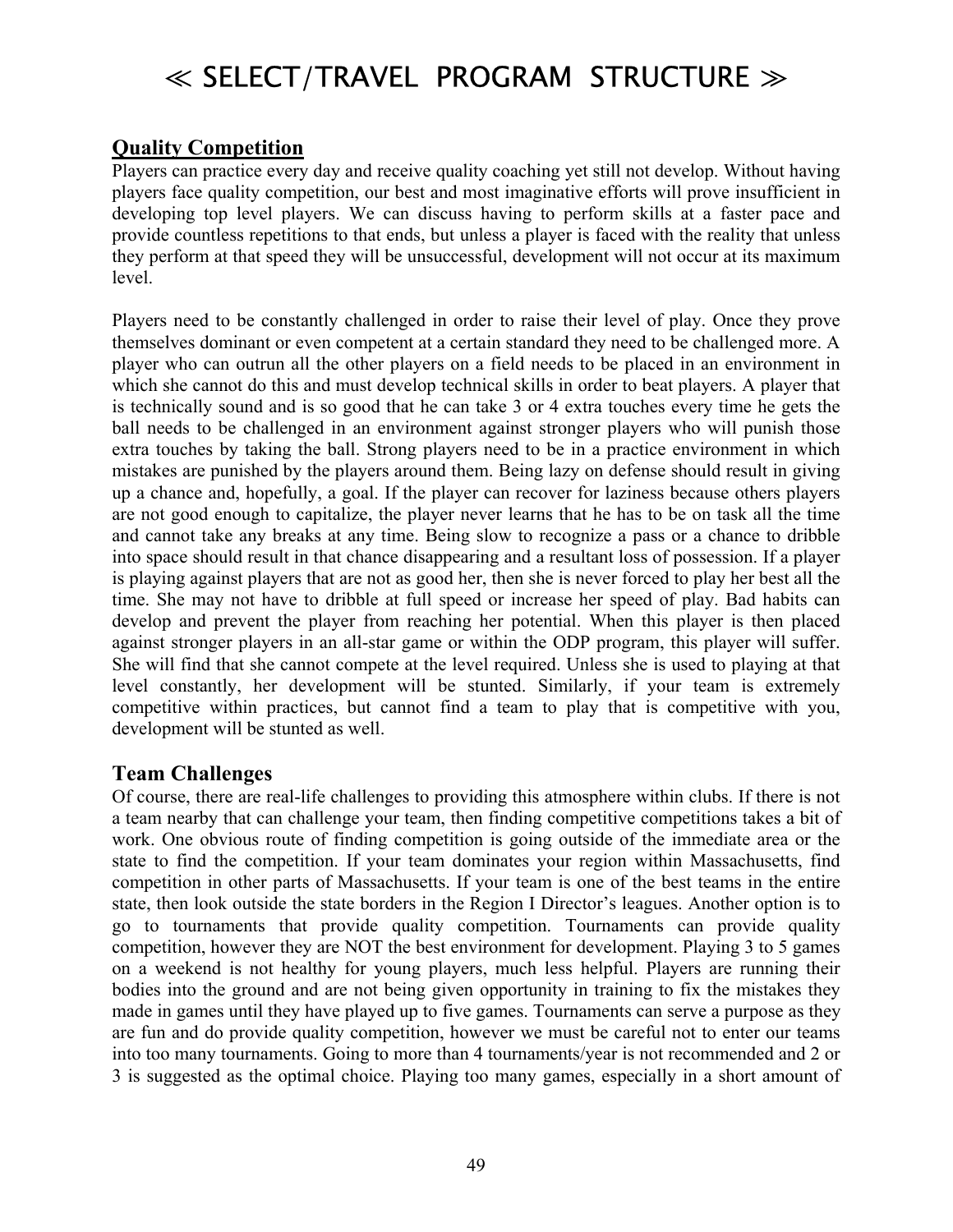time, will hurt players physically and is not helpful to development. This will be discussed further in the High Practice Volume section.

If you are now wondering what other choice you may have to find quality team competition, look to older teams. Do not feel so restricted as to stay only with your one age group. Teams one year older may provide the best competition. If you are working with older teenagers, see if you can play a college during the spring or ask a competitive men's team for a scrimmage. If you coach a dominant girls team, consider playing a strong boy's team to secure quality competition. Sometimes we can serve our players needs without traveling all over the state and region if we think a bit creatively.

#### **Player challenges**

Often times we see situations in which we do not have entire teams that are elite, but rather a player or two that are performing at a level far above the other players on a team. This is often a challenging situation because the team learns to rely on these players and the loss of them may devastate the team. On the other hand, the loss of these players may help the other players on that team develop more as they are forced to play a bigger part in the team's success. Whichever the case, we must remember that decisions in youth soccer need to be based on the individual players and what is best for them. If we remain guided by this principle we will do what is best for these talented players. What is best might be allowing those players to play up an age group (if they welcome the challenge and are committed to playing at the highest level possible). Having players play in older age groups is a routine occurrence in all parts of the world. Professional youth coaches from all over the world have long understood the value and benefits of this practice. A typical U-19 team from anywhere in South America, for example, would have players ranging in age from 14 to 18. US Youth Soccer actually made a policy statement on July 17, 1999 that encouraged relieving strict age requirements for younger players for the sake of their development, citing US Soccer bylaw 702, "Opportunity to Participate". If the decision of moving a player up becomes a challenging one because a team coach does not want to lose his player, this coach must be reminded of our general guiding principle and the ultimate decision for this move should be made by the club DOC.

In the case in which you have a handful of players from a couple age groups that are more competitive than others, you may look to form a team that spans a few years. Ultimately, players will play against players up to 3 years older than them in high school, so it is not an infrequent occurrence anyway. This way, more competitive players can play with others who are equally competitive and like-minded. Also, your less competitive players can play with others who will challenge them to the level at which they will have equal successes and failures, as opposed to constant failures.

Another solution is to organize supplemental training for the best players. This can be done via regularly scheduled advanced player clinics that are by invitation only, or by sending the best players to train with older teams within the same club. The best players could also accompany older teams to tournaments as guest players. If two or three clubs find themselves all in the same predicament of having a handful of top players and a handful of intermediate players, these clubs can pool their best players in an age group together to form teams most appropriate for all the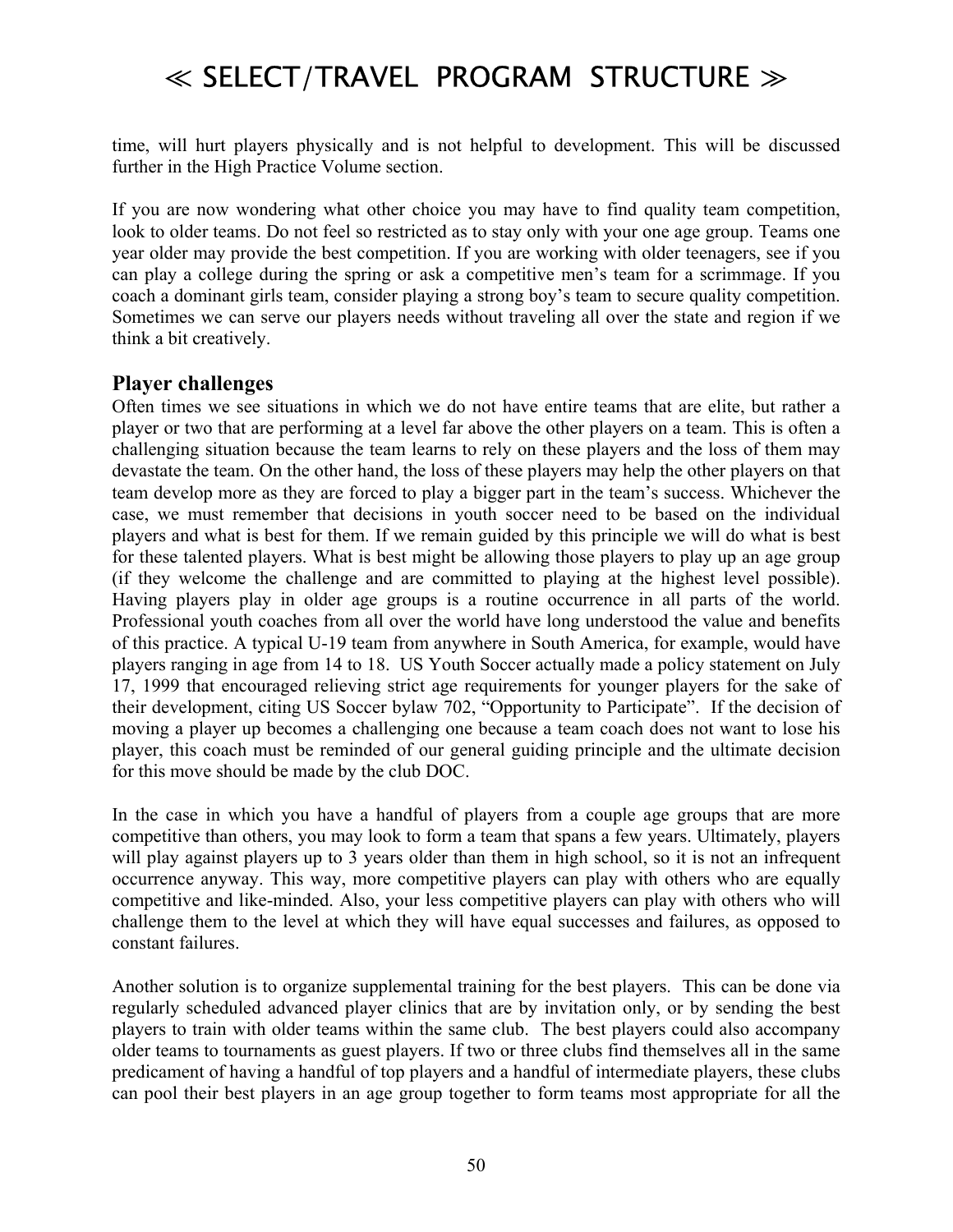players. This would be a shining example of doing what is best for the players, above club and coach personal goals. If a club only has one or two top players and no within club or shared-club solution, a club should encourage these players to play with a team from another club that can challenge them and help them get onto that team. Although this is often very hard for a coach or club to do, it is best for the players and we should take pride in the fact that we developed the player to the highest level we could. Those players will also be thankful not only for the development, but also the support and encouragement to reach their ultimate goals.

The most important thing to remember is that all these suggestions will require that someone at the club level take the initiative to identify the best players, organize and monitor the solutions so that the players get maximum benefit. These solutions will not happen unless the DOC or leaders of the club are proactive in finding the best placement for players. A qualified person needs to constantly be considering the best environment for players and helping to educate coaches and parents. Often times we are blinded by team success and forget individual development. Someone in the club needs to be in charge of thinking otherwise as it is a simple thing to overlook at times.

Lastly, clubs should also promote the ODP and encourage their best players to try out for the State Select Team. This program exists to help the best players improve their play and get the best competition and coaching available. Competition at the ODP level pits the best 18 players from one state against the best from another state. The state ODP is the first step for players who aspire to play for the regional and national teams. It truly helps players see how they match up against players from the whole state and in the whole country. Having a player see this level of play and play at this level is more educational than anything that any of us coaches might say. Seeing what they must do to be the best is often the best motivation for a player and will help all of us when coaching these players later. Coaches who advise their players against trying out for ODP are doing them a disservice. The ODP and clubs should be working together to help the players and the ODP is not trying to compete with clubs at any level. Clubs who have any concerns or questions about the ODP should contact the State Director of Coaching.

#### **Quality Coaching**

Regardless of how committed or how athletically gifted a young soccer player is, a player needs quality coaching in order to reach their potential. A quality coach will keep the game fun for players at all levels. A quality coach will be able to identify the specific areas of a player's game that need improvement. Not only will a quality coach be able to identify these areas, but she will also be able to teach the player how to improve these weaknesses. Under the guidance of a quality coach, players will become creative problem-solvers on the field and will likely find their enthusiasm for the sport growing each year. Practices will seem short to players as skilled coaches make the practice fun and organize the practice smoothly, so activities flow from one to another and have a logical progression. A skillful coach will build a personal relationship with each player and show them that he has their best interest in mind. He will also be able to create harmony on the team and teach players to "own" their own careers. Of utmost importance, a well-intentioned, quality coach will look to develop players in the long-term and not focus on winning games in the immediate. The reasons for needing quality coaching are endless. Not only do they help players' development, they help the whole club run smoothly and gain respect. For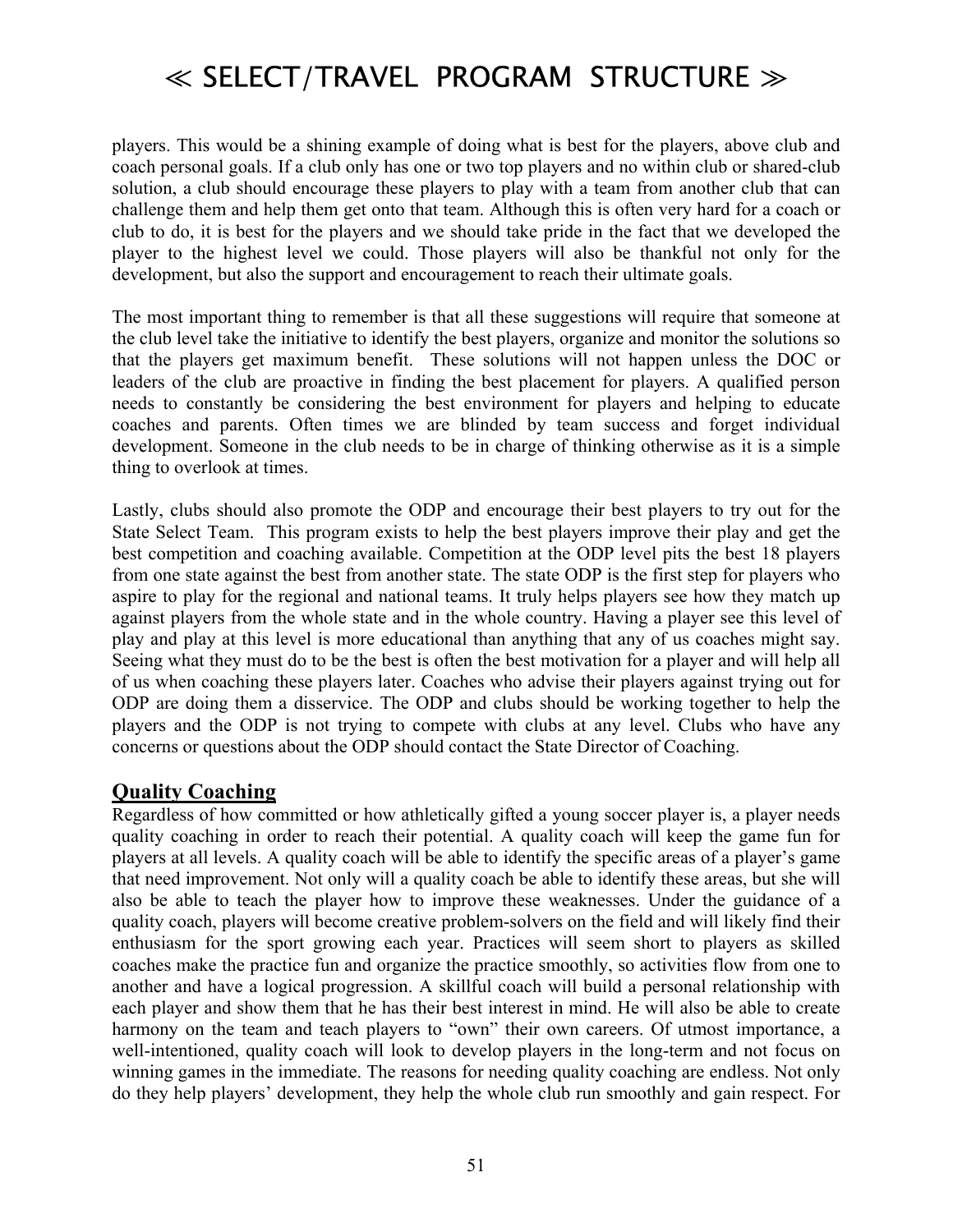these reasons and many more, clubs must invest in coaching education. Clubs should mandate licensure for their coaches to insure they are providing every advantage to their players. Currently, many states mandate licensure for all coaches, though Massachusetts is not one of them. However, it is recommended that clubs make sure their coaches have the following licenses at these varied levels:

| Level                                            | <b>Minimum License</b>                                                    |
|--------------------------------------------------|---------------------------------------------------------------------------|
| U10                                              | State 'E' Certificate (National Youth License also recommended)           |
| U11/U12                                          | National 'D' License (National Youth License also recommended)            |
| U13-15 (intermediate level) National 'D' License |                                                                           |
| $U13-U15$ (top level)                            | National 'C' License or NSCAA National Diploma                            |
|                                                  | U16 & above (intermediate) National 'C' License or NSCAA National Diploma |
| U16 $\&$ above (top level)                       | National 'B' License or NSCAA National Advanced Diploma                   |

If a club mandates that coaches attain these licenses it is only fair that the club pay for the licensure as well. This money should come from player fees as it makes sense since quality coaching is a direct benefit to the players. Outside of the coaches, it is strongly recommend that directors of the recreational program have a National Youth License and directors of the travel program have a 'D' license. The DOC should have a minimum of a 'B' license and a National Youth License as well. Along with these licensure mandates it would benefit a club to make clear guidelines for the hiring/placement of coaches, including qualifications and experience requirement, minimum license requirement, and code of conduct. This will help in ensuring that each team is assigned the appropriate level coach in an objective and fair way. The authors of the criteria should monitor all the coaches in the club and remove those who exhibit inappropriate behavior or whose conduct is contrary to the club's criteria or philosophy.

#### **High Practice Volume**

Players can have great coaching and competition, but if they never practice they will never improve. In addition, if they infrequently practice, they will see little improvement. Young players must regularly work on perfecting the basic techniques of the game, such as dribbling, passing, receiving, shooting and heading. If a player is not ept at performing all these techniques, discussing tactics becomes a waste of time. Why talk about switching fields if players cannot pass the ball accurately to get it there? Why talk about taking players on in the final third if players cannot control the ball well enough to do so? To become technically sound, players must spend hours practicing their technique in an environment that creates repetition and maximum touches on the ball. Simply put, a practice where each player has 600 contacts with the ball is more effective than a practice where each player has only 200 ball contacts and coaches must create atmospheres in which this is possible. Maximizing contacts with the ball is crucial at the youth level. The concept of maximum ball contacts not only affects the organization of practice, but also has implications on a wider context of program design. It requires that the ratio of practices to games needs to be heavily slanted toward practices, because players do not get nearly as many ball touches during the game. On average, a player will have about 30-50 ball contacts in a game, and that's only if he/she plays the whole game. This is a far cry from the hundreds of touches players should get in practice.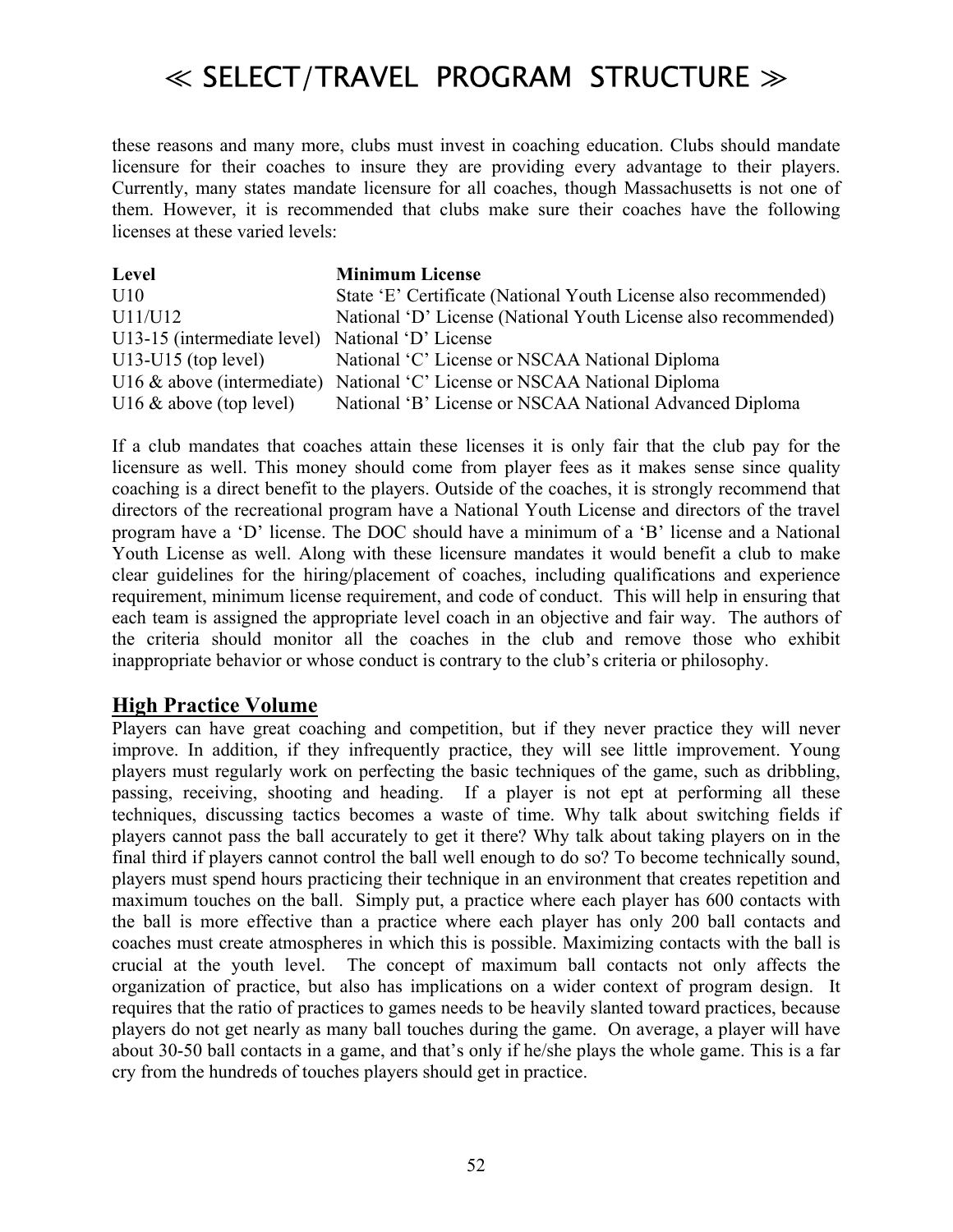With the proliferation of tournaments and leagues, players are now playing almost as many games as they are practices. Dual-rostered players are being set up to fail by playing more games than they should be throughout the entire year. With competitive players, whether they be top or intermediate level, it is recommended that players practice more than the twice a week recommended for the recreational program. The recommended number of practices per week and the maximum number of games per year are tabulated below. The volume of practice recommended in the table reflects that seen at the youth training centers of the top professional clubs across the world. A typical 12-year-old French Top level player has on average 1500 ball contacts per week within the team environment only, not to mention the additional contacts he might achieve training on his own. A typical Massachusetts Top level player training twice a week has, at best, 400 touches per week. By the time a young European player reaches the apprentice professional stage in his late teens, his technique under pressure and technical speed of play is far superior to that of a teenage player from Massachusetts. Unfortunately, it is not only our foreign counterparts that are running away from us in this domain. If we merely look to New Jersey, Pennsylvania, Illinois, Texas, California and many other states, we will see that competitive teams are training more than we are here in Massachusetts. The only way we can keep up is if our clubs recognize this problem and make a serious effort to change the ratio of practices to games.

|                  |              | <b>Games</b> per          | <b>Total games</b> |  |
|------------------|--------------|---------------------------|--------------------|--|
| <b>Top Level</b> | Intermediate | <u>week</u>               | per year           |  |
|                  | 2            |                           | $25 - 30$          |  |
|                  | 2            |                           | $25 - 30$          |  |
|                  | 2            |                           | $30 - 35$          |  |
| 3                | 2            |                           | $30 - 35$          |  |
| 4                | 2            |                           | $30 - 35$          |  |
| 4                | $2$ or $3$   |                           | $35 - 40$          |  |
|                  | 2 or 3       |                           | $35 - 40$          |  |
|                  | 2 or 3       |                           | $40 - 45$          |  |
|                  | $2$ or $3$   |                           | $40 - 45$          |  |
|                  |              | <b>Practices per week</b> |                    |  |

#### **RECOMMENDED VOLUME OF PRACTICES AND GAMES AT THE SELECT LEVEL**

You will find the recommendations world-wide for the younger players is actually higher than what is listed here. If players at the younger ages would like to train more, it is recommended that optional additional training be offered by clubs. However, it is not felt that we should be preventing players from participating in other activities or that children should be forced to specialize at this young age. Clubs that wish to increase the practice opportunities for all of their players will probably run into some logistical problems. Typically, some of these problems are: 1) lack of field space; 2) finding qualified coaches who have the time and 3) parents do not have the time to drive the kids to more practices. All these logistical problems can be solved with adequate planning and organization. Some of the most common solutions clubs use to increase practice opportunities are: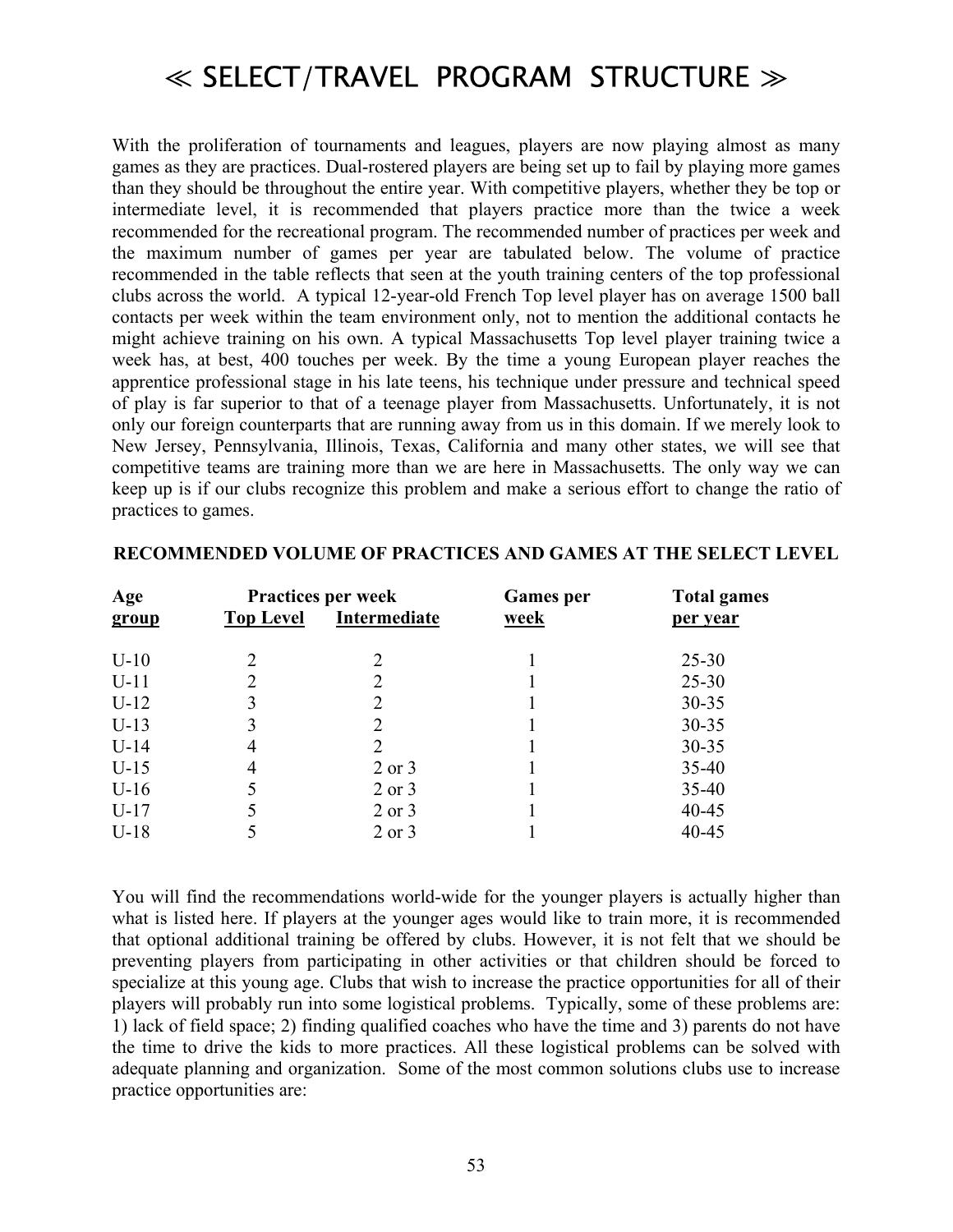- 1) Supplemental player clinics organized by the club DOC.
- 2) Open door policy, which means that all players are allowed to join in other teams' practice in the same club.
- 3) Supplementing the regular team practice with combined team practices (two teams training together).
- 4) Creating a 'free practice area' with bouncing walls, where players are free to come and train on their own any time. In fact, players who are committed to excellence should be encouraged to train on their own and must do so if they seriously want to become ODPcaliber players.
- 5) Organizing 3v3 or 4v4 festivals, where players participate as individuals and are mixed and shuffled into teams and play for fun, without any coaching or referees.
- 6) Car pooling to practices.

The club DOC should have an input in the scheduling of team practices and preferably should be organizing the overall schedule. Centralizing this task and using the technical expertise of the DOC or the coaching committee to oversee the total scheduling job will be necessary in order to accomplish the optimum usage of field space. Such considerations as optimum number and spacing of practices for each age group, combining practices, scheduling teams of equal ability at the same time, and making additional opportunities available for players are best handled by a qualified person who has all these considerations in mind and can therefore make up a master plan.

### **D. TRAINING PRIORITIES**

In terms of the sequence of development, players need to learn technique before tactics and then small group tactics before team tactics. The Player Developmental Model shown below illustrates the sequence and the general relationship between technique and tactics.

#### **PLAYER DEVELOPMENT MODEL**

| $II-6$                        | $U-10$<br>U-8 | $II-12$                              | $U-14$        | $U-16$                           | U-18 |
|-------------------------------|---------------|--------------------------------------|---------------|----------------------------------|------|
| Dribbling $\rightarrow$ Basic |               | Advanced<br>$\rightarrow$            |               | $\rightarrow$ Advanced technique |      |
|                               | techniques    | technique                            |               | at speed                         |      |
|                               |               |                                      |               |                                  |      |
|                               |               | Individual $\rightarrow$ Small group | $\rightarrow$ | Team                             |      |
|                               | tactics       | tactics                              |               | tactics                          |      |

The model above is meant to be simple and the terms used are further clarified in the following sentences. *Basic technique* refers to the ability to dribble, shoot, receive balls from the ground or the air, and pass short and medium range ground passes. *Advanced technique* refers to the ability to receive and pass long range passes, bend balls with the inside and outside of the foot, chip the ball, volley, and head. *Advanced technique at speed* simply means the ability to execute all of the above at full game speed. This may mean being able to use one or two touches or may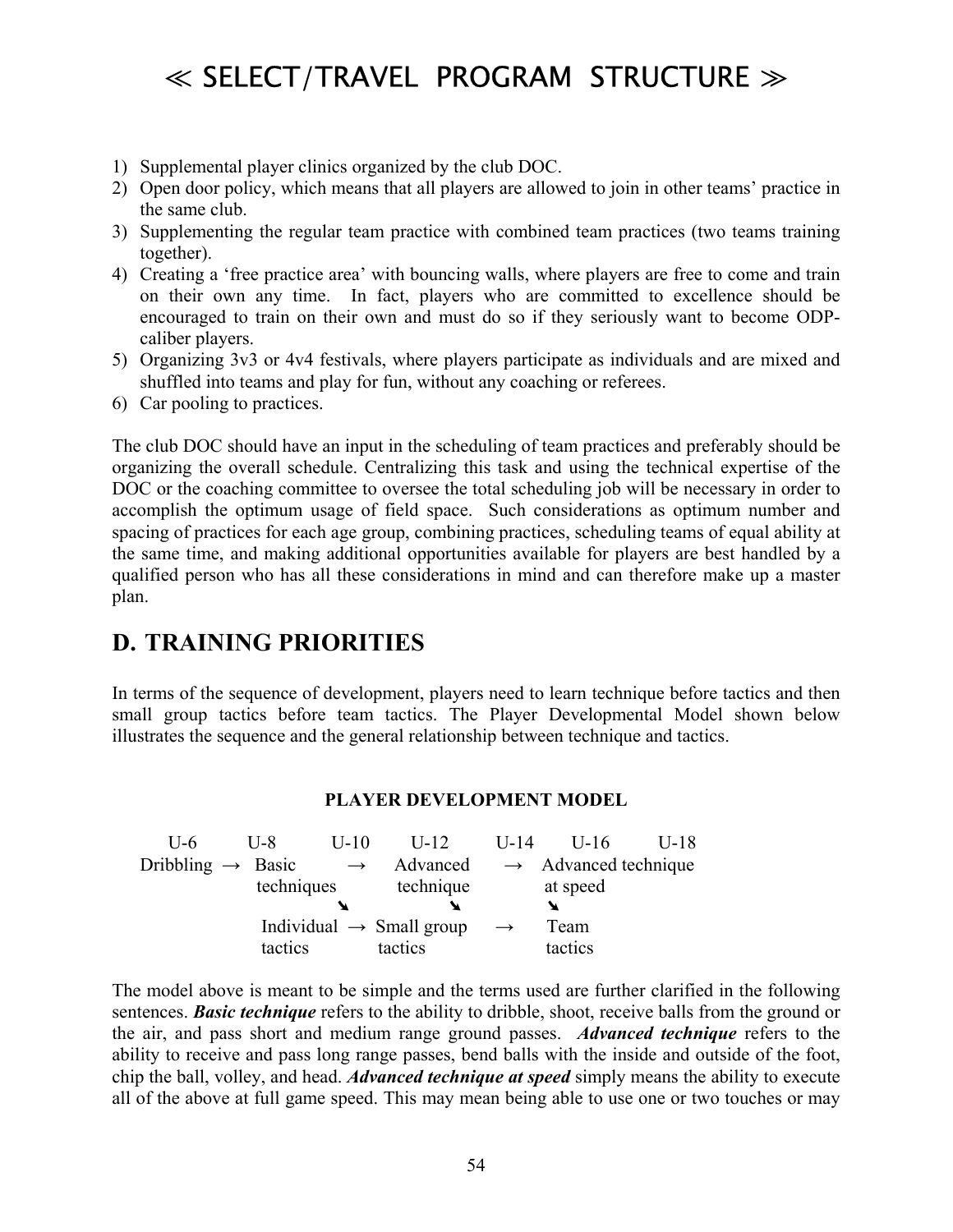mean using more touches and bursting into spaces when appropriate. Whatever the technique is, it is important that players are able to perform the technique well and efficiently. *Individual tactics* refers to attacking and defending in one-against-one situations. *Small group tactics* refers to player decisions in attack and defense, within small groups of up to 4v4, where players learn about wall passes, crossovers, overlaps, support angles, basic depth and width within the triangle and diamond shapes. Players will also learn about timing and overall group movement. *Team tactics* refers to attack and defense within the 11v11 game, where players learn about team shape, situational (time of game, score, game importance) decisions, and decisions in the thirds of the field.

As mentioned previously in the recreational program section, players cannot perform tactics if they are unable to demonstrate technical proficiency. Players need to develop a full repertoire of technical skills so they are able to perform the tasks required to play successfully. If a player cannot accurately and powerfully shoot, then teaching that player and the team ways to get that player in the position to shoot are not going to be rewarding. If players cannot pass accurately, your team will likely be unable to get anyone into the position to shoot anyway. If your player's first touch is not soft, he will likely lose the ball when trying to set up his shot in a crowded penalty box. As players get older the game becomes much faster and more physical. For players to continue to experience success, they need to perform these skills and make decisions quicker in every year that passes. If they cannot perform the skills or make the decisions quick enough they will likely lose the ball or get hurt. It is true, self-preservation will teach them to release the ball more quickly at times. I would hope this is something us coaches can teach the players before it gets to the point of self-preservation.

The age range between 8 and 12 is largely considered as the developmental Golden Age for soccer. At these ages, players tend to have open minds and overwhelming enthusiasm. Children learn information at a torrid pace during these years. It is actually fair to compare their learning soccer at these ages with their learning language. Their minds are forming thought patterns and modes of thinking and they will be able to learn a language must faster than their parents would be able to if taught in the same environment. In addition, muscle memory is forming and players of these ages are teaching their bodies to move in certain ways and efficiently. It is well known that players move differently when playing soccer as opposed to tennis or football. The action of using your feet to dribble or pass while moving in multiple directions is a unique demand in soccer and one that takes learning. This learning is much harder to do at older ages. For these reasons, coaches of 8 to 12-year-olds should focus primarily on developing their technique and maximizing the amount of ball touches every player receives. This can be done best in a practice environment in which players get much more touches than they would in a game. One game per week is sufficient for their development, allowing the rest of the time to be devoted to technical training, either with their team or on their own. The lore of playing in multiple leagues and tournaments is great, however players need more training time. Playing in 70 or more games per year is not the best thing for these players.

There are a number of reasons that players at these younger ages are playing so many games. One is the pressure to prove success through winning. Playing in games is a great thing and winning is fun, however it should not become the primary motivation of a coach over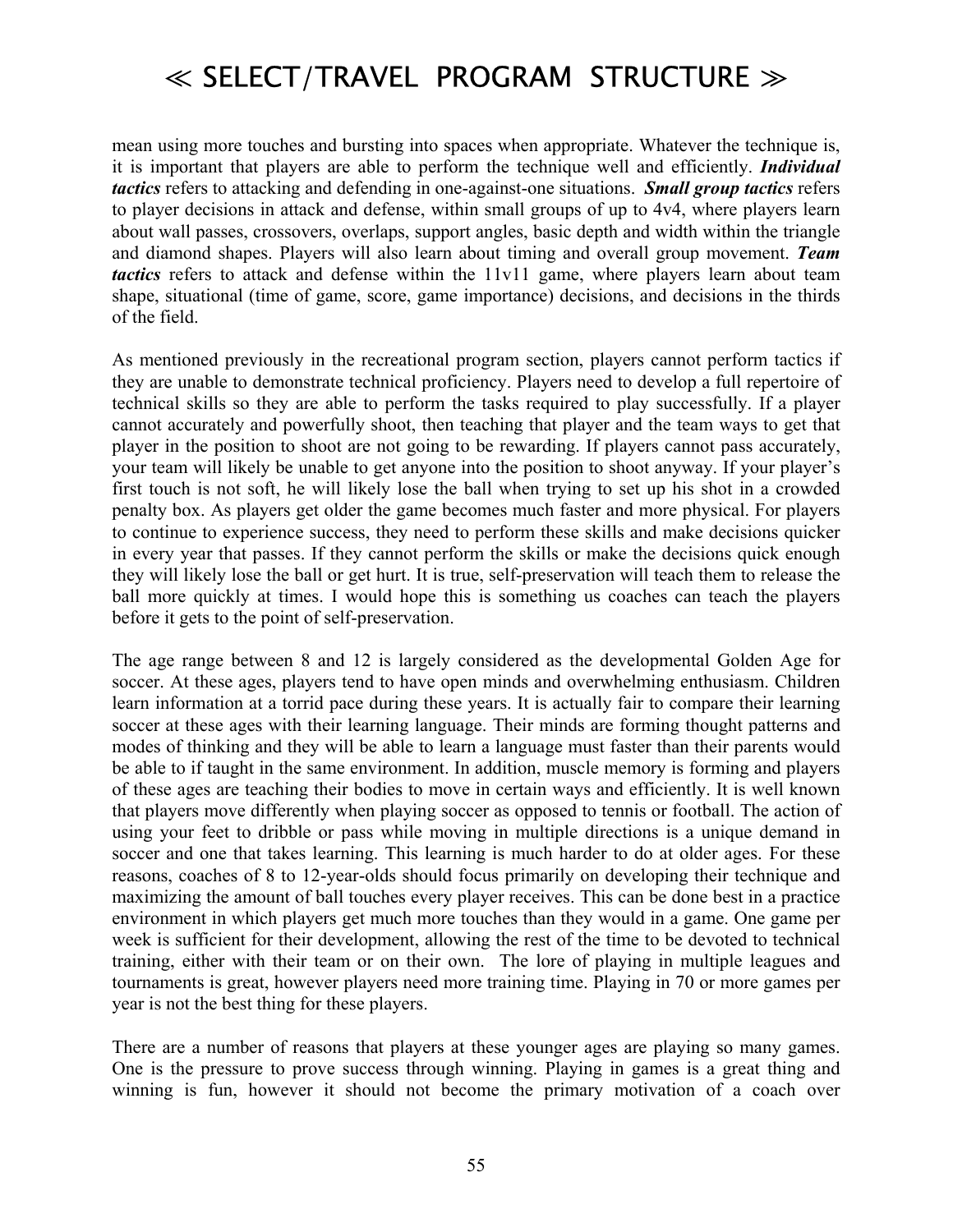development. Often times we feel, as coaches, that winning validates our coaching and to a degree that is true. However, is an accurate measure of success the number of U12 games a coach wins or is it the number of players who have fun and develop in order to be able to play at the highest level they wish to play? Often times when focused on winning, we forget the majority of the team's development and only focus on getting the ball to the best players who will insure a win. In fairness, coaches often feel pressure from parents who are counting wins, losses, goals for, goals against, time of possession and are putting pressure on coaches to win. If coaches do not win, parents will sometimes take their players off of the team. Whether it be a stress from coaches or parents we all need to remember it stresses out players and that is not fun for them. This is not great for development and we all need to remember that it is impossible to judge how good a 10 or 11 year-old will be in the long run. The big, strong, fast 10 year-old may stop growing and previously less developed players may prove to be better athletes in the long run. They will not be better players if we do not develop their skills however. Another possible reason for too many games is that coaches run out of practice drills after a few months and have difficulties motivating their players in a practice setting. Since players will always prefer to play than to practice, coaches find it easier to play games than to create challenging practices week in and week out. Coaching education could help these coaches be able to constantly provide fun and competition in practice. Of course, we have all heard the phrase 'the game is the best teacher' and it truly can be... in moderation. This term was coined to teach coaches that the best practices comprise game-like activities as opposed to line drills that have little relation to the game. It is not meant to suggest that just having players play games with no instruction was ideal. Games are important, but more is not always best.

Another important point about these ages is that young players need to have the freedom to explore the limits of their ability, to express themselves, and gain the confidence to try the unpredictable. They have fantastic imaginations and, if encouraged, will try things we have never seen. Sure, some of these things will not work, but some will as well. Those successes will fuel confidence and enjoyment. If we stress winning too much, this pressure will hinder their development and affect their performance since fear of failure is the greatest obstacle to successful performance. We all need to think in terms of long term development and not be overly concerned with results at this early stage. Less games, more practices, and the freedom to express themselves and have fun are the key ingredients of a successful program at the crucial ages up to U-14.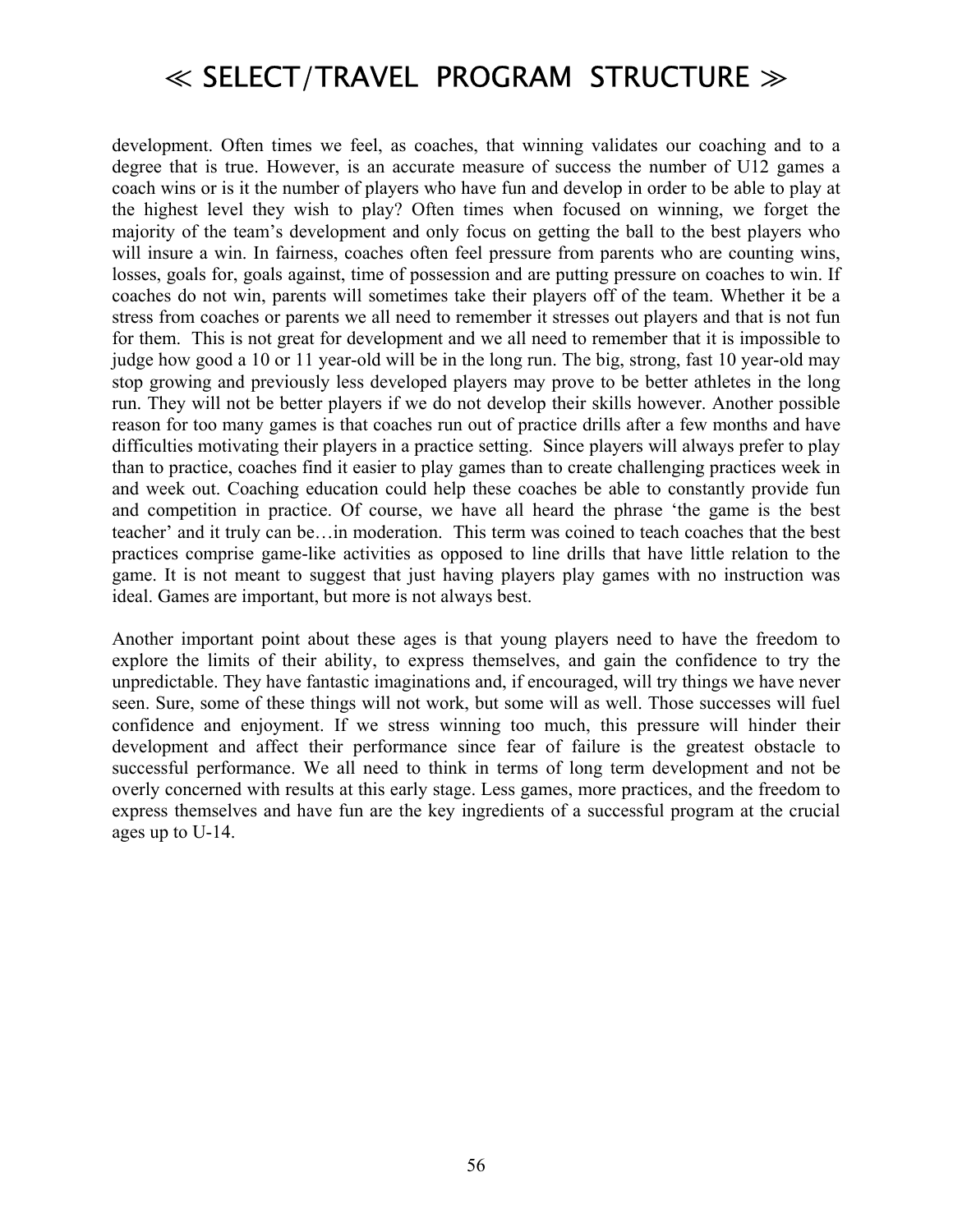### ≪ SELECT PROGRAM STRUCTURE ≫ MISC ISSUES: PLAYERS PLAYING UP

A common debate at the board level is whether or not players should play up an age group. There is no easy answer to the question as each individual case is different. There are, however, some clear considerations that should be taken into account when reviewing each situation. There are warranted worries of players being physically overmatched or emotionally outcasted. In addition, there is the fear that the player will eventually move back down and see that as a demotion. Regardless, there are some scenarios in which it is clearly the best choice for a developing player. In fact, players playing with and against older players are so common in the rest of the world that youth coaches from other countries would probably be amused to discover that playing up is such a complicated issue in this country. The Brazilian U-19 team from Vitoria, that won the Dallas Cup a few years ago, had players ranging in age from 14 to 18. The French U-16 team from Marseille, competing in the Sun bowl in Tampa against our regional ODP U-16 teams, had a few U-14 and U-15 players. However, before making any such decisions it is important to consider many factors.

Here in the USA, not only did the US Youth Soccer Association make a policy statement that encouraged relieving strict age requirements for younger players for the sake of their development, but the US Soccer National Staff did as well. This was triggered by the realization that our youth clubs are legislating mediocrity by banning 'playing up' and that we need to be more flexible in our approach if we want our best players to reach their full potential. Here is the US Soccer National Staff position statement on the topic:

ìWhen it is appropriate for soccer development the opportunity for the exceptional player to play with older players must be available. If there is a concern regarding the individual situation, the decision must be carefully evaluated by coaches and administrators familiar with the particular player. When faced with making the decision whether the player ought to play up, the adult leadership must be prepared with sound rationale to support their decision. Under no circumstances should coaches exploit or hold players backing the misplaced quest for team building and winning championships, nor should parents push their child in an attempt to accelerate their ascension to the top of the soccer pyramid. In addition, playing up under the appropriate circumstances should not preclude a player playing back in his or her own age group. When the situation dictates that it is in the best interests of the player to do so, it should not be interpreted as a demotion but as an opportunity to gain or regain confidence."

Playing up can have some clear benefits for some players, however there are problems that need to be avoided. One problem is that many parents petition for their child to play up when the child is not ready or talented enough. On the flip side, there are players who should play up but are not allowed to by coaches who do not want to lose their star. Other difficulties include players reaching puberty early and being physically dominant, but technically inferior. Other players develop their skills and tactical awareness ahead of their teammates but are not physically ready to compete against older players. There are no easy answers here.

Whatever the situation, the decision becomes easier if the club takes a proactive stance in defining situations in which playing up will be considered and how that decision will be made. Doing this can help prevent many battles down the line. In addition, the ultimate authority as to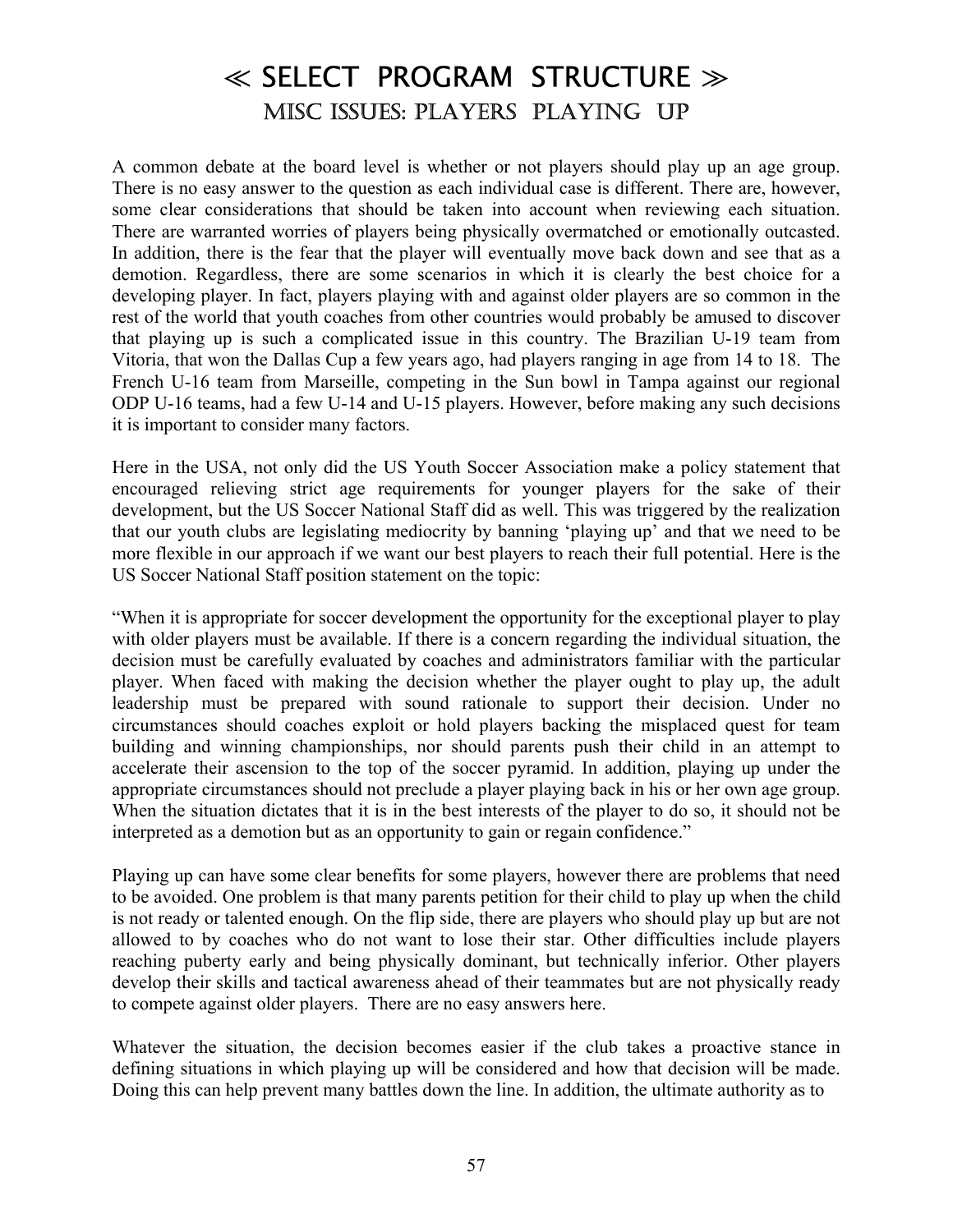## ≪ SELECT PROGRAM STRUCTURE ≫ MISC ISSUES: PLAYERS PLAYING UP

whether a player moves up or not should be the DOC. The DOC will take into consideration the long term development of the player over parent's wishes, team coach wishes, and any other intervening variables. The players emotional, physical, athletic, and soccer maturity are all factors that need to be considered. This cannot be a decision made without considering social ramifications in addition to soccer ramifications. Of course, the concept of 'team loyalty' and the reluctance to abandon the proper-age team and weaken it should not factor into this decision. The argument that it is not fair to the "of age" players should not be a deterrent. A player who is ready to play up and has soccer ambitions should not allow team loyalty to override what is in her best interest. This is no different from the case of a gifted student in a regular class who is invited to join a gifted class. This is definitely an issue that can stir up emotions. However, on top of all else, of course, the ultimate choice lies with the player and her parents once the DOC proposes the possibility.

#### **Clubs can use the following guidelines to determine who plays up:**

- 1) **Player should be dominant in his own age group.**
- 2) **Player should be mentally mature and able to relate to the older teammates.**
- 3) **Player should be athletically and physically mature enough for the higher age.**
- 4) **Player should be a regular starter and impact player on the older team. If the player is going to be a role player or spend a lot of time on the bench, there is no point in her playing up and risk destroying her confidence.**
- 5) **The player should be the one who wants to play up, not just the parents.**

There are a number of other factors to consider. One scenario that can complicate the decision is when the proper-age team is very strong and has a good chance at winning the State Cup and beyond, while the older team is weak and is not likely to win anything. If the older team is playing at a lower tier division, it might be better for the player to stay with his own age group where the playing level is higher. Again, the DOC who considers the overall long-term plans for the club and sees the whole picture is the best person to make the decision. Such cases might merit a compromise solution that has the player playing up occasionally as a guest-player and training with the older team, but retaining his/her eligibility for the proper-age team's involvement at the State Cup.

Another factor to consider is the age of the player and his/her current phase of development. Before we make recommendations here, it is important to understand the skill development is a long-term process and confidence building is as well. Players first develop skills without any pressure from opponents. Next, they learn to perform those skills when pressured by teammates in practice (a controlled environment), and then games (uncontrolled environment). In a practice, a coach can choose who a player competes against in order to make sure of a sufficient number of successes to help build a players confidence. As that player becomes more skilled, a coach can challenge the player more in that practice environment. It is hoped that teams are playing against fair competition, so players will have a taste of success in games as well. Having this success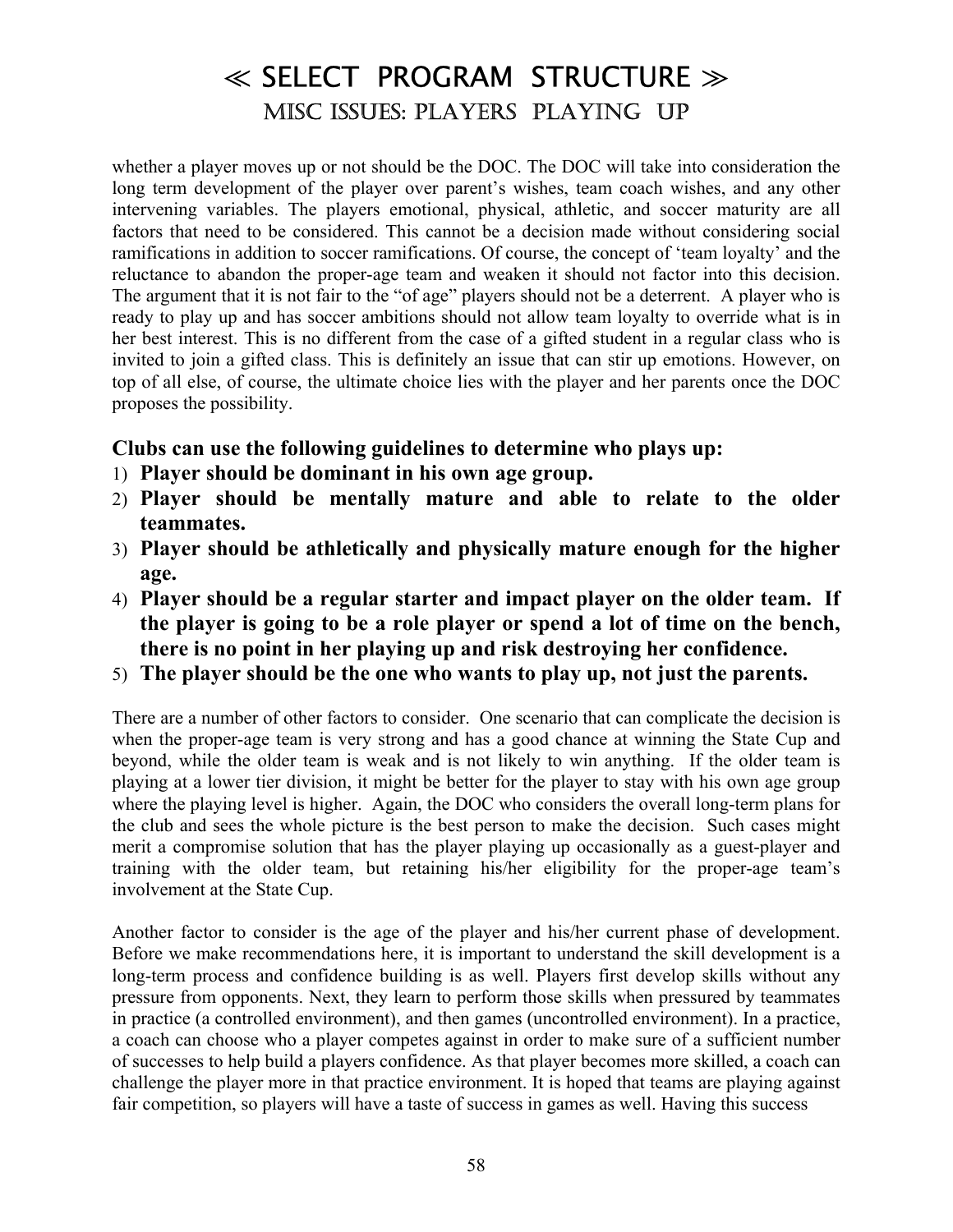## ≪ SELECT PROGRAM STRUCTURE ≫ MISC ISSUES: PLAYERS PLAYING UP

ultimately plays a monumental role in confidence building. However, if players are thrust into competitions that are overwhelming, this confidence will be stunted. If a player who is just mastering skills has not had a chance to succeed and build her confidence, then it could be devastating to move her up. Not only would it be devastating to her confidence, but also to her skill development as she will not try to perform difficult skills in the overwhelming atmosphere. If her skills are not sufficient to do what she hopes to do with the ball, she will likely get rid of the ball more quickly and not have the number of touches on the ball and number of experiences of success necessary to help her grow as a player. This understanding of a player's place in the overall developmental scheme can only be judged appropriately by a highly qualified coach. To help in deciding when to play a player up, it is recommend that all these variables be taken into consideration. Here is a simplistic guide as to age concerns:

#### **U-6 to U-8**

Playing up is not recommended since the players are all in the early stages of skill acquisition and socialization. Even the ones who are physically dominating should stay in their own age group. It is too early to build them up as future stars as no one can accurately prognosticate this far ahead. Let them benefit from having many chances to build their confidence.

#### **U-9 to U-14**

Playing up is only recommended when using the previously mentioned guidelines. Both an assessment of the player's skill and the players maturity need to be taken into account. One has to be careful here, since most players have not reached puberty yet. The player playing up might struggle once his teammates reach puberty, and might have to go back to his own age group. For this reason, playing up should be allowed in increments of one year, with a review at the end of each year, and the player and parents should be advised of this policy in advance.

#### **U-15 and older**

Playing up is recommended for players who meet the previously mentioned guidelines. Most players at this age play with older players on high schools teams regardless. Without a doubt, regional and national ODP caliber players should be playing up, otherwise they will not get challenged.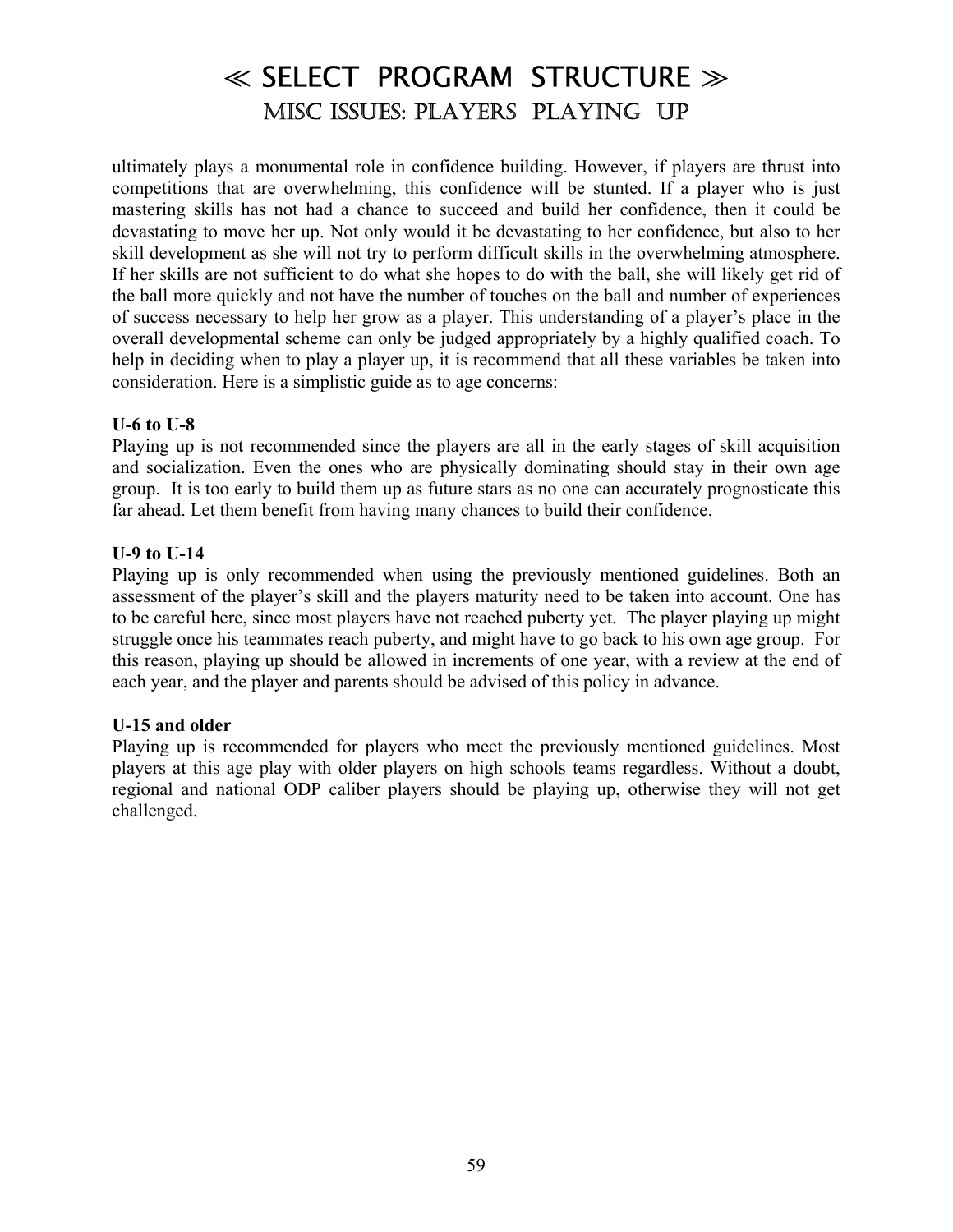### ≪ SELECT PROGRAM STRUCTURE ≫ MISC ISSUES: COMPETITIVE SOCCER, WHEN IS IT TOO SOON?

When is it too soon to start competitive soccer? If you ask 20 people this question you will likely get 20 different answers. At the root of this question is the question of what is defined as competitive soccer. For our purposes, let us consider competitive soccer as being travel soccer comprised of teams that have been selected through a tryout process and are stratified by ability.

In truth, whenever we put teams on a field and keep score, we are creating competitive soccer. When we track those scores and keep standings, we are further adding competition to the mix. The curious reality of this is that children keep score in a game regardless of what we do as adults. Whether they remember that score 10 minutes after the game or with 10 minutes left in the game largely varies from player to player. The chance of a young player actually thinking on his own to track his team's win/loss record is quite laughable. However, there are 9 year-olds who have done that. When finding such a child, it is highly likely you will also find an extremely competitive parent who put the idea in the child's mind. In fact, it is highly likely that this obsession with standings and wins and goals scored is all a figment of adult pressure. That is not to say there are not competitive children out there naturally, as the author was such a child himself. However psychological research supports the idea that such children are competing more for attention and love through competition than the actual victory itself. Is that what we want to promote in youth soccer?

As has been promoted throughout this book, players need to be challenged in order to develop and athletically gifted children who develop skills at a young age may not find competition in a format in which team placement is blind to ability. However that does not mean these children should be forced to play on a U-10 travel team. This player's family should not have to commit to weekly travel if the family is not ready for it. Clubs, alternatively, can think outside the box and come up with differing ways of providing challenges without stressing results. Ultimately, what is being posited is that clubs can allow children to be children. A number of clubs throughout the country have tried various strategies with these things in mind. Some clubs have organized special programs for their more developed 10 year-olds. They select the best players in the age group (usually 20-40) and invite them to join training twice a week with an inter-squad game on the weekend. These players are registered as recreational players, as they are only playing in-house against each other. Teams are changed regularly and no records are kept. The goal of these clubs is to bring the best players together and provide them with quality training under the best coaches in the club. Therefore they are providing a challenging environment, but, at the same time, eliminating the pressure of playing games for results. They are, quite rightly, emphasizing training and development over games.

Other clubs offer training by qualified coaches to any players who would like to show up and then make sure players are challenged appropriately by player management within the training. Some have gone so far as to then sort these players into equally strong teams for play on weekends. Yet other clubs do stratify team placement, but it can change weekend to weekend. Since all the players train together, they make a decision every week as to which team the player will play for on the weekend. Since the club is setting up games for all of its' teams and because this is an in-house program, it is not a problem. Lastly, clubs that do not have the numbers to organize themselves this way have all-star training and may find a few other like-minded clubs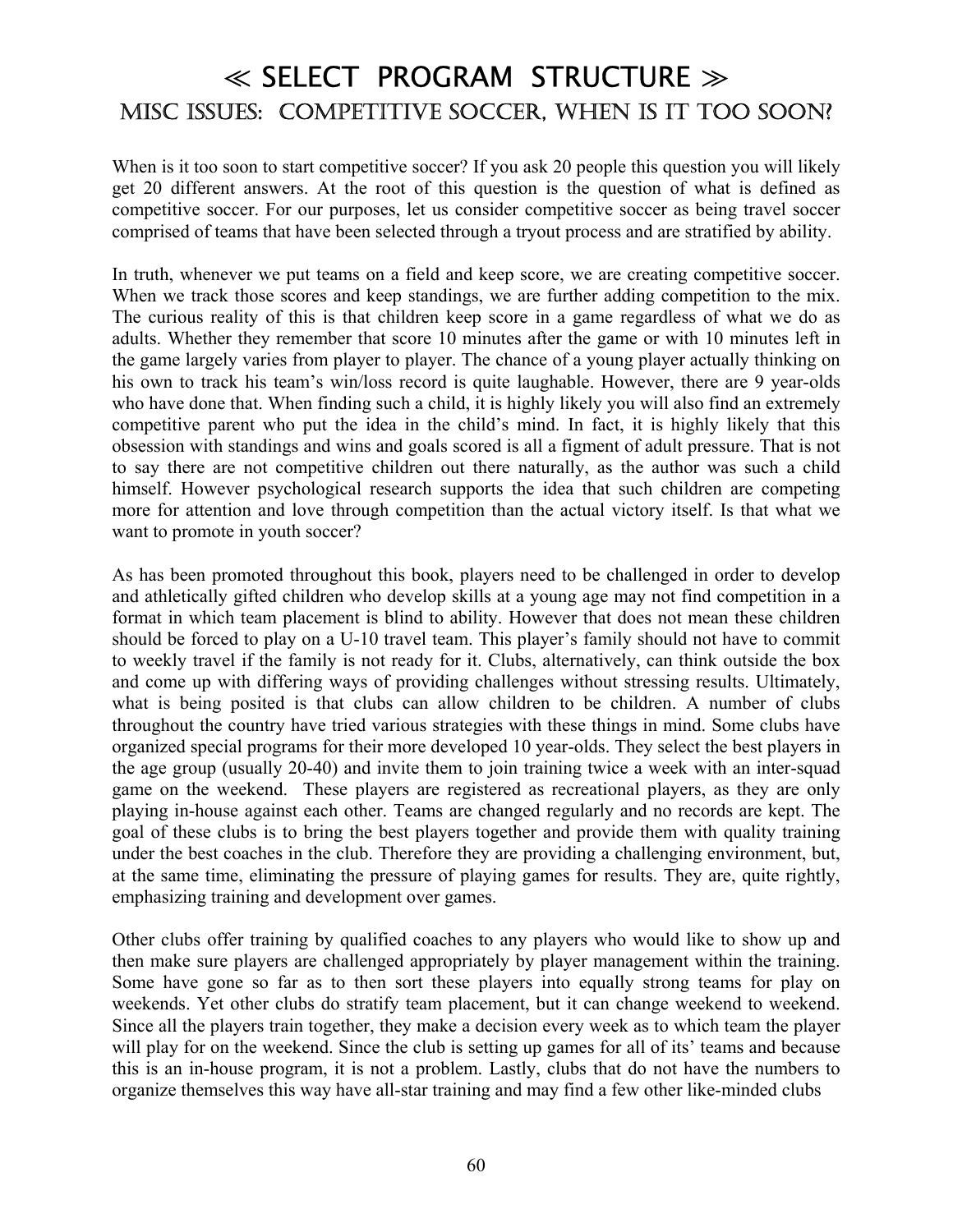### ≪ SELECT PROGRAM STRUCTURE ≫ MISC ISSUES: COMPETITIVE SOCCER, WHEN IS IT TOO SOON?

who are interested in player development over results in order to schedule some friendly games. Whatever the course of action, clubs need to try to think of ways to stress development over results. Competition is natural, but we, as adults, determine how much importance winning is given and how much children see the true competition as improving on their own past performance.

There is no one right way to do this but when thinking of U-10 and possibly U-11 players, the following elements should be incorporated:

- 1) The best players should be identified and trained, (preferably 2/week) in order to provide them with a challenging training environment under qualified coaches. This can be done within the existing select or recreational programs in the form of supplemental clinics. We simply cannot ignore the fact that the best players do need something extra over and above the Recreational program, if they are to achieve their potential.
- 2) The best method for identifying the top players is through scouting the games within the club, during the season. The scouting and selection should be done by the club DOC or the Coaching Committee. Scouting is preferred over tryouts since it will eliminate the stress and conflicts associated with tryouts.
- 3) Most U-10/11 players, even the top ones, are still developing skills and confidence and playing every game against tough opponents is not nearly as important as training. As long as the best players are in a challenging training environment on a regular basis, they can even still play recreational soccer. What is important is for the players to be allowed to express themselves in games and play with imagination and adventure, without fear of secondguessing by parents and coaches. This is the stage for perfecting their skill and gaining confidence, not testing the players' limit or collecting trophies.
- 4) Traveling long distances for games should be avoided. The club format should be structured on a regional basis and travel to tournaments should be limited. Out-of-state travel is not appropriate yet for this age group.
- 5) The number of games should be monitored and not exceed 30 per year. As explained in prior sections, the number of ball contacts per week each player achieves is the most important statistic for this age group. Games offer a limited number of ball contacts and are, therefore, not conducive to technical development. Team practices and individual practices provide the ball contacts needed and should take priority.
- 6) Regardless of the category of play, whether it is Recreational, Select, or just a series of friendly games, game results should not be posted or kept.
- 7) Whatever program format is used, it must not contravene the existing State Youth Association's rules and regulations. If you have questions about this, please call the state office.
- 8) Clubs need to recognize that, regardless of format, the club will need to educate parents and coaches. Adults tend to view youth games as contests between two teams to determine which one is the best. Sport psychologists will tell you that this is the root cause of most of the problems in youth sports. Clubs need to educate and set expectations and guidelines to insure a quality environment for the players. Games should be seen as developmental opportunities, not as contests.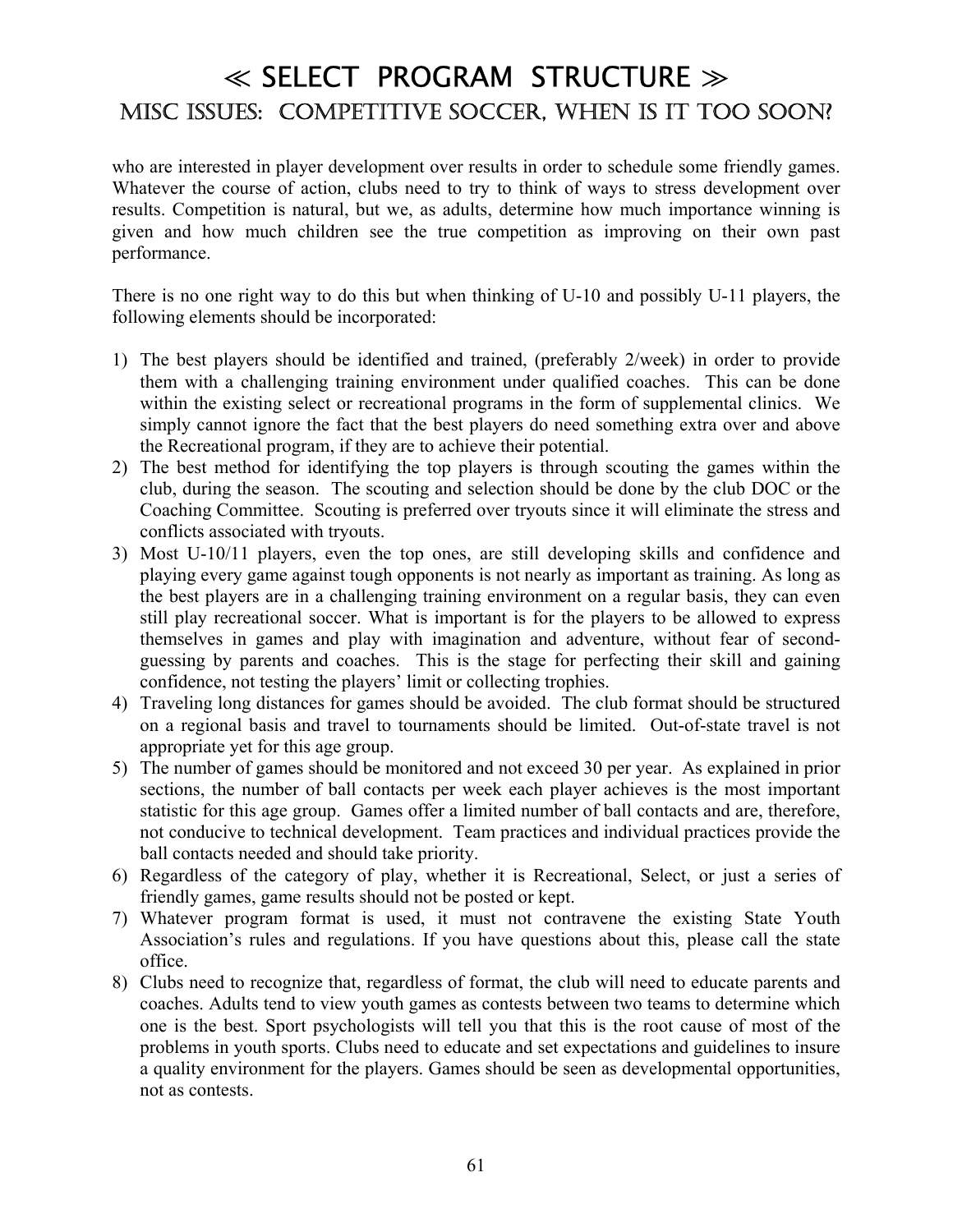### ≪ SELECT PROGRAM STRUCTURE ≫ MISC ISSUES: TEAM-ORIENTED VS CLUB-ORIENTED APPROACH

With the variety of challenging situations and decisions that come up in youth soccer it is easy to see why situations explode at times. When clubs are merely a collection of teams, as opposed to a unified family, the chances for these explosions are exponentially higher. Being a club does not simply mean wearing the same uniform and playing on the same fields. There is much more to being a part of a club. Having the support of other families and club leadership to help your child achieve his goals is being part of the club. Knowing that coaches are looking out for your child's best interest in the long term and will provide you with honest feedback as to his development is part of being in a club. Seeing the club set up programs to help the various desires of all children is part of being in a club. When part of a club, you see loyalty returned to you, you are helped when needed and you help others when needed. Clubs host social events and set up fun events that parents and children can participate in together. A true club is a community. Just as schools have a progressive developmental master plan for students, clubs have one for players that links the individual teams and connects the flow of training from one age group to the next. Clubs that have had a bona fide DOC who sets the direction and culture of the club are moving in the right direction towards establishing a club-oriented system for player development. The more clubs move in this direction, the better off the children will be. The team-oriented philosophy in which each team blazes its own trail, unaware of what the other teams are doing, and without a central club focus, will slowly disappear. With it, the following problems commonly associated with this philosophy should diminish as well:

#### **Infighting Over Players**

Team coaches in team-oriented clubs invariably engage in a tug-of-war over the same players. As a result, players are not playing in the most challenging and appropriate situations. The ultimate goal should be to make it possible for every player to find his/her proper level. Unfortunately, in a team-oriented club, the two coaches might accomplish the opposite, to suit their own ambitions, and fight over the same players and end up fielding two teams on which few players, if any develop.

#### **Training Priorities Lose Focus**

When a club-based development plan is missing, continuity of training is lost. There needs to be a clear progression from what is taught at each age level to the next. Age-specific training priorities should be established, with a building block approach, which provides the players with the technical foundation before exposing them to advanced tactics. Without a master plan, coaches become mainly concerned with preparing their team for tomorrow's game, without taking the long-term developmental needs into consideration.

#### **Coaching Selection Criteria Undermined**

Without a central focus, the process for evaluating and assigning coaches based on consistent criteria is hard to implement. As a result, unqualified coaches end up with teams of which they are poorly equipped to handle. Often times, cliques or popularity contests become part of the club coaching realm. These things should play no part in any youth organization, ever.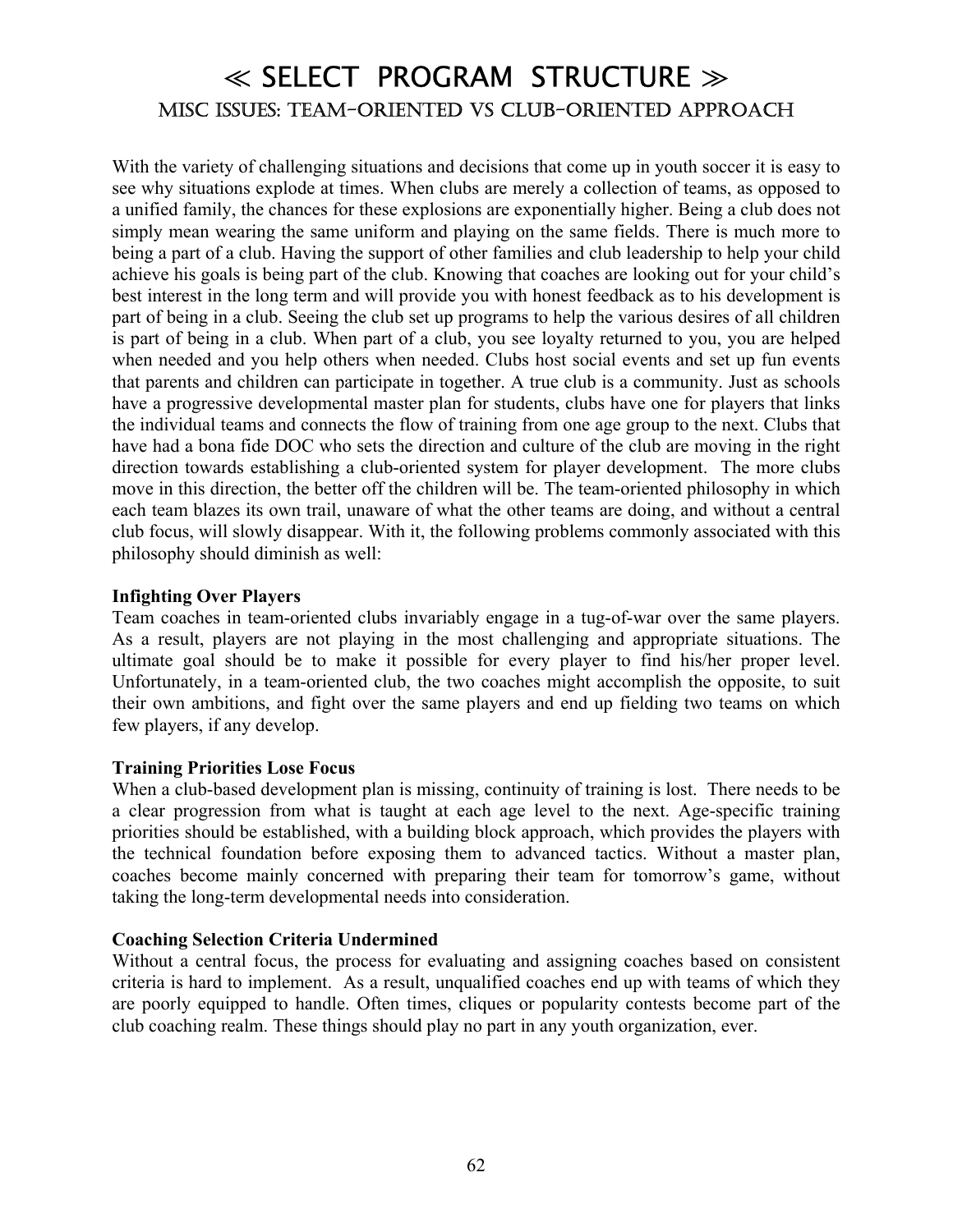### ≪ SELECT PROGRAM STRUCTURE ≫ MISC ISSUES: TEAM-ORIENTED VS CLUB-ORIENTED APPROACH

#### **Coaches Lose Their Effectiveness**

In a loosely connected club structure, each coach tends to stay with the same team for many years. There is obviously a lot to be said about the long-lasting friendships and bonding that develop when a group stays together for a long time. But, on the flip side, coaches lose their effectiveness to impact and influence players sooner or later, usually after one or two years. After a while, players start to tune the coaches out, as they get tired of doing the same drills, hearing the same voice, and receiving the same coaching tips. Players who want to advance in the game need to be exposed to different coaches and different coaching styles, otherwise the soccer side of things becomes stale. Often times, just the way one coach says something differently sparks different players. In addition, with different coaches, less players become pigeon-holed. A new coach every two years will re-ignite the engine, re-kindle the motivation and create new challenges for the players.

Obviously clubs that comprise mainly parent coaches and have a limited number of coaches will have to make some concessions and allow the coach to continue coaching their own child. But whenever possible, coaches should be moved around every two years, especially at the Top level of select soccer, where players are highly skilled and need fresh ideas and constant challenge.

#### **Who Owns The Player?**

Team-oriented clubs find the players have no affiliation with the club, only with their team or coach. This is not best for the club, the players, or the coaches. Clubs should invest the time and effort at developing an identity. This will help foster an affinity toward the club by the players and parents. When players feel only loyal to their team and to their coach, the club's overall health and future is on fragile grounds. Team coaches can decide one day to move to another club and take along their team. When team loyalty is taken to an extreme, it can create a 'Us vs. Them' mentality and lead to bad feelings between teams in the same club.

Clubs must remember that, within the context of player registration and playing regulations, the players belong to the club, not the team. Hence, clubs have the authority to place players into teams as they see fit, as long as it is done in accordance with the rules of the state association. Coaches do not 'own' players, and must abide by the rules and policies of the club.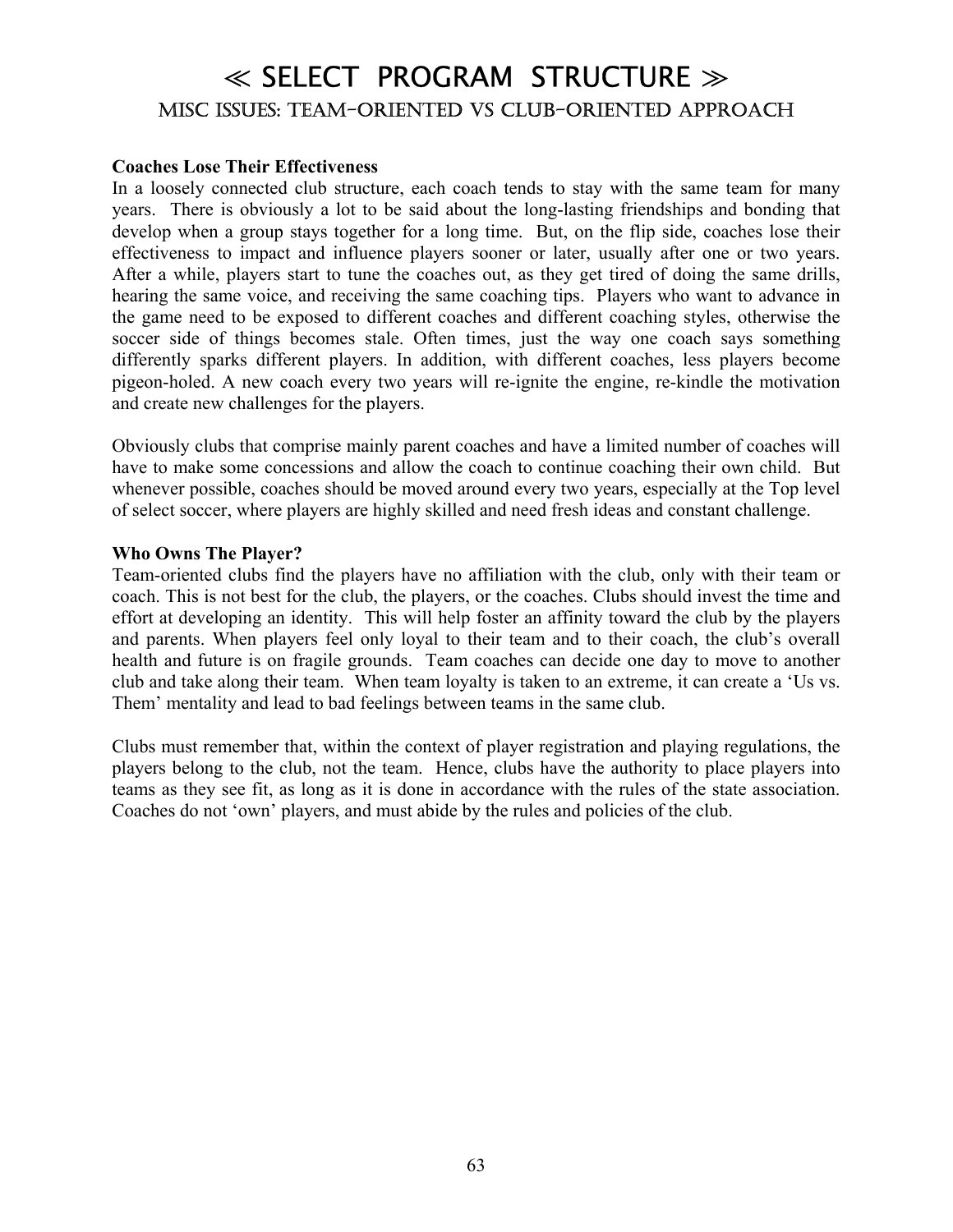Most club directors and board members would agree that the least enjoyable part of their work is dealing with parent complaints and disciplinary measures. Unfortunately, this becomes part of the job of every youth soccer organization as problems and concerns develop that need attention. Solving these problems is not normally the unsavory part of the process, rather it is dealing with heated emotions. For this reason and others, it is extremely important that clubs take proactive measures to help educate parents and minimize points of conflict.

Though sometimes our frustration boils, we must always remember that the large majority of parents are helpful, well-intentioned people who formulate the true backbone of the club. As in most groups however, it is the 1% of people screaming and shouting the loudest that sometimes ruin it for the rest. Therefore, it becomes our job to respond to the concerns of this 1% while trying to minimize their effect on the remaining 99%. Whatever the case, it is helpful to remember that parents are upset because they care about their children. Whether we feel their motivations are positive or negative, we must recognize that they care about their children and that, in itself, is a positive thing. It is much better for a child to have an over-concerned parent than one who pays no attention to him and shows no interest in his life. Occasionally, we might find we need to guide the over-concerned parent or watch out for parents who might try to manipulate the program to benefit their own personal agenda. Whatever the scenario, club officials should always try to remain calm and try to be nice. As tough as it can be at times, emotions should remain calm to help resolve issues.

It is better to be proactive in educating and informing parents to help reduce potential problems and making everyone's involvement in the club more enjoyable. By doing this we can actually stunt the development of heated issues and problems. A well-planned process of disseminating information to parents should include:

- 1) A pre-season club wide parent meeting conducted by the club
- 2) A pre-season team parent meeting conducted by the coach
- 3) A monthly parent email that explains programs, objectives and updates
- 4) A quarterly club newsletter with major news and goings-on
- 5) A regular schedule of team parent meetings throughout the season organized and moderated by the coach
- 6) At least one meeting per year between team/age group parents and the DOC or coaching committee
- 7) The provision of an annual evaluation form to allow the parents to provide feedback to the club

The newsletter, the handouts, and the meetings should describe the mission statement, enlighten the parents on player development issues, clarify the program structure, advise club policies, and explain the rationale for every club policy. The club should have in place a clear and fair process for dealing with parent grievances and conflicts that is clearly detailed to parents as well. For example, unhappy parents must first try to resolve the issue with their coach. If that proves fruitless, parents' next step is to appeal to the Age Group Commissioner (recreational) or DOC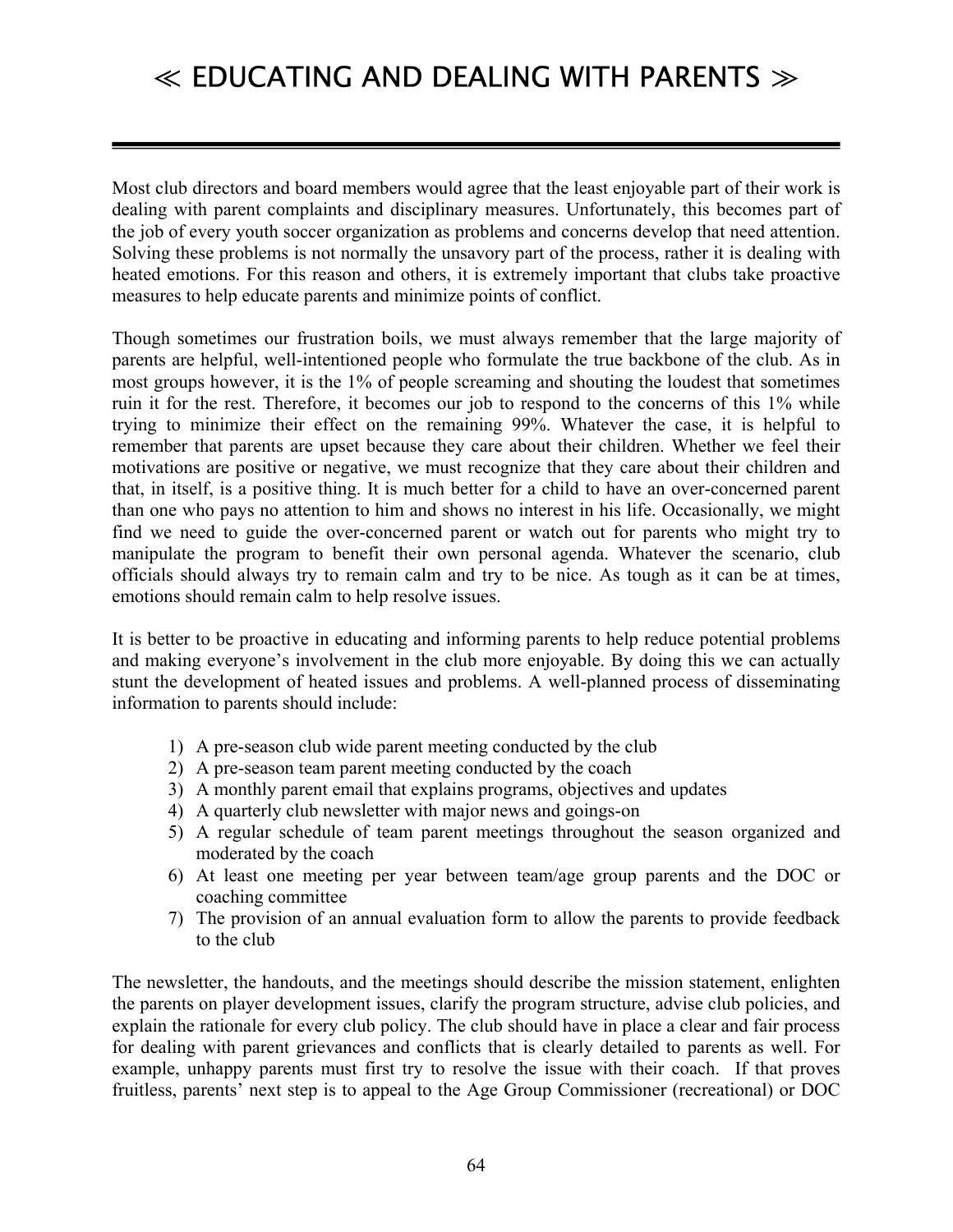(travel). If the commissioner cannot mediate a resolution, parents can go to the club officer in charge of the specific program. From there, they can go to the DOC or to the Club Board. It is recommended that issues go to the DOC before the board as the board need not be bothered with every problem. However, they should be aware of problem trends and extreme situations. Clubissued, standardized Complaint Forms and/or Appeal Forms can be created for parents to submit and in order to keep a record of these concerns. These records can be used by the club to review and revise their policies as needed, to help in making decisions on coach selection, and to make sure that the concerns have been dealt with in a timely manner and closure has been reached. In addition, this provides a paper trail in case there are varying accounts of how issues are resolved. In the extreme cases in which parents consider lawsuits, having a paper trail is key protection for a club. Although it seems extreme, better to be safe than sorry. Lawsuits against youth sport organizations are rare, but they do exist.

Sometimes situations develop that cannot be handled with paper or over time. Sometimes, unruly behavior demands an immediate response from the club. To help with these situations, clubs must be firm and clear about what they expect from parents in terms of behavior at practices and on the sidelines. For the benefit of players and everyone involved, clubs should not be afraid to enforce a code of behavior for fear of losing players. Experience has taught us that clubs that show a weakness and a reluctance to deal with problem parents usually end up with the most problems. Field Marshals can be assigned to monitor and police the fields during games. These Marshals should be given the authority to take parents who break any club rules to the side and give them a warning. If the parents persist in breaking the rules following the warning, the Marshals should have the authority to ban them from the complex for the duration of the game and report them to the club's Discipline Committee. The Discipline Committee can deal with repeat offenders according to the policy set by the club. Again, it is rare that these situations happen and most parents would never put themselves in this situation, but for those who do, a club needs to act quickly and insure the safety of players, coaches, referees and parents alike. This means that everyone should be safe from physical or verbal abuse. It is imperative to make sure that all the parents are aware of the rules and the policy for dealing with breaches of club rules before the season starts.

Some clubs have moved to create a Parent Code of Conduct that all parents must sign at the start of each season or year before their children are allowed to play. This helps remind parents of proper behavior and club expectations and most parents seem to appreciate knowing that the club is taking measures to insure that their children are in a positive environment. An example of a code of conduct is below:

#### **Sample Parental Code of Conduct**

#### **I will:**

(1) be encouraging, supportive, & affirmative in regard to my child's play on the field

- (2) respect officials & accept their decisions
- (3) support the coach, manager, the team,  $\&$  the club
- (4) volunteer my services  $\&$  talents to the club when possible
- (5) familiarize myself with the Laws of the Game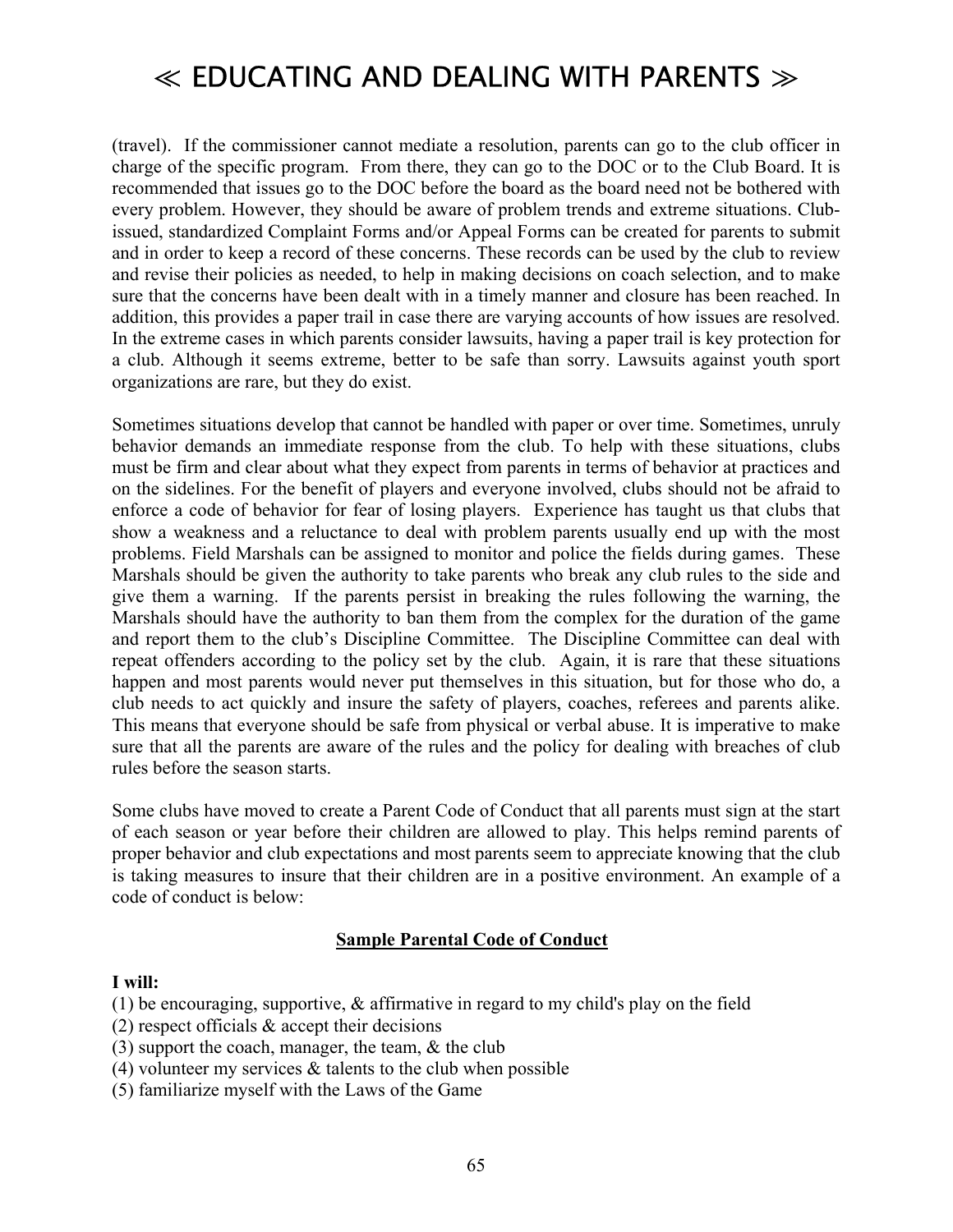(6) comply with rules, policies,  $\&$  procedures of the team  $\&$  Club as they apply to me (7) discuss my child

- only with the coach
- not with the manager or any other person
- only at a time mutually agreed upon with the coach
- never prior to, during, or directly after a game

#### **Further, I will never :**

- (1) engage in dissent directed toward an official
- (2) engage in any kind or type of unsportsmanlike conduct with any official, coach, player, or parent
- (3) interfere at any time with the duties and responsibilities of the coach or manager
- (4) act in any manner which is detrimental to the team or the Sample Soccer Club

Parent Signature Date Date Printed Name

You may wish to add comments to this Code of Conduct indicating what measures the club will take if parents do demonstrate unsportsmanlike behavior continually. For instance, it serves the best interest of the club to have stated on this signed Code of Conduct that parents can and will be removed from the field if they continually berate a referee. If a parent's continued meddling into team matters might lead a club to remove a player from a team, it is helpful to indicate such ramifications in advance to avoid further difficulties.

 $\_$  , and the set of the set of the set of the set of the set of the set of the set of the set of the set of the set of the set of the set of the set of the set of the set of the set of the set of the set of the set of th

Now that we have set guidelines for parent conduct, here is an example of writings you can use to help with overall parent education: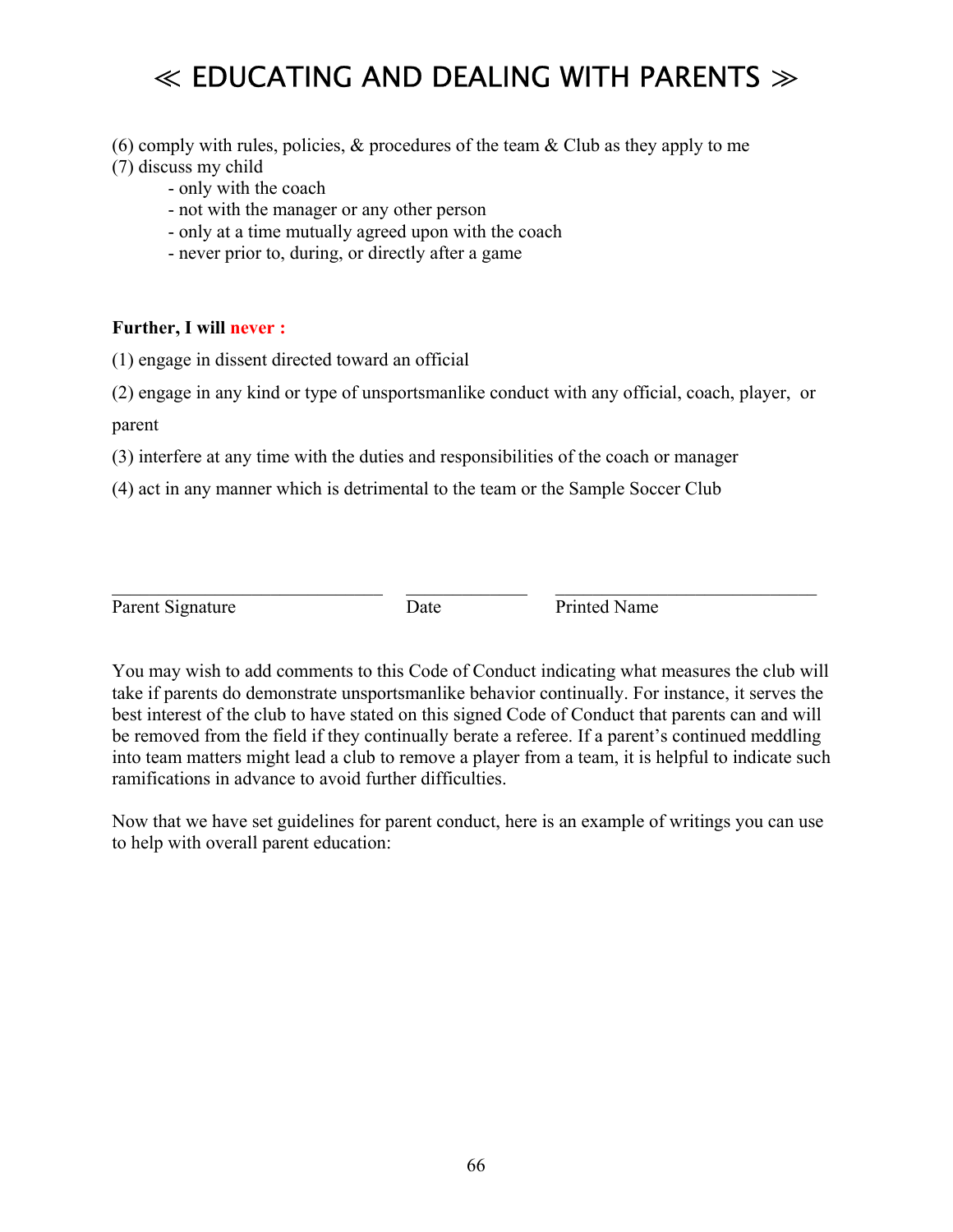### **SAMPLE LETTER TO PARENTS AT THE U6 & U-8 LEVELS**

**TO:** Parents of U-6/U-8 players

**FROM:** Club Director of Coaching

**RE:** Welcome to our Club!

The purpose of this letter is to outline the club philosophy for the U-6  $&$  U-8 players. By explaining to you the skill priorities and program objectives for your child, the program's format, and your role within the program, we hope we can clarify many of your questions and work together to make sure we provide a wonderful experience for everyone involved. Above all else, please remember that, as a Club, our primary objective is to make sure that every player has fun.

#### **Skill Priorities**

The primary objective of the U-6/U-8 program is to teach players to dribble. We want players to be comfortable with the ball at their feet and want to help build their confidence. By encouraging them to dribble, we hope to encourage creativity as well and will promote their adding their own personality to the game. Only a few players at the U-8 level will begin to develop passing skills. This will not be a stress in our program, though we will begin to introduce basic passing technique for the oldest and most mature players. Please recognize we do not list kicking as an objective. We do not want the children to aimlessly kick the ball as it is not helpful to their development as a player. They need to touch the ball as often as possible and to develop skills. We much prefer they learn how to dribble as opposed to just kicking the ball. Typically, young players find dribbling much more fun.

#### **Field Layout**

You will be asked to sit a few yards away from the sidelines during games in an area designated as the Parent's Area. The objective here is to give the players a sense of freedom, encourage the players to think for themselves and minimize the effect that we adults have on the children's play. We hope to encourage them to think for themselves when on the field and wean them out of their dependency on the adults.

#### **We ask that you:**

- 1) Refrain from coaching. Leave the coaching to the coach.
- 2) Do not tell the players to 'kick it' during the games or the practices.
- 3) Avoid encroaching beyond the parent's designated area until the game is terminated.
- 4) Feel free to cheer and applaud. This is not "silent" soccer, but it should be "positive" soccer. Please refrain from offering negative comments and please applaud good plays by both teams.
- 5) Exhibit good sportsmanship and make the other team feel welcome.

Please refer to the attached handout for a more detailed rationale of our program. Feel free to speak to me if you have any questions or concerns. I hope your child and you have a nice season and have fun!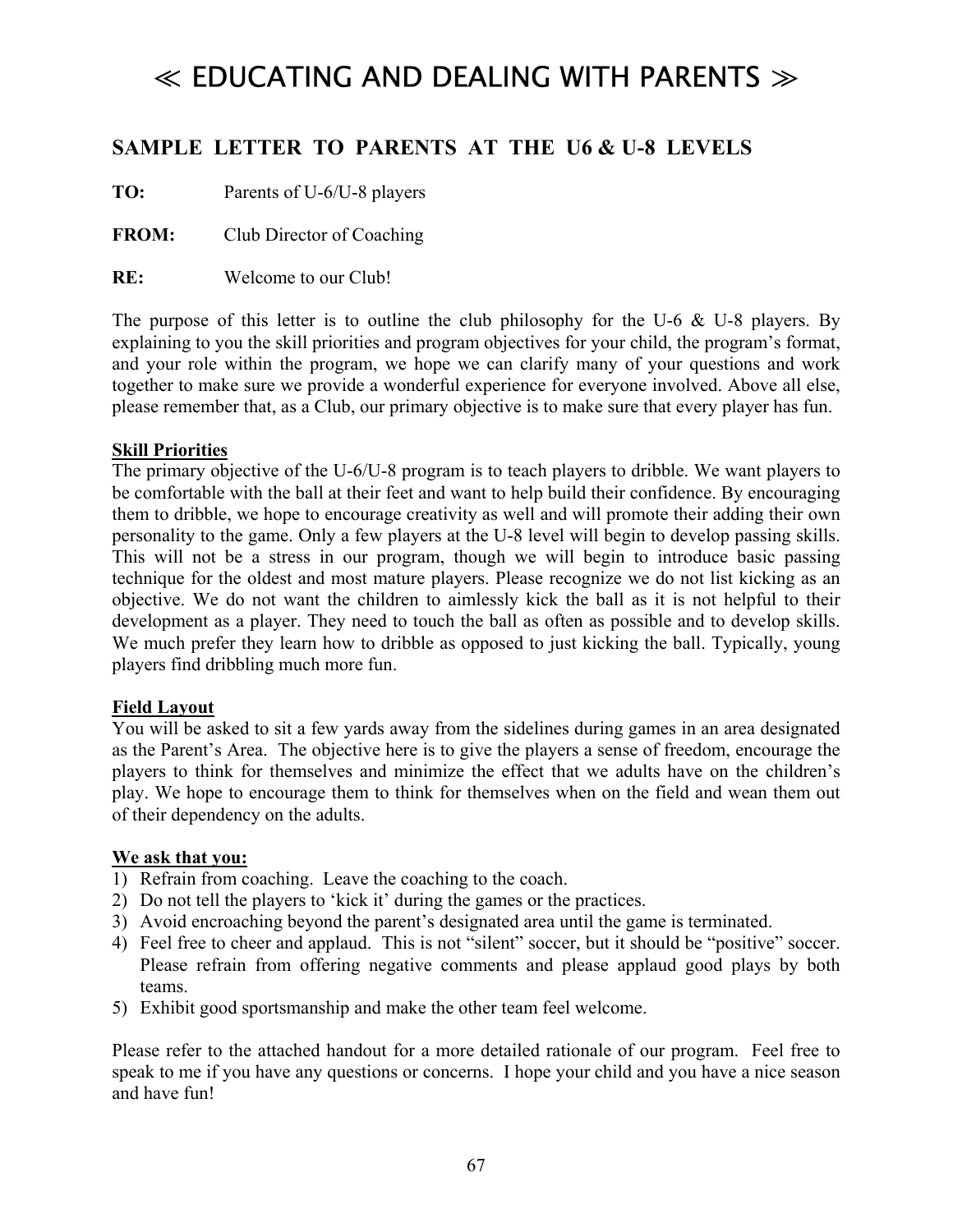### A. PROGRAM RATIONALE FOR U-6 AND U-8

#### **Skill Priorities**

The game of soccer has a number of basic skills, or *techniques*, that players have to learn, such as dribbling, receiving passes, making passes, shooting and heading. These skills make up the foundation of the game. However players always need to learn how to use these skills. This includes making decisions during the game, such as when to dribble, when to pass, and to whom to pass. These players' decisions are referred to as *tactical* decisions.

The first principle of soccer development is that players should master the basic techniques before they can learn the tactical side of the game. **Technique before tactics!** Think of techniques as vocabulary, and tactics as the grammar rules for forming sentences and paragraphs. Now, imagine a young immigrant who arrives in America without speaking a word of English. Before we can teach this immigrant about the rules for joining nouns, verbs, and adverbs to form a sentence, we have to give him a chance to learn a number of nouns and verbs in order to construct a sentence. If a child knows no words, than knowing the rules by which to organize the words is useless. If this child knows words we can typically understand the gist of what he is trying to say, despite his lack of grammatical knowledge. Of course, the more grammar this child learns, the more we will consider him fluent in the language. The same is true with soccer. Teaching players' tactics when they do not have the skills to complete them will prove fruitless. Teaching them technical skills will allow them to play and the games we watch will seem somewhat like soccer, but not like the soccer we see on television. Once they master the skills (grasp the words), then we can teach them how to use the tactics (construct sentences and paragraphs). Then their game will look like the game we see on television (or be fluent). This will not happen at the U-6 and U-8 ages.

In terms of soccer development, your child is just beginning his/her 'schooling'. We use the word 'schooling' here because there are many similarities between a regular school and a youth club, which can be considered as essentially a soccer school. Some techniques should be taught before others. The first technique that children should learn is **dribbling**. The ability to dribble is absolutely critical since dribbling is the foundation skill and preparation for all the other fundamental techniques of soccer, such as receiving, passing and shooting. When players are receiving the ball and making preparation touches prior to passing or shooting, they are essentially engaged in a mini-dribble. Young players need to learn to dribble within a variety of playing situations, such as dribbling forward unopposed, changing speed and direction with the ball, shielding the ball from opponents, dribbling past an opponent, and dribbling to get away from pressure. A limited ability to dribble leads to a limited range of passing or shooting. There are also times in the game, when the player with the ball has no passing options and the only way out of tight pressure is to dribble.

Aside from the fact that dribbling forms the foundation for all the other skills, there are many other reasons why we need to focus on dribbling at U-6/U-8. First of all, it takes years to become a comfortable and confident dribbler. Players have to learn to combine body control, agility, coordination and balance with the mechanics of dribbling and the sooner they start, the better. Just like any complex bio-mechanical skill such as skating or gymnastics, the later you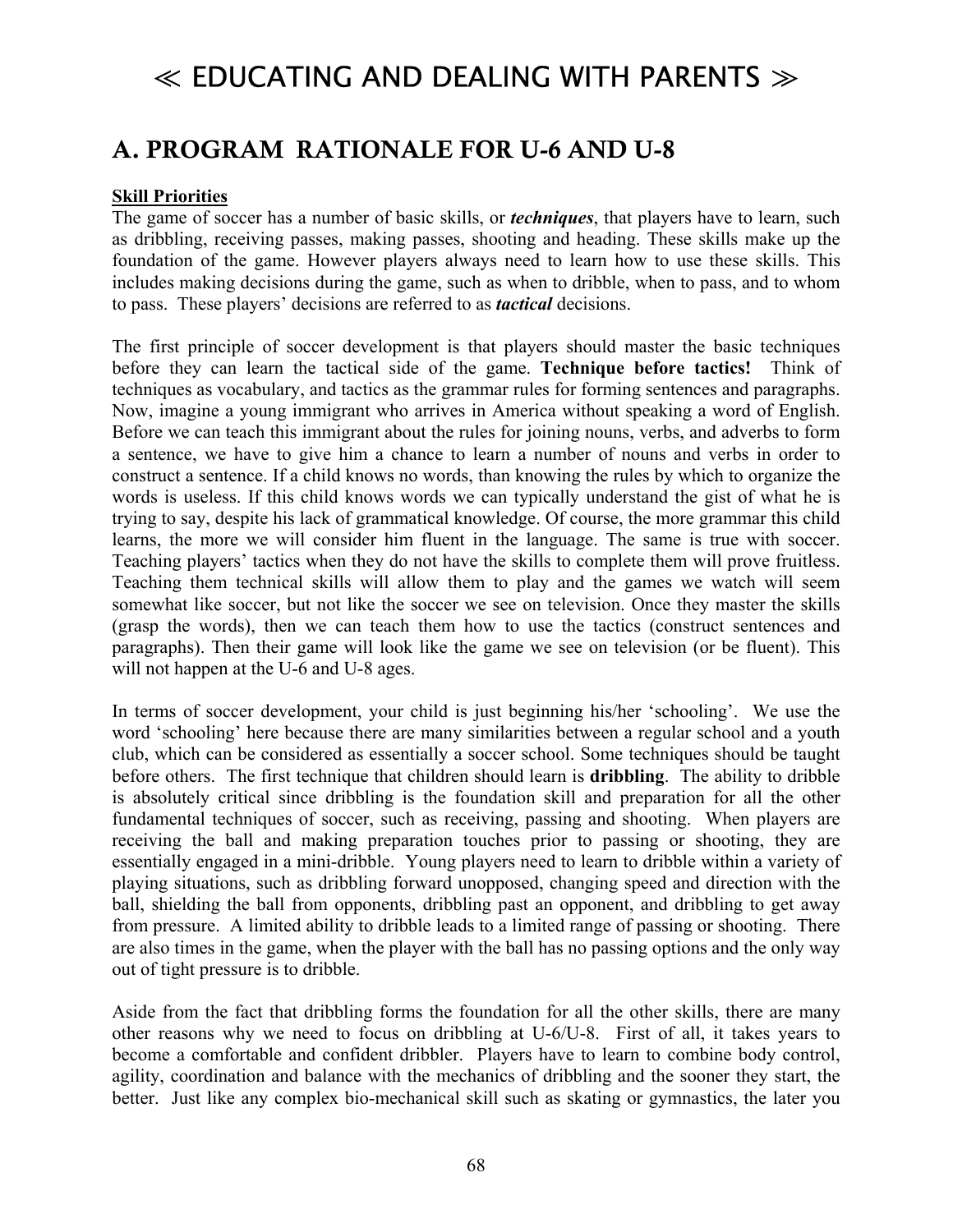start, the harder it is to achieve perfect form. Secondly, the process of learning to dribble involves trial and error. At first, the players' rudimentary attempts at dribbling will often result in failure as they discover the contrast between a soft touch and a hard touch on the ball. The players will slowly develop a 'feel' for the ball as they experiment at controlling and propelling it. Young players do not get discouraged easily if they do not succeed. They are not thinking in terms of peer assessment. They live for the moment, in the here and now, and the fact that they did not succeed the last time they dribbled will not even enter their minds. Of course, since we play 3 vs. 3 or 4 vs. 4, we guarantee that players will get another chance to show their skills very soon so they would not even have time to think about it if they were capable of doing so. If we wait for the players to mature before we emphasize dribbling, many of them will lose their confidence if they do not succeed and will become reluctant to dribble. Once they become aware of others' perception and peer review, they will not be so daring and creative. Thirdly, in 3 vs.3 and 4 vs. 4 play, the fields are so small that dribbling is always an option since the ball is almost always within reach and the goals and other players are also close. Once the game moves to the larger sized fields, dribbling becomes less effective on it's own and must be combined with passing to get the ball from point A to point B. Lastly, it is better to go through the process of trial and error when game results are not important and standings are not kept. At the older ages, game results assume more importance, making it hard for the parents, other players, and coaches to show patience and tolerance for mistakes, and putting added pressure on players to 'get rid of the ball' rather than risk losing it. Once games become competitive, the resultant environment is not ideal to start learning how to dribble.

#### **To Cheer or Not To Cheer—That is the Question**

Most coaches and parents of beginner players unknowingly emphasize the wrong skills. In a typical U-6/U-8 club play, the players are encouraged by both the parents on the sidelines and the coaches to 'boot' the ball up the field. Shouts of "get rid of it!" and "kick it!" are all too common. The further forward a player kicks, the louder the cheers. Players are so indoctrinated to 'kick it forward' that very few of them dare to get out of pressure by dribbling. Even when no one is around to pressure them, we see players just kicking the ball without any thought. Part of this might be because of the cheering they get from the sideline when they do this. However, kicking is not a skill. All of us, with no learning, can kick a ball. What we really want to emphasize is learning and skill development. So, please, do not cheer for kicking...cheer for dribbling and creativity. We do not want to 'coach' the players out of developing ball skills and showing creativity—do we?

On the surface it is easy to say that results at U-6 and U-8 do not matter and that there is no need to keep standings. In actuality, players at this age often do not know the score when the game ends. I am willing to bet they know the directions to the nearest ice cream store however. Even with this understanding it is hard for you to watch your child lose the ball in front of his own goal and for the other team to score. It is difficult to not place importance on the score as we are tallying it in our head. Despite this, we need to remember what is best for the players. Partner with your spouse or a friend and help stop each other from saying "kick it". It is especially hard when the ball is front of their goal and you want them to clear it, but please remember, every time they kick it, they lose another opportunity to learn to dribble.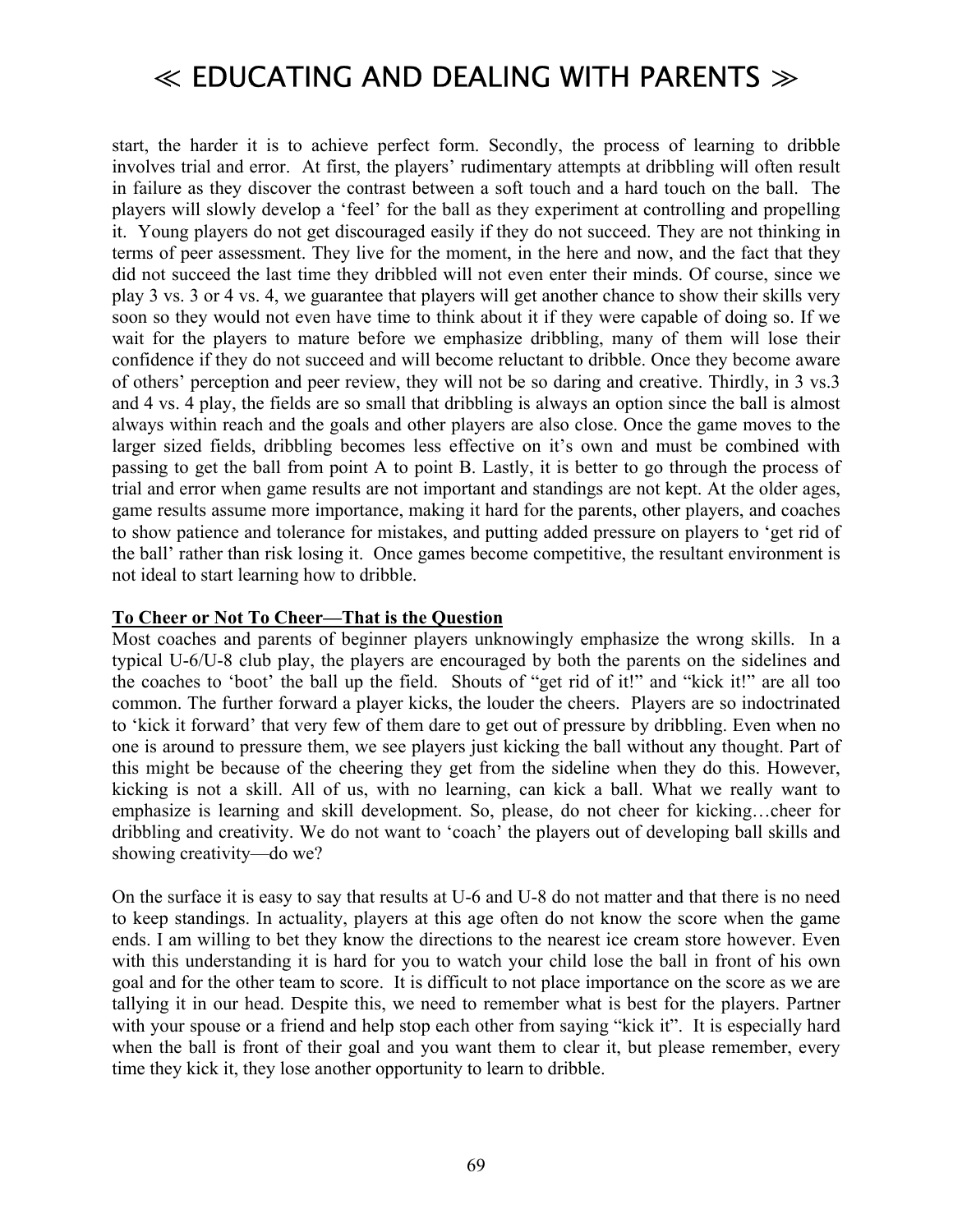Many of you may be wondering about teaching passing as that is certainly part of soccer. However, just as in school, we are taking one step at a time. Before we do multiplication and division, we are doing addition and subtraction. There is a progression to learning and the players are most capable of learning dribbling at this age. You will not typically see any passing in a U-6 game, and very little in a U-8 game. Passing is simply beyond the ability of U-6 and most U-8 players. Most players realize there is only one toy on the field and they want to play with the toy. They do not understand the logic in giving their toy to someone else. If they do that, they no longer get to play with the toy. Think of dribbling as 'passing to oneself'. If players cannot pass to themselves, how can they be expected to pass to a teammate 15 yards away? Despite our grandest hopes, let us be honest with ourselves as well. Some of those kicks that end up going to teammates are still just kicks. The fact that they randomly ended up with a teammate does not make the kick a pass.  $\odot$ 

#### **Weaning Young Players Out of Adult Dependency**

In addition to technical development, we want to help players with mental development. Just as they practice technical skills to improve their play, they also need to practice decision making. This can very easily be done by placing them into situations repeatedly and allowing them to make decisions on their own. If natural consequences do not teach them what the best decision is, then the coach can help clarify that with the player. If we constantly tell these young players what to do and prevent them from making these decisions, they will never improve their decision making skills, a very important part of the game. Typically, children aged 4 to 8 are naturally dependent on their parents for many of their daily needs. In youth sports, this dependency is manifested as parental coaching from the sidelines. The players themselves will tend to look to their parents for help since they are conditioned to be dependent on them. Although it can be very hard, we need to allow these players to make their own decisions. The hardest part will be that some of the decisions will be faulty. However, we must allow them to learn from their successes and failures as both provide vital information and help in development. Therefore, another important objective of our U-6/U-8 program is to wean the players out of their dependency on adults during games. This is crucial for the development of soccer players. Since coaches do not have time outs and the game runs continuously, coaches have very little control over games once they start. Soccer players must learn to think for themselves, and the sooner they learn to stand on their own feet, the better. Since results do not matter at these age groups, no one should be overly concerned if players make mistakes that lead to goals. Parents and coaches must resist the urge to tell their players what to do for the good of the players. Not surprisingly children tell us that they actually have more fun when they are not being told what to do constantly...imagine.

Commonly, we see parents sitting and standing very close to the sidelines and even encroaching onto the field. We realize that we get excited and are enthusiastic and that is great! However, parents sitting so close to and on the field impacts the players' behavior, response and performance. If we want to give the players a sense of freedom and the ability to make their own decisions, we need to physically step back. This is why we ask you to sit some distance from the field, where you can still enjoy watching without your presence intimidating the players. What we lose in coziness, we gain in giving an invaluable sense of independence to the players.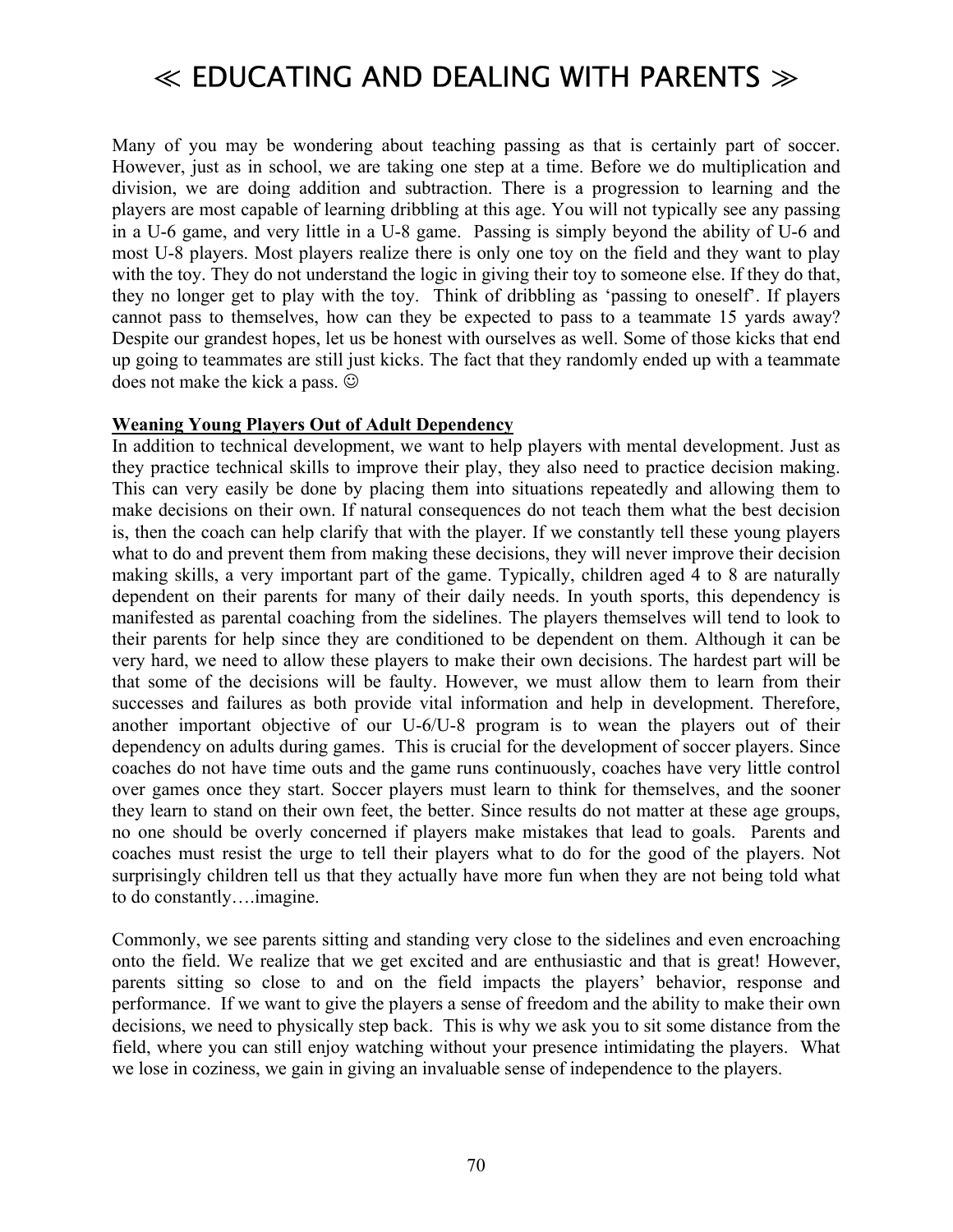#### **Individual Concept vs Team Concept**

As parents, you are mainly and thankfully concerned with the welfare and development of your child. When your child goes to school, you become very interested in how he/she is progressing in school. Do you care how the class is doing as a whole? You are likely happy as long as your child is doing well, the teacher creates a supportive learning atmosphere, and the teacher is keeping pace with the required academic standards for his/her age. It seems laughable to imagine parents boasting that their child's class average was higher than the class next door. It does not seem to be a concern. The class concept in school is seen as a logistical convenience where children of like-age are grouped together to learn academics and social skills within the dynamics of a group. The same concept should be applied to youth sports. Just like a classroom, a youth team should be seen as a convenient way to group players of similar age and ability together, to learn how to play soccer, as well as develop social skills. Just as we do not brag about how strong our child's entire class is in academics, we should not brag about the strength of our child's team in soccer.

People want to be part of a team. They feel safe and comfortable. There are many positives in a team environment, such as building lifelong friendships, sharing common goals, learning to trust and depend on others. But when the team assumes too much importance or consumes your life, it can lead to tension and conflicts. Games become more stressful. The mood of the family unit for the rest of the day hinges on the game result. 'What's best for the team' overrides what's best for the individual players. The negative aspects of the team concept manifest themselves in many ways: The amount of playing time players get, rivalry between teams spilling over into arguments and even hostility, coaches fighting over players, referee abuse, etc.

Though we are ingrained in the American culture to place a high value on winning, we urge you not to place importance on winning, but rather on making sure your child is having fun and is being given the opportunity to play and learn the game. Your child's U-6 or U-8 team's record will have absolutely no impact on the future well being of your child. Mia Hamm is not playing for the National Team because her U-10 team won the state championship. She is on the national team because she has developed into a skillful and athletic player. Your child might develop into a high level player or he/she might not. Some of this depends on our genes and is pre-determined before your child was even born. As long as he/she is having fun and developing a lifetime habit of healthy participation in sport, we should all be happy. Remember that the team is there to serve your CHILD'S needs. Your child is not there to serve the team's needs. If the team's performance produces strong emotions in you, you need to step back and take a deep breath and suppress these emotions. If your child is having fun, that is the most important thing. The team is just a logistical way to engage a bunch of children in play. Tomorrow, your child will be part of another team.

Parents must beware of coaches who seem intent in building a 'dynasty' at these young ages. If a coach approaches you with the intent to recruit your child into his/her team because "He wants" to build a strong team", you should question his agenda. The chances are he/she will emphasize the wrong type of development and training. The chances are that he/she will replace your child down the road when a better player pops up.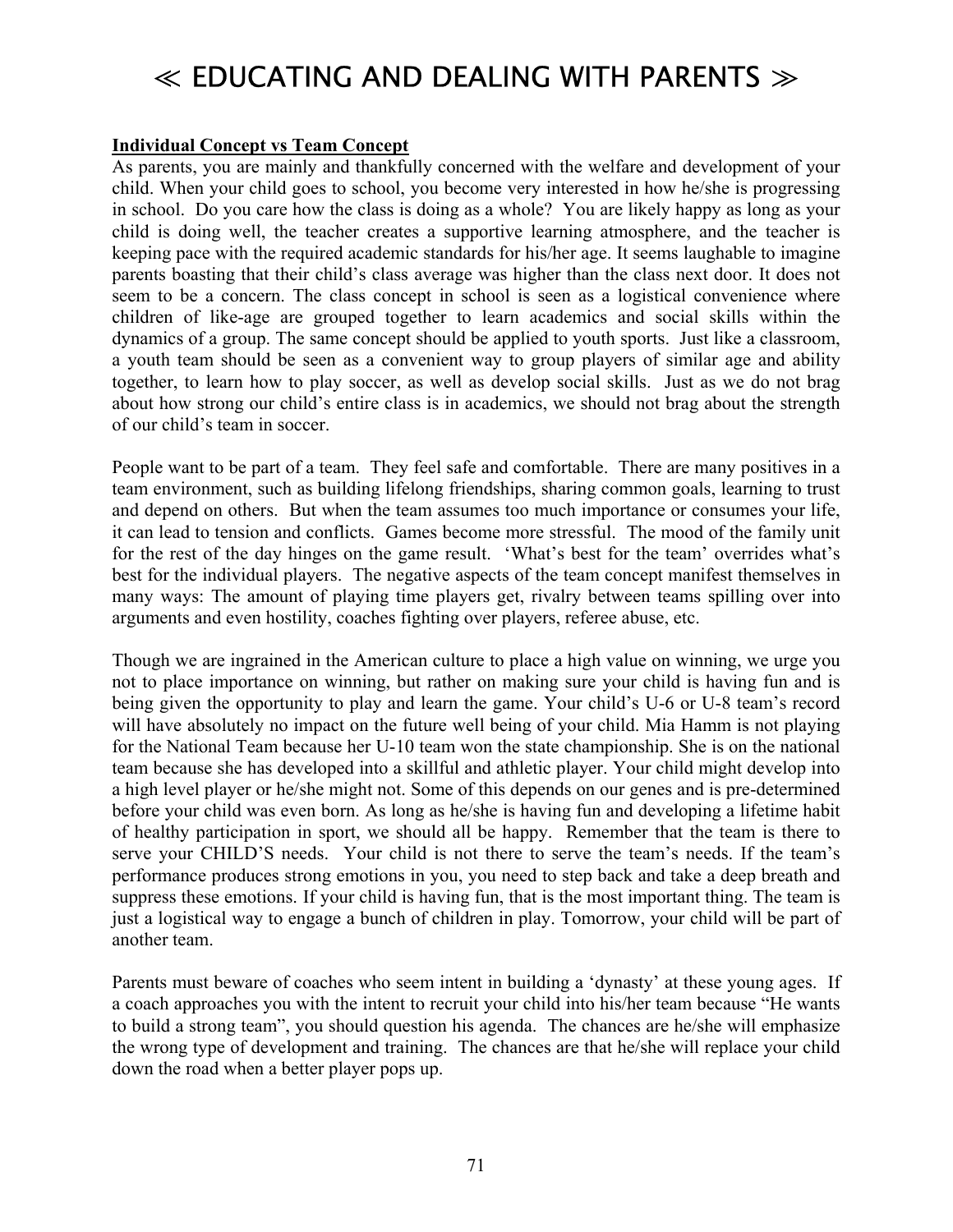### $\ll$  EDUCATING AND DEALING WITH PARENTS  $\gg$

### **B. SETTING A PARENT MEETING AGENDA**

As players get older, the need for communication does not dissipate. It is still extremely important to clarify goals and expectations. Doing this in the form of a parent meeting at the start of the season will help prevent confusion and stunt potential problems. It is recommended that you have something in writing to hand to parents at this meeting. By doing this, you are insuring that your words are not being misconstrued. If there is a concern down the line, you can reference the document to provide clarification.

In this document, it is important that you list your coaching philosophy and your goals for the team and players. It is also important you discuss attendance expectations and disciplinary measures as these areas are often the genesis of most problems. You may wish to inform parents how and when they can contact you if they have questions. Questions about players should not be asked in front of other players or other parents. Parents should not be asking questions during a game or practice or at any time you are with the team. Coaches have been known to have parents call at midnight or at 6 am to talk about their children. If you do not want this to happen, clarify that in your meeting and on your handout. Lastly, make sure to address sideline behavior as well. Parents need to remember that they are role models for their children and uncontrolled behavior on the sideline is not acceptable. Each meeting will differ based on the age and level of the players you are coaching. However, here is a sample handout for a parent meeting:

#### **Sample Parent Meeting Agenda**

*Team Goals:* Our primary goals as a team are to have fun and to develop as young soccer players. I hope to be able to teach the players needed skills that will help them improve in the game. We will have fun practices that focus primarily on technical skills. I do hope that we win games as well, however this will be a by-product of our players developing skills and enjoying the game. If you watch practice you may at times see us engaging in activities that do not look like "real soccer". Please be assured that all activities we do will help with skill building or team bonding.

*Style of Play:* I will be encouraging the players to take risks and be creative. We will focus on developing dribbling, passing, receiving, and shooting skills so players are proficient at all. It is my hope that players have the confidence to show their skills in the game and show comfortability on the ball. We will move up and down the field as a team, use combination plays, and I will be moving players into multiple positions to help them learn all parts of the game. I tend to encourage an attacking style of play that players typically find quite fun.

*Attendance:* I will be at every practice and game, foregoing any unforeseen emergencies. Please make every attempt to have your child at every practice and game as well as it is part of learning the responsibility of being on a team. Given our hectic lives, I do understand that players may have conflicts here and there. Please let me know before the first game of any conflicts you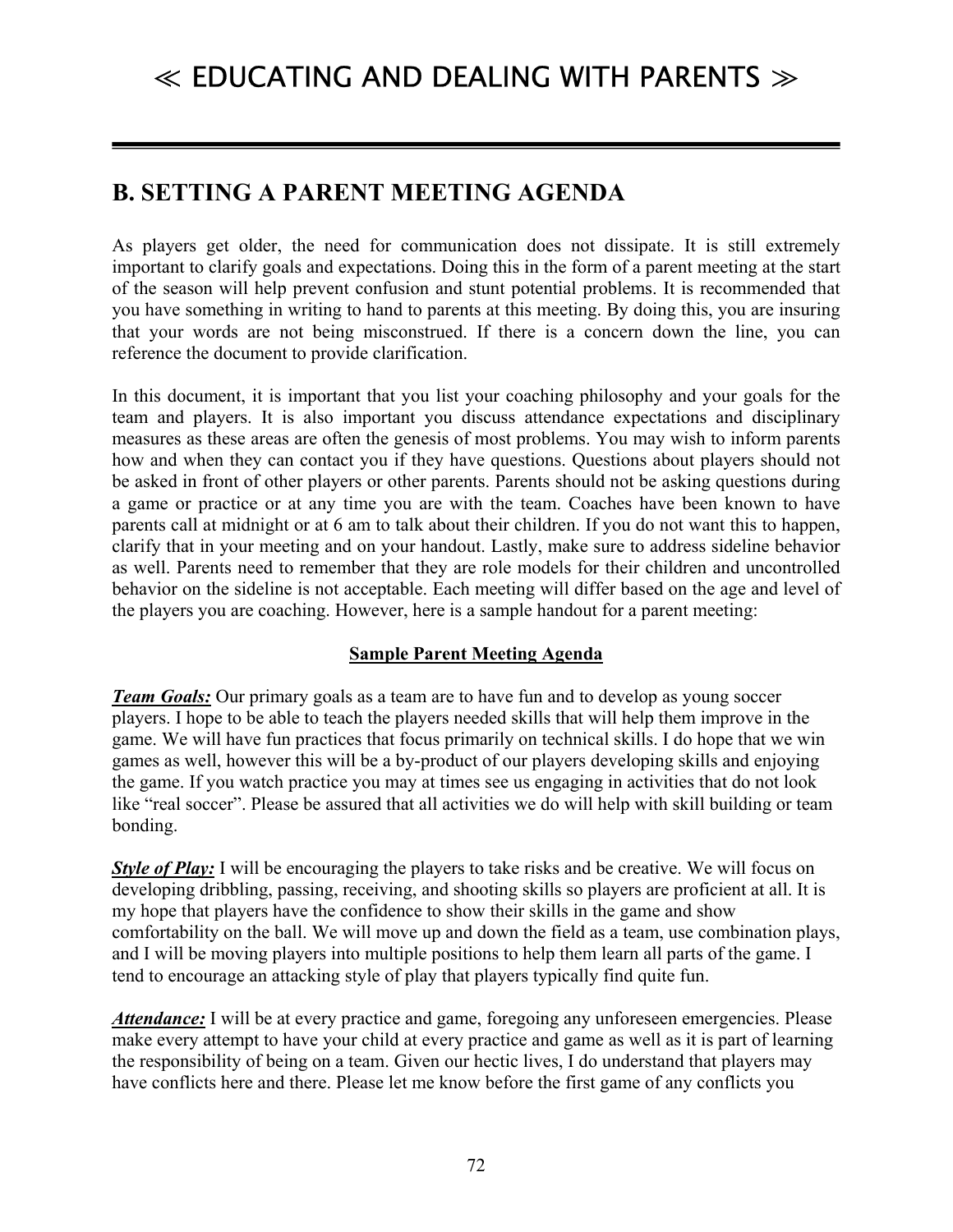# $\ll$  EDUCATING AND DEALING WITH PARENTS  $\gg$

might have for the season so I can prepare my practices accordingly and we can make sure our team has enough players at every game.

**Discipline:** I have been told that I run a tight ship and will continue to do so. If players are acting out I will ask them two times to fix their behavior. If they fail to do so after these warnings, I will sit them down at practice or during a game. If the behavior continues we will need to talk about it to find a way to help resolve the behavior best without it detracting from the rest of the players' experiences on the team.

*Communication:* I am typically a difficult person to reach by phone. The best way to get a hold of me is via email at soccercoach@sampleclub.com. Should you wish to talk by phone my office number is 1-800-852-6666 and the best time to reach me is between 12pm and 3pm. If these times do not work, let's schedule a time that works for both of us. Please do not ask to talk to me during a practice or game or immediately before or after the game or in front of your child. I do encourage open communication and questions as we all hope to make this a great experience for the children.

*Sideline Behavior:* Please be supportive and enthusiastic on the sideline during games. The players and I will truly appreciate your applause and encouragement. However, if everyone is coaching, this will only confuse the players. Please do not coach from the sideline. The players need to make their own decisions and we need to support them and educate them at practice. Remember you are a role model on the sideline for the players. Please set a good example.

*Overall:* I am excited for a great year and I hope you and your child are as well. Let's all have fun and enjoy the game. If you have any questions, please, let's keep open communication.  $\odot$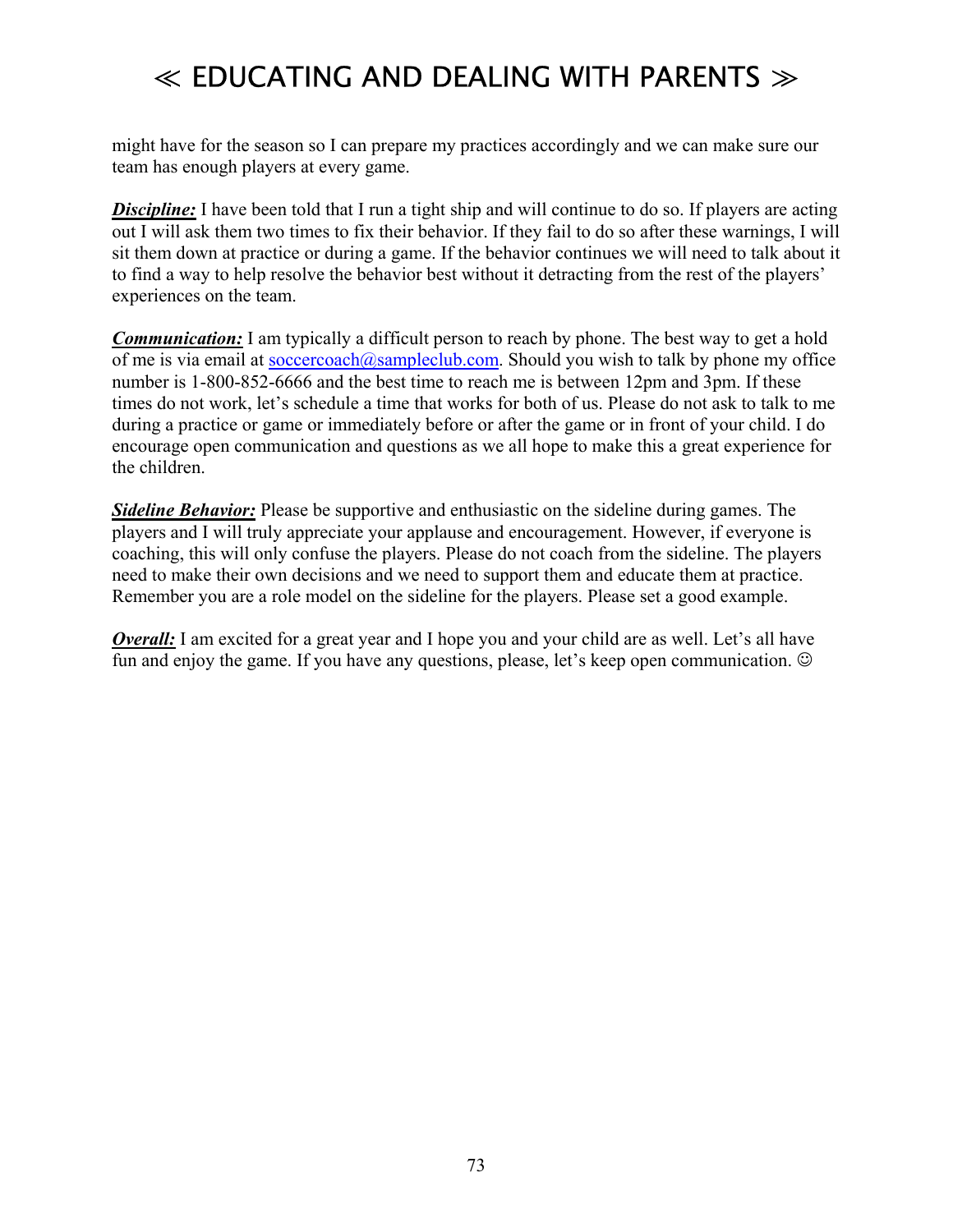# ≪ TOPSoccer Programs for Disabled Athletes ≫

**TOPSoccer** (The Outreach Program for Soccer) is a community-based training and team placement program for young athletes with disabilities. The emphasis of this program is on development and physical participation rather than on competition; and to provide meaningful learning, development and physical participation opportunities to young disabled athletes through the game of soccer. The goal of this program is to enable young people with disabilities to develop their physical fitness, technical skills, courage and self-esteem, through the joy and excitement of playing soccer.

A TOPSoccer athlete is defined as any youth player between the ages of 4 and 19 who has a disability that limits his/her ability to perform at the level of play in which he/she has chosen to participate. Players are placed on teams by ability, not age. The emphasis is on **ability** not disability and **player involvement**.

#### **Modification of the Playing Environment**

The objective is to create a meaningful experience in soccer for youth players with disabilities. Modification of the playing rules and equipment is often necessary.

- ♦ Play small-sided games on smaller fields
- Use "Unified Games" as a means to facilitate play. In unified soccer, a ratio of players with disabilities to able-bodied players is kept on the field. Example: 5 v 5 with a ratio of 3 disabled to 2 able-bodied players. Disabled athletes take all kick-offs and re-starts.

### **For Children with Orthopedic Impairments:**

- ◆ Reduce field size
- $\blacklozenge$  Increase number of players on team (to include "buddies/helpers")
- $\bullet$  Use regulation balls with less air, "nerf" balls or "gymnic" balls.

#### **For Children with Visual Impairments**

- ♦ Increase size of ball used
- $\bullet$  Use brightly colored balls
- ♦ Wrap goals with brightly colored tape
- ♦ Use beeper/bell balls
- $\triangleleft$  Use soccer "buddies/helpers"
- ♦ Use some kind of sounding device near or in the goal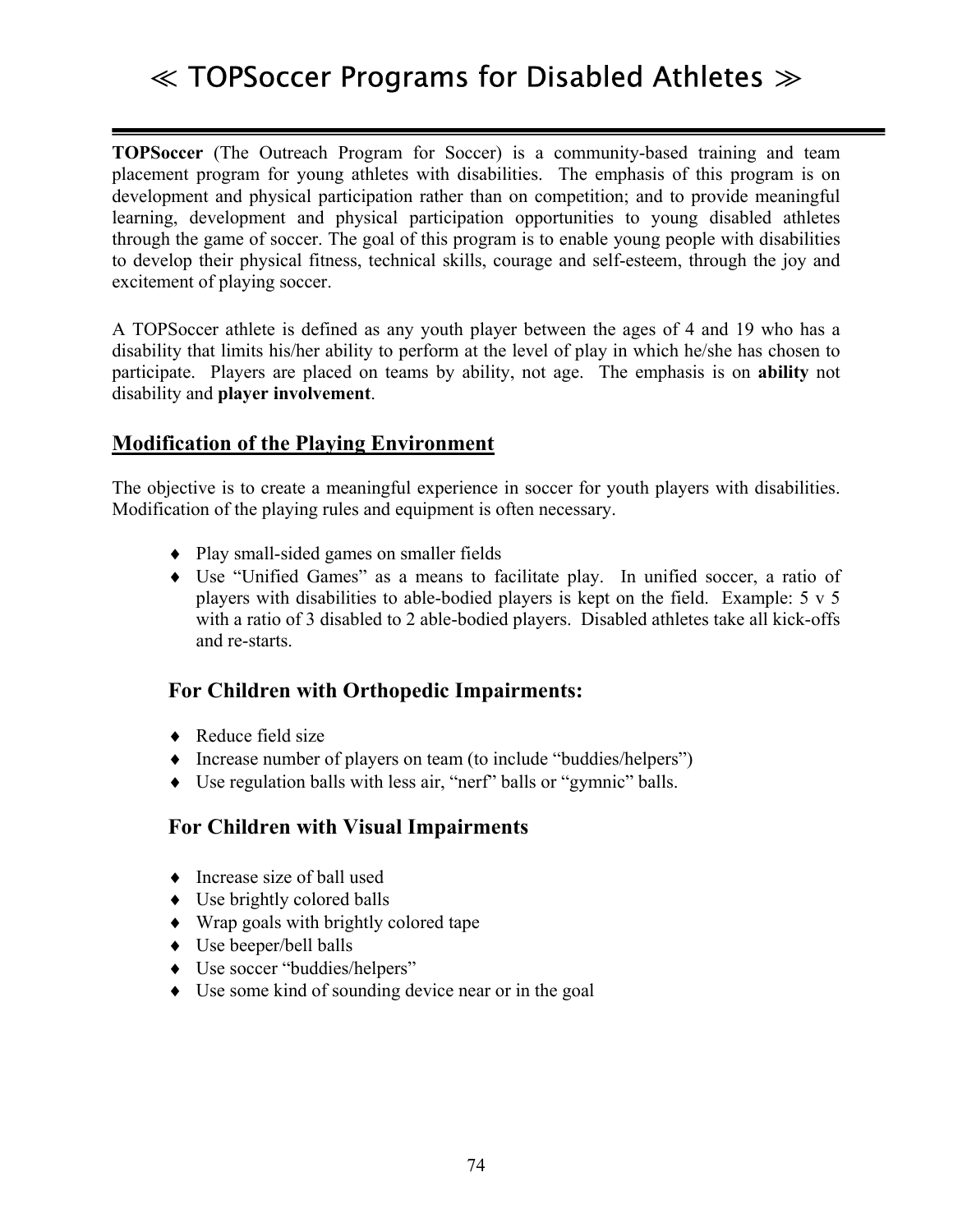# ≪ TOPSoccer Programs for Disabled Athletes ≫

### **Registration**

TOPSoccer athletes are registered just as any youth soccer players are, and are afforded the same protection as any other player.

**For further information or assistance in starting a TOPSoccer program, contact the Massachusetts Youth Soccer office as we are enthusiastically dedicated to helping all players who want to play enjoy the opportunity to do so.**